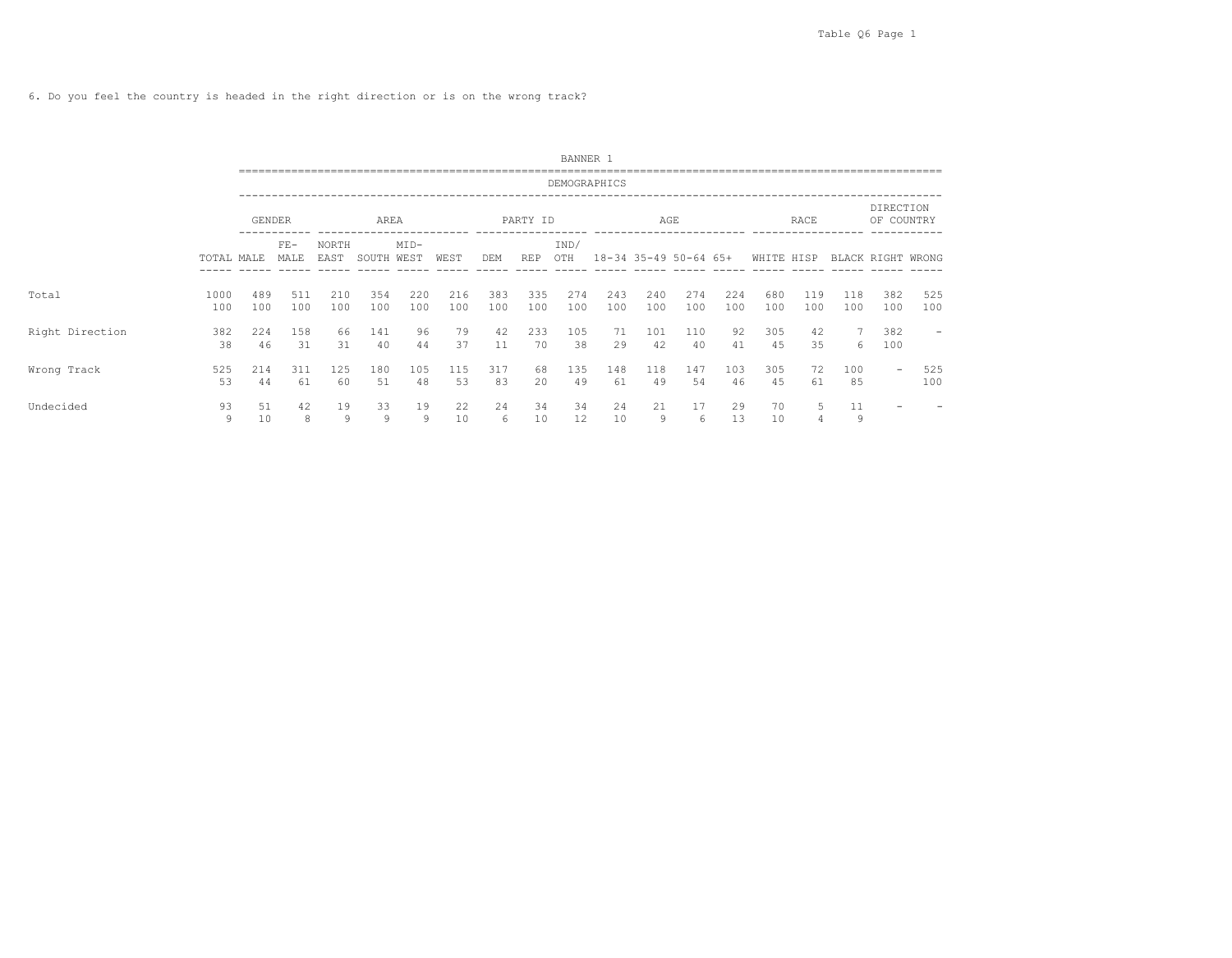31. President Trump recently tweeted that the impeachment proceedings against him were the equivalent of a "political lynching." Do you agree or disagree with that assessment?

|           |              |                      |                |               |                      |                        |               |                      |            | BANNER 1       |            |                       |            |            |            |                          |            |                         |              |
|-----------|--------------|----------------------|----------------|---------------|----------------------|------------------------|---------------|----------------------|------------|----------------|------------|-----------------------|------------|------------|------------|--------------------------|------------|-------------------------|--------------|
|           |              |                      |                |               |                      |                        |               |                      |            | DEMOGRAPHICS   |            |                       |            |            |            |                          |            |                         |              |
|           |              | <b>GENDER</b>        |                |               | AREA                 |                        |               |                      | PARTY ID   |                |            | AGE                   |            |            |            | RACE                     |            | DIRECTION<br>OF COUNTRY |              |
|           | TOTAL MALE   |                      | $FE-$<br>MALE  | NORTH<br>EAST | SOUTH WEST           | $MID-$                 | WEST          | DEM                  | <b>REP</b> | IND/<br>OTH    |            | 18-34 35-49 50-64 65+ |            |            | WHITE HISP |                          |            | BLACK RIGHT WRONG       |              |
| Total     | 1000<br>100  | 489<br>100           | 511<br>100     | 210<br>100    | 354<br>100           | 220<br>100             | 216<br>100    | 383<br>100           | 335<br>100 | 274<br>100     | 243<br>100 | 240<br>100            | 274<br>100 | 224<br>100 | 680<br>100 | 119<br>100               | 118<br>100 | 382<br>100              | 525<br>100   |
| Agree     | 400<br>40    | 220<br>45            | 180<br>35      | 67<br>32      | 164<br>46            | 89<br>40               | 80<br>37      | 33<br>9              | 245<br>73  | 118<br>43      | 68<br>28   | 100<br>42             | 116<br>42  | 108<br>48  | 306<br>45  | 42<br>35                 | 9<br>8     | 277<br>73               | 84<br>16     |
| Disagree  | 537<br>54    | 235<br>48            | 302<br>59      | 133<br>63     | 164<br>46            | 118<br>54              | 122<br>56     | 334<br>87            | 62<br>19   | 138<br>50      | 161<br>66  | 125<br>52             | 143<br>52  | 99<br>44   | 331<br>49  | 67<br>56                 | 105<br>89  | 78<br>20                | 421<br>80    |
| Undecided | 59<br>6      | 32<br>$\overline{7}$ | 27<br>5        | 9<br>$\Delta$ | 25<br>$\overline{7}$ | $12 \overline{ }$<br>5 | 13<br>6       | 15<br>$\overline{4}$ | 27<br>8    | 16<br>6        | 13<br>5    | 15<br>6               | 15<br>5    | 14<br>6    | 41<br>6    | 10<br>8                  | 3<br>3     | 25<br>$\overline{7}$    | 19<br>4      |
| Refused   | 4<br>$\star$ | $\overline{2}$       | $\overline{2}$ |               |                      | ÷                      | $\rightarrow$ |                      | $\star$    | $\overline{2}$ |            |                       |            | 3          | 2          | $\overline{\phantom{0}}$ |            | 2                       | 1<br>$\star$ |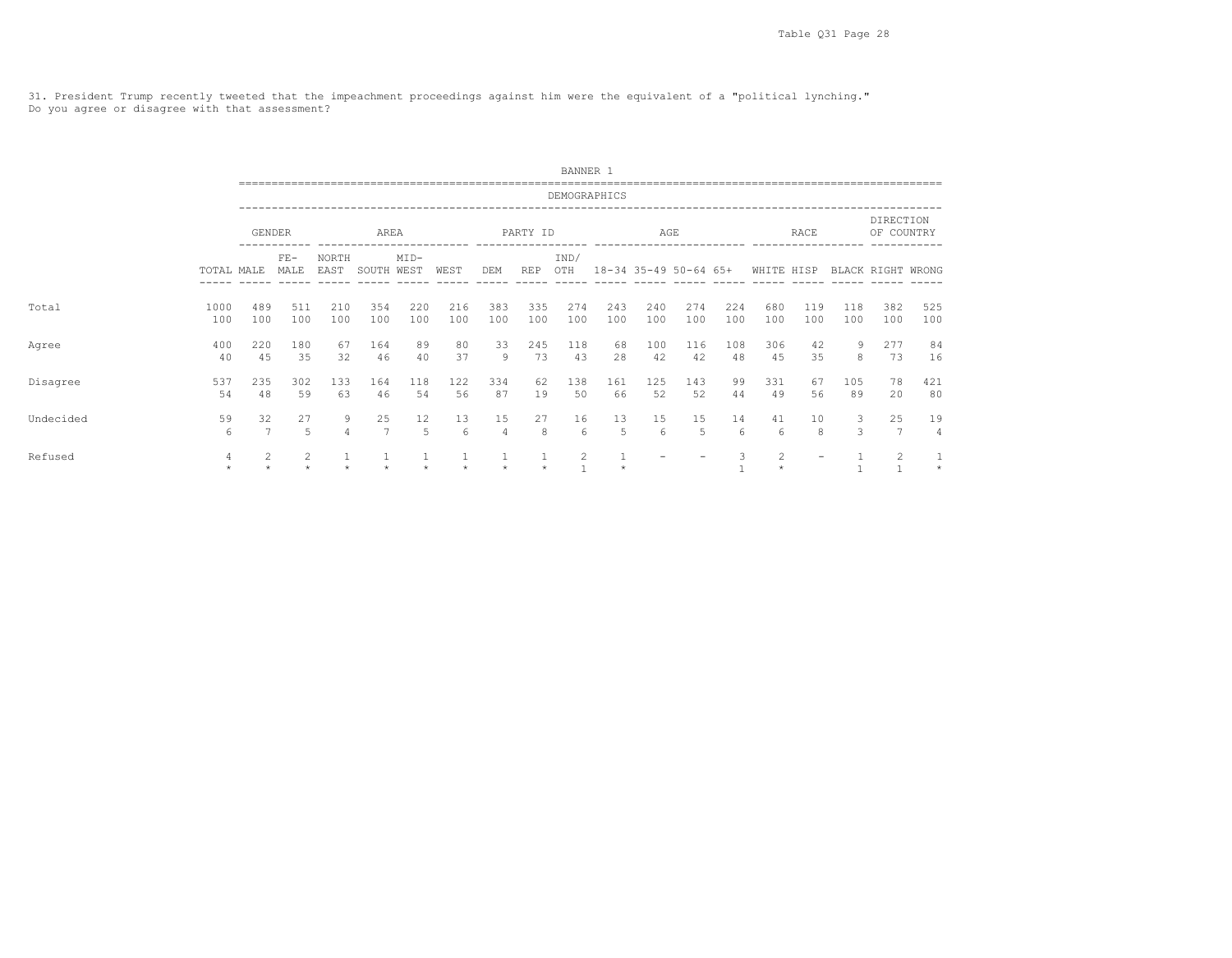## 32. Which of the following is your personal preference?

|                                                                                             |                           |                      |                    |               |            |                         |                           |                     |            | BANNER 1             |                     |                       |            |                                |                      |                     |            |                         |                      |
|---------------------------------------------------------------------------------------------|---------------------------|----------------------|--------------------|---------------|------------|-------------------------|---------------------------|---------------------|------------|----------------------|---------------------|-----------------------|------------|--------------------------------|----------------------|---------------------|------------|-------------------------|----------------------|
|                                                                                             |                           |                      |                    |               |            |                         |                           |                     |            | DEMOGRAPHICS         |                     |                       |            |                                |                      |                     |            |                         |                      |
|                                                                                             |                           | <b>GENDER</b>        |                    |               | AREA       |                         |                           |                     | PARTY ID   |                      |                     | AGE                   |            |                                |                      | <b>RACE</b>         |            | DIRECTION<br>OF COUNTRY |                      |
|                                                                                             | TOTAL MALE                |                      | $FE-$<br>MALE      | NORTH<br>EAST | SOUTH WEST | $MID-$                  | WEST                      | DEM                 | <b>REP</b> | IND/<br>OTH          |                     | 18-34 35-49 50-64 65+ |            |                                | WHITE HISP           |                     |            | BLACK RIGHT WRONG       |                      |
| Total                                                                                       | 1000<br>100               | 489<br>100           | 511<br>100         | 210<br>100    | 354<br>100 | 220<br>100              | 216<br>100                | 383<br>100          | 335<br>100 | 274<br>100           | 243<br>100          | 240<br>100            | 274<br>100 | 224<br>100                     | 680<br>100           | 119<br>100          | 118<br>100 | 382<br>100              | 525<br>100           |
| A) The House of<br>Representatives should<br>vote to impeach<br>President Trump             | 362<br>36                 | 151<br>31            | 211<br>41          | 92<br>44      | 106<br>30  | 80<br>36                | 84<br>39                  | 269<br>70           | 28<br>8    | 60<br>22             | 97<br>40            | 94<br>39              | 95<br>35   | 71<br>32                       | 203<br>30            | 45<br>38            | 86<br>73   | 33<br>$\overline{9}$    | 311<br>59            |
| B) The House should<br>continue investigating<br>Trump, but not vote to<br>impeach him      | 223<br>22                 | 113<br>23            | 110<br>22          | 45<br>2.1     | 81<br>23   | 41<br>19                | 56<br>26                  | 79<br>21            | 49<br>1.5  | 94<br>34             | 82<br>34            | 38<br>16              | 52<br>19   | 45<br>2.0                      | 145<br>2.1           | 36<br>30            | 21<br>18   | 69<br>18                | 123<br>23            |
| C) Congress should drop<br>its investigations into<br>President Trump and<br>administration | 370<br>37                 | 205<br>42            | 165<br>32          | 67<br>32      | 146<br>41  | 90<br>41                | 67<br>31                  | 29<br>8             | 239<br>71  | 100<br>36            | 58<br>24            | 98<br>41              | 113<br>41  | 94<br>42                       | 303<br>4.5           | 33<br>2.8           | 8<br>7     | 265<br>69               | 72<br>14             |
| Undecided                                                                                   | 43<br>$\overline{4}$      | 19<br>$\overline{4}$ | 24<br>5            | 6<br>3        | 21<br>6    | 8<br>$\overline{4}$     | 8<br>$\overline{4}$       | 6<br>$\mathfrak{D}$ | 18<br>5    | 19<br>$\overline{7}$ | 6<br>$\overline{c}$ | 10<br>$\overline{4}$  | 14<br>5    | 12<br>5                        | 27<br>$\overline{4}$ | 5<br>$\overline{4}$ | 3<br>3     | 14<br>$\overline{4}$    | 19<br>$\overline{4}$ |
| Refused                                                                                     | $\overline{c}$<br>$\star$ |                      | 1<br>$\ddot{\psi}$ |               |            | $\mathbf{1}$<br>$\star$ | $\overline{1}$<br>$\star$ |                     | 1<br>$\pm$ | $\mathbf{1}$         |                     |                       |            | $\overline{c}$<br>$\mathbf{1}$ | 2<br>$\star$         |                     |            | $\pm$                   |                      |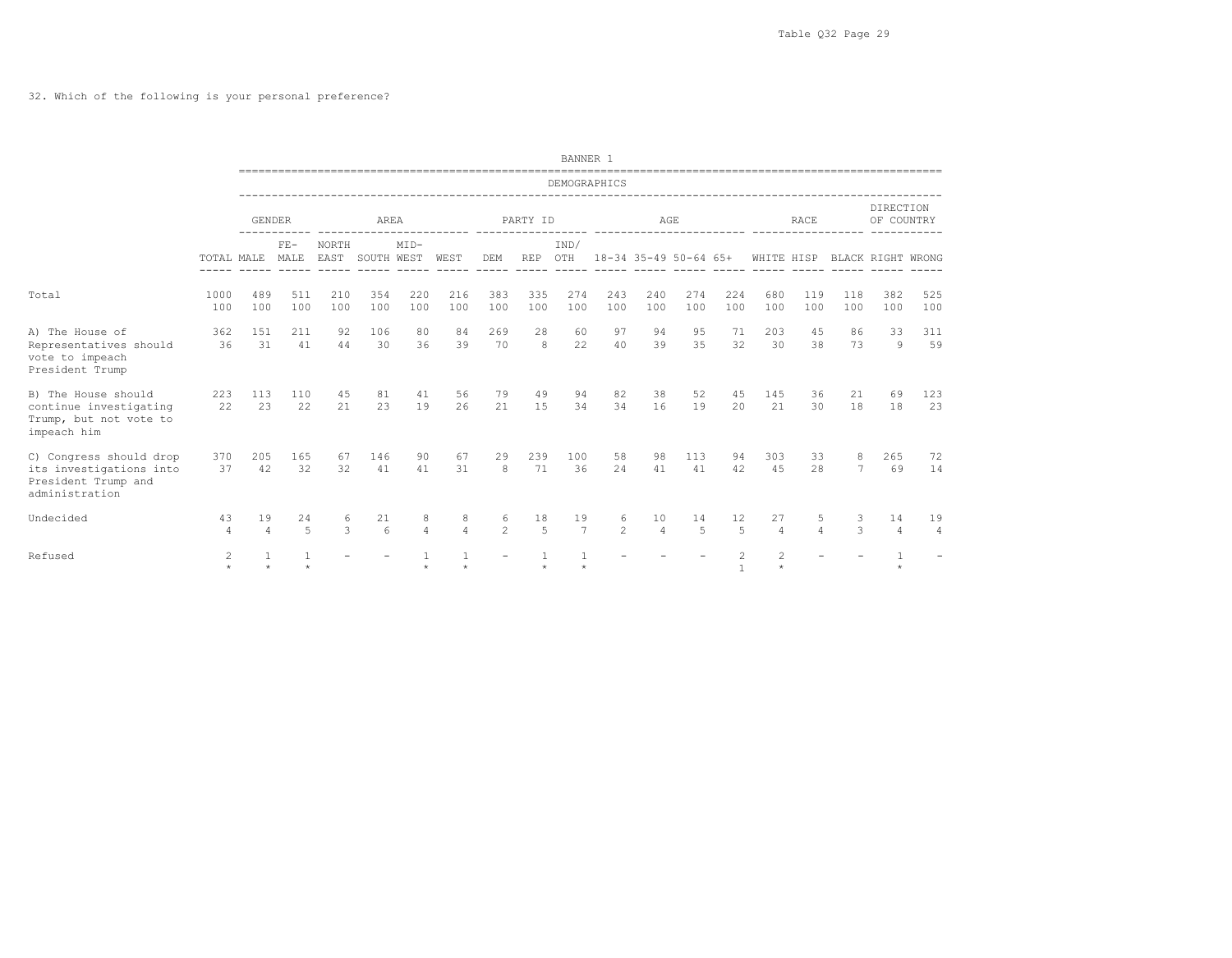33. If the House impeaches President Trump, do you think the Senate should convict him, removing him from office - yes or no?

|           |                      |                      |                | --------------------- |            |            |                      |            |                      | BANNER 1     |                         |                        |                      |            |                      |              |            |                         |            |
|-----------|----------------------|----------------------|----------------|-----------------------|------------|------------|----------------------|------------|----------------------|--------------|-------------------------|------------------------|----------------------|------------|----------------------|--------------|------------|-------------------------|------------|
|           |                      |                      |                |                       |            |            |                      |            |                      | DEMOGRAPHICS |                         |                        |                      |            |                      |              |            |                         |            |
|           |                      | <b>GENDER</b>        |                |                       | AREA       |            |                      |            | PARTY ID             |              |                         | AGE<br>--------------- |                      |            |                      | <b>RACE</b>  |            | DIRECTION<br>OF COUNTRY |            |
|           | TOTAL MALE           |                      | $FF -$<br>MALE | NORTH<br>EAST         | SOUTH WEST | $MID-$     | WEST                 | DEM        | <b>REP</b>           | IND/<br>OTH  | 18-34 35-49 50-64 65+   |                        |                      |            | WHITE HISP           |              |            | BLACK RIGHT WRONG       |            |
| Total     | 1000<br>100          | 489<br>100           | 511<br>100     | 210<br>100            | 354<br>100 | 220<br>100 | 216<br>100           | 383<br>100 | 335<br>100           | 274<br>100   | 243<br>100              | 240<br>100             | 274<br>100           | 224<br>100 | 680<br>100           | 119<br>100   | 118<br>100 | 382<br>100              | 525<br>100 |
| Yes       | 455<br>46            | 190<br>39            | 265<br>52      | 108<br>51             | 143<br>40  | 100<br>45  | 104<br>48            | 303<br>79  | 31<br>9              | 118<br>43    | 143<br>59               | 105<br>44              | 118<br>43            | 80<br>36   | 255<br>38            | 69<br>58     | 95<br>81   | 43<br>11                | 383<br>73  |
| No        | 469<br>47            | 265<br>54            | 204<br>40      | 83<br>40              | 188<br>53  | 103<br>47  | 95<br>44             | 54<br>14   | 281<br>84            | 130<br>47    | 84<br>35                | 114<br>48              | 138<br>50            | 124<br>55  | 373<br>55            | 43<br>36     | 18<br>15   | 318<br>83               | 105<br>20  |
| Undecided | 73<br>$\overline{7}$ | 32<br>$\overline{7}$ | 41<br>8        | 18<br>9               | 23<br>6    | 16<br>7    | 16<br>$\overline{7}$ | 26<br>7    | 22<br>$\overline{7}$ | 24<br>9      | 15<br>$6\overline{6}$   | 20<br>8                | 18<br>$\overline{7}$ | 19<br>8    | 50<br>$\overline{7}$ | 7<br>$6^{6}$ | 5<br>4     | 19<br>5                 | 36<br>7    |
| Refused   | 3<br>÷               | 2                    |                |                       |            | ÷          |                      |            | $\star$              | 2            | $\mathbf{1}$<br>$\star$ |                        |                      | $\star$    | 2                    |              |            | $\overline{c}$          | $\star$    |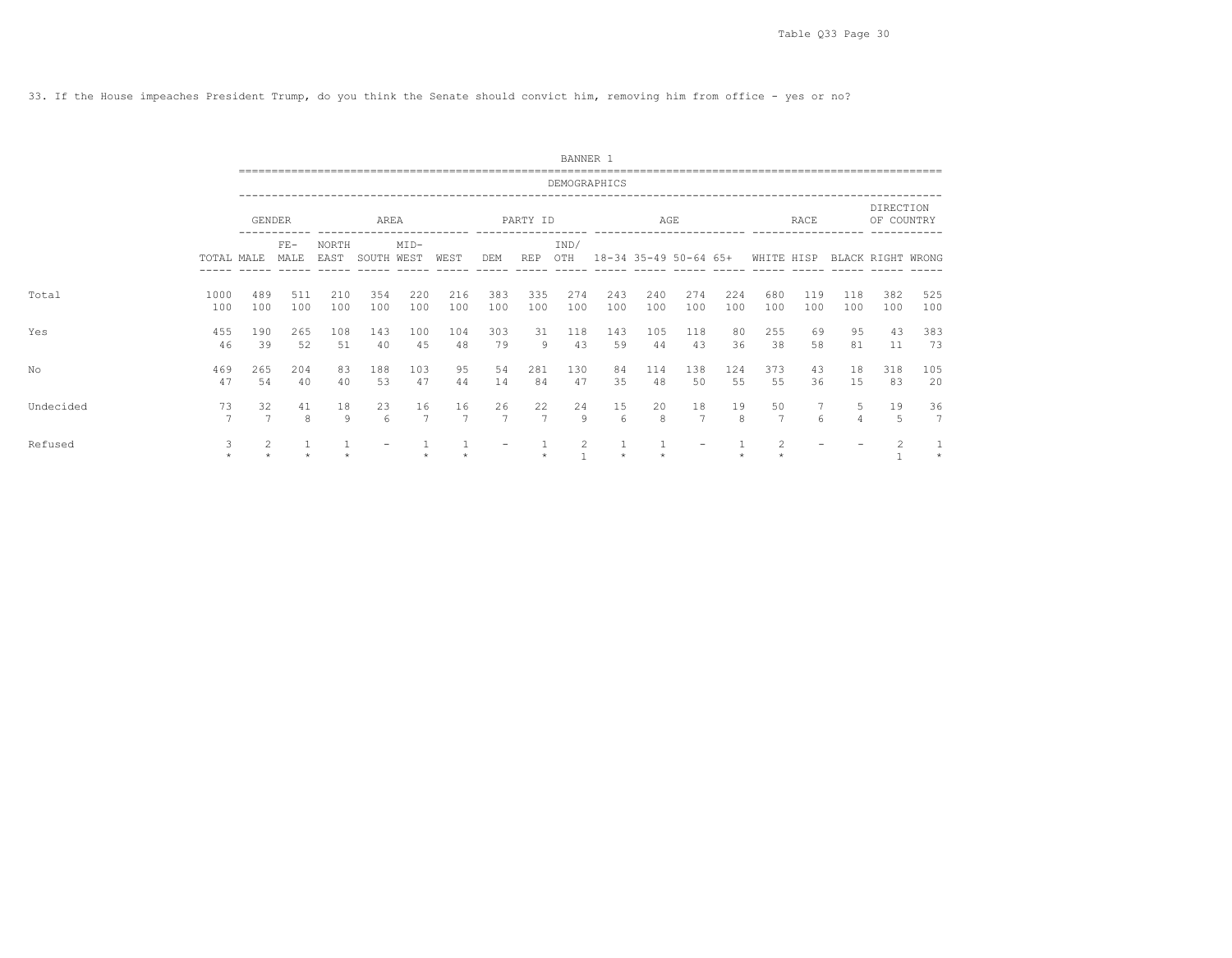34. Do you think the White House has an obligation to comply with the subpoenas from the House committees who are demanding testimony and documents - yes or no?

|           |             |               |                |               |            |            |            |            |            | BANNER 1     |            |            |            |                   |                                  |                   |                          |                         |            |  |
|-----------|-------------|---------------|----------------|---------------|------------|------------|------------|------------|------------|--------------|------------|------------|------------|-------------------|----------------------------------|-------------------|--------------------------|-------------------------|------------|--|
|           |             |               |                |               |            |            |            |            |            | DEMOGRAPHICS |            |            |            |                   |                                  |                   |                          |                         |            |  |
|           |             | <b>GENDER</b> |                |               | AREA       |            |            |            | PARTY ID   |              |            | AGE        |            |                   |                                  | RACE              |                          | DIRECTION<br>OF COUNTRY |            |  |
|           | TOTAL MALE  |               | $FF -$<br>MALE | NORTH<br>EAST | SOUTH WEST | $MID-$     | WEST       | DEM        | REP        | IND/<br>OTH  |            |            |            |                   | 18-34 35-49 50-64 65+ WHITE HISP |                   |                          | BLACK RIGHT WRONG       |            |  |
| Total     | 1000<br>100 | 489<br>100    | 511<br>100     | 210<br>100    | 354<br>100 | 220<br>100 | 216<br>100 | 383<br>100 | 335<br>100 | 274<br>100   | 243<br>100 | 240<br>100 | 274<br>100 | 224<br>100        | 680<br>100                       | 119<br>100        | 118<br>100               | 382<br>100              | 525<br>100 |  |
| Yes       | 656<br>66   | 301<br>62     | 355<br>69      | 1.52<br>72    | 221<br>62  | 140<br>64  | 143<br>66  | 350<br>91  | 117<br>35  | 186<br>68    | 197<br>81  | 163<br>68  | 162<br>59  | 124<br>55         | 402<br>59                        | 99<br>83          | 105<br>89                | 147<br>38               | 453<br>86  |  |
| No        | 260<br>26   | 145<br>30     | 115<br>23      | 41<br>20      | 98<br>28   | 63<br>29   | 58<br>27   | 22<br>6    | 170<br>51  | 65<br>24     | 31<br>13   | 58<br>2.4  | 90<br>33   | 74<br>33          | 213<br>31                        | 18<br>15          | 6<br>5.                  | 188<br>49               | 50<br>10   |  |
| Undecided | 81<br>8     | 42<br>9       | 39<br>8        | 17<br>8       | 33<br>9    | 17<br>8    | 14<br>6    | 11<br>3    | 46<br>14   | 22<br>8      | 15<br>6    | 19<br>8    | 21<br>8    | 24<br>11          | 63<br>9                          | $\mathbf{1}$<br>1 | 6                        | 44<br>12                | 22<br>4    |  |
| Refused   | 3           |               | 2              |               | 2          |            |            |            | 2          |              |            |            |            | 2<br>$\mathbf{1}$ | 2                                |                   | $\overline{\phantom{0}}$ | 3                       |            |  |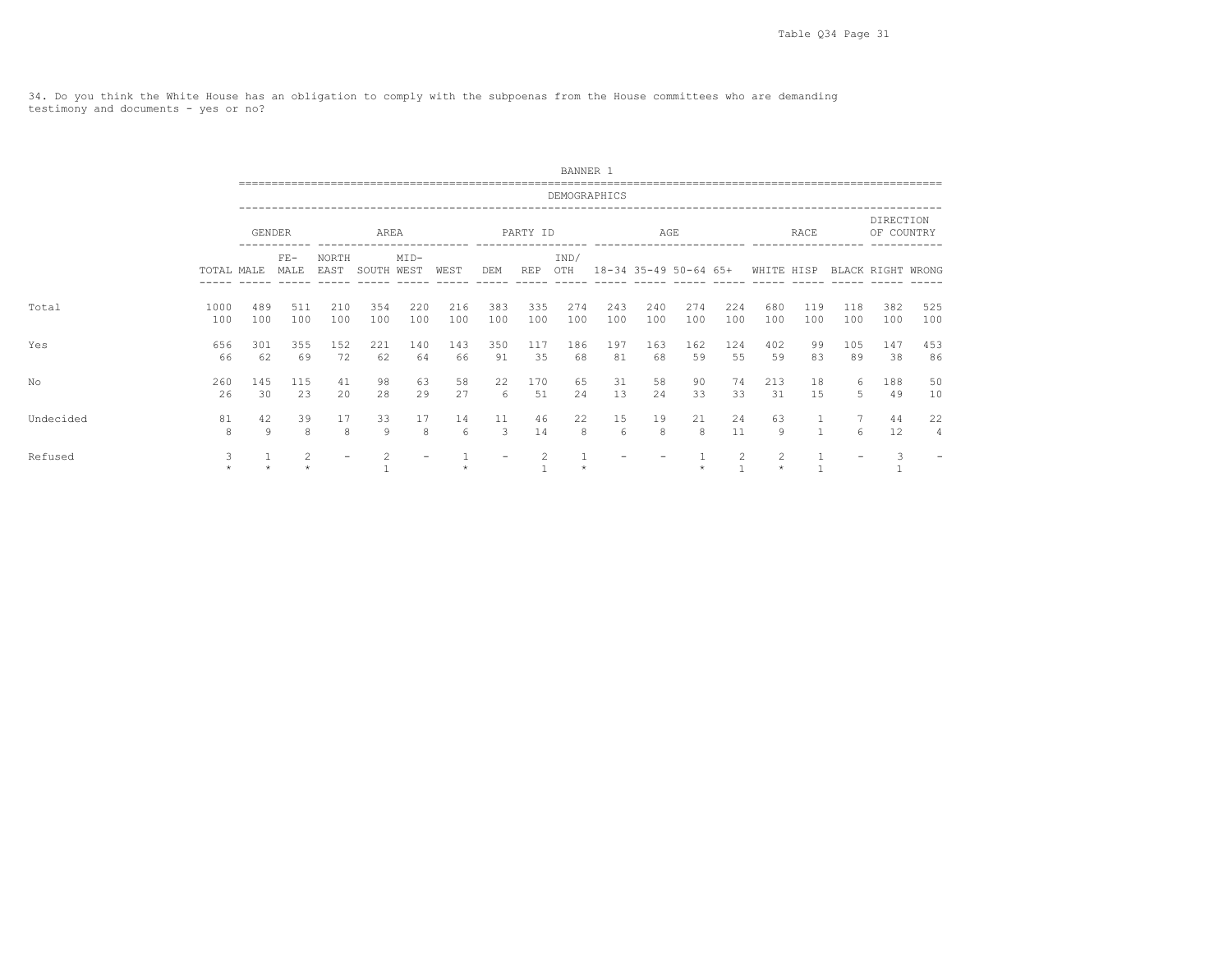35. The White House has released a transcript summary of a July 25th phone call in which President Trump encouraged the Ukrainian<br>president to pursue investigations involving Democratic rival Joe Biden, and hacking allegat comes closest to your view?

|                                                                                          |             |                   |               |               |                   |                   |                   |                         |                   | BANNER 1          |                       |            |                                |                     |            |                   |                     |                         |            |  |
|------------------------------------------------------------------------------------------|-------------|-------------------|---------------|---------------|-------------------|-------------------|-------------------|-------------------------|-------------------|-------------------|-----------------------|------------|--------------------------------|---------------------|------------|-------------------|---------------------|-------------------------|------------|--|
|                                                                                          |             |                   |               |               |                   |                   |                   |                         |                   | DEMOGRAPHICS      |                       |            |                                |                     |            |                   |                     |                         |            |  |
|                                                                                          |             | <b>GENDER</b>     |               |               | AREA              |                   |                   |                         | PARTY ID          |                   |                       | AGE        |                                |                     |            | <b>RACE</b>       |                     | DIRECTION<br>OF COUNTRY |            |  |
|                                                                                          | TOTAL MALE  |                   | $FE-$<br>MALE | NORTH<br>EAST | SOUTH WEST        | $MID-$            | WEST              | DEM                     | <b>REP</b>        | IND/<br>OTH       | 18-34 35-49 50-64 65+ |            |                                |                     | WHITE HISP |                   |                     | BLACK RIGHT WRONG       |            |  |
| Total                                                                                    | 1000<br>100 | 489<br>100        | 511<br>100    | 210<br>100    | 354<br>100        | 220<br>100        | 216<br>100        | 383<br>100              | 335<br>100        | 274<br>100        | 243<br>100            | 240<br>100 | 274<br>100                     | 224<br>100          | 680<br>100 | 119<br>100        | 118<br>100          | 382<br>100              | 525<br>100 |  |
| A) The phone<br>conversation is an<br>impeachable offense                                | 379<br>38   | 142<br>29         | 237<br>46     | 96<br>46      | 113<br>32         | 87<br>40          | 83<br>38          | 274<br>72               | 23<br>7           | 78<br>28          | 86<br>35              | 105<br>44  | 101<br>37                      | 79<br>35            | 218<br>32  | 45<br>38          | 86<br>73            | 30<br>8                 | 333<br>63  |  |
| B) The phone<br>conversation was wrong,<br>but doesn't rise to an<br>impeachable offense | 211<br>21   | 118<br>24         | 93<br>18      | 45<br>21      | 72<br>20          | 36<br>16          | 58<br>27          | 54<br>14                | 75<br>22          | 81<br>30          | 86<br>35              | 39<br>16   | 48<br>18                       | 36<br>16            | 148<br>22  | 27<br>23          | 19<br>16            | 76<br>20                | 106<br>20  |  |
| C) There was nothing<br>wrong with the phone<br>conversation                             | 305<br>31   | 181<br>37         | 124<br>24     | 52<br>25      | 127<br>36         | 70<br>32          | 56<br>26          | 16<br>$\overline{4}$    | 199<br>59         | 87<br>32          | 44<br>18              | 75<br>31   | 98<br>36                       | 84<br>38            | 241<br>35  | 31<br>26          | 5<br>4              | 243<br>64               | 42<br>8    |  |
| Undecided                                                                                | 97<br>10    | 45<br>9           | 52<br>10      | 17<br>8       | 39<br>11          | 25<br>11          | 16<br>7           | 38<br>10                | 34<br>10          | 25<br>$\circ$     | 26<br>11              | 20<br>8    | 25<br>$\mathcal{Q}$            | 21<br>$\mathsf{Q}$  | 68<br>10   | 15<br>13          | 8<br>$\overline{7}$ | 30<br>8                 | 43<br>8    |  |
| Refused                                                                                  | 8           | 3<br>$\mathbf{1}$ | 5             |               | 3<br>$\mathbf{1}$ | 2<br>$\mathbf{1}$ | 3<br>$\mathbf{1}$ | $\mathbf{1}$<br>$\star$ | 4<br>$\mathbf{1}$ | 3<br>$\mathbf{1}$ | 1<br>$\star$          | $\star$    | $\overline{c}$<br>$\mathbf{1}$ | 4<br>$\mathfrak{D}$ | 5          | 1<br>$\mathbf{1}$ |                     | 3<br>$\mathbf{1}$       | $\star$    |  |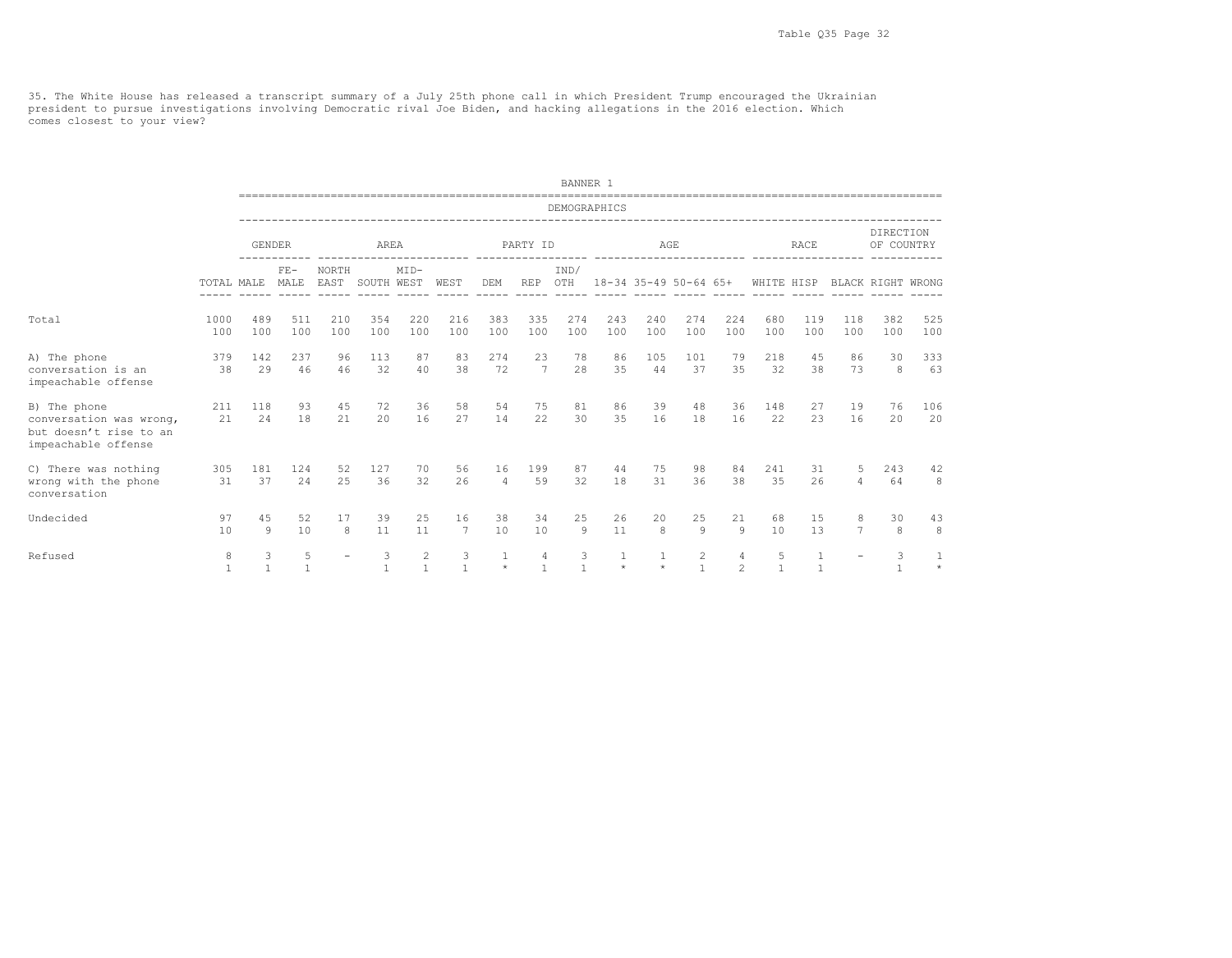36. Just your best guess - Do you think the House of Representatives will impeach President Trump - yes or no?

|           |             |               |               |               |                      |                     |            |            |                      | BANNER 1             |                       |            |                      |            |                  |             |                     |                         |            |
|-----------|-------------|---------------|---------------|---------------|----------------------|---------------------|------------|------------|----------------------|----------------------|-----------------------|------------|----------------------|------------|------------------|-------------|---------------------|-------------------------|------------|
|           |             |               |               |               |                      |                     |            |            |                      | DEMOGRAPHICS         |                       |            |                      |            |                  |             |                     |                         |            |
|           |             | <b>GENDER</b> |               |               | AREA                 |                     |            |            | PARTY ID             |                      |                       | AGE        |                      |            |                  | <b>RACE</b> |                     | DIRECTION<br>OF COUNTRY |            |
|           | TOTAL MALE  |               | $FE-$<br>MALE | NORTH<br>EAST | SOUTH WEST           | $MID-$              | WEST       | DEM        | REP                  | IND/<br>OTH          | 18-34 35-49 50-64 65+ |            |                      |            | WHITE HISP       |             |                     | BLACK RIGHT WRONG       |            |
| Total     | 1000<br>100 | 489<br>100    | 511<br>100    | 210<br>100    | 354<br>100           | 220<br>100          | 216<br>100 | 383<br>100 | 335<br>100           | 274<br>100           | 243<br>100            | 240<br>100 | 274<br>100           | 224<br>100 | 680<br>100       | 119<br>100  | 118<br>100          | 382<br>100              | 525<br>100 |
| Yes       | 370<br>37   | 166<br>34     | 204<br>40     | 89<br>42      | 112<br>32            | 77<br>35            | 92<br>43   | 230<br>60  | 54<br>16             | 82<br>30             | 82<br>34              | 81<br>34   | 108<br>39            | 92<br>41   | 242<br>36        | 46<br>39    | 52<br>44            | 72<br>19                | 277<br>53  |
| No        | 562<br>56   | 289<br>59     | 273<br>53     | 100<br>48     | 216<br>61            | 134<br>61           | 112<br>52  | 123<br>32  | 263<br>79            | 172<br>63            | 143<br>59             | 145<br>60  | 154<br>56            | 109<br>49  | 393<br>58        | 67<br>56    | 58<br>49            | 295<br>77               | 207<br>39  |
| Undecided | 66<br>7     | 33            | 33<br>6       | 21<br>10      | 26<br>$\overline{7}$ | 8<br>$\overline{4}$ | 11<br>5    | 30<br>8    | 16<br>$\overline{5}$ | 20<br>$\overline{7}$ | 18<br>7               | 14<br>6    | 11<br>$\overline{4}$ | 22<br>10   | 43<br>$\epsilon$ | 6<br>5      | 8<br>$\overline{7}$ | 13<br>3                 | 41<br>8    |
| Refused   | 2           |               |               |               |                      |                     |            |            |                      |                      |                       |            |                      |            | 2                |             |                     |                         |            |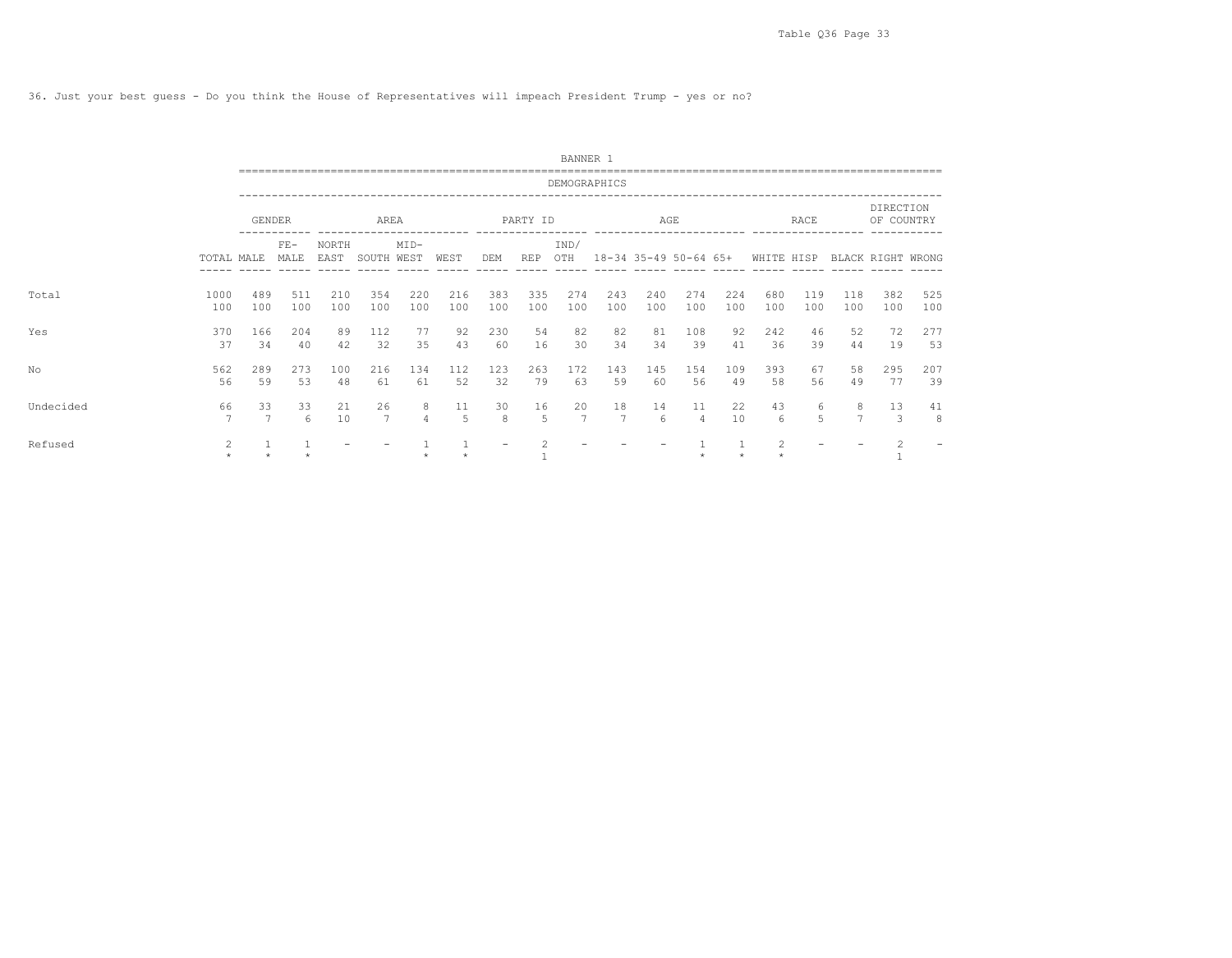37. Again, just your best guess, do you think the Senate will vote to convict President Trump, removing him from office - yes or no?

|           |                           |               |               |               |            |            |                      |            |            | BANNER 1     |            |                      |                      |            |                                                                                                                                                               |            |            |                         |            |
|-----------|---------------------------|---------------|---------------|---------------|------------|------------|----------------------|------------|------------|--------------|------------|----------------------|----------------------|------------|---------------------------------------------------------------------------------------------------------------------------------------------------------------|------------|------------|-------------------------|------------|
|           |                           |               |               |               |            |            |                      |            |            | DEMOGRAPHICS |            |                      |                      |            |                                                                                                                                                               |            |            |                         |            |
|           |                           | <b>GENDER</b> |               |               | AREA       |            |                      |            | PARTY ID   |              |            | AGE<br>------------- |                      |            |                                                                                                                                                               | RACE       |            | DIRECTION<br>OF COUNTRY |            |
|           | TOTAL MALE                |               | $FE-$<br>MALE | NORTH<br>EAST | SOUTH WEST | $MID-$     | WEST                 | DEM        | REP        | IND/<br>OTH  |            |                      |                      |            | 18-34 35-49 50-64 65+ WHITE HISP                                                                                                                              |            |            | BLACK RIGHT WRONG       |            |
| Total     | 1000<br>100               | 489<br>100    | 511<br>100    | 210<br>100    | 354<br>100 | 220<br>100 | 216<br>100           | 383<br>100 | 335<br>100 | 274<br>100   | 243<br>100 | 240<br>100           | 274<br>100           | 224<br>100 | 680<br>100                                                                                                                                                    | 119<br>100 | 118<br>100 | 382<br>100              | 525<br>100 |
| Yes       | 192<br>19                 | 74<br>15      | 118<br>23     | 43<br>20      | 66<br>19   | 42<br>19   | 41<br>19             | 117<br>31  | 18<br>.5   | 53<br>19     | 53<br>22   | 42<br>18             | 60<br>22             | 32<br>14   | 101<br>15                                                                                                                                                     | 29<br>24   | 44<br>37   | 32<br>8                 | 146<br>28  |
| No        | 731<br>73                 | 380<br>78     | 351<br>69     | 147<br>70     | 258<br>73  | 168<br>76  | 158<br>73            | 221<br>58  | 303<br>90  | 204<br>74    | 169<br>70  | 182<br>76            | 199<br>73            | 169<br>75  | 527<br>78                                                                                                                                                     | 80<br>67   | 67<br>57   | 336<br>88               | 324<br>62  |
| Undecided | 75<br>8                   | 34<br>7       | 41<br>8       | 19<br>9       | 30<br>8    | 10<br>-5   | 16<br>$\overline{7}$ | 44<br>11   | 13<br>4    | 17<br>6      | 21<br>9    | 16<br>7              | 15<br>$\overline{5}$ | 21<br>9    | 50<br>$\overline{7}$                                                                                                                                          | 10<br>8    | 6          | 13<br>3                 | 54<br>10   |
| Refused   | $\overline{2}$<br>$\star$ |               | $\mathbf{1}$  |               |            |            |                      |            |            |              |            |                      |                      | 2          | $\mathfrak{D}_{1}^{2}(\mathfrak{D}_{1})=\mathfrak{D}_{2}^{2}(\mathfrak{D}_{2})=\mathfrak{D}_{2}^{2}(\mathfrak{D}_{1})=\mathfrak{D}_{2}^{2}(\mathfrak{D}_{2})$ |            |            |                         | $\star$    |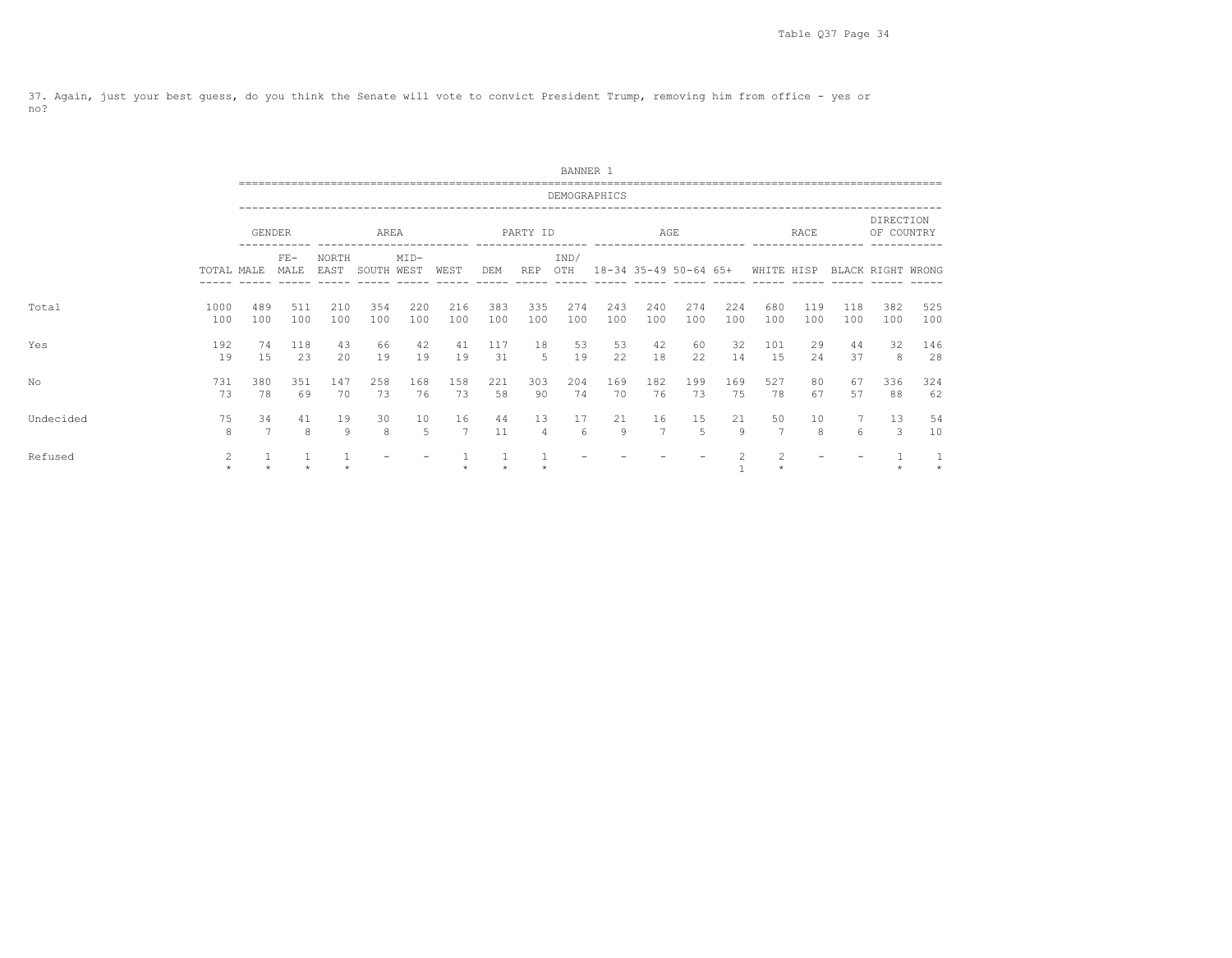38. How would you describe your own political viewpoint - very liberal, liberal, moderate, conservative, very conservative?

|                   |                      |                |               |                   |                     |                     |                   |                   |                   | BANNER 1                 |                     |                       |                     |                                |                   |                   |                |                         |                   |
|-------------------|----------------------|----------------|---------------|-------------------|---------------------|---------------------|-------------------|-------------------|-------------------|--------------------------|---------------------|-----------------------|---------------------|--------------------------------|-------------------|-------------------|----------------|-------------------------|-------------------|
|                   |                      |                |               |                   |                     |                     |                   |                   |                   | DEMOGRAPHICS             |                     |                       |                     |                                |                   |                   |                |                         |                   |
|                   |                      | <b>GENDER</b>  |               |                   | AREA                |                     |                   |                   | PARTY ID          | --------- -------------- |                     | AGE                   |                     | ---------- ----                |                   | <b>RACE</b>       |                | DIRECTION<br>OF COUNTRY |                   |
|                   | TOTAL MALE           |                | $FE-$<br>MALE | NORTH<br>EAST     | SOUTH WEST          | $MID-$              | WEST              | DEM               | <b>REP</b>        | IND/<br>OTH              |                     | 18-34 35-49 50-64 65+ |                     |                                | WHITE HISP        |                   |                | BLACK RIGHT WRONG       |                   |
| Total             | 1000                 | 489            | 511           | 210               | 354                 | 220                 | 216               | 383               | 335               | 274                      | 243                 | 240                   | 274                 | 224                            | 680               | 119               | 118            | 382                     | 525               |
|                   | 100                  | 100            | 100           | 100               | 100                 | 100                 | 100               | 100               | 100               | 100                      | 100                 | 100                   | 100                 | 100                            | 100               | 100               | 100            | 100                     | 100               |
| Very liberal      | 71                   | 26             | 45            | 16                | 17                  | 19                  | 19                | 54                | 2                 | 13                       | 32                  | 13                    | 14                  | 11                             | 42                | 13                | 8              | 7                       | 61                |
|                   | 7                    | $\overline{5}$ | $\circ$       | 8                 | 5                   | $\overline{9}$      | $\mathcal{Q}$     | 14                | $\mathbf{1}$      | 5                        | 13                  | 5                     | 5                   | 5                              | 6                 | 11                | $\overline{7}$ | $\overline{2}$          | 12                |
| Liberal           | 172                  | 73             | 99            | 40                | 56                  | 33                  | 43                | 121               | 16                | 34                       | 54                  | 45                    | 33                  | 37                             | 106               | 32                | 23             | 35                      | 124               |
|                   | 17                   | 1.5            | 19            | 19                | 16                  | 15                  | 20                | 32                | 5                 | 12                       | 22                  | 19                    | 12                  | 17                             | 16                | 27                | 19             | 9                       | 24                |
| Moderate          | 363                  | 173            | 190           | 81                | 128                 | 73                  | 81                | 137               | 89                | 137                      | 97                  | 92                    | 94                  | 74                             | 243               | 36                | 54             | 107                     | 215               |
|                   | 36                   | 35             | 37            | 39                | 36                  | 33                  | 38                | 36                | 27                | 50                       | 40                  | 38                    | 34                  | 33                             | 36                | 30                | 46             | 28                      | 41                |
| Conservative      | 235                  | 130            | 105           | 49                | 90                  | 53                  | 43                | 44                | 135               | 54                       | 35                  | 54                    | 78                  | 64                             | 180               | 25                | 15             | 138                     | 77                |
|                   | 24                   | 27             | 21            | 23                | 25                  | 24                  | 20                | 11                | 40                | 20                       | 14                  | 23                    | 28                  | 29                             | 26                | 21                | 13             | 36                      | 15                |
| Very Conservative | 122                  | 68             | 54            | 16                | 53                  | 31                  | 22                | 15                | 84                | 21                       | 19                  | 28                    | 42                  | 29                             | 89                | 11                | 12             | 82                      | 30                |
|                   | 12                   | 14             | 11            | 8                 | 15                  | 14                  | 10                | $\overline{4}$    | 25                | 8                        | 8                   | 12                    | 15                  | 13                             | 13                | 9                 | 10             | 21                      | 6                 |
| Other             | 14<br>$\overline{1}$ | $\overline{1}$ | $\mathbf{1}$  | 3<br>$\mathbf{1}$ | 6<br>$\mathfrak{D}$ | 2<br>$\overline{1}$ | 3<br>$\mathbf{1}$ | 2<br>$\mathbf{1}$ | 4<br>$\mathbf{1}$ | 8<br>$\mathcal{L}$       | 4<br>$\mathfrak{D}$ | 3<br>$\mathbf{1}$     | 5<br>$\overline{2}$ | $\overline{c}$<br>$\mathbf{1}$ | 8<br>$\mathbf{1}$ | 1<br>$\mathbf{1}$ |                | 6<br>$\mathfrak{D}$     | 6<br><sup>1</sup> |
| Don't know        | 23                   | 12             | 11            | 5                 | 4                   | 9                   | 5                 | 10                | 5                 | 7                        | $\overline{c}$      | 5                     | 8                   | 7                              | 12                | 1                 | 5              | 7                       | 12                |
|                   | 2                    | $\overline{2}$ | 2             | $\overline{2}$    | $\mathbf{1}$        | $\overline{4}$      | 2                 | 3                 | $\mathbf{1}$      | 3                        | $\mathbf{1}$        | $\overline{2}$        | $\mathcal{L}$       | 3                              | $\overline{2}$    | $\overline{1}$    | $\overline{4}$ | $\overline{2}$          | 2                 |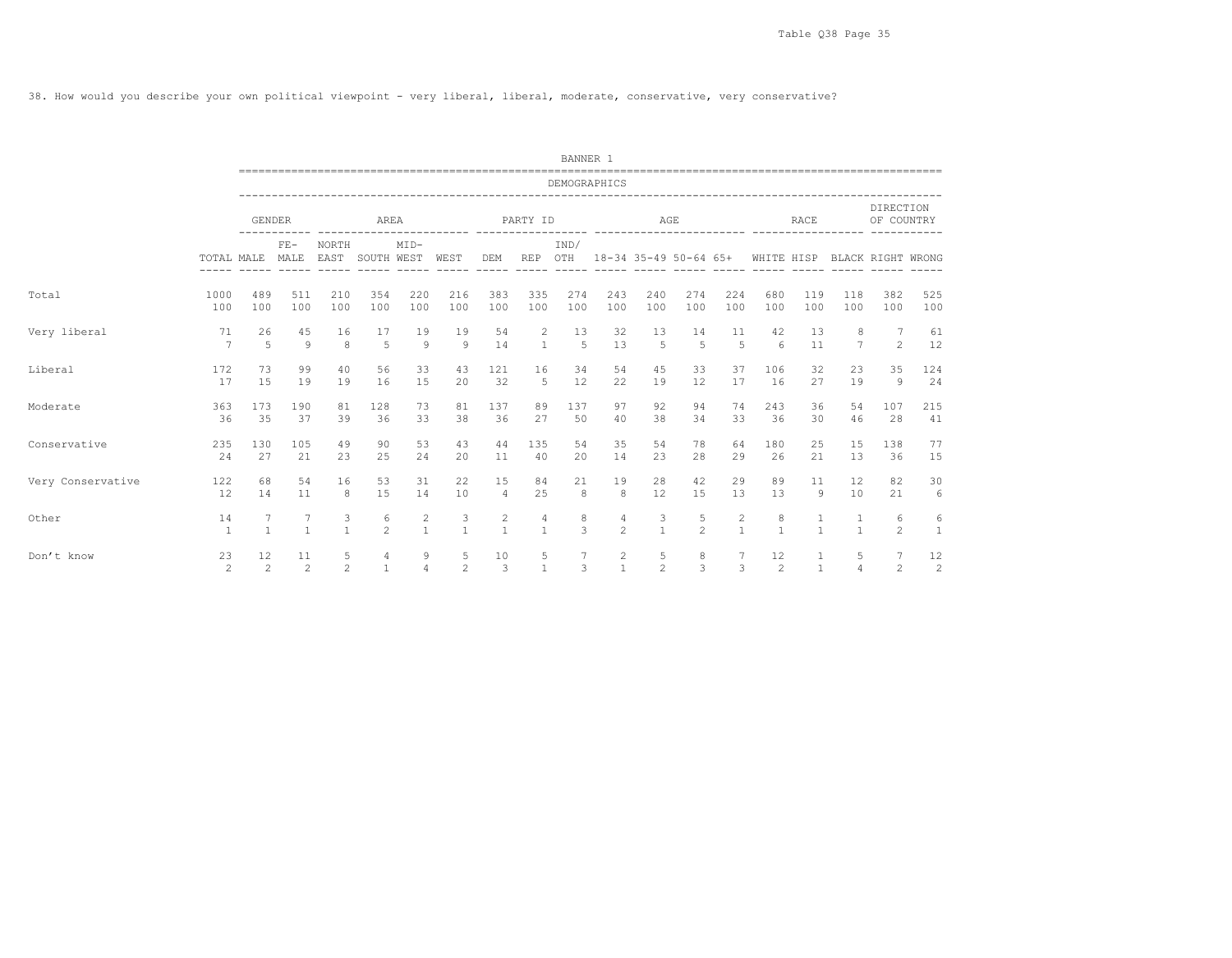## 39. Are any members of your household union members?

|           |              |                     |                   |                     |            |                |                   |                     |                         | BANNER 1     |            |                       |            |            |            |              |            |                         |                     |
|-----------|--------------|---------------------|-------------------|---------------------|------------|----------------|-------------------|---------------------|-------------------------|--------------|------------|-----------------------|------------|------------|------------|--------------|------------|-------------------------|---------------------|
|           |              |                     |                   |                     |            |                |                   |                     |                         | DEMOGRAPHICS |            |                       |            |            |            |              |            |                         |                     |
|           |              | GENDER              |                   |                     | AREA       |                |                   |                     | PARTY ID                |              |            | AGE                   |            |            |            | RACE         |            | DIRECTION<br>OF COUNTRY |                     |
|           | TOTAL MALE   |                     | $FE-$<br>MALE     | NORTH<br>EAST       | SOUTH WEST | $MID-$         | WEST              | DEM                 | REP                     | IND/<br>OTH  |            | 18-34 35-49 50-64 65+ |            |            | WHITE HISP |              |            | BLACK RIGHT WRONG       |                     |
| Total     | 1000<br>100  | 489<br>100          | 511<br>100        | 210<br>100          | 354<br>100 | 220<br>100     | 216<br>100        | 383<br>100          | 335<br>100              | 274<br>100   | 243<br>100 | 240<br>100            | 274<br>100 | 224<br>100 | 680<br>100 | 119<br>100   | 118<br>100 | 382<br>100              | 525<br>100          |
| Yes       | 157<br>16    | 79<br>16            | 78<br>15          | 43<br>20            | 35<br>10   | 43<br>20       | 36<br>17          | 76<br>20            | 40<br>$12 \overline{ }$ | 40<br>15     | 36<br>15   | 43<br>18              | 43<br>16   | 32<br>14   | 110<br>16  | 18<br>15     | 19<br>16   | 65<br>17                | 78<br>15            |
| No        | 828<br>83    | 401<br>82           | 427<br>84         | 162<br>77           | 314<br>89  | 174<br>79      | 178<br>82         | 299<br>78           | 290<br>87               | 233<br>85    | 199<br>82  | 195<br>81             | 229<br>84  | 191<br>85  | 564<br>83  | 99<br>83     | 96<br>81   | 314<br>82               | 436<br>83           |
| Undecided | 11           | 8<br>$\mathfrak{D}$ | 3<br>$\mathbf{1}$ | 5<br>$\mathfrak{D}$ | 4          | $\overline{2}$ | $\qquad \qquad -$ | 6<br>$\mathfrak{D}$ | 4                       | $\star$      | 8<br>3     | $\star$               | 2          |            | 5          | $\mathbf{1}$ | 3<br>3     | 2<br>$\overline{1}$     | 8<br>$\overline{2}$ |
| Refused   | 4<br>$\star$ |                     | 3                 |                     |            |                | 2                 | 2                   |                         |              |            |                       |            |            |            |              |            |                         | 3<br>$\mathbf{1}$   |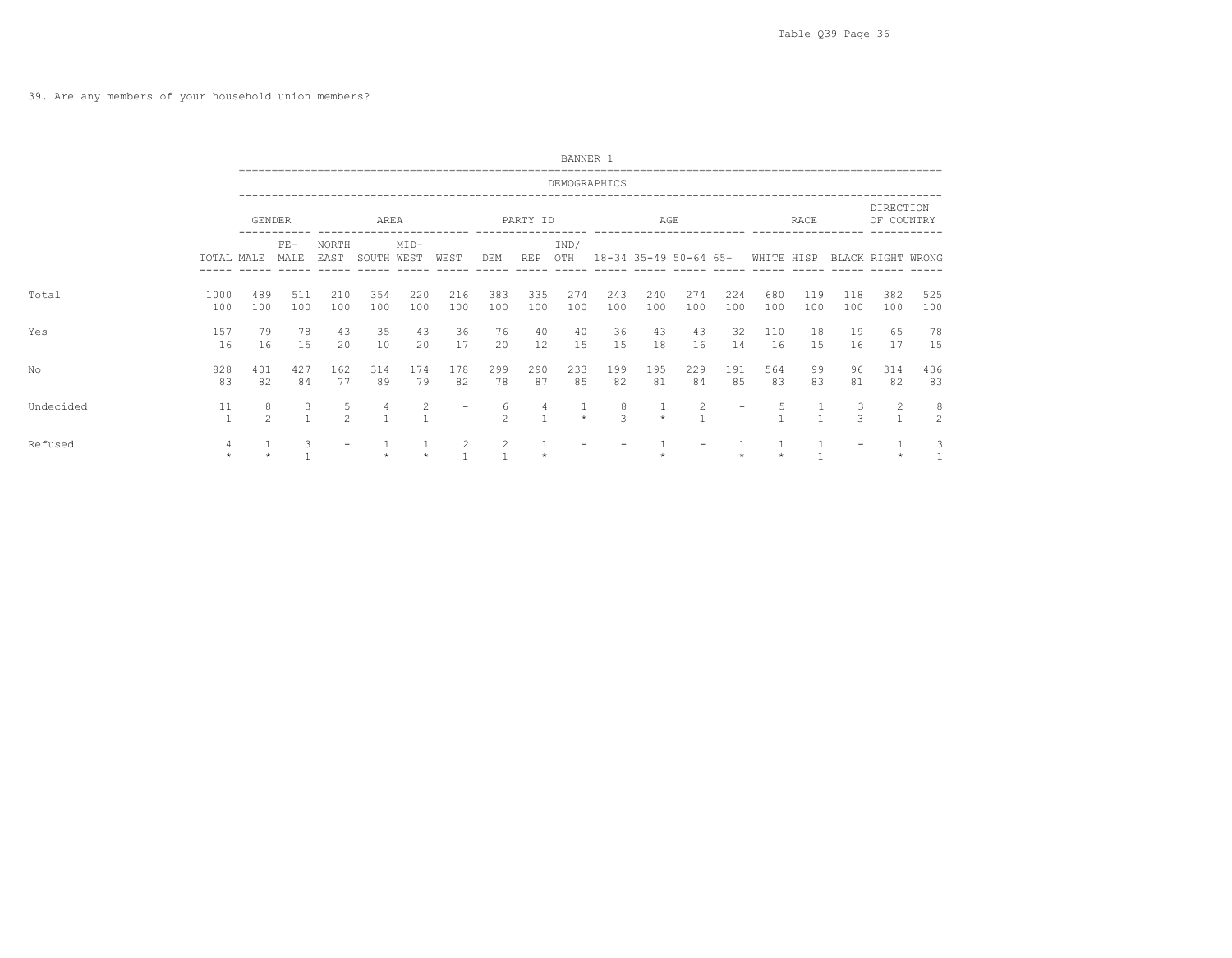40. Do you have school-aged children in your household?

|           |              |                |               |                       |            |                     |                          |            |            | BANNER 1     |                       |            |            |            |            |            |            |                         |                   |  |
|-----------|--------------|----------------|---------------|-----------------------|------------|---------------------|--------------------------|------------|------------|--------------|-----------------------|------------|------------|------------|------------|------------|------------|-------------------------|-------------------|--|
|           |              |                |               | _____________________ |            |                     |                          |            |            | DEMOGRAPHICS |                       |            |            |            |            |            |            |                         |                   |  |
|           |              | GENDER         |               |                       | AREA       |                     |                          |            | PARTY ID   |              |                       | AGE        |            |            |            | RACE       |            | DIRECTION<br>OF COUNTRY |                   |  |
|           | TOTAL MALE   |                | $FE-$<br>MALE | NORTH<br>EAST         | SOUTH WEST | $MID-$              | WEST                     | DEM        | <b>REP</b> | IND/<br>OTH  | 18-34 35-49 50-64 65+ |            |            |            | WHITE HISP |            |            |                         | BLACK RIGHT WRONG |  |
| Total     | 1000<br>100  | 489<br>100     | 511<br>100    | 210<br>100            | 354<br>100 | 220<br>100          | 216<br>100               | 383<br>100 | 335<br>100 | 274<br>100   | 243<br>100            | 240<br>100 | 274<br>100 | 224<br>100 | 680<br>100 | 119<br>100 | 118<br>100 | 382<br>100              | 525<br>100        |  |
| Yes       | 308<br>31    | 133<br>27      | 175<br>34     | 57<br>27              | 118<br>33  | 69<br>31            | 64<br>30                 | 116<br>30  | 100<br>30  | 88<br>32     | 85<br>35              | 130<br>54  | 71<br>26   | 19<br>8    | 176<br>26  | 48<br>40   | 56<br>47   | 107<br>28               | 171<br>33         |  |
| No        | 683<br>68    | 352<br>72      | 331<br>65     | 151<br>72             | 234<br>66  | 147<br>67           | 151<br>70                | 263<br>69  | 232<br>69  | 184<br>67    | 156<br>64             | 109<br>45  | 201<br>73  | 204<br>91  | 499<br>73  | 70<br>59   | 62<br>53   | 273<br>71               | 347<br>66         |  |
| Undecided | 4<br>$\star$ | $\overline{c}$ | 2<br>$\star$  |                       |            | 2                   | $\overline{\phantom{m}}$ | 2          |            |              | $\star$               |            | 2          |            |            |            |            |                         | 3                 |  |
| Refused   | 5            | $\overline{c}$ | 3             |                       |            | 2<br>$\overline{1}$ | $\star$                  | 2          | 2          |              |                       |            |            |            |            |            |            |                         | 4<br>$\mathbf{1}$ |  |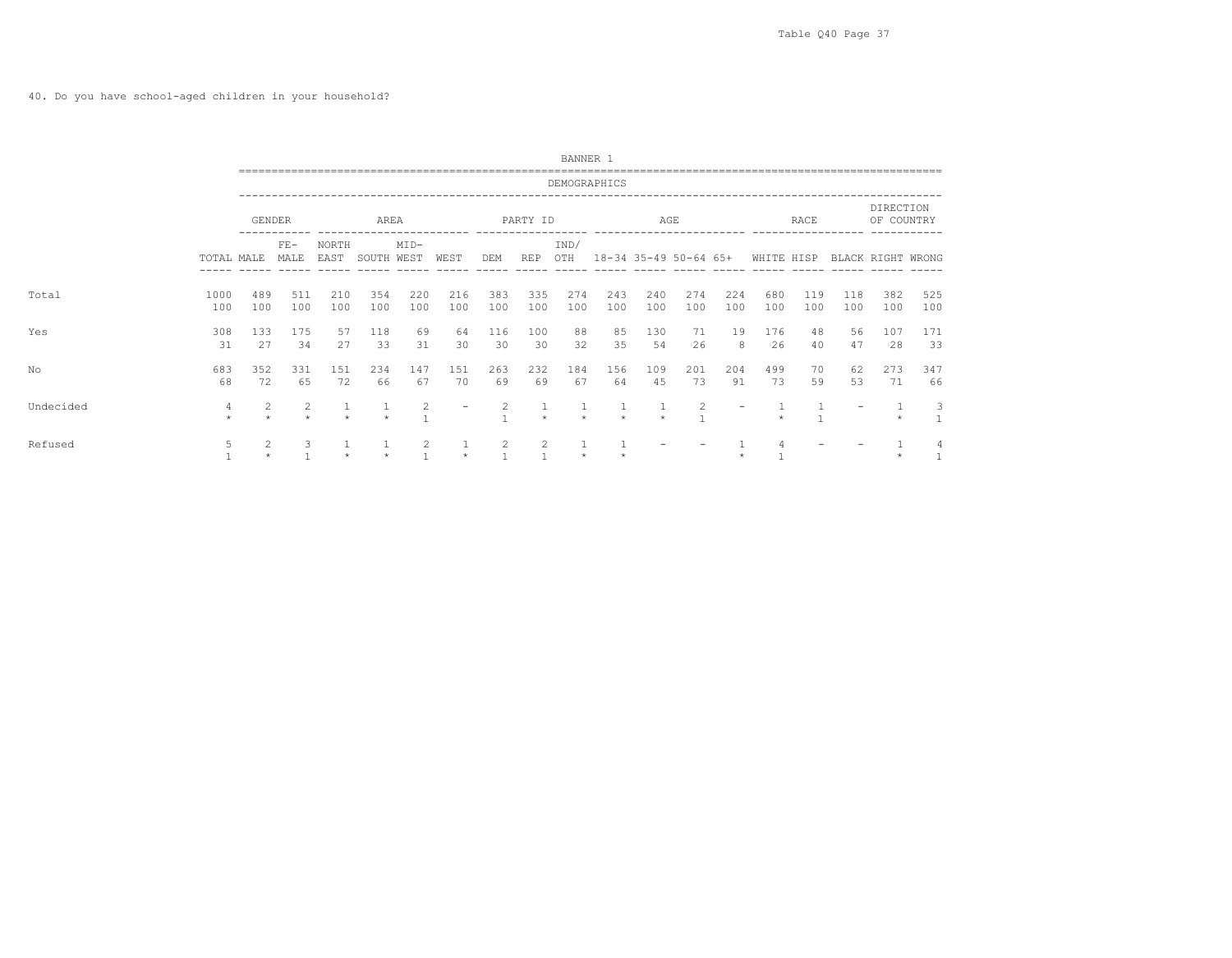41. What is the highest level of education you have completed?

|                      |                |                   |                   |                     |                          |                   |                          |                         |                                  | BANNER 1                            |                   |                                            |                                |                          |                |                              |                          |                                |                   |
|----------------------|----------------|-------------------|-------------------|---------------------|--------------------------|-------------------|--------------------------|-------------------------|----------------------------------|-------------------------------------|-------------------|--------------------------------------------|--------------------------------|--------------------------|----------------|------------------------------|--------------------------|--------------------------------|-------------------|
|                      |                |                   |                   |                     |                          |                   |                          |                         |                                  | DEMOGRAPHICS                        |                   |                                            |                                |                          |                |                              |                          |                                |                   |
|                      |                | <b>GENDER</b>     |                   |                     | AREA                     |                   |                          |                         | PARTY ID                         |                                     |                   | -----------------------------------<br>AGE |                                |                          |                | RACE                         |                          | DIRECTION<br>OF COUNTRY        |                   |
|                      | TOTAL MALE     |                   | $FE-$<br>MALE     | NORTH<br>EAST       | SOUTH WEST               | $MID-$            | ---------- ----<br>WEST  | DEM                     | <b>REP</b>                       | -------- -----------<br>IND/<br>OTH |                   | 18-34 35-49 50-64 65+                      |                                | ------------ -----       | WHITE HISP     |                              | ---------                | BLACK RIGHT WRONG              |                   |
| Total                | 1000           | 489               | 511               | 210                 | 354                      | 220               | 216                      | 383                     | 335                              | 274                                 | 243               | 240                                        | 274                            | 224                      | 680            | 119                          | 118                      | 382                            | 525               |
|                      | 100            | 100               | 100               | 100                 | 100                      | 100               | 100                      | 100                     | 100                              | 100                                 | 100               | 100                                        | 100                            | 100                      | 100            | 100                          | 100                      | 100                            | 100               |
| Some high school     | 16             | 10                | 6                 | 3                   | 9                        | $\overline{c}$    | 2                        | 6                       | 4                                | 5                                   | 3                 | 3                                          | 5                              | 4                        | 11             | 3                            | 2                        | 6                              | 7                 |
|                      | $\mathfrak{D}$ | $\mathfrak{D}$    | $\mathbf{1}$      | $\overline{1}$      | 3                        | $\overline{1}$    | $\mathbf{1}$             | $\overline{c}$          | $\overline{1}$                   | $\mathfrak{D}$                      | $\mathbf{1}$      | $\overline{1}$                             | $\mathfrak{D}$                 | $\mathfrak{D}$           | $\mathfrak{D}$ | 3                            | $\mathfrak{D}$           | $\mathfrak{D}$                 | $\overline{1}$    |
| High school graduate | 152            | 74                | 78                | 28                  | 66                       | 36                | 22                       | 56                      | 53                               | 42                                  | 29                | 39                                         | 40                             | 40                       | 91             | 25                           | 25                       | 69                             | 65                |
|                      | 15             | 15                | 15                | 13                  | 19                       | 16                | 10                       | 15                      | 16                               | 15                                  | 12                | 16                                         | 15                             | 18                       | 13             | 21                           | 21                       | 18                             | 12                |
| Some college         | 186            | 90                | 96                | 33                  | 65                       | 50                | 38                       | 67                      | 59                               | 57                                  | 58                | 38                                         | 53                             | 37                       | 115            | 31                           | 25                       | 63                             | 113               |
|                      | 19             | 18                | 19                | 16                  | 18                       | 23                | 18                       | 17                      | 18                               | 21                                  | 24                | 16                                         | 19                             | 17                       | 17             | 26                           | 21                       | 16                             | 22                |
| Trade/technical/     | 58             | 38                | 20                | 11                  | 14                       | 17                | 16                       | 20                      | 17                               | 21                                  | 18                | 11                                         | 17                             | 11                       | 39             | 9                            | 5                        | 33                             | 20                |
| vocational training  | 6              | 8                 | $\overline{4}$    | $\overline{5}$      | $\overline{4}$           | 8                 | 7                        | $\overline{5}$          | $\overline{5}$                   | 8                                   | 7                 | $\overline{5}$                             | 6                              | $\overline{5}$           | 6              | 8                            | $\overline{4}$           | $\mathcal{Q}$                  | $\overline{4}$    |
| College graduate     | 368            | 181               | 187               | 85                  | 125                      | 68                | 90                       | 135                     | 135                              | 95                                  | 84                | 94                                         | 99                             | 83                       | 269            | 25                           | 41                       | 148                            | 180               |
|                      | 37             | 37                | 37                | 40                  | 35                       | 31                | 42                       | 35                      | 40                               | 35                                  | 35                | 39                                         | 36                             | 37                       | 40             | 21                           | 35                       | 39                             | 34                |
| Masters or PhD       | 211            | 92                | 119               | 47                  | 73                       | 44                | 47                       | 97                      | 62                               | 52                                  | 48                | 54                                         | 58                             | 47                       | 150            | 25                           | 20                       | 59                             | 135               |
|                      | 21             | 19                | 23                | 22                  | 21                       | 20                | 22                       | 25                      | 19                               | 19                                  | 20                | 23                                         | 21                             | 21                       | 22             | 21                           | 17                       | 15                             | 26                |
| Undecided            | 4<br>$\star$   | 3<br>$\mathbf{1}$ | 1<br>$\star$      | 2<br>$\overline{1}$ | $\overline{\phantom{a}}$ | 2<br>$\mathbf{1}$ | $\overline{\phantom{a}}$ | $\mathbf{1}$<br>$\star$ | $\overline{c}$<br>$\overline{1}$ | 1<br>$\star$                        | 2<br>$\mathbf{1}$ | $\overline{\phantom{a}}$                   | $\overline{2}$<br>$\mathbf{1}$ | $\overline{\phantom{a}}$ | 2<br>$\star$   | $\mathbf{1}$<br>$\mathbf{1}$ | $\overline{\phantom{a}}$ | 2<br>$\mathbf{1}$              | 2<br>$\star$      |
| Refused              | 5              | $\star$           | 4<br>$\mathbf{1}$ | $\star$             | 2<br>$\mathbf{1}$        | $\star$           | $\star$                  | 1<br>$\star$            | 3<br>$\mathbf{1}$                | $\star$                             | 1<br>$\star$      | 1<br>$\star$                               | $\overline{\phantom{m}}$       | 2<br>$\overline{1}$      | 3<br>$\star$   |                              |                          | $\overline{c}$<br>$\mathbf{1}$ | 3<br>$\mathbf{1}$ |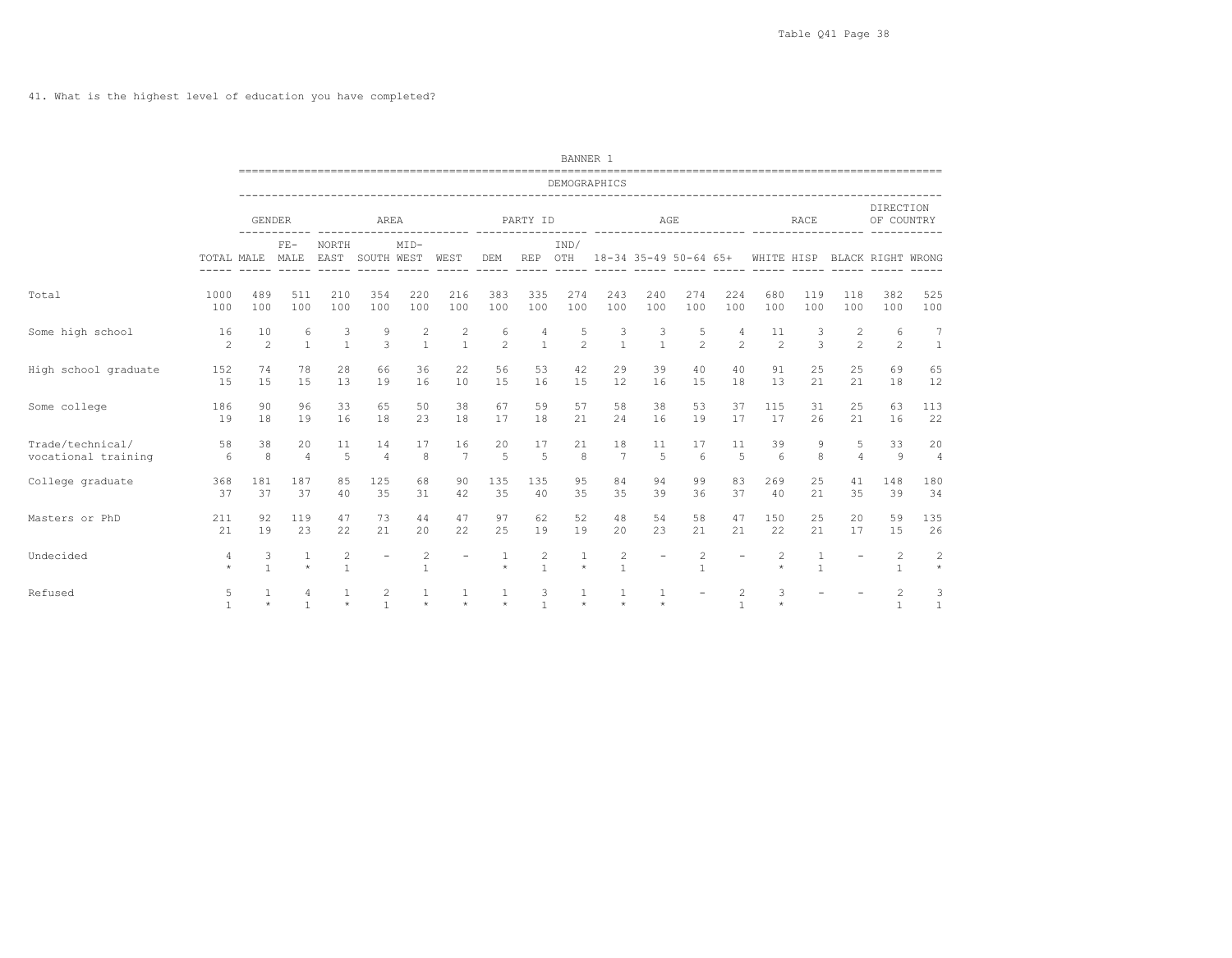|                |                     |                      |        |                |                     |                     |                     |                                                                                                                                                                                                                                                                                                                                                                                                                                                                                   |                                                                                                                                                                                                                                                                                                                                                                                                         | BANNER 1              |                     |                       |                |                |                      |                |                                              |                         |                      |
|----------------|---------------------|----------------------|--------|----------------|---------------------|---------------------|---------------------|-----------------------------------------------------------------------------------------------------------------------------------------------------------------------------------------------------------------------------------------------------------------------------------------------------------------------------------------------------------------------------------------------------------------------------------------------------------------------------------|---------------------------------------------------------------------------------------------------------------------------------------------------------------------------------------------------------------------------------------------------------------------------------------------------------------------------------------------------------------------------------------------------------|-----------------------|---------------------|-----------------------|----------------|----------------|----------------------|----------------|----------------------------------------------|-------------------------|----------------------|
|                |                     |                      |        |                |                     |                     |                     |                                                                                                                                                                                                                                                                                                                                                                                                                                                                                   |                                                                                                                                                                                                                                                                                                                                                                                                         | DEMOGRAPHICS          |                     |                       |                |                |                      |                |                                              |                         |                      |
|                |                     | GENDER               |        |                | AREA                |                     |                     |                                                                                                                                                                                                                                                                                                                                                                                                                                                                                   | PARTY ID                                                                                                                                                                                                                                                                                                                                                                                                |                       |                     | AGE                   |                |                |                      | RACE           |                                              | DIRECTION<br>OF COUNTRY |                      |
|                |                     | TOTAL MALE MALE      | $FE-$  | NORTH<br>EAST  | SOUTH WEST          | $MTD-$              | WEST                | DEM<br>$\frac{1}{2} \left( \frac{1}{2} \right) \left( \frac{1}{2} \right) \left( \frac{1}{2} \right) \left( \frac{1}{2} \right) \left( \frac{1}{2} \right) \left( \frac{1}{2} \right) \left( \frac{1}{2} \right) \left( \frac{1}{2} \right) \left( \frac{1}{2} \right) \left( \frac{1}{2} \right) \left( \frac{1}{2} \right) \left( \frac{1}{2} \right) \left( \frac{1}{2} \right) \left( \frac{1}{2} \right) \left( \frac{1}{2} \right) \left( \frac{1}{2} \right) \left( \frac$ | REP OTH<br>$\frac{1}{2} \frac{1}{2} \frac{1}{2} \frac{1}{2} \frac{1}{2} \frac{1}{2} \frac{1}{2} \frac{1}{2} \frac{1}{2} \frac{1}{2} \frac{1}{2} \frac{1}{2} \frac{1}{2} \frac{1}{2} \frac{1}{2} \frac{1}{2} \frac{1}{2} \frac{1}{2} \frac{1}{2} \frac{1}{2} \frac{1}{2} \frac{1}{2} \frac{1}{2} \frac{1}{2} \frac{1}{2} \frac{1}{2} \frac{1}{2} \frac{1}{2} \frac{1}{2} \frac{1}{2} \frac{1}{2} \frac{$ | IND/<br>$\frac{1}{2}$ |                     | 18-34 35-49 50-64 65+ |                |                | ------ -----         |                | WHITE HISP BLACK RIGHT WRONG<br>------ ----- |                         |                      |
| Total          | 1000                | 489                  | 511    | 210            | 354                 | 220                 | 216                 | 383                                                                                                                                                                                                                                                                                                                                                                                                                                                                               | 335                                                                                                                                                                                                                                                                                                                                                                                                     | 274                   | 243                 | 240                   | 274            | 224            | 680                  | 119            | 118                                          | 382                     | 525                  |
|                | 100                 | 100                  | 100    | 100            | 100                 | 100                 | 100                 | 100                                                                                                                                                                                                                                                                                                                                                                                                                                                                               | 100                                                                                                                                                                                                                                                                                                                                                                                                     | 100                   | 100                 | 100                   | 100            | 100            | 100                  | 100            | 100                                          | 100                     | 100                  |
| $\text{CNN}$   | 134                 | 58                   | 76     | 34             | 46                  | 26                  | 28                  | 96                                                                                                                                                                                                                                                                                                                                                                                                                                                                                | 17                                                                                                                                                                                                                                                                                                                                                                                                      | 20                    | 33                  | 35                    | 38             | 27             | 69                   | 16             | 39                                           | 19                      | 109                  |
|                | 13                  | 12                   | 15     | 16             | 13                  | 12                  | 13                  | 25                                                                                                                                                                                                                                                                                                                                                                                                                                                                                | 5                                                                                                                                                                                                                                                                                                                                                                                                       | $7\phantom{.0}$       | 14                  | 15                    | 14             | 12             | 10                   | 13             | 33                                           | 5                       | 21                   |
| MSNBC          | 53                  | 18                   | 35     | 10             | 9                   | 16                  | 18                  | 48                                                                                                                                                                                                                                                                                                                                                                                                                                                                                | 1                                                                                                                                                                                                                                                                                                                                                                                                       | 4                     | 4                   | 8                     | 22             | 18             | 38                   | 1              | 13                                           | $\mathbf{1}$            | 51                   |
|                | 5                   | $\overline{4}$       | 7      | 5              | 3                   | $7\phantom{.0}$     | 8                   | 13                                                                                                                                                                                                                                                                                                                                                                                                                                                                                | $\star$                                                                                                                                                                                                                                                                                                                                                                                                 | $\mathbf{1}$          | $\overline{c}$      | 3                     | 8              | 8              | 6                    | $\mathbf{1}$   | 11                                           | $\star$                 | 10                   |
| FOX News       | 282                 | 156                  | 126    | 50             | 122                 | 59                  | 51                  | 28                                                                                                                                                                                                                                                                                                                                                                                                                                                                                | 192                                                                                                                                                                                                                                                                                                                                                                                                     | 58                    | 43                  | 64                    | 95             | 75             | 210                  | 35             | 12                                           | 190                     | 72                   |
|                | 28                  | 32                   | 25     | 24             | 34                  | 27                  | 24                  | 7                                                                                                                                                                                                                                                                                                                                                                                                                                                                                 | 57                                                                                                                                                                                                                                                                                                                                                                                                      | 21                    | 18                  | 27                    | 35             | 33             | 31                   | 29             | 10                                           | 50                      | 14                   |
| ABC            | 54                  | 11                   | 43     | 12             | 24                  | 13                  | 5                   | 28                                                                                                                                                                                                                                                                                                                                                                                                                                                                                | 6                                                                                                                                                                                                                                                                                                                                                                                                       | 20                    | 13                  | 9                     | 13             | 19             | 33                   | 5              | 11                                           | 10                      | 40                   |
|                | 5                   | 2                    | 8      | 6              | $7\phantom{.0}$     | 6                   | 2                   | 7                                                                                                                                                                                                                                                                                                                                                                                                                                                                                 | $\overline{c}$                                                                                                                                                                                                                                                                                                                                                                                          | $7\phantom{.0}$       | 5                   | $\overline{4}$        | 5              | 8              | 5                    | $\overline{4}$ | 9                                            | 3                       | 8                    |
| NBC            | 40                  | 12                   | 28     | 7              | 13                  | 10                  | 10                  | 23                                                                                                                                                                                                                                                                                                                                                                                                                                                                                | 11                                                                                                                                                                                                                                                                                                                                                                                                      | 6                     | 5                   | 12                    | 7              | 14             | 25                   | 5              | 6                                            | 6                       | 30                   |
|                | $\overline{4}$      | 2                    | 5      | 3              | $\overline{4}$      | 5                   | 5                   | 6                                                                                                                                                                                                                                                                                                                                                                                                                                                                                 | 3                                                                                                                                                                                                                                                                                                                                                                                                       | $\overline{c}$        | $\overline{c}$      | 5                     | 3              | 6              | $\overline{4}$       | $\overline{4}$ | 5                                            | $\overline{c}$          | 6                    |
| CBS            | 41                  | 18                   | 23     | 11             | 12                  | 6                   | 12                  | 22                                                                                                                                                                                                                                                                                                                                                                                                                                                                                | 4                                                                                                                                                                                                                                                                                                                                                                                                       | 14                    | $7\phantom{.0}$     | 6                     | 12             | 13             | 26                   | 3              | 7                                            | 11                      | 25                   |
|                | $\overline{4}$      | $\overline{4}$       | 5      | 5              | 3                   | 3                   | 6                   | 6                                                                                                                                                                                                                                                                                                                                                                                                                                                                                 | $\mathbf{1}$                                                                                                                                                                                                                                                                                                                                                                                            | 5                     | 3                   | 3                     | $\overline{4}$ | 6              | $\overline{4}$       | 3              | 6                                            | 3                       | 5                    |
| $C-SPAN$       | 40                  | 23                   | 17     | 10             | 13                  | 6                   | 11                  | 14                                                                                                                                                                                                                                                                                                                                                                                                                                                                                | 7                                                                                                                                                                                                                                                                                                                                                                                                       | 19                    | 26                  | 9                     | $\overline{c}$ | 3              | 23                   | 10             | $\mathbf{2}$                                 | 10                      | 28                   |
|                | $\overline{4}$      | 5                    | 3      | 5              | $\overline{4}$      | 3                   | 5                   | $\overline{4}$                                                                                                                                                                                                                                                                                                                                                                                                                                                                    | $\overline{c}$                                                                                                                                                                                                                                                                                                                                                                                          | $7\phantom{.0}$       | 11                  | $\overline{4}$        | $\mathbf{1}$   | 1              | 3                    | 8              | $\overline{2}$                               | 3                       | 5                    |
| Comedy Central | 18<br>$\mathcal{L}$ | 10<br>$\mathfrak{D}$ | 8<br>2 | 6<br>3         | 2<br>$\overline{1}$ | 5<br>$\mathfrak{D}$ | 5<br>$\mathfrak{D}$ | 9<br>$\overline{c}$                                                                                                                                                                                                                                                                                                                                                                                                                                                               | 2<br>$\overline{1}$                                                                                                                                                                                                                                                                                                                                                                                     | 7<br>3                | 9<br>$\overline{4}$ | 7<br>3                | 1<br>$\star$   | 1<br>$\star$   | 11<br>$\mathfrak{D}$ | 6<br>5         | $\overline{\phantom{a}}$                     | 5<br>$\overline{1}$     | 11<br>$\overline{c}$ |
| PBS/NPR        | 117                 | 61                   | 56     | 27             | 41                  | 20                  | 29                  | 70                                                                                                                                                                                                                                                                                                                                                                                                                                                                                | 10                                                                                                                                                                                                                                                                                                                                                                                                      | 37                    | 42                  | 28                    | 28             | 17             | 85                   | 18             | 5                                            | 26                      | 79                   |
|                | 12                  | 12                   | 11     | 13             | $12 \overline{ }$   | 9                   | 13                  | 18                                                                                                                                                                                                                                                                                                                                                                                                                                                                                | 3                                                                                                                                                                                                                                                                                                                                                                                                       | 14                    | 17                  | 12                    | 10             | 8              | 13                   | 15             | $\overline{4}$                               | 7                       | 15                   |
| None of Them   | 183                 | 107                  | 76     | 34             | 60                  | 49                  | 40                  | 29                                                                                                                                                                                                                                                                                                                                                                                                                                                                                | 74                                                                                                                                                                                                                                                                                                                                                                                                      | 78                    | 55                  | 51                    | 46             | 27             | 134                  | 16             | 18                                           | 91                      | 62                   |
|                | 18                  | 22                   | 15     | 16             | 17                  | 22                  | 19                  | 8                                                                                                                                                                                                                                                                                                                                                                                                                                                                                 | 22                                                                                                                                                                                                                                                                                                                                                                                                      | 28                    | 23                  | 21                    | 17             | 12             | 20                   | 13             | 15                                           | 24                      | 12                   |
| Undecided      | 38                  | 15                   | 23     | 9              | 12                  | 10                  | 7                   | 16                                                                                                                                                                                                                                                                                                                                                                                                                                                                                | 11                                                                                                                                                                                                                                                                                                                                                                                                      | 11                    | 6                   | 11                    | 10             | 10             | 26                   | 4              | 5                                            | 13                      | 18                   |
|                | $\overline{4}$      | 3                    | 5      | $\overline{4}$ | 3                   | 5                   | 3                   | $\overline{4}$                                                                                                                                                                                                                                                                                                                                                                                                                                                                    | 3                                                                                                                                                                                                                                                                                                                                                                                                       | $\overline{4}$        | $\overline{2}$      | 5                     | $\overline{4}$ | $\overline{4}$ | $\overline{4}$       | 3              | $\overline{4}$                               | 3                       | 3                    |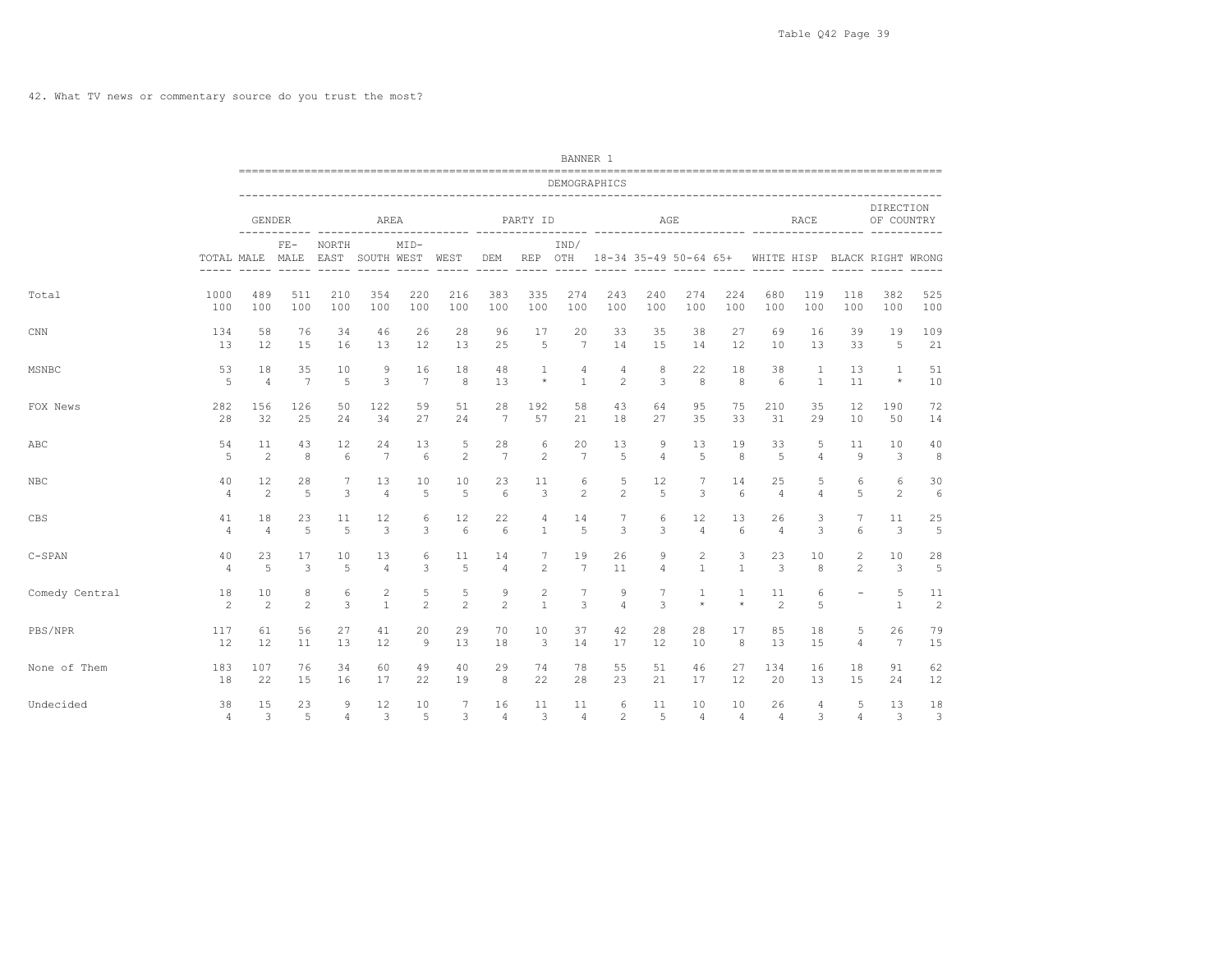|                |                           |                                |                                    |                          |                                |                            |                          |                                |                                                                                                                                                                                                                                                                                                                                                                                                         | BANNER 1          |                                       |                         |                                |                                |                                                                         |                          |                                |                                                                                                                                                                                                                                                                                                                                                                                                                                                                            |                           |
|----------------|---------------------------|--------------------------------|------------------------------------|--------------------------|--------------------------------|----------------------------|--------------------------|--------------------------------|---------------------------------------------------------------------------------------------------------------------------------------------------------------------------------------------------------------------------------------------------------------------------------------------------------------------------------------------------------------------------------------------------------|-------------------|---------------------------------------|-------------------------|--------------------------------|--------------------------------|-------------------------------------------------------------------------|--------------------------|--------------------------------|----------------------------------------------------------------------------------------------------------------------------------------------------------------------------------------------------------------------------------------------------------------------------------------------------------------------------------------------------------------------------------------------------------------------------------------------------------------------------|---------------------------|
|                |                           |                                |                                    |                          |                                |                            |                          |                                |                                                                                                                                                                                                                                                                                                                                                                                                         | DEMOGRAPHICS      |                                       |                         |                                |                                |                                                                         |                          |                                |                                                                                                                                                                                                                                                                                                                                                                                                                                                                            |                           |
|                |                           | GENDER                         |                                    |                          | AREA                           |                            |                          |                                | PARTY ID                                                                                                                                                                                                                                                                                                                                                                                                |                   |                                       | AGE                     |                                |                                |                                                                         | RACE                     |                                | DIRECTION<br>OF COUNTRY                                                                                                                                                                                                                                                                                                                                                                                                                                                    |                           |
|                |                           | TOTAL MALE MALE                | $FE-$                              | NORTH                    | EAST SOUTH WEST WEST           | $MID-$                     |                          | DEM                            | REP OTH<br>$\frac{1}{2} \frac{1}{2} \frac{1}{2} \frac{1}{2} \frac{1}{2} \frac{1}{2} \frac{1}{2} \frac{1}{2} \frac{1}{2} \frac{1}{2} \frac{1}{2} \frac{1}{2} \frac{1}{2} \frac{1}{2} \frac{1}{2} \frac{1}{2} \frac{1}{2} \frac{1}{2} \frac{1}{2} \frac{1}{2} \frac{1}{2} \frac{1}{2} \frac{1}{2} \frac{1}{2} \frac{1}{2} \frac{1}{2} \frac{1}{2} \frac{1}{2} \frac{1}{2} \frac{1}{2} \frac{1}{2} \frac{$ | IND/              | ----- -----                           |                         |                                |                                | 18-34 35-49 50-64 65+ WHITE HISP BLACK RIGHT WRONG<br>----- ----- ----- |                          | ------ -----                   | $\frac{1}{2} \left( \frac{1}{2} \right) \left( \frac{1}{2} \right) \left( \frac{1}{2} \right) \left( \frac{1}{2} \right) \left( \frac{1}{2} \right) \left( \frac{1}{2} \right) \left( \frac{1}{2} \right) \left( \frac{1}{2} \right) \left( \frac{1}{2} \right) \left( \frac{1}{2} \right) \left( \frac{1}{2} \right) \left( \frac{1}{2} \right) \left( \frac{1}{2} \right) \left( \frac{1}{2} \right) \left( \frac{1}{2} \right) \left( \frac{1}{2} \right) \left( \frac$ | $- - - - - -$             |
| Total          | 1000                      | 489                            | 511                                | 210                      | 354                            | 220                        | 216                      | 383                            | 335                                                                                                                                                                                                                                                                                                                                                                                                     | 274               | 243                                   | 240                     | 274                            | 224                            | 680                                                                     | 119                      | 118                            | 382                                                                                                                                                                                                                                                                                                                                                                                                                                                                        | 525                       |
|                | 100                       | 100                            | 100                                | 100                      | 100                            | 100                        | 100                      | 100                            | 100                                                                                                                                                                                                                                                                                                                                                                                                     | 100               | 100                                   | 100                     | 100                            | 100                            | 100                                                                     | 100                      | 100                            | 100                                                                                                                                                                                                                                                                                                                                                                                                                                                                        | 100                       |
| $\text{CNN}$   | 242                       | 136                            | 106                                | 32                       | 109                            | 49                         | 52                       | 29                             | 143                                                                                                                                                                                                                                                                                                                                                                                                     | 69                | 55                                    | 51                      | 77                             | 55                             | 171                                                                     | 40                       | 12                             | 165                                                                                                                                                                                                                                                                                                                                                                                                                                                                        | 59                        |
|                | 24                        | 28                             | 21                                 | 15                       | 31                             | 22                         | 24                       | 8                              | 43                                                                                                                                                                                                                                                                                                                                                                                                      | 25                | 23                                    | 21                      | 28                             | 25                             | 25                                                                      | 34                       | 10                             | 43                                                                                                                                                                                                                                                                                                                                                                                                                                                                         | 11                        |
| MSNBC          | 70                        | 41                             | 29                                 | 14                       | 24                             | 19                         | 13                       | 9                              | 42                                                                                                                                                                                                                                                                                                                                                                                                      | 19                | 17                                    | 16                      | 22                             | 14                             | 58                                                                      | 6                        | 1                              | 47                                                                                                                                                                                                                                                                                                                                                                                                                                                                         | 15                        |
|                | 7                         | 8                              | 6                                  | 7                        | $7\phantom{.0}$                | $\overline{9}$             | 6                        | $\mathbf{2}$                   | 13                                                                                                                                                                                                                                                                                                                                                                                                      | $7\phantom{.0}$   | $7\phantom{.0}$                       | 7                       | 8                              | 6                              | 9                                                                       | 5                        | $\mathbf{1}$                   | 12                                                                                                                                                                                                                                                                                                                                                                                                                                                                         | 3                         |
| FOX News       | 336                       | 143                            | 193                                | 80                       | 101                            | 63                         | 92                       | 241                            | 21                                                                                                                                                                                                                                                                                                                                                                                                      | 73                | 85                                    | 92                      | 90                             | 63                             | 214                                                                     | 39                       | 64                             | 23                                                                                                                                                                                                                                                                                                                                                                                                                                                                         | 294                       |
|                | 34                        | 29                             | 38                                 | 38                       | 29                             | 29                         | 43                       | 63                             | 6                                                                                                                                                                                                                                                                                                                                                                                                       | 27                | 35                                    | 38                      | 33                             | 28                             | 31                                                                      | 33                       | 54                             | 6                                                                                                                                                                                                                                                                                                                                                                                                                                                                          | 56                        |
| ABC            | 23                        | 9                              | 14                                 | 9                        | 5                              | 4                          | 5                        | 12                             | 6                                                                                                                                                                                                                                                                                                                                                                                                       | 5                 | 7                                     | 6                       | 3                              | 7                              | 11                                                                      | 6                        | 3                              | 9                                                                                                                                                                                                                                                                                                                                                                                                                                                                          | 13                        |
|                | 2                         | 2                              | 3                                  | $\overline{4}$           | $\mathbf{1}$                   | $\overline{2}$             | $\overline{c}$           | 3                              | $\overline{c}$                                                                                                                                                                                                                                                                                                                                                                                          | $\overline{c}$    | 3                                     | 3                       | $\mathbf{1}$                   | 3                              | 2                                                                       | 5                        | 3                              | $\overline{2}$                                                                                                                                                                                                                                                                                                                                                                                                                                                             | 2                         |
| NBC            | 29                        | 13                             | 16                                 | 4                        | 15                             | 6                          | 4                        | 9                              | 14                                                                                                                                                                                                                                                                                                                                                                                                      | 6                 | 9                                     | $7\phantom{.0}$         | 5                              | 8                              | 24                                                                      | $\mathbf{1}$             | 2                              | 11                                                                                                                                                                                                                                                                                                                                                                                                                                                                         | 17                        |
|                | 3                         | 3                              | 3                                  | 2                        | $\overline{4}$                 | 3                          | 2                        | $\overline{c}$                 | $\overline{4}$                                                                                                                                                                                                                                                                                                                                                                                          | $\overline{c}$    | $\overline{4}$                        | 3                       | $\overline{c}$                 | 4                              | $\overline{4}$                                                          | $\mathbf{1}$             | $\overline{2}$                 | 3                                                                                                                                                                                                                                                                                                                                                                                                                                                                          | 3                         |
| CBS            | 15                        | 8                              | 7                                  | 3                        | 9                              | 2                          | $\mathbf{1}$             | 7                              | 5                                                                                                                                                                                                                                                                                                                                                                                                       | 3                 | $\mathbf{1}$                          | 4                       | 5                              | 5                              | 6                                                                       | 3                        | 5                              | 6                                                                                                                                                                                                                                                                                                                                                                                                                                                                          | 8                         |
|                | 2                         | 2                              | $\mathbf{1}$                       | $\mathbf{1}$             | 3                              | $\mathbf{1}$               | $\star$                  | $\overline{c}$                 | $\mathbf{1}$                                                                                                                                                                                                                                                                                                                                                                                            | $\mathbf{1}$      | $\star$                               | $\overline{2}$          | $\overline{c}$                 | 2                              | $\mathbf{1}$                                                            | 3                        | $\overline{4}$                 | $\overline{2}$                                                                                                                                                                                                                                                                                                                                                                                                                                                             | 2                         |
| $C-SPAN$       | 9<br>$\mathbf{1}$         | $\overline{4}$<br>$\mathbf{1}$ | 5<br>$\mathbf{1}$                  | 5<br>2                   | $\overline{c}$<br>$\mathbf{1}$ | $\mathbf{1}$<br>$\star$    | $\mathbf{1}$<br>$\star$  | 5<br>$\mathbf{1}$              | $\overline{c}$<br>$\overline{1}$                                                                                                                                                                                                                                                                                                                                                                        | 2<br>$\mathbf{1}$ | $\mathbf{2}^{\prime}$<br>$\mathbf{1}$ | 3<br>$\mathbf{1}$       | $\overline{c}$<br>$\mathbf{1}$ | $\overline{c}$<br>$\mathbf{1}$ | 4<br>$\mathbf{1}$                                                       | 2<br>2                   | $\overline{\phantom{a}}$       | 2<br>$\mathbf{1}$                                                                                                                                                                                                                                                                                                                                                                                                                                                          | 7<br>$\mathbf{1}$         |
| Comedy Central | 49                        | 16                             | 33                                 | 10                       | 16                             | 15                         | 8                        | 23                             | 13                                                                                                                                                                                                                                                                                                                                                                                                      | 12                | 18                                    | 12                      | 11                             | 7                              | 32                                                                      | 2                        | 8                              | 13                                                                                                                                                                                                                                                                                                                                                                                                                                                                         | 33                        |
|                | .5                        | 3                              | 6                                  | 5                        | 5                              | $7\phantom{.0}$            | $\overline{4}$           | 6                              | $\overline{4}$                                                                                                                                                                                                                                                                                                                                                                                          | $\overline{4}$    | $7\phantom{.0}$                       | 5                       | $\overline{4}$                 | 3                              | 5                                                                       | $\mathfrak{D}$           | $\overline{7}$                 | 3                                                                                                                                                                                                                                                                                                                                                                                                                                                                          | 6                         |
| PBS/NPR        | $\overline{c}$<br>$\star$ | $\overline{\phantom{0}}$       | $\overline{\mathbf{c}}$<br>$\star$ | $\overline{\phantom{a}}$ | $\overline{\phantom{a}}$       | $\sqrt{2}$<br>$\mathbf{1}$ | $\overline{\phantom{m}}$ | $\overline{c}$<br>$\mathbf{1}$ |                                                                                                                                                                                                                                                                                                                                                                                                         |                   |                                       | $\mathbf{1}$<br>$\star$ | $\overline{\phantom{a}}$       | $\mathbf{1}$<br>$\star$        | $\overline{\phantom{0}}$                                                | $\overline{\phantom{m}}$ | $\mathbf{2}$<br>$\overline{c}$ | $\overline{\phantom{a}}$                                                                                                                                                                                                                                                                                                                                                                                                                                                   | $\overline{c}$<br>$\star$ |
| All of Them    | 122                       | 72                             | 50                                 | 26                       | 44                             | 27                         | 25                       | 13                             | 58                                                                                                                                                                                                                                                                                                                                                                                                      | 49                | 23                                    | 33                      | 38                             | 25                             | 92                                                                      | 10                       | 9                              | 72                                                                                                                                                                                                                                                                                                                                                                                                                                                                         | 30                        |
|                | 12                        | 15                             | 10                                 | 12                       | 12                             | 12                         | 12                       | 3                              | 17                                                                                                                                                                                                                                                                                                                                                                                                      | 18                | 9                                     | 14                      | 14                             | 11                             | 14                                                                      | 8                        | 8                              | 19                                                                                                                                                                                                                                                                                                                                                                                                                                                                         | 6                         |
| Undecided      | 103                       | 47                             | 56                                 | 27                       | 29                             | 32                         | 15                       | 33                             | 31                                                                                                                                                                                                                                                                                                                                                                                                      | 36                | 26                                    | 15                      | 21                             | 37                             | 68                                                                      | 10                       | 12                             | 34                                                                                                                                                                                                                                                                                                                                                                                                                                                                         | 47                        |
|                | 10                        | 10                             | 11                                 | 13                       | 8                              | 15                         | 7                        | 9                              | $\overline{9}$                                                                                                                                                                                                                                                                                                                                                                                          | 13                | 11                                    | 6                       | 8                              | 17                             | 10                                                                      | 8                        | 10                             | 9                                                                                                                                                                                                                                                                                                                                                                                                                                                                          | 9                         |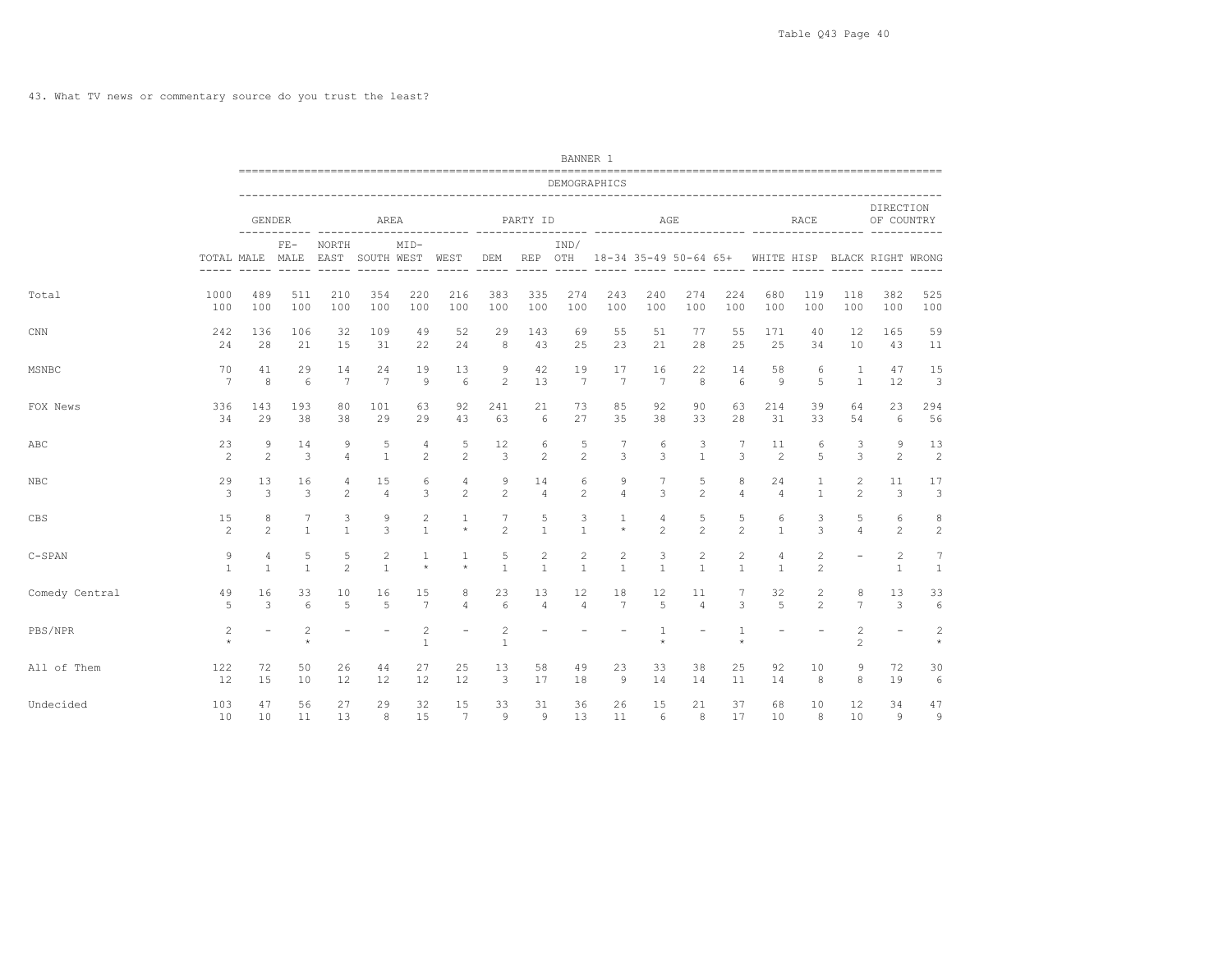44. What is your annual household income?

|                          |            |               |               |                 |                 |        |                    |     |          | BANNER 1           |                       |     |                |                 |                 |                |     |                         |     |
|--------------------------|------------|---------------|---------------|-----------------|-----------------|--------|--------------------|-----|----------|--------------------|-----------------------|-----|----------------|-----------------|-----------------|----------------|-----|-------------------------|-----|
|                          |            |               |               |                 |                 |        |                    |     |          | DEMOGRAPHICS       |                       |     |                |                 |                 |                |     |                         |     |
|                          |            | <b>GENDER</b> |               |                 | AREA            |        | ---------- ------- |     | PARTY ID | ------- ---------- |                       | AGE |                | ---------- ---- |                 | RACE           |     | DIRECTION<br>OF COUNTRY |     |
|                          | TOTAL MALE |               | $FE-$<br>MALE | NORTH<br>EAST   | SOUTH WEST WEST | $MID-$ |                    | DEM | REP OTH  | IND/               | 18-34 35-49 50-64 65+ |     |                |                 | WHITE HISP      |                |     | BLACK RIGHT WRONG       |     |
| Total                    | 1000       | 489           | 511           | 210             | 354             | 220    | 216                | 383 | 335      | 274                | 243                   | 240 | 274            | 224             | 680             | 119            | 118 | 382                     | 525 |
|                          | 100        | 100           | 100           | 100             | 100             | 100    | 100                | 100 | 100      | 100                | 100                   | 100 | 100            | 100             | 100             | 100            | 100 | 100                     | 100 |
| Under \$20,000 per year  | 68         | 28            | 40            | 13              | 23              | 21     | 11                 | 29  | 16       | 23                 | 30                    | 12  | 10             | 16              | 39              | 11             | 13  | 12                      | 47  |
|                          | 7          | 6             | 8             | $6\overline{6}$ | 6               | 10     | 5                  | 8   | 5        | 8                  | 12                    | 5   | $\overline{4}$ | 7               | $6\overline{6}$ | $\overline{9}$ | 11  | 3                       | 9   |
| Under \$50,000 per year  | 153        | 68            | 85            | 23              | 55              | 46     | 29                 | 59  | 47       | 44                 | 42                    | 31  | 40             | 38              | 100             | 25             | 21  | 60                      | 80  |
|                          | 15         | 14            | 17            | 11              | 16              | 21     | 13                 | 15  | 14       | 16                 | 17                    | 13  | 15             | 17              | 15              | 21             | 18  | 16                      | 15  |
| Under \$75,000 per year  | 150        | 84            | 66            | 28              | 44              | 42     | 36                 | 61  | 54       | 34                 | 42                    | 27  | 44             | 34              | 106             | 18             | 15  | 63                      | 79  |
|                          | 15         | 17            | 13            | 13              | 12              | 19     | 17                 | 16  | 16       | 12                 | 17                    | 11  | 16             | 15              | 16              | 15             | 13  | 16                      | 15  |
| Under \$100,000 per year | 151        | 72            | 79            | 30              | 58              | 25     | 38                 | 64  | 49       | 37                 | 32                    | 31  | 46             | 41              | 105             | 15             | 19  | 49                      | 84  |
|                          | 15         | 15            | 15            | 14              | 16              | 11     | 18                 | 17  | 15       | 14                 | 13                    | 13  | 17             | 18              | 15              | 13             | 16  | 13                      | 16  |
| Under \$140,000 per year | 128        | 57            | 71            | 31              | 49              | 19     | 29                 | 56  | 39       | 33                 | 35                    | 35  | 30             | 27              | 91              | 15             | 16  | 50                      | 68  |
|                          | 13         | 12            | 14            | 15              | 14              | 9      | 13                 | 15  | 12       | 12                 | 14                    | 15  | 11             | 12              | 13              | 13             | 14  | 13                      | 13  |
| \$140,000 per year or    | 190        | 102           | 88            | 44              | 69              | 28     | 49                 | 68  | 70       | 52                 | 31                    | 68  | 61             | 28              | 139             | 18             | 17  | 75                      | 95  |
| more                     | 19         | 21            | 17            | 21              | 19              | 13     | 23                 | 18  | 21       | 19                 | 13                    | 28  | 22             | 13              | 20              | 15             | 14  | 20                      | 18  |
| Undecided                | 160        | 78            | 82            | 41              | 56              | 39     | 24                 | 46  | 60       | 51                 | 31                    | 36  | 43             | 40              | 100             | 17             | 17  | 73                      | 72  |
|                          | 16         | 16            | 16            | 20              | 16              | 18     | 11                 | 12  | 18       | 19                 | 13                    | 15  | 16             | 18              | 15              | 14             | 14  | 19                      | 14  |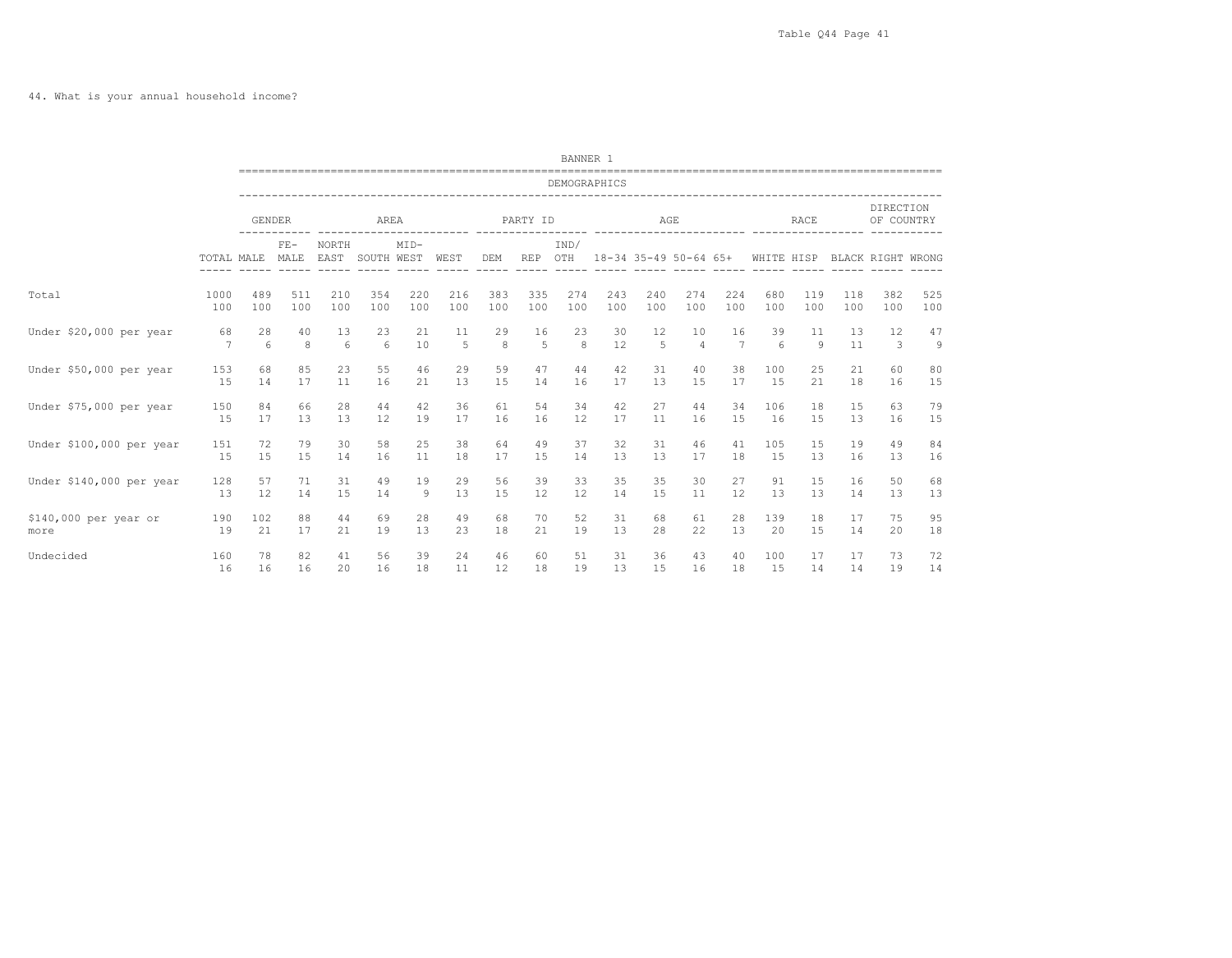6. Do you feel the country is headed in the right direction or is on the wrong track?

|                 |             |            |                        |            |           |                   |            |            |                             | BANNER <sub>2</sub> |            |                                    |            |                                                                 |                 |            |                         |            |
|-----------------|-------------|------------|------------------------|------------|-----------|-------------------|------------|------------|-----------------------------|---------------------|------------|------------------------------------|------------|-----------------------------------------------------------------|-----------------|------------|-------------------------|------------|
|                 |             |            |                        |            |           |                   |            |            |                             |                     |            |                                    |            | IDEOLOGY, INCOME, EDUCATION AND OTHER HOUSEHOLD CHARACTERISTICS |                 |            |                         |            |
|                 |             |            | POLITICAL<br>VIEWPOINT |            |           |                   | INCOME     |            |                             |                     |            |                                    | EDUCATION  |                                                                 | UNION<br>MEMBER |            | SCHOOL-AGED<br>CHILDREN |            |
|                 | TOTAL LIB   |            | MOD                    |            |           | CONSV < 20K < 50K |            |            | <75K <100K <140K 140K+ LESS |                     |            | TRADE<br>HS OR / SOME COLL<br>COLL | GRAD       | MSTRS<br>/ PHD                                                  | <b>YES</b>      | NO.        | YES                     | NO.        |
| Total           | 1000<br>100 | 243<br>100 | 363<br>100             | 357<br>100 | 68<br>100 | 153<br>100        | 150<br>100 | 151<br>100 | 128<br>100                  | 190<br>100          | 168<br>100 | 244<br>100                         | 368<br>100 | 211<br>100                                                      | 157<br>100      | 828<br>100 | 308<br>100              | 683<br>100 |
| Right Direction | 382<br>38   | 42<br>17   | 107<br>29              | 220<br>62  | 12<br>18  | 60<br>39          | 63<br>42   | 49<br>32   | 50<br>39                    | 75<br>39            | 75<br>45   | 96<br>39                           | 148<br>40  | 59<br>28                                                        | 65<br>41        | 314<br>38  | 107<br>35               | 273<br>40  |
| Wrong Track     | 525<br>53   | 185<br>76  | 215<br>59              | 107<br>30  | 47<br>69  | 80<br>52          | 79<br>53   | 84<br>56   | 68<br>53                    | 95<br>50            | 72<br>43   | 133<br>55                          | 180<br>49  | 135<br>64                                                       | 78<br>50        | 436<br>53  | 171<br>56               | 347<br>51  |
| Undecided       | 93<br>9     | 16         | 41<br>11               | 30<br>8    | 9<br>13   | 13<br>8           | 8<br>5     | 18<br>12   | 10<br>8                     | 20<br>11            | 21<br>13   | 15<br>6                            | 40<br>11   | 17<br>8                                                         | 14<br>9         | 78<br>9    | 30<br>10                | 63<br>9    |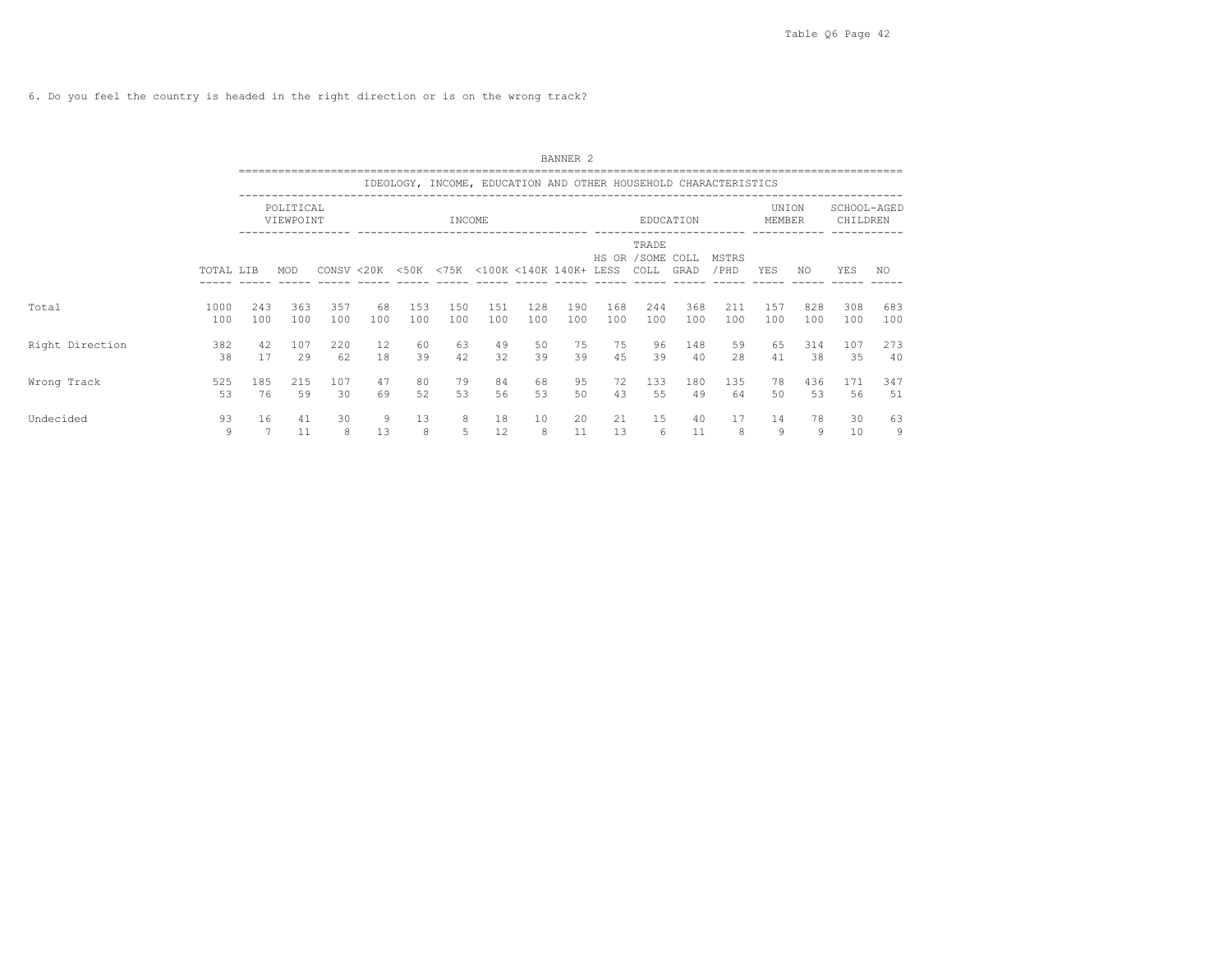31. President Trump recently tweeted that the impeachment proceedings against him were the equivalent of a "political lynching." Do you agree or disagree with that assessment?

|           |             |            |                        |            |           |                                             |                     |                     |                    | BANNER <sub>2</sub> |            |                                    |                     |                                                                 |                 |            |                         |                |
|-----------|-------------|------------|------------------------|------------|-----------|---------------------------------------------|---------------------|---------------------|--------------------|---------------------|------------|------------------------------------|---------------------|-----------------------------------------------------------------|-----------------|------------|-------------------------|----------------|
|           |             |            |                        |            |           |                                             |                     |                     |                    |                     |            |                                    |                     | IDEOLOGY, INCOME, EDUCATION AND OTHER HOUSEHOLD CHARACTERISTICS |                 |            |                         |                |
|           |             |            | POLITICAL<br>VIEWPOINT |            |           |                                             | INCOME              |                     |                    |                     |            |                                    | EDUCATION           |                                                                 | UNION<br>MEMBER |            | SCHOOL-AGED<br>CHILDREN |                |
|           | TOTAL LIB   |            | MOD                    |            |           | CONSV <20K <50K <75K <100K <140K 140K+ LESS |                     |                     |                    |                     |            | TRADE<br>HS OR / SOME COLL<br>COLL | GRAD                | MSTRS<br>/PHD                                                   | YES             | NO.        | YES                     | NO.            |
| Total     | 1000<br>100 | 243<br>100 | 363<br>100             | 357<br>100 | 68<br>100 | 153<br>100                                  | 150<br>100          | 151<br>100          | 128<br>100         | 190<br>100          | 168<br>100 | 244<br>100                         | 368<br>100          | 211<br>100                                                      | 157<br>100      | 828<br>100 | 308<br>100              | 683<br>100     |
| Agree     | 400<br>40   | 30<br>12   | 115<br>32              | 240<br>67  | 19<br>28  | 62<br>41                                    | 62<br>41            | 60<br>40            | 43<br>34           | 77<br>41            | 71<br>42   | 112<br>46                          | 147<br>40           | 65<br>31                                                        | 63<br>40        | 333<br>40  | 118<br>38               | 278<br>41      |
| Disagree  | 537<br>54   | 198<br>81  | 232<br>64              | 93<br>26   | 42<br>62  | 79<br>52                                    | 83<br>55            | 85<br>56            | 80<br>63           | 106<br>56           | 83<br>49   | 110<br>45                          | 207<br>56           | 135<br>64                                                       | 89<br>57        | 442<br>53  | 169<br>55               | 365<br>53      |
| Undecided | 59<br>6     | 15<br>6    | 15<br>$\overline{4}$   | 23<br>6    | 7<br>10   | 12<br>8                                     | 3<br>$\overline{2}$ | 6<br>$\overline{a}$ | 4<br>$\mathcal{L}$ | 7<br>$\overline{4}$ | 14<br>8    | 22<br>9                            | 11<br>$\mathcal{E}$ | 11<br>$\overline{5}$                                            | 5<br>3          | 50<br>6    | 20<br>6                 | 38<br>6        |
| Refused   | 4           |            |                        |            |           |                                             | $\overline{c}$      |                     |                    |                     |            |                                    | 3                   |                                                                 |                 | 3          |                         | $\overline{c}$ |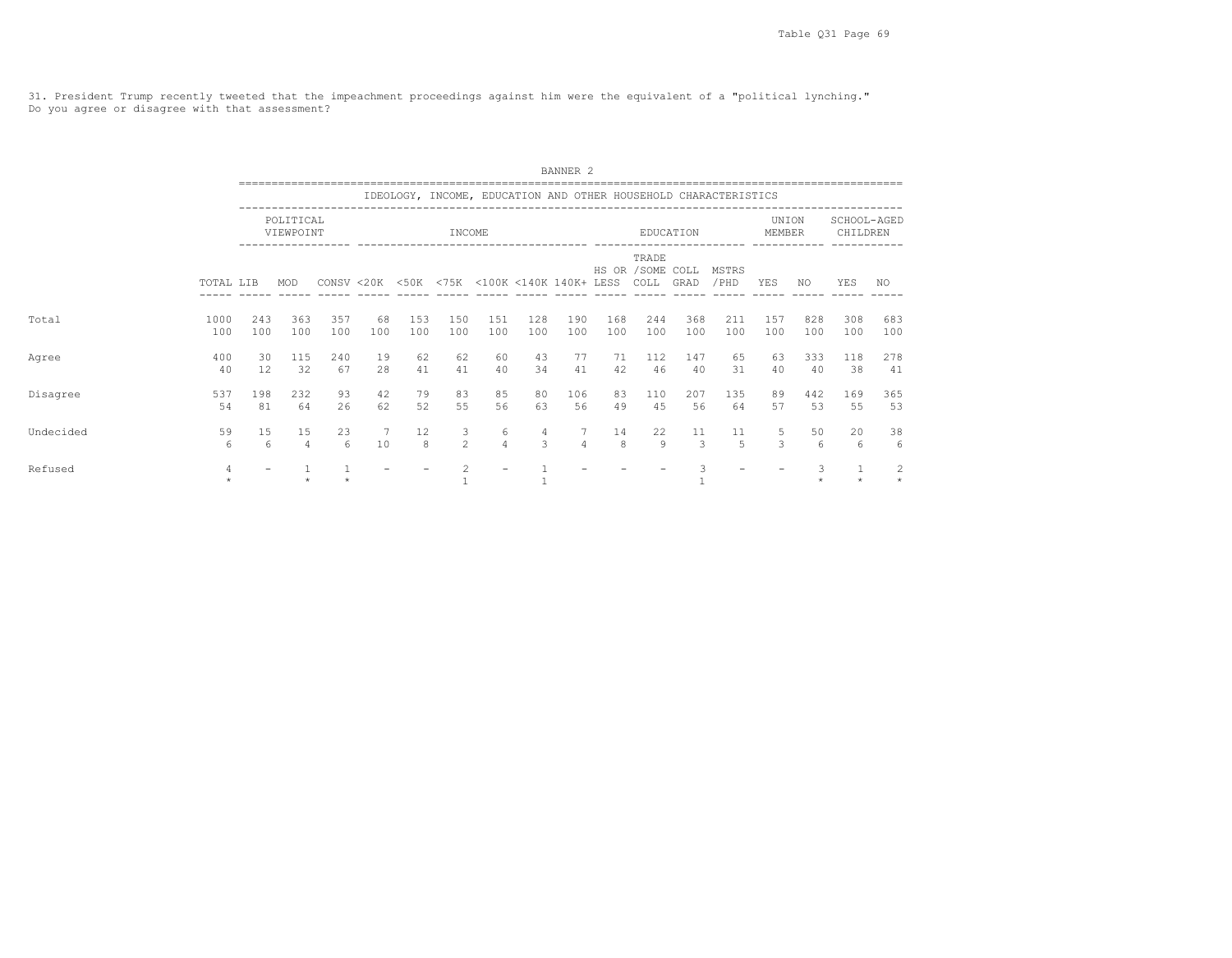32. Which of the following is your personal preference?

|                                                                                             |                      |                     |                        |            |           |               |                     |                                                                        |                    | BANNER <sub>2</sub> |                     |                           |                |                                                                 |                     |                      |                         |            |
|---------------------------------------------------------------------------------------------|----------------------|---------------------|------------------------|------------|-----------|---------------|---------------------|------------------------------------------------------------------------|--------------------|---------------------|---------------------|---------------------------|----------------|-----------------------------------------------------------------|---------------------|----------------------|-------------------------|------------|
|                                                                                             |                      |                     |                        |            |           |               |                     |                                                                        |                    |                     |                     |                           |                | IDEOLOGY, INCOME, EDUCATION AND OTHER HOUSEHOLD CHARACTERISTICS |                     |                      |                         |            |
|                                                                                             |                      |                     | POLITICAL<br>VIEWPOINT |            |           |               | INCOME              |                                                                        |                    |                     |                     |                           | EDUCATION      |                                                                 | UNION<br>MEMBER     |                      | SCHOOL-AGED<br>CHILDREN |            |
|                                                                                             | TOTAL LIB            |                     | MOD                    |            |           |               |                     | CONSV <20K <50K <75K <100K <140K 140K+ LESS COLL GRAD<br>$- - - - - -$ |                    | $- - - - - -$       |                     | TRADE<br>HS OR /SOME COLL |                | MSTRS<br>/PHD                                                   | YES                 | NO.                  | YES                     | NO.        |
| Total                                                                                       | 1000<br>100          | 243<br>100          | 363<br>100             | 357<br>100 | 68<br>100 | 153<br>100    | 150<br>100          | 151<br>100                                                             | 128<br>100         | 190<br>100          | 168<br>100          | 244<br>100                | 368<br>100     | 211<br>100                                                      | 157<br>100          | 828<br>100           | 308<br>100              | 683<br>100 |
| A) The House of<br>Representatives should<br>vote to impeach<br>President Trump             | 362<br>36            | 152<br>63           | 144<br>40              | 52<br>1.5  | 33<br>49  | 57<br>37      | 55<br>37            | 53<br>35                                                               | 51<br>40           | 72<br>38            | 52<br>31            | 88<br>36                  | 124<br>34      | 96<br>4.5                                                       | 63<br>40            | 292<br>35            | 115<br>37               | 245<br>36  |
| B) The House should<br>continue investigating<br>Trump, but not vote to<br>impeach him      | 223<br>22            | 58<br>24            | 105<br>29              | 54<br>15   | 19<br>28  | 36<br>24      | 38<br>25            | 36<br>24                                                               | 32<br>25           | 39<br>21            | 41<br>24            | 60<br>25                  | 85<br>23       | 37<br>18                                                        | 36<br>23            | 187<br>23            | 74<br>24                | 148<br>22  |
| C) Congress should drop<br>its investigations into<br>President Trump and<br>administration | 370<br>37            | 27<br>11            | 95<br>26               | 239<br>67  | 16<br>2.4 | 54<br>35      | 53<br>35            | 57<br>38                                                               | 41<br>32           | 71<br>37            | 68<br>40            | 87<br>36                  | 144<br>39      | 67<br>32                                                        | 55<br>35            | 311<br>38            | 105<br>34               | 262<br>38  |
| Undecided                                                                                   | 43<br>$\overline{4}$ | 6<br>$\mathfrak{D}$ | 19<br>$\overline{5}$   | 12<br>3    |           | 6<br>$\Delta$ | 3<br>$\mathfrak{D}$ | 5<br>$\mathcal{L}$                                                     | 4<br>$\mathcal{L}$ | 8<br>$\overline{4}$ | 7<br>$\overline{4}$ | 9<br>$\Delta$             | 14<br>$\Delta$ | 11<br>5                                                         | 3<br>$\mathfrak{D}$ | 37<br>$\overline{4}$ | 14<br>5                 | 27<br>4    |
| Refused                                                                                     | 2<br>$\star$         |                     |                        |            |           |               |                     |                                                                        |                    |                     |                     |                           |                |                                                                 |                     |                      |                         |            |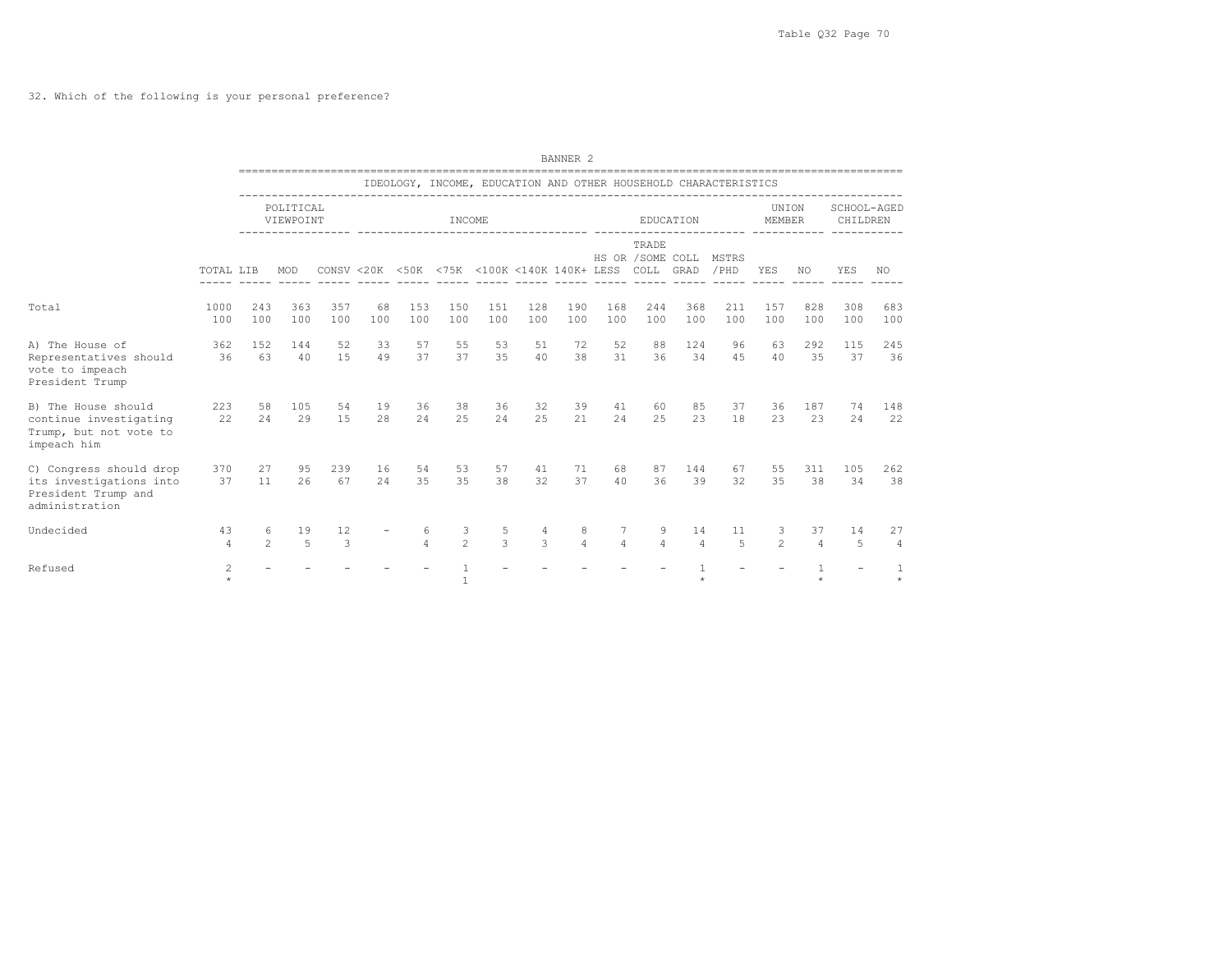33. If the House impeaches President Trump, do you think the Senate should convict him, removing him from office - yes or no?

|           |             |                      |                        |            |           |                                             |            |                      |            | BANNER 2   |                      |                                    |                |                                                                 |                 |            |                         |                      |
|-----------|-------------|----------------------|------------------------|------------|-----------|---------------------------------------------|------------|----------------------|------------|------------|----------------------|------------------------------------|----------------|-----------------------------------------------------------------|-----------------|------------|-------------------------|----------------------|
|           |             |                      |                        |            |           |                                             |            |                      |            |            |                      |                                    |                | IDEOLOGY, INCOME, EDUCATION AND OTHER HOUSEHOLD CHARACTERISTICS |                 |            |                         |                      |
|           |             |                      | POLITICAL<br>VIEWPOINT |            |           |                                             | INCOME     |                      |            |            |                      |                                    | EDUCATION      |                                                                 | UNION<br>MEMBER |            | SCHOOL-AGED<br>CHILDREN |                      |
|           | TOTAL LIB   |                      | MOD                    |            |           | CONSV <20K <50K <75K <100K <140K 140K+ LESS |            |                      |            |            |                      | TRADE<br>HS OR / SOME COLL<br>COLL | GRAD           | MSTRS<br>/PHD                                                   | YES             | NO.        | <b>YES</b>              | NO.                  |
| Total     | 1000<br>100 | 243<br>100           | 363<br>100             | 357<br>100 | 68<br>100 | 153<br>100                                  | 150<br>100 | 151<br>100           | 128<br>100 | 190<br>100 | 168<br>100           | 244<br>100                         | 368<br>100     | 211<br>100                                                      | 157<br>100      | 828<br>100 | 308<br>100              | 683<br>100           |
| Yes       | 455<br>46   | 180<br>74            | 190<br>52              | 69<br>19   | 44<br>65  | 71<br>46                                    | 68<br>45   | 72<br>48             | 65<br>51   | 79<br>42   | 72<br>43             | 117<br>48                          | 162<br>44      | 102<br>48                                                       | 77<br>49        | 374<br>4.5 | 150<br>49               | 302<br>44            |
| No        | 469<br>47   | 47<br>19             | 140<br>39              | 270<br>76  | 20<br>29  | 70<br>46                                    | 76<br>51   | 69<br>46             | 54<br>42   | 101<br>53  | 84<br>50             | 111<br>45                          | 182<br>49      | 89<br>42                                                        | 70<br>45        | 394<br>48  | 135<br>44               | 331<br>48            |
| Undecided | 73          | 16<br>$\overline{7}$ | 32<br>Q                | 18<br>5    | 4<br>6    | 12<br>8                                     | 5<br>3     | 10<br>$\overline{7}$ | 9<br>7     | 9<br>5     | 12<br>$\overline{7}$ | 16<br>$\overline{7}$               | 22<br>6        | 20<br>9                                                         | 9<br>6          | 59<br>7    | 22                      | 49<br>$\overline{7}$ |
| Refused   | 3           |                      |                        |            |           |                                             |            |                      |            |            |                      |                                    | $\mathfrak{D}$ |                                                                 |                 | $\star$    |                         | 1<br>$\star$         |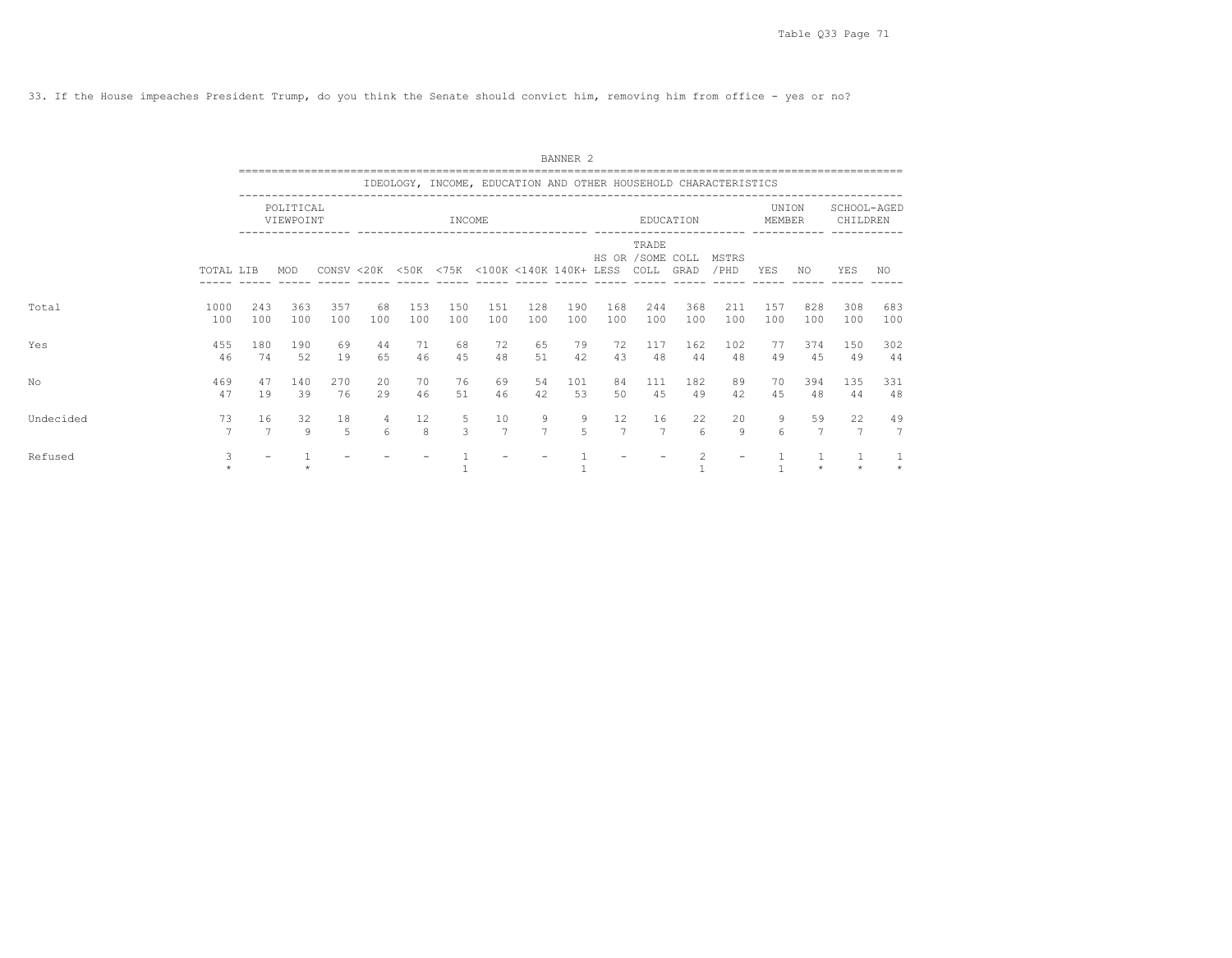34. Do you think the White House has an obligation to comply with the subpoenas from the House committees who are demanding testimony and documents - yes or no?

|           |             |                      |                        |            |                       |                     |                      |                                             |                     | BANNER <sub>2</sub>  |            |                                    |                      |                                                                 |                 |            |                         |                           |
|-----------|-------------|----------------------|------------------------|------------|-----------------------|---------------------|----------------------|---------------------------------------------|---------------------|----------------------|------------|------------------------------------|----------------------|-----------------------------------------------------------------|-----------------|------------|-------------------------|---------------------------|
|           |             |                      |                        |            |                       |                     |                      |                                             |                     |                      |            |                                    |                      | IDEOLOGY, INCOME, EDUCATION AND OTHER HOUSEHOLD CHARACTERISTICS |                 |            |                         |                           |
|           |             |                      | POLITICAL<br>VIEWPOINT |            |                       |                     | INCOME               |                                             |                     |                      |            |                                    | EDUCATION            |                                                                 | UNION<br>MEMBER |            | SCHOOL-AGED<br>CHILDREN |                           |
|           | TOTAL LIB   |                      | MOD                    |            |                       |                     |                      | CONSV <20K <50K <75K <100K <140K 140K+ LESS |                     |                      |            | TRADE<br>HS OR / SOME COLL<br>COLL | GRAD                 | MSTRS<br>/ PHD                                                  | YES             | NO.        | YES                     | NO                        |
| Total     | 1000<br>100 | 243<br>100           | 363<br>100             | 357<br>100 | 68<br>100             | 153<br>100          | 150<br>100           | 151<br>100                                  | 128<br>100          | 190<br>100           | 168<br>100 | 244<br>100                         | 368<br>100           | 211<br>100                                                      | 157<br>100      | 828<br>100 | 308<br>100              | 683<br>100                |
| Yes       | 656<br>66   | 217<br>89            | 274<br>75              | 142<br>40  | 56<br>82              | 104<br>68           | 91<br>61             | 104<br>69                                   | 95<br>74            | 127<br>67            | 98<br>58   | 166<br>68                          | 235<br>64            | 153<br>73                                                       | 107<br>68       | 542<br>65  | 215<br>70               | 437<br>64                 |
| No        | 260<br>26   | 17<br>$\overline{7}$ | 60<br>17               | 177<br>50  | $7\phantom{.0}$<br>10 | 36<br>24            | 47<br>31             | 39<br>26                                    | 24<br>19            | 50<br>26             | 48<br>29   | 64<br>26                           | 107<br>29            | 40<br>19                                                        | 40<br>25        | 218<br>26  | 73<br>24                | 185<br>27                 |
| Undecided | 81<br>8     | 9<br>$\overline{4}$  | 29<br>8                | 36<br>10   | 5<br>$\overline{7}$   | 13<br>$\mathcal{R}$ | 10<br>$\overline{7}$ | 8<br>5                                      | 9<br>$\overline{7}$ | 13<br>$\overline{7}$ | 22<br>13   | 14<br>6                            | 24<br>$\overline{7}$ | 18<br>Q                                                         | 9<br>$\epsilon$ | 67<br>8    | 20<br>6                 | 59<br>9                   |
| Refused   | 3           |                      |                        |            |                       |                     |                      |                                             |                     |                      |            |                                    | $\mathfrak{D}$       |                                                                 |                 | $\star$    |                         | $\overline{c}$<br>$\star$ |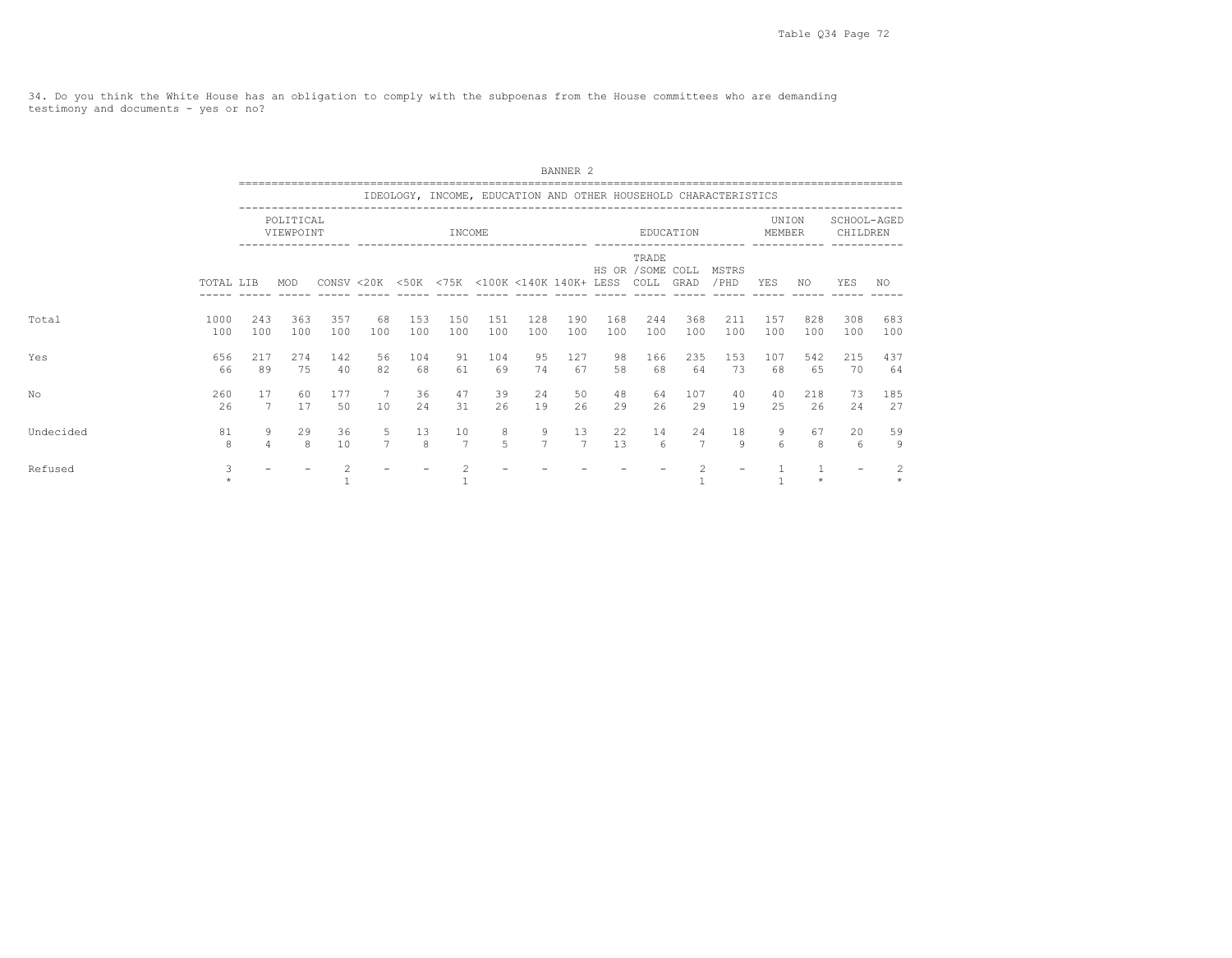35. The White House has released a transcript summary of a July 25th phone call in which President Trump encouraged the Ukrainian<br>president to pursue investigations involving Democratic rival Joe Biden, and hacking allegat comes closest to your view?

|                                                                                          |             |            |                        |                   |                          |                    |                 |                                                       |                     | BANNER <sub>2</sub> |                                     |                            |                        |                                                                 |                 |                   |                          |                     |
|------------------------------------------------------------------------------------------|-------------|------------|------------------------|-------------------|--------------------------|--------------------|-----------------|-------------------------------------------------------|---------------------|---------------------|-------------------------------------|----------------------------|------------------------|-----------------------------------------------------------------|-----------------|-------------------|--------------------------|---------------------|
|                                                                                          |             |            |                        |                   |                          |                    |                 |                                                       |                     |                     | =================================== |                            |                        | IDEOLOGY, INCOME, EDUCATION AND OTHER HOUSEHOLD CHARACTERISTICS |                 |                   |                          |                     |
|                                                                                          |             |            | POLITICAL<br>VIEWPOINT |                   |                          |                    | INCOME          |                                                       |                     |                     |                                     |                            | EDUCATION              |                                                                 | UNION<br>MEMBER |                   | SCHOOL-AGED<br>CHILDREN  |                     |
|                                                                                          | TOTAL LIB   |            | <b>MOD</b>             |                   |                          |                    |                 | CONSV <20K <50K <75K <100K <140K 140K+ LESS COLL GRAD | ------------        |                     | $- - - - - -$                       | TRADE<br>HS OR / SOME COLL |                        | MSTRS<br>/PHD                                                   | <b>YES</b>      | NO.               | <b>YES</b>               | NO.                 |
| Total                                                                                    | 1000<br>100 | 243<br>100 | 363<br>100             | 357<br>100        | 68<br>100                | 153<br>100         | 150<br>100      | 151<br>100                                            | 128<br>100          | 190<br>100          | 168<br>100                          | 244<br>100                 | 368<br>100             | 211<br>100                                                      | 157<br>100      | 828<br>100        | 308<br>100               | 683<br>100          |
| A) The phone<br>conversation is an<br>impeachable offense                                | 379<br>38   | 154<br>63  | 162<br>4.5             | 53<br>15          | 29<br>43                 | 66<br>43           | 54<br>36        | 64<br>42                                              | 53<br>41            | 73<br>38            | 60<br>36                            | 85<br>35                   | 134<br>36              | 99<br>47                                                        | 70<br>45        | 304<br>37         | 124<br>40                | 253<br>37           |
| B) The phone<br>conversation was wrong,<br>but doesn't rise to an<br>impeachable offense | 211<br>21   | 49<br>20   | 94<br>26               | 62<br>17          | 19<br>28                 | 25<br>16           | 42<br>28        | 25<br>17                                              | 32<br>2.5           | 39<br>21            | 26<br>15                            | 58<br>24                   | 89<br>24               | 36<br>17                                                        | 31<br>20        | 179<br>22         | 70<br>23                 | 140<br>20           |
| C) There was nothing<br>wrong with the phone<br>conversation                             | 305<br>31   | 15<br>6    | 71<br>20               | 211<br>59         | 9<br>13                  | 46<br>30           | 43<br>29        | 49<br>32                                              | 37<br>29            | 63<br>33            | 61<br>36                            | 72<br>30                   | 119<br>32              | 51<br>24                                                        | 41<br>26        | 261<br>32         | 82<br>27                 | 222<br>33           |
| Undecided                                                                                | 97<br>10    | 25<br>10   | 34<br>Q                | 28<br>8           | 11<br>16                 | 15<br>10           | 9<br>$\epsilon$ | 12<br>8                                               | 6<br>$\overline{5}$ | 15<br>8             | 21<br>13                            | 28<br>11                   | 21<br>$6 \overline{6}$ | 24<br>11                                                        | 14<br>Q         | 78<br>9           | 32<br>10                 | 61<br>9             |
| Refused                                                                                  | 8           |            | 2<br>$\mathbf{1}$      | 3<br>$\mathbf{1}$ | $\overline{\phantom{0}}$ | -1<br>$\mathbf{1}$ | 2               | 1<br>1                                                |                     |                     |                                     | -1.<br>$\star$             | 5<br>$\mathbf{1}$      | 1<br>$\star$                                                    | $\mathbf{1}$    | 6<br>$\mathbf{1}$ | $\overline{\phantom{a}}$ | $\overline{7}$<br>1 |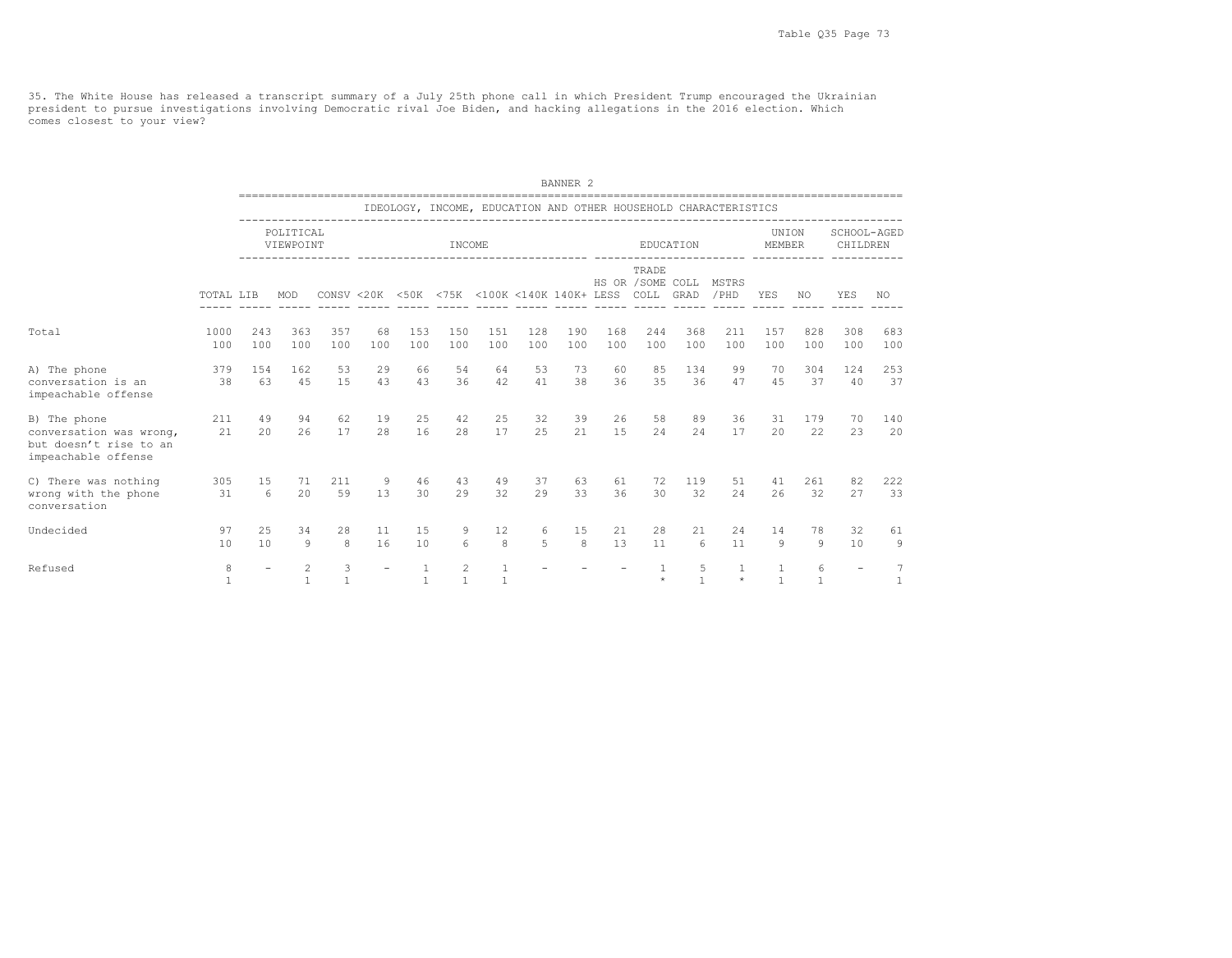36. Just your best guess - Do you think the House of Representatives will impeach President Trump - yes or no?

|           |                |            |                        |            |                       |                     |            |                                             |                     | BANNER 2   |            |                                    |                      |                                                                 |                 |            |                         |            |
|-----------|----------------|------------|------------------------|------------|-----------------------|---------------------|------------|---------------------------------------------|---------------------|------------|------------|------------------------------------|----------------------|-----------------------------------------------------------------|-----------------|------------|-------------------------|------------|
|           |                |            |                        |            |                       |                     |            |                                             |                     |            |            |                                    |                      | IDEOLOGY, INCOME, EDUCATION AND OTHER HOUSEHOLD CHARACTERISTICS |                 |            |                         |            |
|           |                |            | POLITICAL<br>VIEWPOINT |            |                       |                     | INCOME     |                                             |                     |            |            |                                    | EDUCATION            |                                                                 | UNION<br>MEMBER |            | SCHOOL-AGED<br>CHILDREN |            |
|           | TOTAL LIB      |            | MOD                    |            |                       |                     |            | CONSV <20K <50K <75K <100K <140K 140K+ LESS |                     |            |            | TRADE<br>HS OR / SOME COLL<br>COLL | GRAD                 | MSTRS<br>/PHD                                                   | YES             | NO.        | YES                     | NO.        |
| Total     | 1000<br>100    | 243<br>100 | 363<br>100             | 357<br>100 | 68<br>100             | 153<br>100          | 150<br>100 | 151<br>100                                  | 128<br>100          | 190<br>100 | 168<br>100 | 244<br>100                         | 368<br>100           | 211<br>100                                                      | 157<br>100      | 828<br>100 | 308<br>100              | 683<br>100 |
| Yes       | 370<br>37      | 136<br>56  | 143<br>39              | 73<br>2.0  | 31<br>46              | 58<br>38            | 46<br>31   | 70<br>46                                    | 54<br>42            | 68<br>36   | 55<br>33   | 85<br>35                           | 127<br>35            | 101<br>48                                                       | 60<br>38        | 307<br>37  | 96<br>31                | 271<br>40  |
| No        | 562<br>56      | 94<br>39   | 196<br>54              | 264<br>74  | 33<br>49              | 87<br>57            | 90<br>60   | 72<br>48                                    | 71<br>55            | 111<br>58  | 97<br>58   | 143<br>59                          | 217<br>59            | 101<br>48                                                       | 89<br>57        | 471<br>57  | 195<br>63               | 363<br>53  |
| Undecided | 66             | 13<br>5    | 24<br>$\overline{7}$   | 19<br>5    | 4<br>$6 \overline{6}$ | 8<br>$\overline{5}$ | 13<br>9    | 9<br>6                                      | 3<br>$\mathfrak{D}$ | 11<br>6    | 15<br>9    | 16<br>$\overline{7}$               | 24<br>$\overline{7}$ | 9<br>$\overline{4}$                                             | 4               | 50<br>6    | 17<br>6                 | 48<br>7    |
| Refused   | $\overline{c}$ |            |                        |            |                       |                     |            |                                             |                     |            |            |                                    |                      |                                                                 |                 |            |                         |            |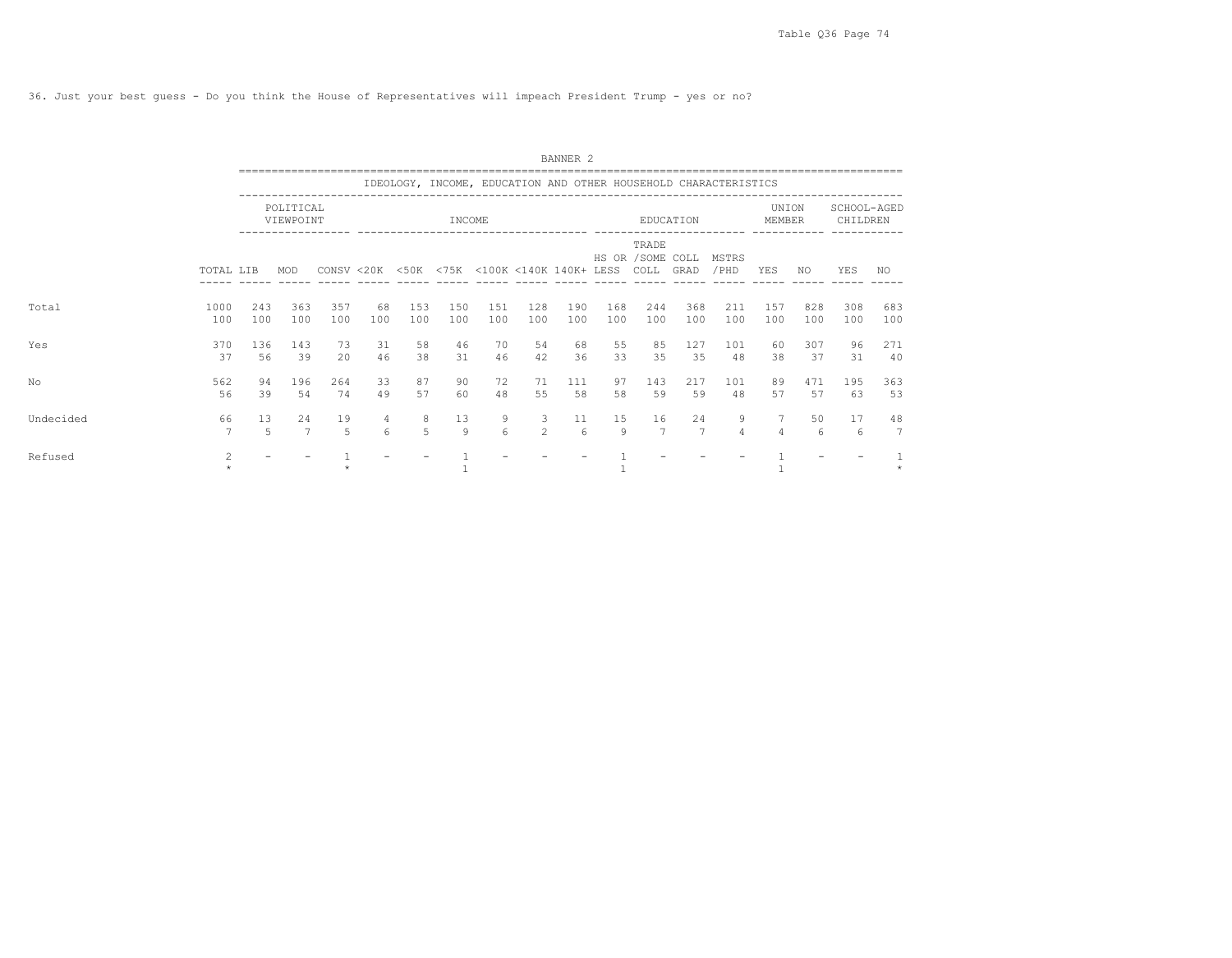37. Again, just your best guess, do you think the Senate will vote to convict President Trump, removing him from office - yes or no?

|           |                |                      |                        |                                             |           |                                   |                     |               |              | BANNER <sub>2</sub>  |            |                                    |            |                                                                 |                        |            |                         |            |
|-----------|----------------|----------------------|------------------------|---------------------------------------------|-----------|-----------------------------------|---------------------|---------------|--------------|----------------------|------------|------------------------------------|------------|-----------------------------------------------------------------|------------------------|------------|-------------------------|------------|
|           |                |                      |                        |                                             |           |                                   |                     |               |              |                      |            |                                    |            | IDEOLOGY, INCOME, EDUCATION AND OTHER HOUSEHOLD CHARACTERISTICS |                        |            |                         |            |
|           |                |                      | POLITICAL<br>VIEWPOINT |                                             |           |                                   | INCOME              |               |              |                      |            |                                    | EDUCATION  |                                                                 | UNION<br><b>MEMBER</b> |            | SCHOOL-AGED<br>CHILDREN |            |
|           | TOTAL LIB      |                      | MOD                    | CONSV <20K <50K <75K <100K <140K 140K+ LESS |           |                                   |                     |               |              |                      |            | TRADE<br>HS OR / SOME COLL<br>COLL | GRAD       | MSTRS<br>/PHD                                                   | YES                    | NO.        | YES                     | NO.        |
| Total     | 1000<br>100    | 243<br>100           | 363<br>100             | 357<br>100                                  | 68<br>100 | 153<br>100                        | 150<br>100          | 151<br>100    | 128<br>100   | 190<br>100           | 168<br>100 | 244<br>100                         | 368<br>100 | 211<br>100                                                      | 157<br>100             | 828<br>100 | 308<br>100              | 683<br>100 |
| Yes       | 192<br>19      | 61<br>25             | 82<br>23               | 42<br>12                                    | 20<br>29  | 39<br>25                          | 27<br>18            | 30<br>20      | 21<br>16     | 25<br>13             | 41<br>24   | 54<br>22                           | 65<br>18   | 30<br>14                                                        | 28<br>18               | 160<br>19  | 74<br>24                | 116<br>17  |
| NΟ        | 731<br>73      | 160<br>66            | 2.53<br>70             | 300<br>84                                   | 39<br>57  | 107<br>70                         | 115<br>77           | 107<br>71     | 105<br>82    | 151<br>79            | 109<br>65  | 172<br>70                          | 284<br>77  | 163<br>77                                                       | 118<br>75              | 611<br>74  | 215<br>70               | 513<br>75  |
| Undecided | 75<br>8        | 21<br>$\overline{9}$ | 28<br>8                | 15<br>$\overline{4}$                        | 9<br>13   | $7\phantom{.0}$<br>$\overline{5}$ | 8<br>$\overline{5}$ | 14<br>$\circ$ | 2<br>$2^{1}$ | 14<br>$\overline{7}$ | 17<br>10   | 18<br>7                            | 19<br>5    | 18<br>9                                                         | 11<br>7                | 56<br>7    | 19<br>6                 | 53<br>8    |
| Refused   | $\mathfrak{D}$ | $\mathbf{1}$         |                        |                                             |           |                                   |                     |               |              |                      |            |                                    |            |                                                                 |                        |            |                         |            |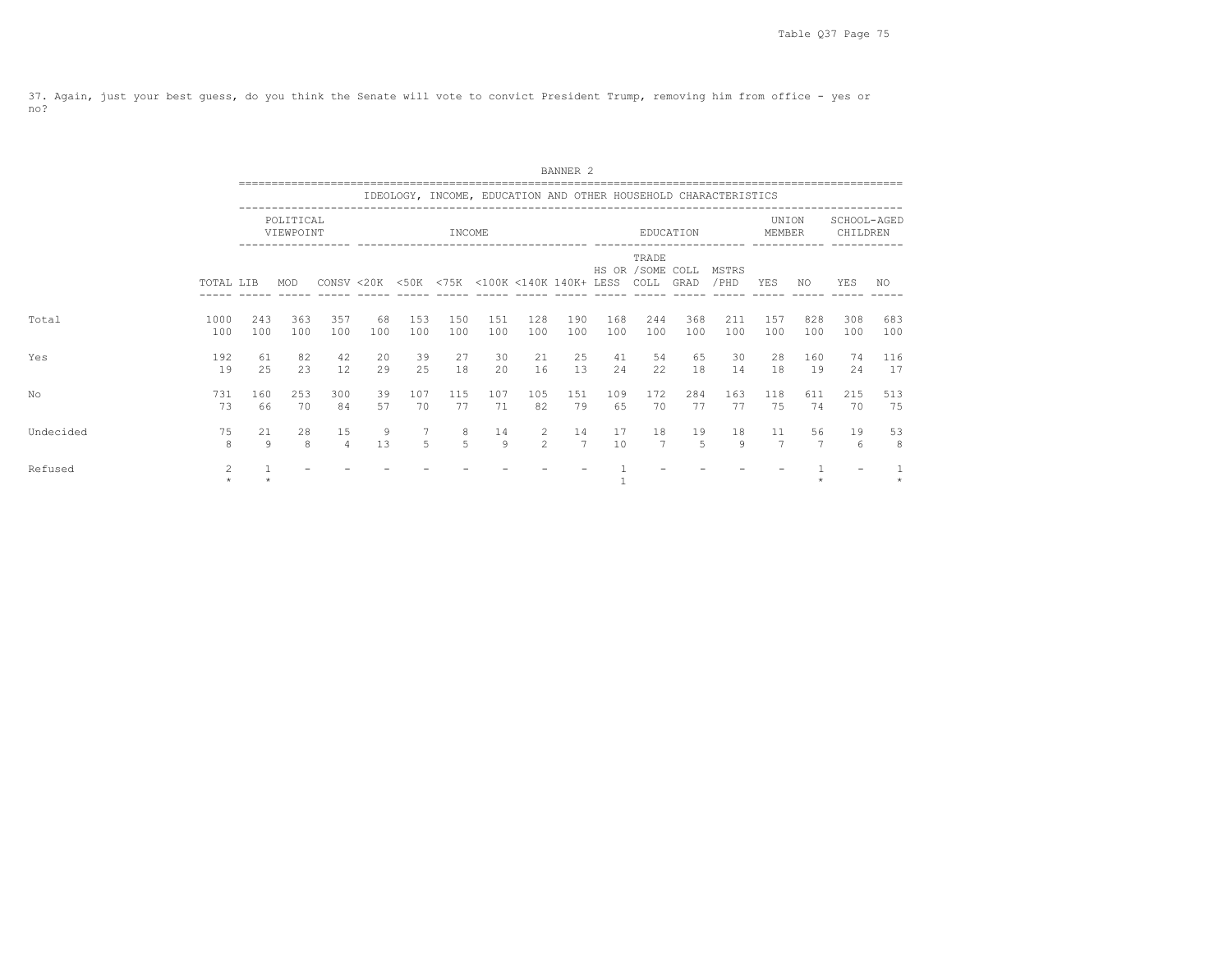38. How would you describe your own political viewpoint - very liberal, liberal, moderate, conservative, very conservative?

|                   |                      |                          |                        | ______________________   |                     |                   |                                                       |                              |                     | BANNER <sub>2</sub>                   |                     | ---------------------------      |                                |                                                                 |                     |                   |                                |                       |
|-------------------|----------------------|--------------------------|------------------------|--------------------------|---------------------|-------------------|-------------------------------------------------------|------------------------------|---------------------|---------------------------------------|---------------------|----------------------------------|--------------------------------|-----------------------------------------------------------------|---------------------|-------------------|--------------------------------|-----------------------|
|                   |                      |                          |                        |                          |                     |                   |                                                       |                              |                     |                                       |                     |                                  |                                | IDEOLOGY, INCOME, EDUCATION AND OTHER HOUSEHOLD CHARACTERISTICS |                     |                   |                                |                       |
|                   |                      |                          | POLITICAL<br>VIEWPOINT |                          |                     |                   | INCOME<br>------------------                          |                              |                     |                                       |                     |                                  | EDUCATION                      |                                                                 | UNION<br>MEMBER     |                   | SCHOOL-AGED<br>CHILDREN        |                       |
|                   | TOTAL LIB            |                          | MOD                    |                          |                     |                   | CONSV <20K <50K <75K <100K <140K 140K+ LESS COLL GRAD |                              |                     |                                       |                     | TRADE<br>HS OR / SOME COLL MSTRS |                                | /PHD                                                            | YES                 | NO.               | YES                            | NO.                   |
| Total             | 1000<br>100          | 243<br>100               | 363<br>100             | 357<br>100               | 68<br>100           | 153<br>100        | 150<br>100                                            | 151<br>100                   | 128<br>100          | 190<br>100                            | 168<br>100          | 244<br>100                       | 368<br>100                     | 211<br>100                                                      | 157<br>100          | 828<br>100        | 308<br>100                     | 683<br>100            |
| Very liberal      | 71<br>7              | 71<br>29                 |                        |                          | - 8<br>12           | 12<br>8           | 11<br>7                                               | 11<br>7                      | 12<br>9             | 11<br>$6 \overline{6}$                | 6<br>$\overline{4}$ | 19<br>8                          | 28<br>8                        | 18<br>$\mathcal{Q}$                                             | 12<br>8             | 59<br>7           | 20<br>-6                       | 51<br>$7\overline{ }$ |
| Liberal           | 172<br>17            | 172<br>71                |                        |                          | 13<br>19            | 19<br>12          | 32<br>21                                              | 27<br>18                     | 23<br>18            | 28<br>15                              | 26<br>15            | 41<br>17                         | 58<br>16                       | 45<br>21                                                        | 32<br>20            | 137<br>17         | 53<br>17                       | 117<br>17             |
| Moderate          | 363<br>36            | $\overline{\phantom{a}}$ | 363<br>100             | $\overline{\phantom{a}}$ | 25<br>37            | 60<br>39          | 46<br>31                                              | 56<br>37                     | 52<br>41            | 80<br>42                              | 52<br>31            | 81<br>33                         | 147<br>40                      | 83<br>39                                                        | 52<br>33            | 305<br>37         | 124<br>40                      | 237<br>35             |
| Conservative      | 235<br>24            |                          |                        | 235<br>66                | 15<br>22            | 38<br>25          | 39<br>26                                              | 37<br>25                     | 25<br>20            | 47<br>25                              | 54<br>32            | 57<br>23                         | 83<br>23                       | 40<br>19                                                        | 37<br>24            | 197<br>24         | 74<br>24                       | 161<br>24             |
| Very Conservative | 122<br>12            | $\sim$                   |                        | 122<br>34                | $\overline{2}$<br>3 | 20<br>13          | 18<br>12                                              | 17<br>11                     | 11<br>9             | 19<br>10                              | 23<br>14            | 34<br>14                         | 42<br>11                       | 21<br>10                                                        | 16<br>10            | 104<br>13         | 30<br>10                       | 90<br>13              |
| Other             | 14<br>$\mathbf{1}$   |                          |                        |                          | 1<br>$\mathbf{1}$   | 2<br>$\mathbf{1}$ | $\mathbf{1}$<br>$\overline{1}$                        | $\mathbf{1}$<br>$\mathbf{1}$ | 2<br>$\mathfrak{D}$ | 3<br>$\overline{2}$                   | 2<br>$\mathbf{1}$   | 5<br>$\mathfrak{D}$              | 6<br>$\mathfrak{D}$            | 1<br>$\star$                                                    | 5<br>3              | 9<br>$\mathbf{1}$ | $\overline{4}$<br>$\mathbf{1}$ | 10<br>$\overline{1}$  |
| Don't know        | 23<br>$\overline{c}$ |                          |                        |                          | 4<br>6              | 2<br>$\mathbf{1}$ | 3<br>$\mathfrak{D}$                                   | 2<br>$\mathbf{1}$            | 3<br>$\overline{c}$ | $\mathbf{2}^{\prime}$<br>$\mathbf{1}$ | 5<br>3              | $\overline{7}$<br>3              | $\overline{4}$<br>$\mathbf{1}$ | 3<br>$\overline{1}$                                             | 3<br>$\overline{c}$ | 17<br>2           | 3<br>$\mathbf{1}$              | 17<br>$\overline{c}$  |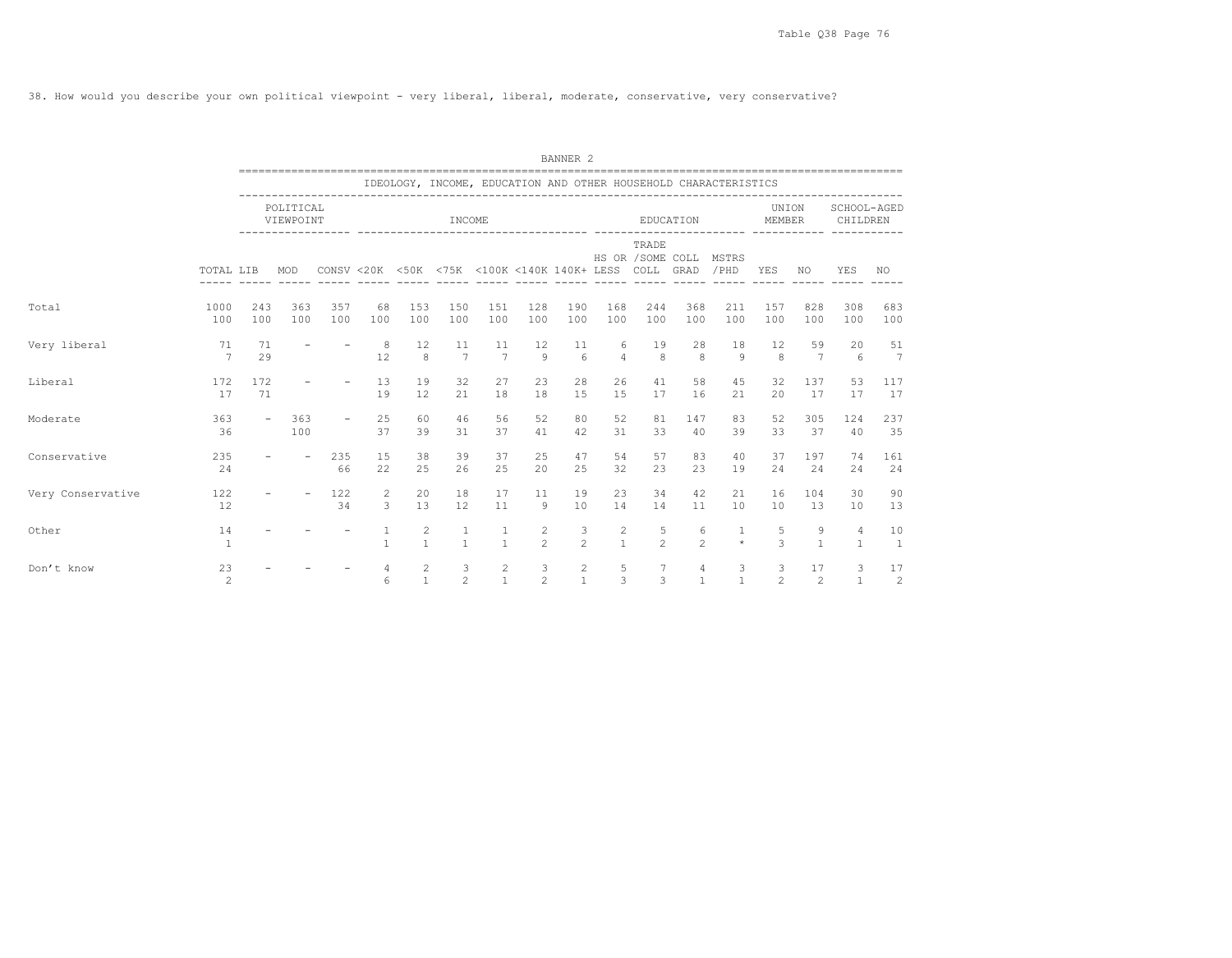39. Are any members of your household union members?

|           |             |                                |                        |                |                     |            |            |                                             |            | BANNER <sub>2</sub> |                     |                                         |            |                                                                 |                 |            |                         |              |
|-----------|-------------|--------------------------------|------------------------|----------------|---------------------|------------|------------|---------------------------------------------|------------|---------------------|---------------------|-----------------------------------------|------------|-----------------------------------------------------------------|-----------------|------------|-------------------------|--------------|
|           |             |                                |                        |                |                     |            |            |                                             |            |                     |                     |                                         |            | IDEOLOGY, INCOME, EDUCATION AND OTHER HOUSEHOLD CHARACTERISTICS |                 |            |                         |              |
|           |             |                                | POLITICAL<br>VIEWPOINT |                |                     |            | INCOME     |                                             |            |                     |                     |                                         | EDUCATION  |                                                                 | UNION<br>MEMBER |            | SCHOOL-AGED<br>CHILDREN |              |
|           | TOTAL LIB   |                                | MOD                    |                |                     |            |            | CONSV <20K <50K <75K <100K <140K 140K+ LESS |            |                     |                     | TRADE<br>HS OR / SOME COLL<br>COLL GRAD |            | MSTRS<br>/ PHD                                                  | YES             | NO.        | YES                     | NO.          |
| Total     | 1000<br>100 | 243<br>100                     | 363<br>100             | 357<br>100     | 68<br>100           | 153<br>100 | 150<br>100 | 151<br>100                                  | 128<br>100 | 190<br>100          | 168<br>100          | 244<br>100                              | 368<br>100 | 211<br>100                                                      | 157<br>100      | 828<br>100 | 308<br>100              | 683<br>100   |
| Yes       | 157<br>16   | 44<br>18                       | 52<br>14               | 53<br>1.5      | 5<br>$\overline{7}$ | 26<br>17   | 28<br>19   | 22<br>1.5                                   | 26<br>2.0  | 29<br>1.5           | 36<br>21            | 39<br>16                                | 38<br>1 O  | 43<br>20                                                        | 157<br>100      |            | 67<br>22                | 88<br>13     |
| No        | 828<br>83   | 196<br>81                      | 305<br>84              | 301<br>84      | 58<br>85            | 127<br>83  | 122<br>81  | 128<br>85                                   | 102<br>80  | 161<br>85           | 126<br>75           | 203<br>83                               | 327<br>89  | 168<br>80                                                       |                 | 828<br>100 | 238<br>77               | 588<br>86    |
| Undecided | 11          | $\overline{2}$<br>$\mathbf{1}$ | 5<br>$\overline{1}$    | $\overline{2}$ | 5                   |            |            |                                             |            |                     | 6<br>$\overline{4}$ | $\mathcal{L}$                           |            |                                                                 |                 |            |                         | $\mathbf{1}$ |
| Refused   | 4           |                                |                        |                |                     |            |            |                                             |            |                     |                     |                                         |            |                                                                 |                 |            |                         |              |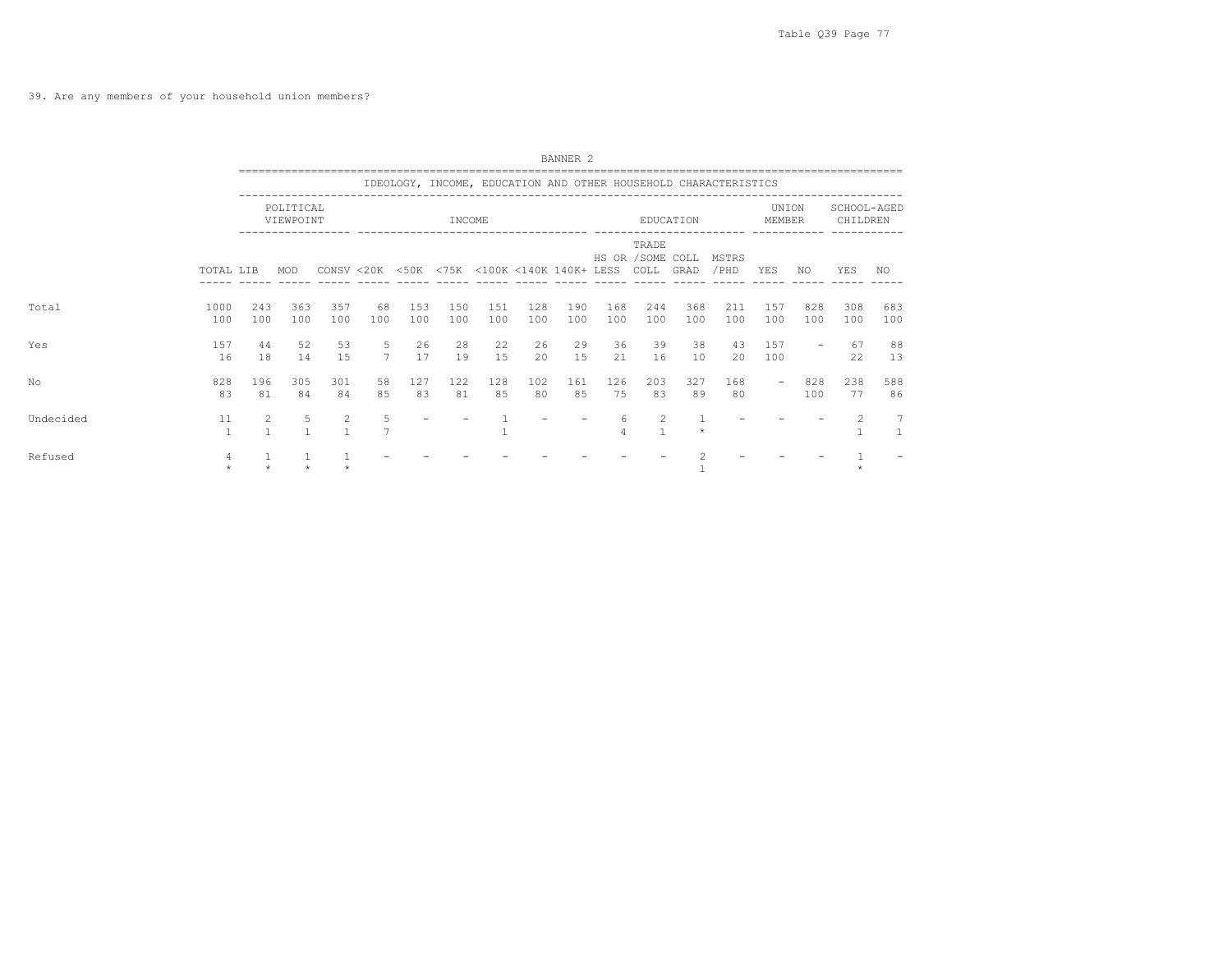40. Do you have school-aged children in your household?

|           |             |              |                        |            |           |                                             |            |            |            | BANNER <sub>2</sub> |            |                                         |            |                                                                 |                 |            |                          |            |
|-----------|-------------|--------------|------------------------|------------|-----------|---------------------------------------------|------------|------------|------------|---------------------|------------|-----------------------------------------|------------|-----------------------------------------------------------------|-----------------|------------|--------------------------|------------|
|           |             |              |                        |            |           |                                             |            |            |            |                     |            |                                         |            | IDEOLOGY, INCOME, EDUCATION AND OTHER HOUSEHOLD CHARACTERISTICS |                 |            |                          |            |
|           |             |              | POLITICAL<br>VIEWPOINT |            |           |                                             | INCOME     |            |            |                     |            |                                         | EDUCATION  |                                                                 | UNION<br>MEMBER |            | SCHOOL-AGED<br>CHILDREN  |            |
|           | TOTAL LIB   |              | MOD                    |            |           | CONSV <20K <50K <75K <100K <140K 140K+ LESS |            |            |            |                     |            | TRADE<br>HS OR / SOME COLL<br>COLL GRAD |            | MSTRS<br>/ PHD                                                  | YES             | NO.        | YES                      | NO.        |
| Total     | 1000<br>100 | 243<br>100   | 363<br>100             | 357<br>100 | 68<br>100 | 153<br>100                                  | 150<br>100 | 151<br>100 | 128<br>100 | 190<br>100          | 168<br>100 | 244<br>100                              | 368<br>100 | 211<br>100                                                      | 157<br>100      | 828<br>100 | 308<br>100               | 683<br>100 |
| Yes       | 308<br>31   | 73<br>30     | 124<br>34              | 104<br>29  | 20<br>29  | 35<br>23                                    | 38<br>2.5  | 40<br>26   | 50<br>39   | 89<br>47            | 55<br>33   | 66<br>27                                | 120<br>33  | 67<br>32                                                        | 67<br>43        | 238<br>29  | 308<br>100               |            |
| No        | 683<br>68   | 168<br>69    | 237<br>65              | 251<br>70  | 48<br>71  | 118<br>77                                   | 112<br>75  | 111<br>74  | 77<br>60   | 101<br>53           | 113<br>67  | 178<br>73                               | 247<br>67  | 143<br>68                                                       | 88<br>56        | 588<br>71  | $\overline{\phantom{a}}$ | 683<br>100 |
| Undecided | 4           | $\mathbf{1}$ |                        |            |           |                                             |            |            |            |                     |            |                                         |            |                                                                 |                 |            |                          |            |
| Refused   | 5.          |              | 2                      |            |           |                                             |            |            |            |                     |            |                                         |            |                                                                 |                 |            |                          |            |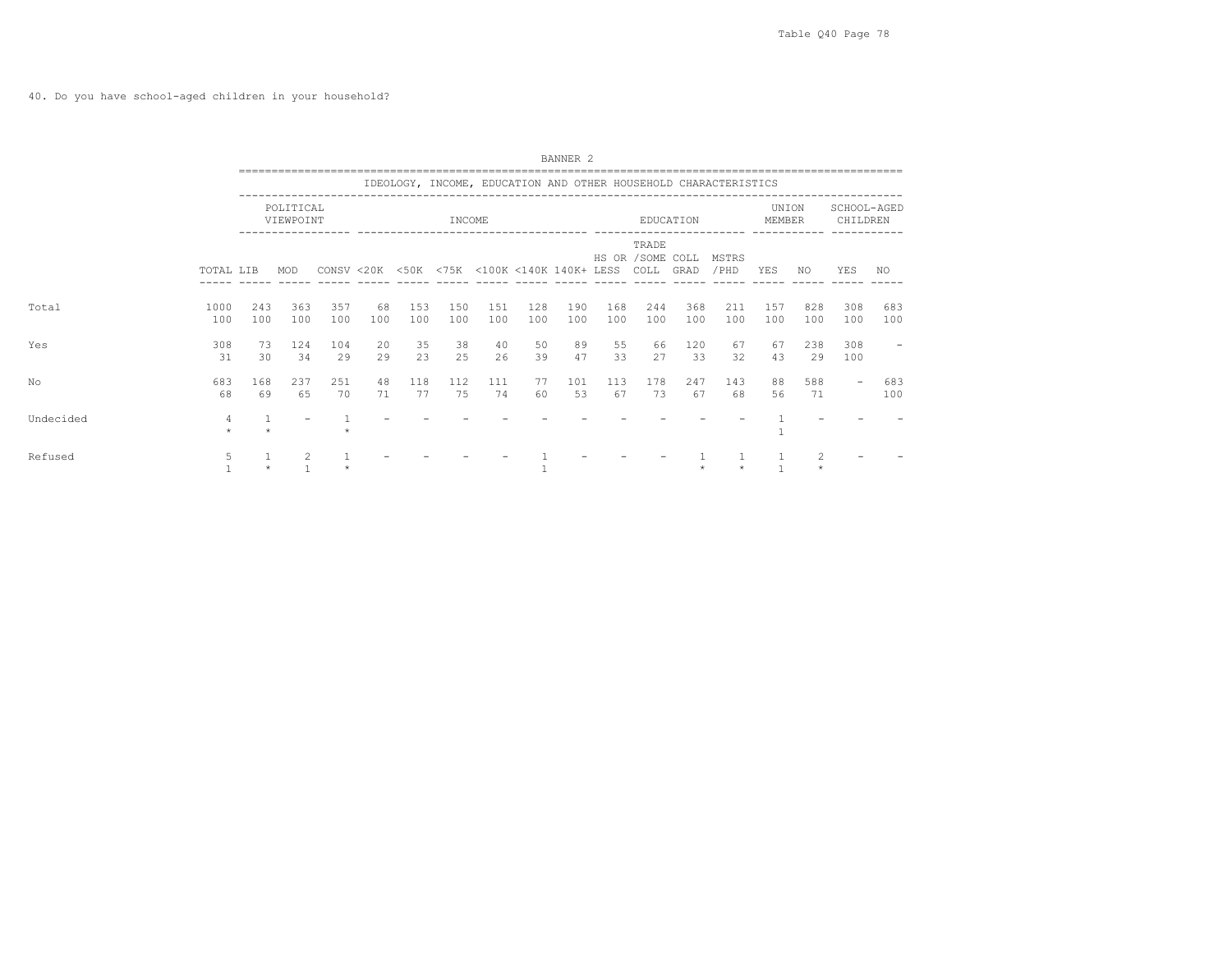41. What is the highest level of education you have completed?

|                                         |                      |                     |                        |                                |                                           |            |                   |                                                  |                   | <b>BANNER 2</b>       |                          |                           |            |                                                                 |                      |                       |                          |                      |
|-----------------------------------------|----------------------|---------------------|------------------------|--------------------------------|-------------------------------------------|------------|-------------------|--------------------------------------------------|-------------------|-----------------------|--------------------------|---------------------------|------------|-----------------------------------------------------------------|----------------------|-----------------------|--------------------------|----------------------|
|                                         |                      |                     |                        |                                |                                           |            |                   |                                                  |                   |                       |                          |                           |            | IDEOLOGY, INCOME, EDUCATION AND OTHER HOUSEHOLD CHARACTERISTICS |                      |                       |                          |                      |
|                                         |                      |                     | POLITICAL<br>VIEWPOINT |                                |                                           |            | INCOME            |                                                  |                   |                       |                          |                           | EDUCATION  |                                                                 | UNION<br>MEMBER      |                       | SCHOOL-AGED<br>CHILDREN  |                      |
|                                         | TOTAL LIB            |                     | MOD                    |                                |                                           |            |                   | CONSV <20K <50K <75K <100K <140K 140K+ LESS COLL |                   |                       |                          | TRADE<br>HS OR /SOME COLL | GRAD       | MSTRS<br>/PHD                                                   | YES                  | NO.                   | YES                      | NO                   |
| Total                                   | 1000<br>100          | 243<br>100          | 363<br>100             | 357<br>100                     | 68<br>100                                 | 153<br>100 | 150<br>100        | 151<br>100                                       | 128<br>100        | 190<br>100            | 168<br>100               | 244<br>100                | 368<br>100 | 211<br>100                                                      | 157<br>100           | 828<br>100            | 308<br>100               | 683<br>100           |
| Some high school                        | 16<br>$\mathfrak{D}$ | 6<br>$\overline{c}$ |                        | $\mathfrak{D}$                 | $\overline{\mathbf{c}}$<br>$\overline{3}$ | 5<br>3     | 1<br>$\mathbf{1}$ | 4<br>3                                           |                   | 1<br>$\mathbf{1}$     | 16<br>10                 |                           |            |                                                                 | 3<br>$\mathfrak{D}$  | 12<br>$\mathbf{1}$    | 6<br>$\overline{c}$      | 10<br>$\overline{1}$ |
| High school graduate                    | 152<br>15            | 26<br>11            | 52<br>14               | 70<br>20                       | 19<br>28                                  | 44<br>29   | 20<br>13          | 20<br>13                                         | 10<br>8           | 13<br>$7\phantom{.0}$ | 152<br>90                |                           |            |                                                                 | 33<br>21             | 114<br>14             | 49<br>16                 | 103<br>15            |
| Some college                            | 186<br>19            | 47<br>19            | 60<br>17               | 70<br>20                       | 22<br>32                                  | 34<br>22   | 31<br>21          | 33<br>22                                         | 16<br>13          | 14<br>7               | $\overline{\phantom{a}}$ | 186<br>76                 |            |                                                                 | 28<br>18             | 156<br>19             | 57<br>19                 | 129<br>19            |
| Trade/technical/<br>vocational training | 58<br>6              | 13<br>5             | 21<br>6                | 21<br>6                        | 7<br>10                                   | 10<br>7    | 12<br>8           | 12<br>8                                          | 1<br>$\mathbf{1}$ | 8<br>$\overline{4}$   |                          | 58<br>24                  |            |                                                                 | 11<br>$\overline{7}$ | 47<br>$6\overline{6}$ | 9<br>3                   | 49<br>7              |
| College graduate                        | 368<br>37            | 86<br>35            | 147<br>40              | 125<br>35                      | 12<br>18                                  | 40<br>26   | 64<br>43          | 51<br>34                                         | 66<br>52          | 84<br>44              |                          |                           | 368<br>100 | $\overline{\phantom{a}}$                                        | 38<br>24             | 327<br>39             | 120<br>39                | 247<br>36            |
| Masters or PhD                          | 211<br>21            | 63<br>26            | 83<br>23               | 61<br>17                       | 6<br>9                                    | 20<br>13   | 22<br>15          | 30<br>20                                         | 35<br>27          | 70<br>37              |                          |                           |            | 211<br>100                                                      | 43<br>27             | 168<br>20             | 67<br>22                 | 143<br>21            |
| Undecided                               | 4<br>$\star$         |                     |                        | $\overline{c}$<br>$\mathbf{1}$ |                                           |            |                   | $\mathbf{1}$                                     |                   |                       |                          |                           |            |                                                                 | $\overline{1}$       | 1<br>$\star$          | $\overline{\phantom{a}}$ | $\overline{1}$       |
| Refused                                 | 5                    | 2<br>$\overline{1}$ |                        |                                |                                           |            |                   |                                                  |                   |                       |                          |                           |            |                                                                 |                      | 3<br>$\ddot{\psi}$    |                          |                      |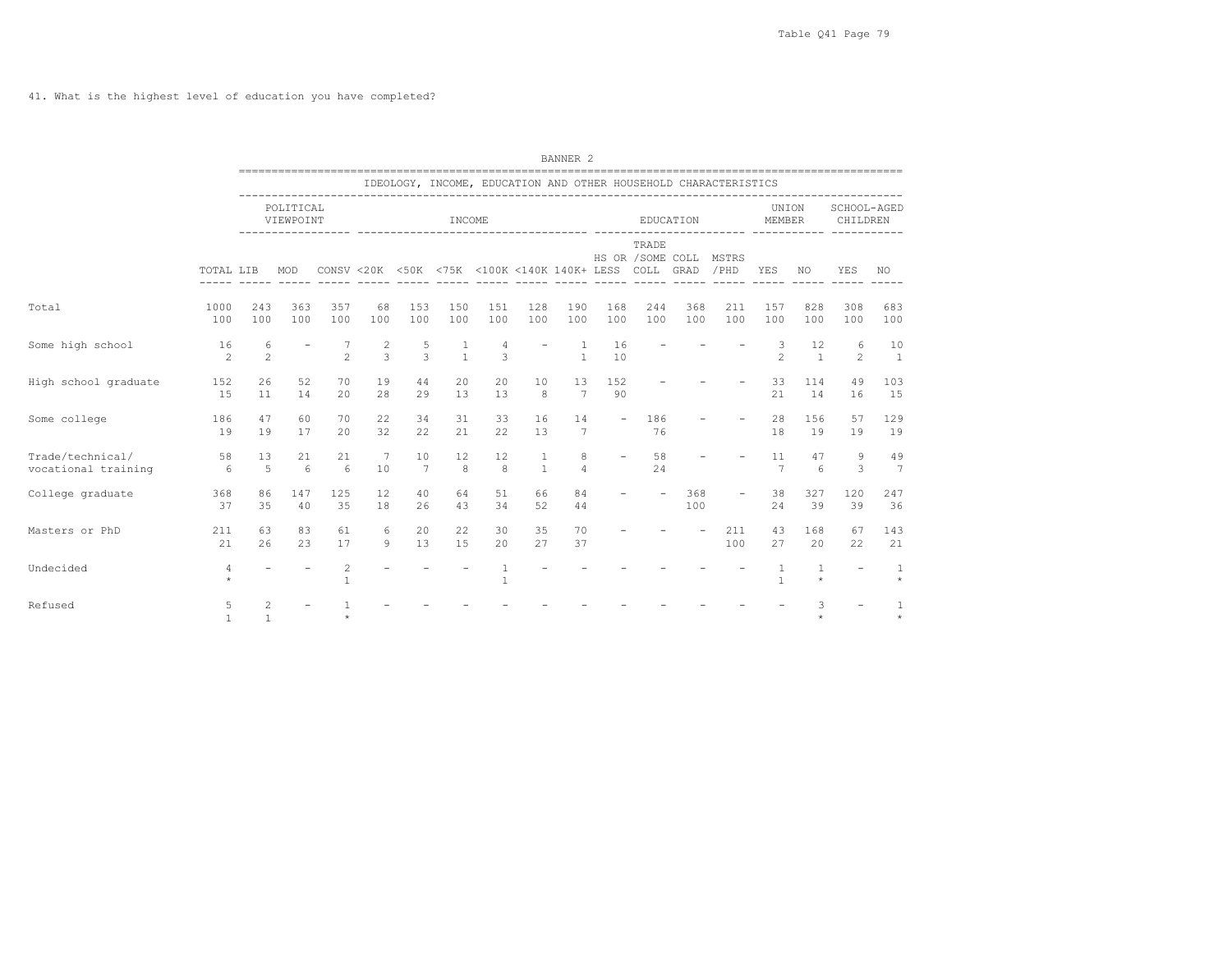42. What TV news or commentary source do you trust the most?

|                |                      |                 |                        |                |                     |                                                  |                     |                |                                                                                                                                                                                                                                                                                                                                                                                                                                                                            | BANNER <sub>2</sub>                                                                                                                                                                                                                                                                                                                                                                                                                                                        |                   |                       |                                 |                                                                 |                                |                      |                         |                      |
|----------------|----------------------|-----------------|------------------------|----------------|---------------------|--------------------------------------------------|---------------------|----------------|----------------------------------------------------------------------------------------------------------------------------------------------------------------------------------------------------------------------------------------------------------------------------------------------------------------------------------------------------------------------------------------------------------------------------------------------------------------------------|----------------------------------------------------------------------------------------------------------------------------------------------------------------------------------------------------------------------------------------------------------------------------------------------------------------------------------------------------------------------------------------------------------------------------------------------------------------------------|-------------------|-----------------------|---------------------------------|-----------------------------------------------------------------|--------------------------------|----------------------|-------------------------|----------------------|
|                |                      |                 |                        |                |                     |                                                  |                     |                |                                                                                                                                                                                                                                                                                                                                                                                                                                                                            |                                                                                                                                                                                                                                                                                                                                                                                                                                                                            |                   |                       |                                 | IDEOLOGY, INCOME, EDUCATION AND OTHER HOUSEHOLD CHARACTERISTICS |                                |                      |                         |                      |
|                |                      |                 | POLITICAL<br>VIEWPOINT |                |                     | ----------------- -----------------              | INCOME              |                |                                                                                                                                                                                                                                                                                                                                                                                                                                                                            |                                                                                                                                                                                                                                                                                                                                                                                                                                                                            |                   |                       | EDUCATION                       |                                                                 | UNION<br>MEMBER                |                      | SCHOOL-AGED<br>CHILDREN |                      |
|                | TOTAL LIB            |                 | MOD                    |                |                     | CONSV <20K <50K <75K <100K <140K 140K+ LESS COLL |                     |                | $\frac{1}{2} \left( \frac{1}{2} \right) \left( \frac{1}{2} \right) \left( \frac{1}{2} \right) \left( \frac{1}{2} \right) \left( \frac{1}{2} \right) \left( \frac{1}{2} \right) \left( \frac{1}{2} \right) \left( \frac{1}{2} \right) \left( \frac{1}{2} \right) \left( \frac{1}{2} \right) \left( \frac{1}{2} \right) \left( \frac{1}{2} \right) \left( \frac{1}{2} \right) \left( \frac{1}{2} \right) \left( \frac{1}{2} \right) \left( \frac{1}{2} \right) \left( \frac$ | $\frac{1}{2} \left( \frac{1}{2} \right) \left( \frac{1}{2} \right) \left( \frac{1}{2} \right) \left( \frac{1}{2} \right) \left( \frac{1}{2} \right) \left( \frac{1}{2} \right) \left( \frac{1}{2} \right) \left( \frac{1}{2} \right) \left( \frac{1}{2} \right) \left( \frac{1}{2} \right) \left( \frac{1}{2} \right) \left( \frac{1}{2} \right) \left( \frac{1}{2} \right) \left( \frac{1}{2} \right) \left( \frac{1}{2} \right) \left( \frac{1}{2} \right) \left( \frac$ |                   | TRADE<br>------ ----- | HS OR / SOME COLL MSTRS<br>GRAD | /PHD                                                            | YES                            | NO                   | YES                     | NO                   |
| Total          | 1000                 | 243             | 363                    | 357            | 68                  | 153                                              | 150                 | 151            | 128                                                                                                                                                                                                                                                                                                                                                                                                                                                                        | 190                                                                                                                                                                                                                                                                                                                                                                                                                                                                        | 168               | 244                   | 368                             | 211                                                             | 157                            | 828                  | 308                     | 683                  |
|                | 100                  | 100             | 100                    | 100            | 100                 | 100                                              | 100                 | 100            | 100                                                                                                                                                                                                                                                                                                                                                                                                                                                                        | 100                                                                                                                                                                                                                                                                                                                                                                                                                                                                        | 100               | 100                   | 100                             | 100                                                             | 100                            | 100                  | 100                     | 100                  |
| <b>CNN</b>     | 134                  | 47              | 58                     | 27             | 12                  | 18                                               | 19                  | 19             | 25                                                                                                                                                                                                                                                                                                                                                                                                                                                                         | 27                                                                                                                                                                                                                                                                                                                                                                                                                                                                         | 27                | 26                    | 48                              | 33                                                              | 26                             | 104                  | 46                      | 88                   |
|                | 13                   | 19              | 16                     | 8              | 18                  | 12                                               | 13                  | 13             | 20                                                                                                                                                                                                                                                                                                                                                                                                                                                                         | 14                                                                                                                                                                                                                                                                                                                                                                                                                                                                         | 16                | 11                    | 13                              | 16                                                              | 17                             | 13                   | 15                      | 13                   |
| MSNBC          | 53                   | 29              | 17                     | 5              | $\overline{4}$      | 9                                                | $\overline{4}$      | 14             | 10                                                                                                                                                                                                                                                                                                                                                                                                                                                                         | 6                                                                                                                                                                                                                                                                                                                                                                                                                                                                          | 7                 | 15                    | 16                              | 15                                                              | 9                              | 44                   | 14                      | 39                   |
|                | 5                    | 12              | $\overline{5}$         | $\mathbf{1}$   | 6                   | 6                                                | 3                   | 9              | 8                                                                                                                                                                                                                                                                                                                                                                                                                                                                          | 3                                                                                                                                                                                                                                                                                                                                                                                                                                                                          | $\overline{4}$    | 6                     | $\overline{4}$                  | $\overline{7}$                                                  | 6                              | 5                    | 5                       | 6                    |
| FOX News       | 282                  | 17              | 54                     | 208            | 8                   | 51                                               | 47                  | 46             | 30                                                                                                                                                                                                                                                                                                                                                                                                                                                                         | 54                                                                                                                                                                                                                                                                                                                                                                                                                                                                         | 59                | 63                    | 104                             | 55                                                              | 42                             | 238                  | 82                      | 199                  |
|                | 28                   | $7\phantom{.0}$ | 15                     | 58             | 12                  | 33                                               | 31                  | 30             | 23                                                                                                                                                                                                                                                                                                                                                                                                                                                                         | 28                                                                                                                                                                                                                                                                                                                                                                                                                                                                         | 35                | 26                    | 28                              | 26                                                              | 27                             | 29                   | 27                      | 29                   |
| ABC            | 54                   | 13              | 29                     | 10             | 10                  | 9                                                | 8                   | 6              | 5                                                                                                                                                                                                                                                                                                                                                                                                                                                                          | 8                                                                                                                                                                                                                                                                                                                                                                                                                                                                          | 14                | 15                    | 19                              | 5                                                               | 9                              | 44                   | 18                      | 36                   |
|                | 5                    | 5               | 8                      | 3              | 15                  | 6                                                | 5                   | $\overline{4}$ | $\overline{4}$                                                                                                                                                                                                                                                                                                                                                                                                                                                             | $\overline{4}$                                                                                                                                                                                                                                                                                                                                                                                                                                                             | 8                 | 6                     | $\overline{5}$                  | $\mathbf{2}^{\prime}$                                           | 6                              | $\overline{5}$       | 6                       | 5                    |
| NBC            | 40                   | 12              | 20                     | 7              | 5                   | 6                                                | 8                   | 10             | 4                                                                                                                                                                                                                                                                                                                                                                                                                                                                          | 3                                                                                                                                                                                                                                                                                                                                                                                                                                                                          | 8                 | 5                     | 18                              | 9                                                               | 9                              | 31                   | 12                      | 28                   |
|                | $\overline{4}$       | 5               | 6                      | $\overline{c}$ | $\overline{7}$      | $\overline{4}$                                   | 5                   | 7              | 3                                                                                                                                                                                                                                                                                                                                                                                                                                                                          | $\mathfrak{D}$                                                                                                                                                                                                                                                                                                                                                                                                                                                             | 5                 | $\overline{c}$        | 5                               | $\overline{4}$                                                  | 6                              | $\overline{4}$       | $\overline{4}$          | $\overline{4}$       |
| CBS            | 41                   | 6               | 25                     | 6              | 7                   | 8                                                | 6                   | 4              | 3                                                                                                                                                                                                                                                                                                                                                                                                                                                                          | 6                                                                                                                                                                                                                                                                                                                                                                                                                                                                          | 7                 | 10                    | 15                              | 9                                                               | 8                              | 33                   | 11                      | 29                   |
|                | 4                    | $\overline{c}$  | 7                      | $\mathfrak{D}$ | 10                  | 5                                                | $\overline{4}$      | 3              | $\mathfrak{D}$                                                                                                                                                                                                                                                                                                                                                                                                                                                             | 3                                                                                                                                                                                                                                                                                                                                                                                                                                                                          | $\overline{4}$    | $\overline{4}$        | $\overline{4}$                  | $\overline{4}$                                                  | 5                              | $\overline{4}$       | $\overline{4}$          | $\overline{4}$       |
| $C-SPAN$       | 40                   | 9               | 21                     | 10             | 5                   | $\overline{4}$                                   | $7\phantom{.0}$     | 2              | 12                                                                                                                                                                                                                                                                                                                                                                                                                                                                         | 9                                                                                                                                                                                                                                                                                                                                                                                                                                                                          | 1                 | 12                    | 21                              | 6                                                               | $\overline{4}$                 | 36                   | 17                      | 23                   |
|                | 4                    | 4               | 6                      | 3              | $\overline{7}$      | 3                                                | 5                   | $\mathbf{1}$   | $\circ$                                                                                                                                                                                                                                                                                                                                                                                                                                                                    | 5                                                                                                                                                                                                                                                                                                                                                                                                                                                                          | $\mathbf{1}$      | 5                     | 6                               | 3                                                               | 3                              | $\overline{4}$       | 6                       | 3                    |
| Comedy Central | 18<br>$\overline{c}$ | 7<br>3          | 10<br>3                |                | $\overline{c}$<br>3 | 3<br>$\overline{c}$                              | 3<br>$\overline{c}$ | 4<br>3         |                                                                                                                                                                                                                                                                                                                                                                                                                                                                            | $\overline{c}$<br>$\mathbf{1}$                                                                                                                                                                                                                                                                                                                                                                                                                                             | 1<br>$\mathbf{1}$ | 6<br>$\overline{c}$   | 8<br>$\overline{2}$             | 3<br>$\mathbf{1}$                                               | $\overline{c}$<br>$\mathbf{1}$ | 16<br>$\overline{c}$ | 3<br>$\mathbf{1}$       | 15<br>$\overline{c}$ |
| PBS/NPR        | 117                  | 58              | 45                     | 10             | 2                   | 16                                               | 20                  | 20             | 16                                                                                                                                                                                                                                                                                                                                                                                                                                                                         | 33                                                                                                                                                                                                                                                                                                                                                                                                                                                                         | 10                | 22                    | 44                              | 41                                                              | 18                             | 99                   | 32                      | 85                   |
|                | 12                   | 24              | 12                     | 3              | 3                   | 10                                               | 13                  | 13             | 13                                                                                                                                                                                                                                                                                                                                                                                                                                                                         | 17                                                                                                                                                                                                                                                                                                                                                                                                                                                                         | 6                 | 9                     | 12                              | 19                                                              | 11                             | 12                   | 10                      | 12                   |
| None of Them   | 183                  | 35              | 72                     | 63             | 10                  | 23                                               | 26                  | 23             | 20                                                                                                                                                                                                                                                                                                                                                                                                                                                                         | 36                                                                                                                                                                                                                                                                                                                                                                                                                                                                         | 21                | 63                    | 67                              | 29                                                              | 24                             | 157                  | 64                      | 117                  |
|                | 18                   | 14              | 20                     | 18             | 15                  | 15                                               | 17                  | 15             | 16                                                                                                                                                                                                                                                                                                                                                                                                                                                                         | 19                                                                                                                                                                                                                                                                                                                                                                                                                                                                         | 13                | 26                    | 18                              | 14                                                              | 15                             | 19                   | 21                      | 17                   |
| Undecided      | 38                   | 10              | 12                     | 11             | 3                   | 6                                                | $\overline{c}$      | 3              | 3                                                                                                                                                                                                                                                                                                                                                                                                                                                                          | 6                                                                                                                                                                                                                                                                                                                                                                                                                                                                          | 13                | 7                     | 8                               | 6                                                               | 6                              | 26                   | 9                       | 24                   |
|                | $\overline{4}$       | $\overline{4}$  | 3                      | 3              | 4                   | $\overline{4}$                                   | $\mathbf{1}$        | 2              | $\overline{c}$                                                                                                                                                                                                                                                                                                                                                                                                                                                             | 3                                                                                                                                                                                                                                                                                                                                                                                                                                                                          | 8                 | 3                     | $\overline{c}$                  | 3                                                               | $\overline{4}$                 | 3                    | 3                       | $\overline{4}$       |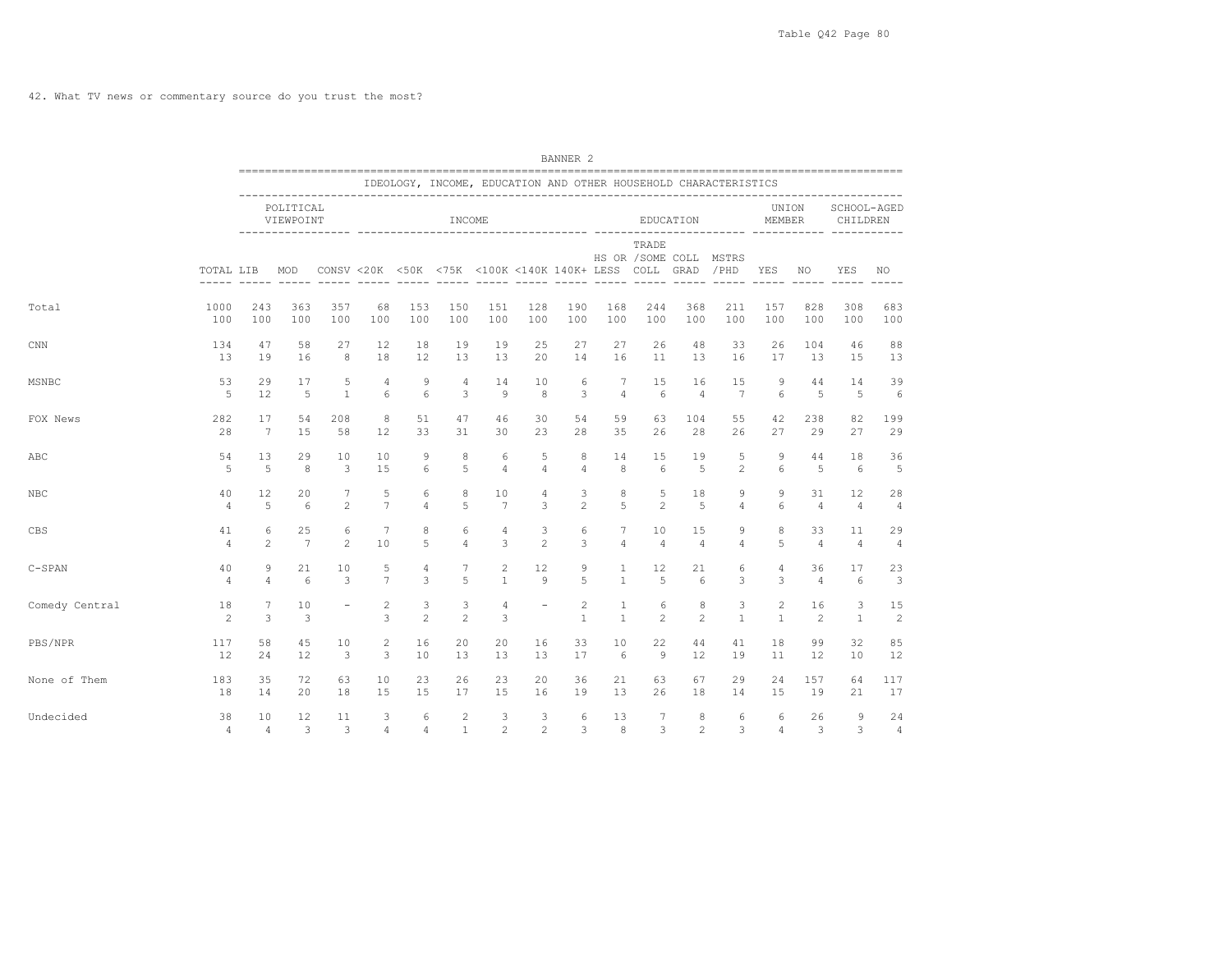43. What TV news or commentary source do you trust the least?

|                |                       |                            |                        |                   |                          |                                |                         |                                                  |                          | BANNER <sub>2</sub> |                              |                   |                                |                                                                 |                     |                           |                                |                       |
|----------------|-----------------------|----------------------------|------------------------|-------------------|--------------------------|--------------------------------|-------------------------|--------------------------------------------------|--------------------------|---------------------|------------------------------|-------------------|--------------------------------|-----------------------------------------------------------------|---------------------|---------------------------|--------------------------------|-----------------------|
|                |                       |                            |                        |                   |                          |                                |                         |                                                  |                          |                     |                              |                   |                                | IDEOLOGY, INCOME, EDUCATION AND OTHER HOUSEHOLD CHARACTERISTICS |                     |                           |                                |                       |
|                |                       |                            | POLITICAL<br>VIEWPOINT |                   |                          |                                | INCOME                  |                                                  |                          |                     |                              |                   | EDUCATION                      |                                                                 | MEMBER              | UNION                     | SCHOOL-AGED<br>CHILDREN        |                       |
|                | TOTAL LIB             |                            | MOD                    |                   |                          |                                | $- - - - - -$           | CONSV <20K <50K <75K <100K <140K 140K+ LESS COLL | $- - - - -$              |                     | ----- ----- -----            | TRADE             | GRAD                           | HS OR / SOME COLL MSTRS<br>/PHD                                 | YES<br>-----        | NO.                       | YES                            | NO                    |
| Total          | 1000                  | 243                        | 363                    | 357               | 68                       | 153                            | 150                     | 151                                              | 128                      | 190                 | 168                          | 244               | 368                            | 211                                                             | 157                 | 828                       | 308                            | 683                   |
|                | 100                   | 100                        | 100                    | 100               | 100                      | 100                            | 100                     | 100                                              | 100                      | 100                 | 100                          | 100               | 100                            | 100                                                             | 100                 | 100                       | 100                            | 100                   |
| $_{\rm CNN}$   | 242                   | 31                         | 66                     | 141               | 15                       | 34                             | 43                      | 39                                               | 30                       | 43                  | 46                           | 75                | 78                             | 43                                                              | 33                  | 209                       | 73                             | 169                   |
|                | 24                    | 13                         | 18                     | 39                | 22                       | 22                             | 29                      | 26                                               | 23                       | 23                  | 27                           | 31                | 21                             | 20                                                              | 21                  | 25                        | 24                             | 25                    |
| MSNBC          | 70<br>$7\phantom{.0}$ | 6<br>$\mathbf{2}$          | 18<br>5                | 45<br>13          | $\overline{\phantom{a}}$ | 6<br>$\overline{4}$            | 14<br>9                 | 11<br>$7\phantom{.0}$                            | 11<br>9                  | 18<br>$\mathcal{Q}$ | 8<br>5                       | 15<br>6           | 32<br>9                        | 14<br>$7\phantom{.0}$                                           | 12<br>8             | 58<br>7                   | 24<br>8                        | 45<br>$7\phantom{.0}$ |
| FOX News       | 336                   | 141                        | 153                    | 34                | 16                       | 49                             | 45                      | 64                                               | 56                       | 70                  | 37                           | 72                | 136                            | 91                                                              | 62                  | 272                       | 102                            | 233                   |
|                | 34                    | 58                         | 42                     | 10                | 24                       | 32                             | 30                      | 42                                               | 44                       | 37                  | 22                           | 30                | 37                             | 43                                                              | 39                  | 33                        | 33                             | 34                    |
| ABC            | 23                    | 2                          | 8                      | 13                | 4                        | 4                              | 3                       | 5                                                | 3                        | 3                   | 1                            | 10                | 6                              | 6                                                               | 4                   | 19                        | $\mathcal{G}$                  | 14                    |
|                | 2                     | $\mathbf{1}$               | 2                      | $\overline{4}$    | 6                        | 3                              | $\overline{c}$          | 3                                                | 2                        | 2                   | $\mathbf{1}$                 | $\overline{4}$    | $\overline{c}$                 | 3                                                               | 3                   | $\overline{2}$            | 3                              | 2                     |
| NBC            | 29                    | 5                          | 10                     | 13                | 7                        | $\overline{c}$                 | 3                       | 6                                                | 4                        | 5                   | 6                            | $\overline{c}$    | 15                             | 6                                                               | 7                   | 20                        | 8                              | 21                    |
|                | 3                     | $\mathbf{2}$               | 3                      | $\overline{4}$    | 10                       | $\mathbf{1}$                   | $\overline{c}$          | $\overline{4}$                                   | 3                        | 3                   | $\overline{4}$               | $\mathbf{1}$      | $\overline{4}$                 | 3                                                               | $\varDelta$         | $\overline{c}$            | 3                              | 3                     |
| CBS            | 15<br>2               | 3<br>$\mathbf{1}$          | 6<br>$\overline{c}$    | 6<br>2            | 1<br>$\mathbf{1}$        | 1<br>$\mathbf{1}$              | 4<br>3                  | 4<br>3                                           | 1<br>$\mathbf{1}$        | 4<br>$\overline{c}$ | 9<br>5                       | 3<br>$\mathbf{1}$ | 3<br>$\mathbf{1}$              | $\overline{\phantom{a}}$                                        | 3<br>$\overline{c}$ | 11<br>$\mathbf{1}$        | 5<br>$\overline{2}$            | 10<br>$\mathbf{1}$    |
| $C-SPAN$       | 9<br>$\mathbf{1}$     | 1<br>$\star$               | 5<br>$\mathbf{1}$      | 3<br>$\mathbf{1}$ | $\overline{\phantom{0}}$ | $\overline{c}$<br>$\mathbf{1}$ | 3<br>$\overline{c}$     | 1<br>$\mathbf{1}$                                | $\overline{\phantom{0}}$ | 1<br>$\mathbf{1}$   | $\mathbf{2}$<br>$\mathbf{1}$ | 3<br>$\mathbf{1}$ | $\overline{4}$<br>$\mathbf{1}$ | $\overline{\phantom{a}}$                                        | 3<br>$\overline{c}$ | 6<br>$\mathbf{1}$         | $\overline{4}$<br>$\mathbf{1}$ | 5<br>$\mathbf{1}$     |
| Comedy Central | 49                    | 13                         | 14                     | 20                | 7                        | 8                              | 11                      | 3                                                | 5                        | 9                   | 11                           | 4                 | 20                             | 14                                                              | 3                   | 44                        | 21                             | 28                    |
|                | 5                     | 5                          | $\overline{4}$         | 6                 | 10                       | 5                              | $7\overline{ }$         | $\overline{c}$                                   | $\overline{4}$           | 5                   | $7\phantom{.0}$              | $\overline{2}$    | 5                              | 7                                                               | 2                   | 5                         | $7\phantom{.0}$                | $\overline{4}$        |
| PBS/NPR        | 2<br>$\star$          | $\sqrt{2}$<br>$\mathbf{1}$ |                        |                   |                          |                                | $\overline{c}$<br>$1\,$ |                                                  |                          |                     |                              | 1<br>$\star$      | 1<br>$\star$                   | $\equiv$                                                        |                     | $\overline{c}$<br>$\star$ | $\mathbf{1}$<br>$\star$        | 1<br>$\star$          |
| All of Them    | 122                   | 21                         | 43                     | 47                | 5                        | 20                             | 15                      | 11                                               | 9                        | 30                  | 20                           | 31                | 47                             | 23                                                              | 18                  | 104                       | 40                             | 81                    |
|                | 12                    | $\overline{9}$             | 12                     | 13                | 7                        | 13                             | 10                      | $7\phantom{.0}$                                  | $7\phantom{.0}$          | 16                  | 12                           | 13                | 13                             | 11                                                              | 11                  | 13                        | 13                             | 12                    |
| Undecided      | 103                   | 18                         | 40                     | 35                | 13                       | 27                             | 7                       | 7                                                | 9                        | 7                   | 28                           | 28                | 26                             | 14                                                              | 12                  | 83                        | 21                             | 76                    |
|                | 10                    | $7\phantom{.0}$            | 11                     | 10                | 19                       | 18                             | 5                       | 5                                                | $7\phantom{.0}$          | $\overline{4}$      | 17                           | 11                | $7\phantom{.0}$                | $7\phantom{.0}$                                                 | 8                   | 10                        | $7\phantom{.0}$                | 11                    |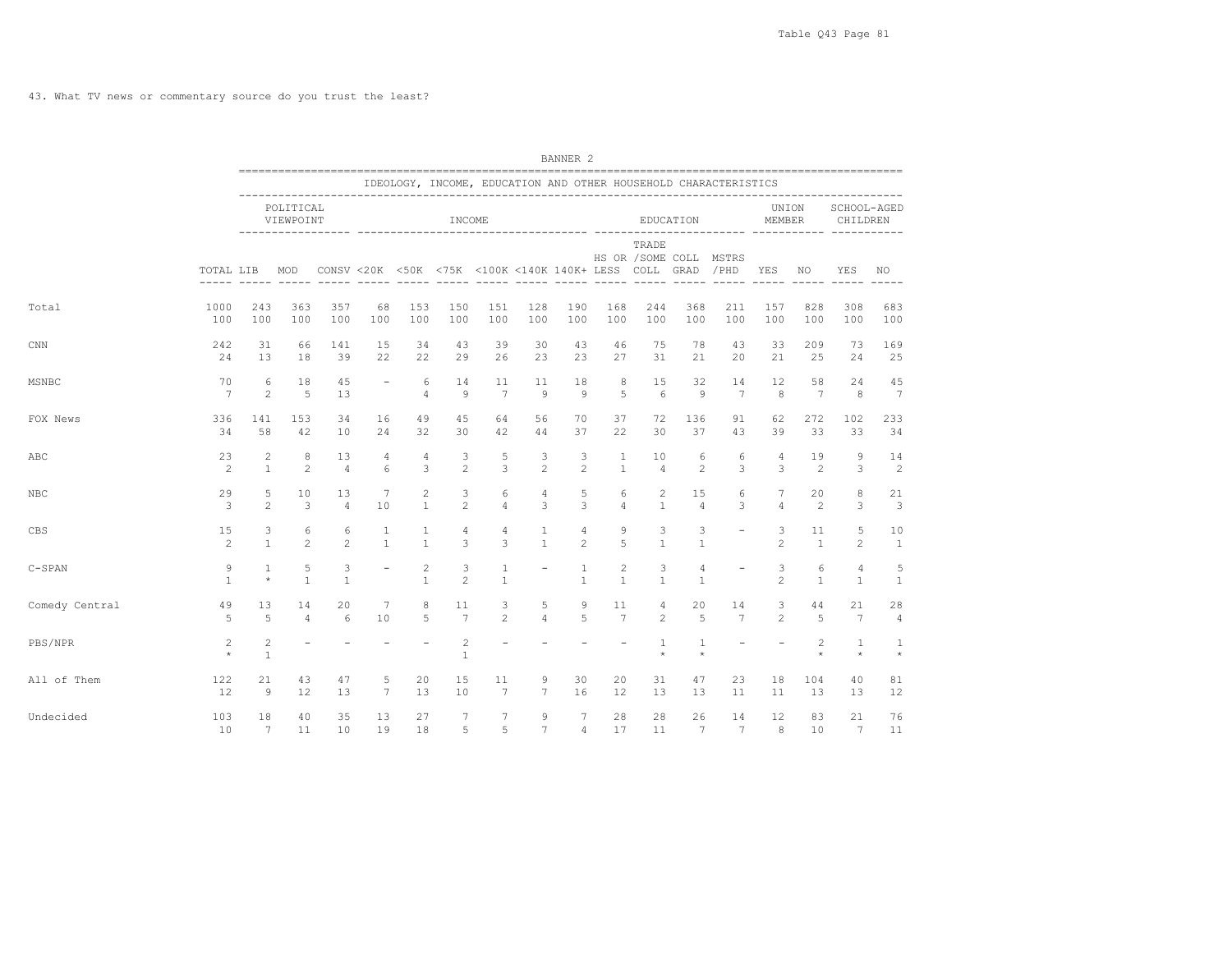44. What is your annual household income?

|                               |                      |            |                        |            |                          |            |            |                                                  |            | BANNER <sub>2</sub>      |            |                            |            |                                                                 |                 |            |                         |            |
|-------------------------------|----------------------|------------|------------------------|------------|--------------------------|------------|------------|--------------------------------------------------|------------|--------------------------|------------|----------------------------|------------|-----------------------------------------------------------------|-----------------|------------|-------------------------|------------|
|                               |                      |            |                        |            |                          |            |            |                                                  |            |                          |            |                            |            | IDEOLOGY, INCOME, EDUCATION AND OTHER HOUSEHOLD CHARACTERISTICS |                 |            |                         |            |
|                               |                      |            | POLITICAL<br>VIEWPOINT |            |                          |            | INCOME     |                                                  |            |                          |            |                            | EDUCATION  |                                                                 | UNION<br>MEMBER |            | SCHOOL-AGED<br>CHILDREN |            |
|                               | TOTAL LIB            |            | MOD                    |            |                          |            |            | CONSV <20K <50K <75K <100K <140K 140K+ LESS COLL |            |                          |            | TRADE<br>HS OR / SOME COLL | GRAD       | MSTRS<br>/PHD                                                   | YES             | NO.        | YES                     | NO.        |
| Total                         | 1000<br>100          | 243<br>100 | 363<br>100             | 357<br>100 | 68<br>100                | 153<br>100 | 150<br>100 | 151<br>100                                       | 128<br>100 | 190<br>100               | 168<br>100 | 244<br>100                 | 368<br>100 | 211<br>100                                                      | 157<br>100      | 828<br>100 | 308<br>100              | 683<br>100 |
| Under \$20,000 per year       | 68<br>$\overline{7}$ | 21<br>9    | 25<br>7                | 17<br>5    | 68<br>100                |            |            |                                                  |            |                          | 21<br>13   | 29<br>12                   | 12<br>3    | 6<br>3                                                          | 5<br>3          | 58<br>7    | 20<br>6                 | 48<br>7    |
| Under \$50,000 per year       | 153<br>15            | 31<br>13   | 60<br>17               | 58<br>16   | $\overline{\phantom{a}}$ | 153<br>100 |            |                                                  |            |                          | 49<br>29   | 44<br>18                   | 40<br>11   | 20<br>9                                                         | 26<br>17        | 127<br>15  | 35<br>11                | 118<br>17  |
| Under \$75,000 per year       | 150<br>15            | 43<br>18   | 46<br>13               | 57<br>16   | $\overline{\phantom{a}}$ | $\sim$     | 150<br>100 |                                                  |            |                          | 21<br>13   | 43<br>18                   | 64<br>17   | 22<br>10                                                        | 28<br>18        | 122<br>15  | 38<br>12                | 112<br>16  |
| Under \$100,000 per year      | 151<br>15            | 38<br>16   | 56<br>15               | 54<br>15   |                          |            |            | 1.51<br>100                                      |            |                          | 24<br>14   | 45<br>18                   | 51<br>14   | 30<br>14                                                        | 22<br>14        | 128<br>15  | 40<br>13                | 111<br>16  |
| Under \$140,000 per year      | 128<br>13            | 35<br>14   | 52<br>14               | 36<br>10   |                          |            |            | $\overline{\phantom{a}}$                         | 128<br>100 | $\overline{\phantom{0}}$ | 10<br>6    | 17<br>7                    | 66<br>18   | 35<br>17                                                        | 26<br>17        | 102<br>12  | 50<br>16                | 77<br>11   |
| \$140,000 per year or<br>more | 190<br>19            | 39<br>16   | 80<br>22               | 66<br>18   |                          |            |            |                                                  |            | 190<br>100               | 14<br>8    | 22<br>9                    | 84<br>23   | 70<br>33                                                        | 29<br>18        | 161<br>19  | 89<br>29                | 101<br>15  |
| Undecided                     | 160<br>16            | 36<br>15   | 44<br>12               | 69<br>19   |                          |            |            |                                                  |            |                          | 29<br>17   | 44<br>18                   | 51<br>14   | 28<br>13                                                        | 21<br>13        | 130<br>16  | 36<br>12                | 116<br>17  |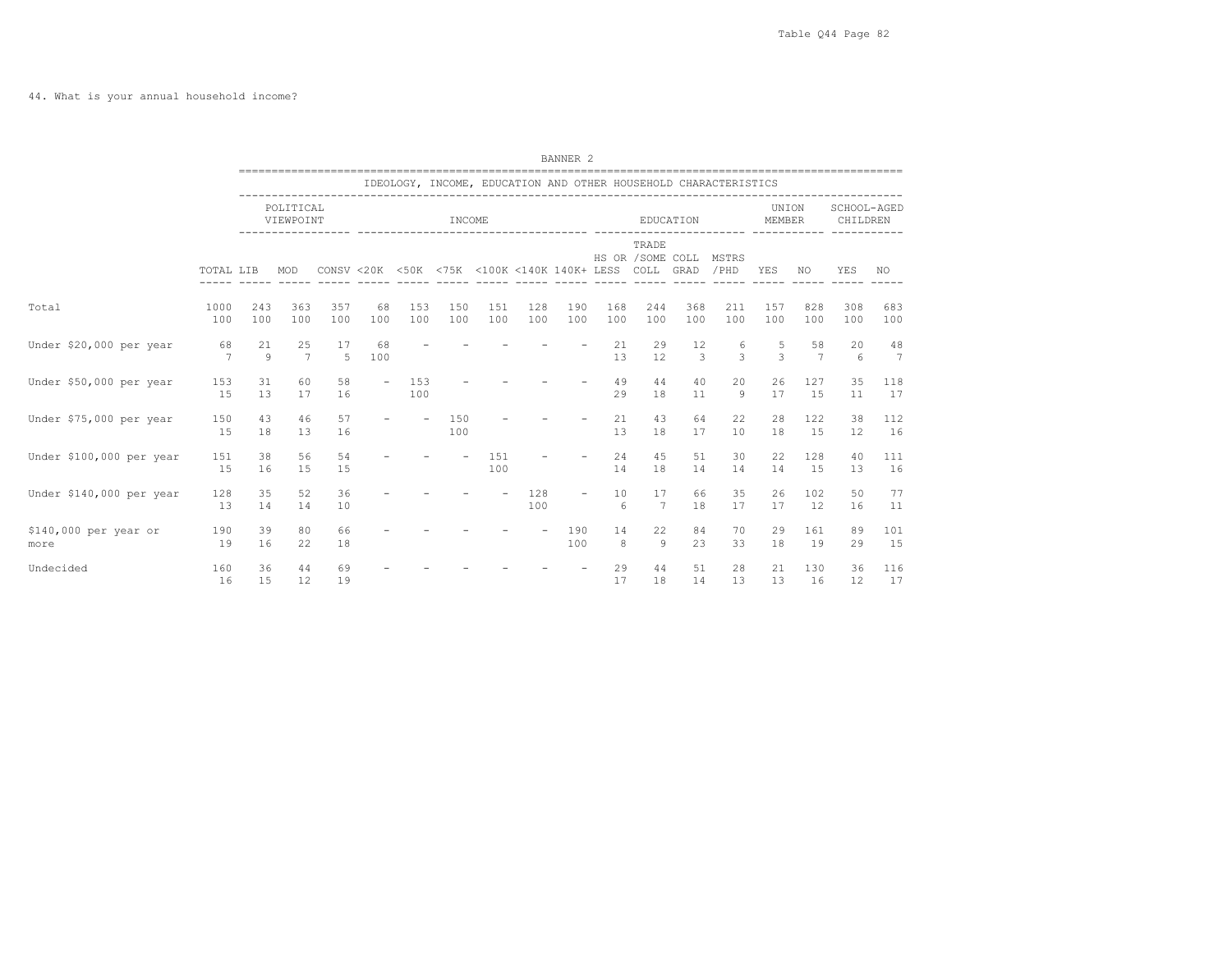6. Do you feel the country is headed in the right direction or is on the wrong track?

|                 |             |            |           |            |           |           |            |                            |                   |            | BANNER 3   |            |                                          |                      |           |           |                             |               |                   |                          |            |
|-----------------|-------------|------------|-----------|------------|-----------|-----------|------------|----------------------------|-------------------|------------|------------|------------|------------------------------------------|----------------------|-----------|-----------|-----------------------------|---------------|-------------------|--------------------------|------------|
|                 |             |            |           |            |           |           |            |                            |                   |            |            |            | TV AND OTHER NEWS SOURCE TRUSTWORTHINESS |                      |           |           |                             |               |                   |                          |            |
|                 |             |            |           |            |           |           |            | TV NEWS NETWORK TRUST MOST |                   |            |            |            |                                          |                      |           |           | TV NEWS NETWORK TRUST LEAST |               |                   |                          |            |
|                 | TOTAL CNN   |            | MSNBC FOX |            | ABC       | NBC       | <b>CBS</b> | $C -$<br>SPAN              | CMDY<br>CNTRL NPR | PBS/       | NONE       | CNN        | MSNBC FOX                                |                      | ABC       | NBC.      | CBS                         | $C -$<br>SPAN | CMDY<br>CNTRL NPR | PBS/                     | ALL        |
| Total           | 1000<br>100 | 134<br>100 | 53<br>100 | 282<br>100 | 54<br>100 | 40<br>100 | 41<br>100  | 40<br>100                  | 18<br>100         | 117<br>100 | 183<br>100 | 242<br>100 | 70<br>100                                | 336<br>100           | 23<br>100 | 29<br>100 | 15<br>100                   | 9<br>100      | 49<br>100         | 100                      | 122<br>100 |
| Right Direction | 382<br>38   | 19<br>14   |           | 190<br>67  | 10<br>19  | 6<br>15   | 11<br>27   | 10<br>25                   | -5<br>28          | 26<br>22   | 91<br>50   | 165<br>68  | 47<br>67                                 | 23<br>$\overline{7}$ | 9<br>39   | 11<br>38  | 6<br>40                     | 22            | 13<br>27          |                          | 72<br>59   |
| Wrong Track     | 525<br>53   | 109<br>81  | 51<br>96  | 72<br>26   | 40<br>74  | 30<br>75  | 25<br>61   | 28<br>70                   | 11<br>61          | 79<br>68   | 62<br>34   | 59<br>24   | 15<br>21                                 | 294<br>88            | 13<br>57  | 17<br>59  | 8<br>53                     | 78            | 33<br>67          | 2<br>100                 | 30<br>25   |
| Undecided       | 93<br>9     | 6          |           | 20         |           | 10        | 12         |                            | 2<br>11           | 12<br>10   | 30<br>16   | 18         | 8<br>11                                  | 19<br>6              |           |           |                             |               | h                 | $\overline{\phantom{0}}$ | 20<br>16   |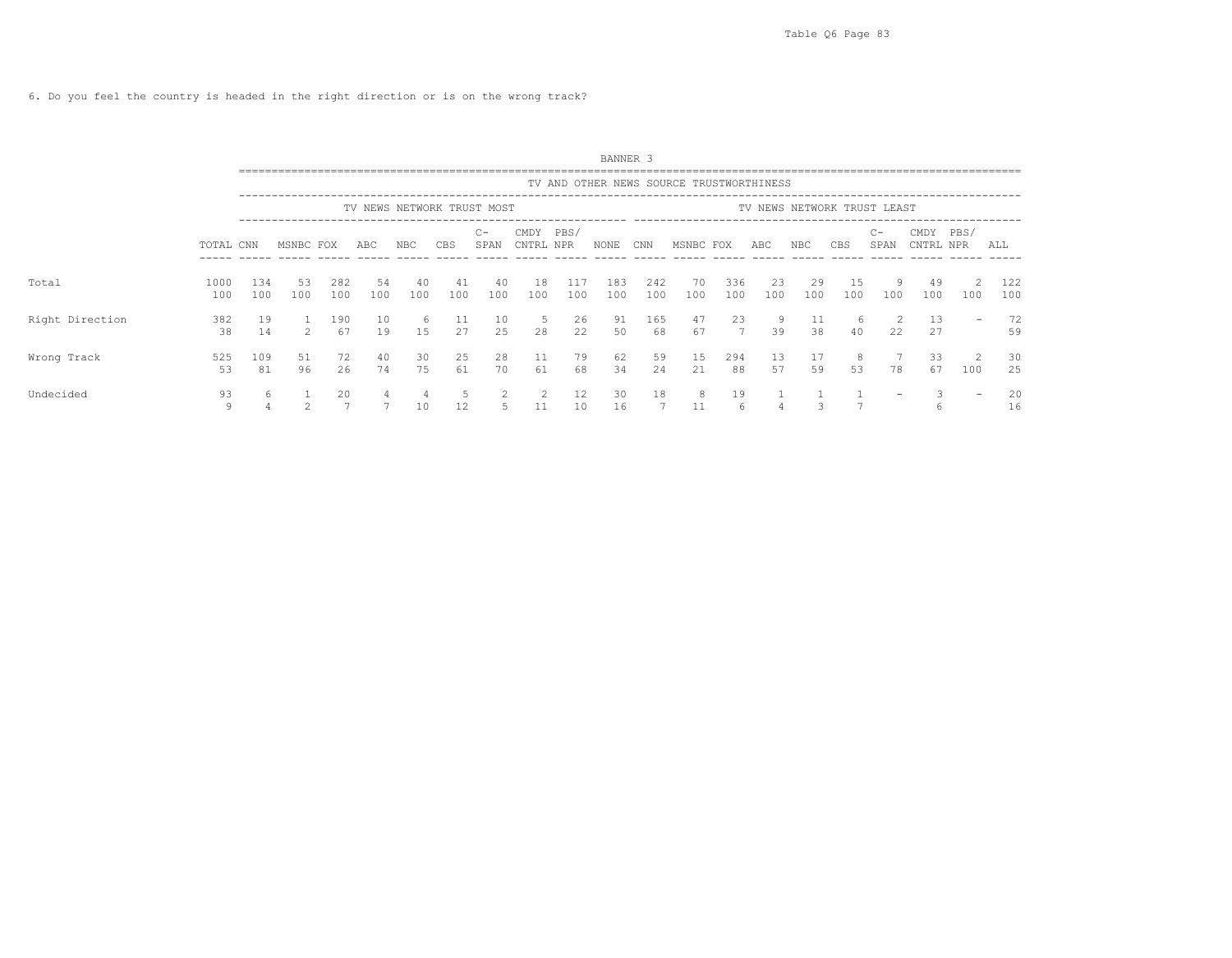31. President Trump recently tweeted that the impeachment proceedings against him were the equivalent of a "political lynching." Do you agree or disagree with that assessment?

|           |             |            |           |            |               |           |           |                            |                          |               | BANNER 3   |            |                                          |                |           |           |           |                             |                   |                      |            |
|-----------|-------------|------------|-----------|------------|---------------|-----------|-----------|----------------------------|--------------------------|---------------|------------|------------|------------------------------------------|----------------|-----------|-----------|-----------|-----------------------------|-------------------|----------------------|------------|
|           |             |            |           |            |               |           |           |                            |                          |               |            |            | TV AND OTHER NEWS SOURCE TRUSTWORTHINESS |                |           |           |           |                             |                   |                      |            |
|           |             |            |           |            |               |           |           | TV NEWS NETWORK TRUST MOST |                          |               |            |            |                                          |                |           |           |           | TV NEWS NETWORK TRUST LEAST |                   |                      |            |
|           | TOTAL CNN   |            | MSNBC FOX |            | ABC           | NBC       | CBS       | $C -$<br>SPAN              | CMDY<br>CNTRL NPR        | PBS/          | NONE       | CNN        | MSNBC FOX                                |                | ABC       | NBC       | CBS       | $C -$<br>SPAN               | CMDY<br>CNTRL NPR | PBS/                 | ALL        |
| Total     | 1000<br>100 | 134<br>100 | 53<br>100 | 282<br>100 | 54<br>100     | 40<br>100 | 41<br>100 | 40<br>100                  | 18<br>100                | 117<br>100    | 183<br>100 | 242<br>100 | 70<br>100                                | 336<br>100     | 23<br>100 | 29<br>100 | 15<br>100 | 9<br>100                    | 49<br>100         | $\mathcal{L}$<br>100 | 122<br>100 |
| Agree     | 400<br>40   | 13<br>10   | $2^{1}$   | 219<br>78  | 11<br>20      | 10<br>25  | 10<br>24  | -9<br>23                   | 6<br>33                  | 14<br>12      | 96<br>52   | 174<br>72  | 47<br>67                                 | 32<br>10       | 10<br>43  | 9<br>31   | 47        | 3<br>33                     | 12<br>24          |                      | 72<br>59   |
| Disagree  | 537<br>54   | 116<br>87  | 52<br>98  | 44<br>16   | 42<br>78      | 29<br>73  | 29<br>71  | 29<br>73                   | 12<br>67                 | 99<br>85      | 66<br>36   | 51<br>21   | 20<br>29                                 | 297<br>88      | 11<br>48  | 19<br>66  | 8<br>53   | -6<br>67                    | 37<br>76          | 2<br>100             | 38<br>31   |
| Undecided | 59<br>6     | 3          |           | 19         | $\mathcal{P}$ |           |           | 2                          | $\overline{\phantom{a}}$ | $\mathcal{L}$ | 19<br>10   | 17         | 3<br>4                                   | $\mathfrak{D}$ |           |           |           |                             |                   |                      | 11<br>9    |
| Refused   |             |            |           |            |               |           |           |                            |                          |               |            |            |                                          |                |           |           |           |                             |                   |                      |            |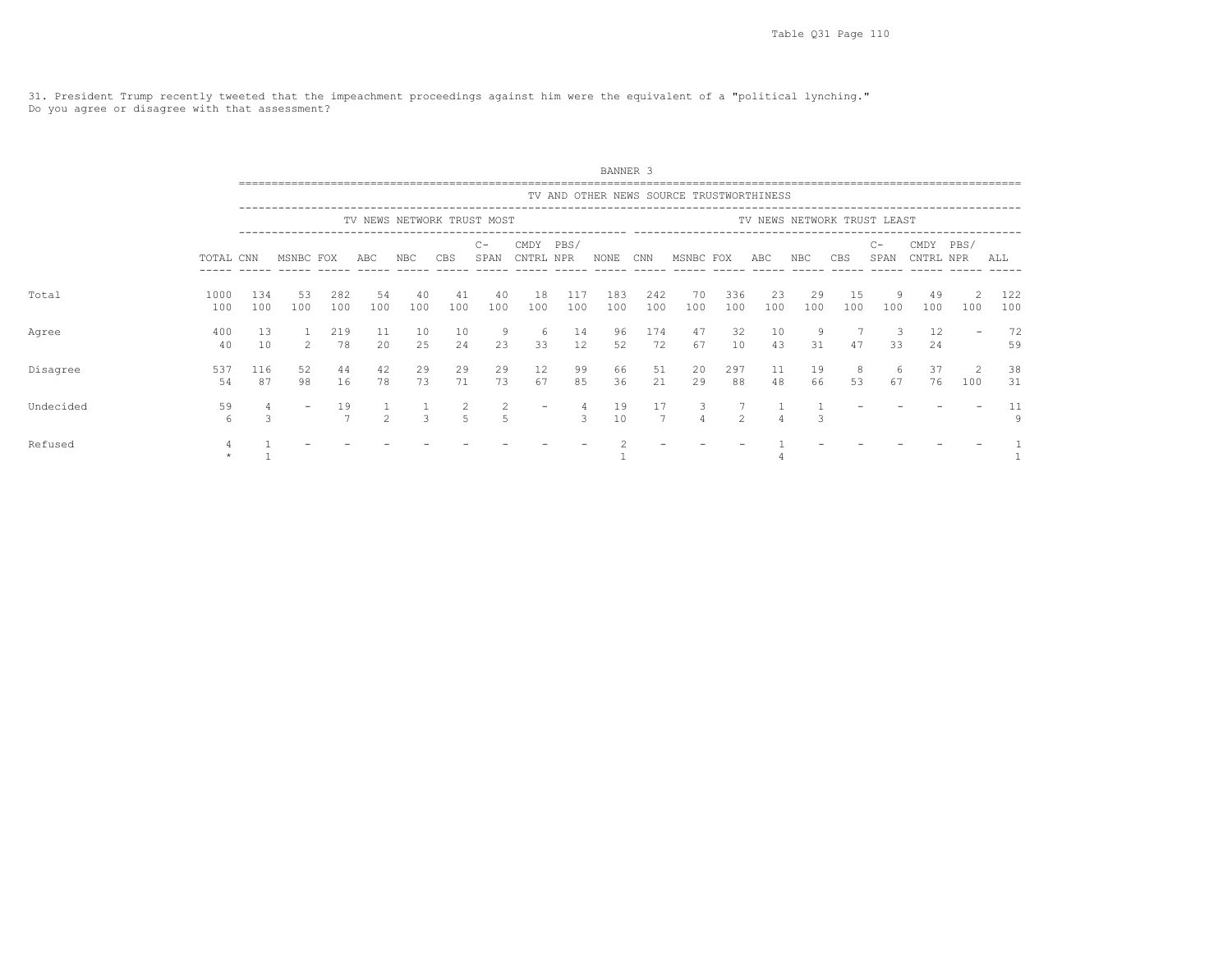|                                                                                             |                |            |                     |                      |               |                            |                |               |                        |            | BANNER 3    |                |                                          |                     |           |               |                             |               |                   |           |            |
|---------------------------------------------------------------------------------------------|----------------|------------|---------------------|----------------------|---------------|----------------------------|----------------|---------------|------------------------|------------|-------------|----------------|------------------------------------------|---------------------|-----------|---------------|-----------------------------|---------------|-------------------|-----------|------------|
|                                                                                             |                |            |                     |                      |               |                            |                |               |                        |            |             |                | TV AND OTHER NEWS SOURCE TRUSTWORTHINESS |                     |           |               |                             |               |                   |           |            |
|                                                                                             |                |            |                     |                      |               | TV NEWS NETWORK TRUST MOST |                |               |                        |            |             |                |                                          |                     |           |               | TV NEWS NETWORK TRUST LEAST |               |                   |           |            |
|                                                                                             | TOTAL CNN      |            | MSNBC FOX           |                      | ABC           | NBC                        | CBS            | $C -$<br>SPAN | CMDY PBS/<br>CNTRL NPR |            | <b>NONE</b> | CNN            | MSNBC FOX                                |                     | ABC       | <b>NBC</b>    | CBS                         | $C -$<br>SPAN | CMDY<br>CNTRL NPR | PBS/      | ALL        |
| Total                                                                                       | 1000<br>100    | 134<br>100 | 53<br>100           | 282<br>100           | 54<br>100     | 40<br>100                  | 41<br>100      | 40<br>100     | 18<br>100              | 117<br>100 | 183<br>100  | 242<br>100     | 70<br>100                                | 336<br>100          | 23<br>100 | 29<br>100     | 15<br>100                   | 9<br>100      | 49<br>100         | 100       | 122<br>100 |
| A) The House of<br>Representatives should<br>vote to impeach<br>President Trump             | 362<br>36      | 89<br>66   | 45<br>85            | 26<br>9              | 28<br>52      | 23<br>58                   | 17<br>41       | 16<br>40      | $\overline{7}$<br>39   | 59<br>50   | 38<br>21    | 21<br>$\theta$ | - 9<br>13                                | 224<br>67           | 13<br>57  | 10<br>34      | 6<br>40                     | 5<br>56       | 23<br>47          | -2<br>100 | 19<br>16   |
| B) The House should<br>continue investigating<br>Trump, but not vote to<br>impeach him      | 223<br>22      | 31<br>23   | -5<br>$\mathcal{Q}$ | 34<br>12             | 15<br>28      | 10<br>25                   | 16<br>39       | 17<br>43      | 9<br>50                | 38<br>32   | 41<br>22    | 59<br>24       | -9<br>13                                 | 81<br>24            | 17        | -5<br>17      | 3<br>20                     | 11            | 10<br>20          |           | 21<br>17   |
| C) Congress should drop<br>its investigations into<br>President Trump and<br>administration | 370<br>37      | 13<br>10   | $\overline{4}$      | 207<br>73            | 8<br>15       | -6<br>15                   | 17             | 18            | -2<br>11               | 15<br>13   | 92<br>50    | 153<br>63      | 51<br>73                                 | 23<br>7             | 6<br>26   | 13<br>45      | 5<br>33                     | 3<br>33       | 14<br>29          |           | 70<br>57   |
| Undecided                                                                                   | 43<br>$\Delta$ |            | $\mathfrak{D}$      | 15<br>$\overline{5}$ | 3<br>$\kappa$ | $\mathcal{L}$              | $\mathfrak{D}$ |               |                        |            | 11<br>6     | $\overline{4}$ | $\mathbf{1}$                             | 8<br>$\mathfrak{D}$ |           | $\mathcal{L}$ | $\overline{7}$              |               | $\overline{4}$    |           | 12<br>10   |
| Refused                                                                                     | $\mathbf{2}$   |            |                     |                      |               |                            |                |               |                        |            |             |                |                                          |                     |           |               |                             |               |                   |           |            |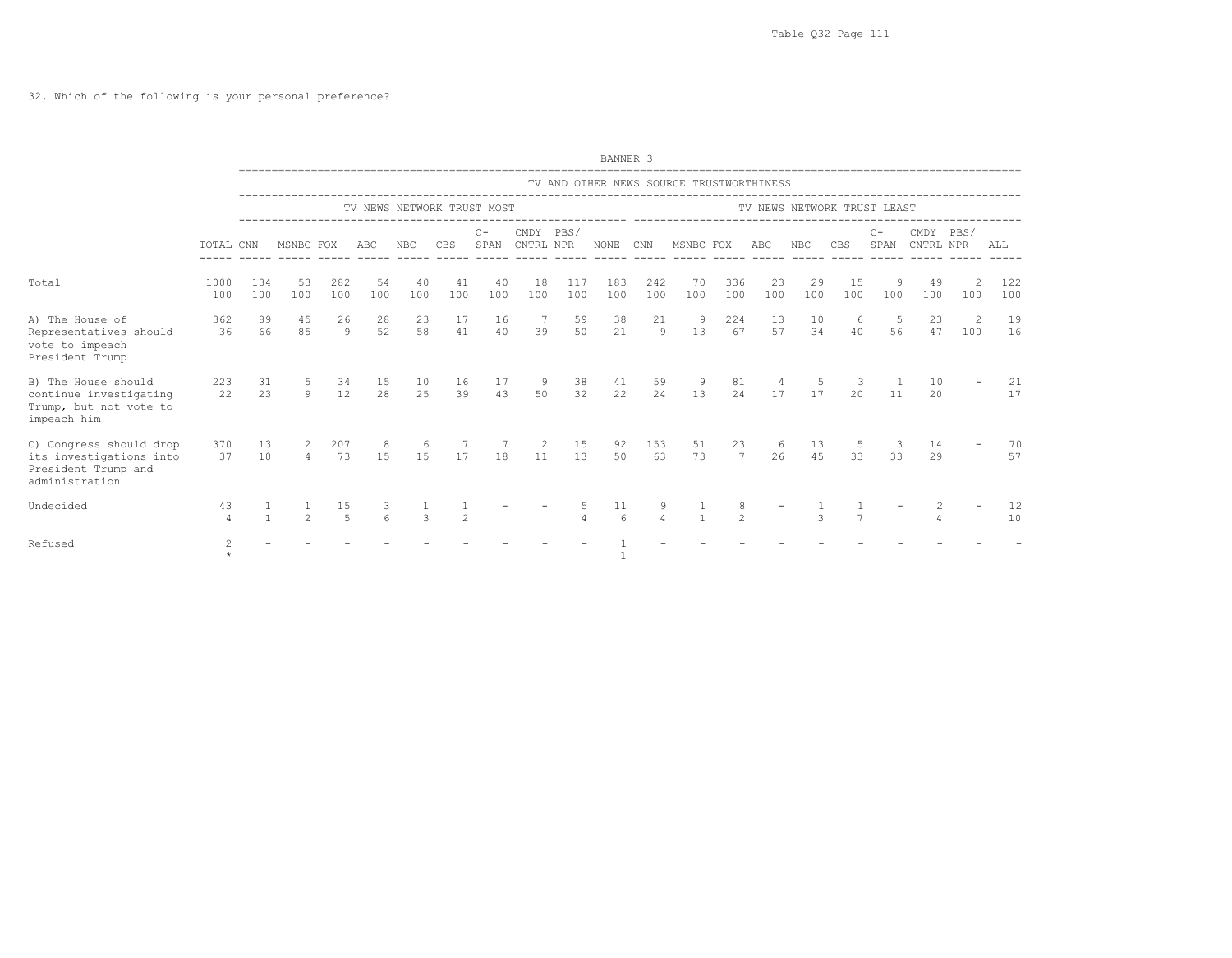33. If the House impeaches President Trump, do you think the Senate should convict him, removing him from office - yes or no?

|           |             |            |           |            |           |           |           |                                 |                   |            | BANNER 3   |            |                                          |            |                   |           |                             |               |                   |                      |            |
|-----------|-------------|------------|-----------|------------|-----------|-----------|-----------|---------------------------------|-------------------|------------|------------|------------|------------------------------------------|------------|-------------------|-----------|-----------------------------|---------------|-------------------|----------------------|------------|
|           |             |            |           |            |           |           |           | ------------------------------- |                   |            |            |            | TV AND OTHER NEWS SOURCE TRUSTWORTHINESS |            |                   |           |                             |               |                   |                      |            |
|           |             |            |           |            |           |           |           | TV NEWS NETWORK TRUST MOST      |                   |            |            |            |                                          |            |                   |           | TV NEWS NETWORK TRUST LEAST |               |                   |                      |            |
|           | TOTAL CNN   |            | MSNBC FOX |            | ABC       | NBC       | CBS       | $C -$<br>SPAN                   | CMDY<br>CNTRL NPR | PBS/       | NONE       | CNN        | MSNBC FOX                                |            | ABC               | NBC       | CBS                         | $C -$<br>SPAN | CMDY<br>CNTRL NPR | PBS/                 | ALL        |
| Total     | 1000<br>100 | 134<br>100 | 53<br>100 | 282<br>100 | 54<br>100 | 40<br>100 | 41<br>100 | 40<br>100                       | 18<br>100         | 117<br>100 | 183<br>100 | 242<br>100 | 70<br>100                                | 336<br>100 | 23<br>100         | 29<br>100 | 15<br>100                   | 9<br>100      | 49<br>100         | $\mathcal{L}$<br>100 | 122<br>100 |
| Yes       | 455<br>46   | 102<br>76  | 44<br>83  | 31<br>11   | 39<br>72  | 25<br>63  | 27<br>66  | 27<br>68                        | -8<br>44          | 86<br>74   | 51<br>28   | 41<br>17   | -6<br>9                                  | 271<br>81  | 11<br>48          | 13<br>4.5 | 47                          | 6<br>67       | 27<br>55          | 2<br>100             | 24<br>20   |
| No        | 469<br>47   | 25<br>19   | 13        | 239<br>85  | 11<br>20  | 10<br>25  | 10<br>24  | 11<br>28                        | -6<br>33          | 22<br>19   | 114<br>62  | 190<br>79  | 60<br>86                                 | 46<br>14   | 12<br>52          | 14<br>48  | 47                          | 33            | 18<br>37          |                      | 86<br>70   |
| Undecided | 73          | 6          |           | 12         |           | 13        | 4<br>10   |                                 | -4<br>22          | 9<br>8     | 17<br>9    | 11<br>.5   | 4<br>6                                   | 19<br>6    | $\qquad \qquad -$ |           |                             |               |                   |                      | 11<br>9    |
| Refused   |             |            |           |            |           |           |           |                                 |                   |            |            |            |                                          |            |                   |           |                             |               |                   |                      |            |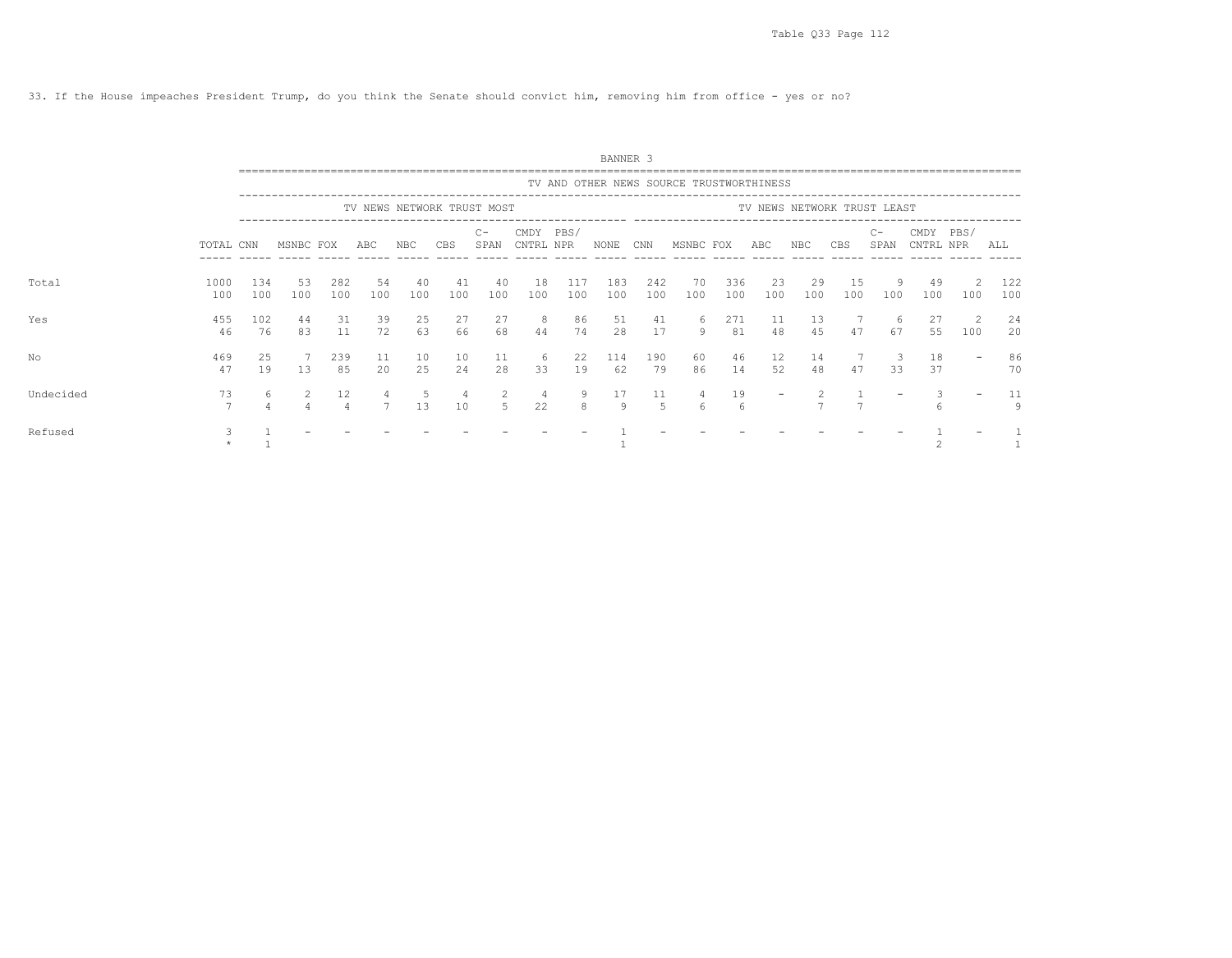34. Do you think the White House has an obligation to comply with the subpoenas from the House committees who are demanding testimony and documents - yes or no?

|           |             |            |               |            |           |           |            |                            |                          |                | BANNER <sub>3</sub> |            |                                          |            |           |            |           |                             |                   |          |            |
|-----------|-------------|------------|---------------|------------|-----------|-----------|------------|----------------------------|--------------------------|----------------|---------------------|------------|------------------------------------------|------------|-----------|------------|-----------|-----------------------------|-------------------|----------|------------|
|           |             |            |               |            |           |           |            |                            |                          |                |                     |            | TV AND OTHER NEWS SOURCE TRUSTWORTHINESS |            |           |            |           |                             |                   |          |            |
|           |             |            |               |            |           |           |            | TV NEWS NETWORK TRUST MOST |                          |                |                     |            |                                          |            |           |            |           | TV NEWS NETWORK TRUST LEAST |                   |          |            |
|           | TOTAL CNN   |            | MSNBC FOX     |            | ABC       | NBC       | CBS        | $C -$<br>SPAN              | CMDY<br>CNTRL NPR        | PBS/           | NONE                | CNN        | MSNBC FOX                                |            | ABC       | NBC        | CBS       | $C-$<br>SPAN                | CMDY<br>CNTRL NPR | PBS/     | ALL        |
| Total     | 1000<br>100 | 134<br>100 | 53<br>100     | 282<br>100 | 54<br>100 | 40<br>100 | -41<br>100 | 40<br>100                  | 18<br>100                | 117<br>100     | 183<br>100          | 242<br>100 | 70<br>100                                | 336<br>100 | 23<br>100 | -29<br>100 | 15<br>100 | 9<br>100                    | 49<br>100         | 100      | 122<br>100 |
| Yes       | 656<br>66   | 119<br>89  | 52<br>98      | 85<br>30   | 44<br>81  | 36<br>90  | 30<br>73   | 34<br>85                   | 15<br>83                 | 108<br>92      | 111<br>61           | 104<br>43  | 27<br>39                                 | 319<br>95  | 15<br>65  | 16<br>55   | 10<br>67  | 78                          | 36<br>73          | 2<br>100 | 55<br>45   |
| No        | 260<br>26   | 6<br>4     | $\mathcal{L}$ | 163<br>58  | 13        | 3<br>8    | 17         | 5<br>13                    | 3<br>17                  | 6              | 51<br>28            | 118<br>49  | 35<br>50                                 | 14<br>4    | 3<br>13   | 10<br>34   | 3<br>20   | 2<br>22                     | 10<br>20          |          | 51<br>42   |
| Undecided | 81<br>8     | 9          |               | 33<br>12   | 3.        |           | 10         |                            | $\overline{\phantom{a}}$ | $\mathfrak{D}$ | 20<br>11            | 20<br>8    | 8<br>11                                  | 3          | b.<br>22  |            | 13        |                             |                   |          | 16<br>13   |
| Refused   |             |            |               |            |           |           |            |                            |                          |                |                     |            |                                          |            |           |            |           |                             |                   |          |            |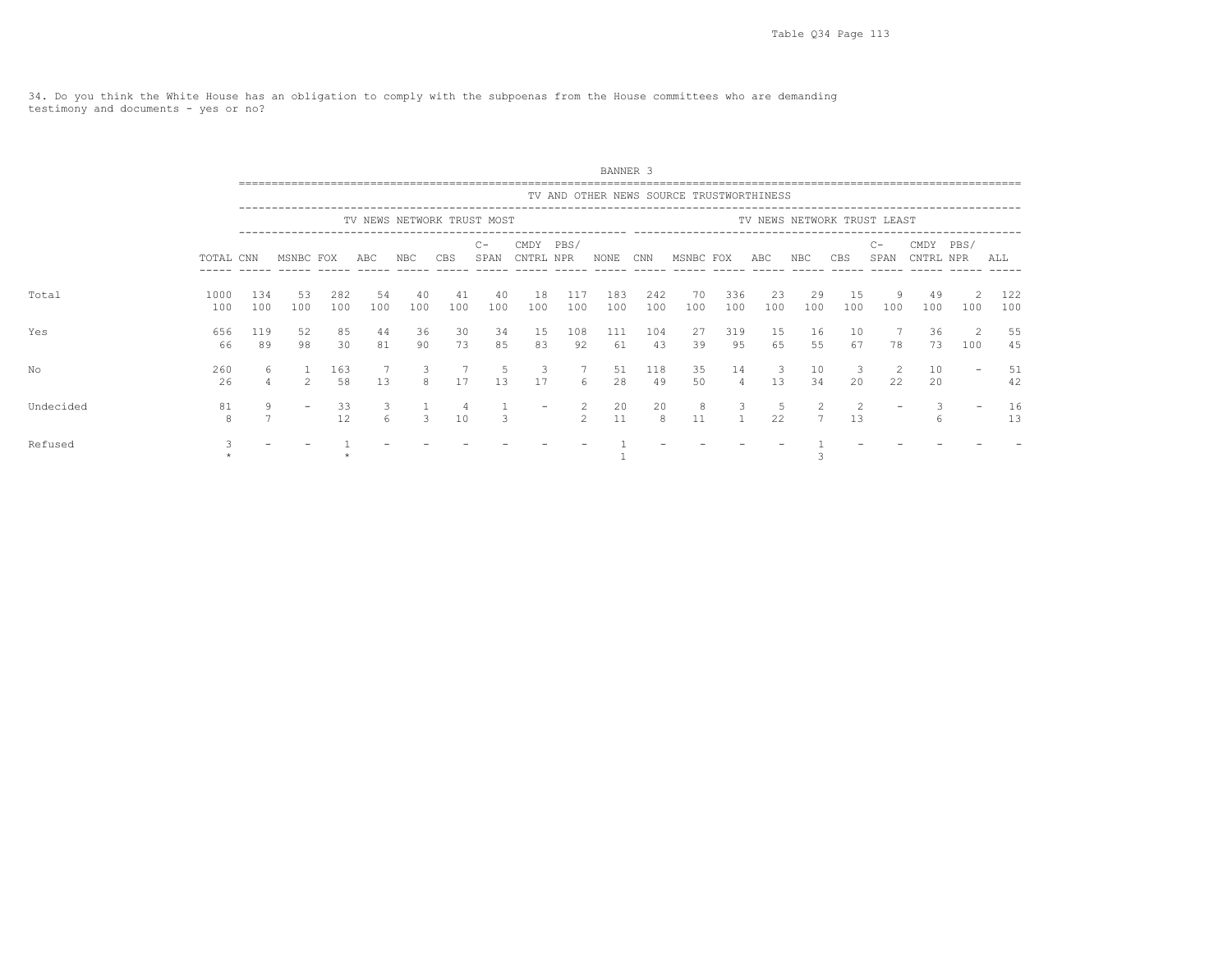35. The White House has released a transcript summary of a July 25th phone call in which President Trump encouraged the Ukrainian<br>president to pursue investigations involving Democratic rival Joe Biden, and hacking allegat comes closest to your view?

|                                                                                          |             |            |                     |                    |                     |                   |                              |                                    |                                  |                     | BANNER 3            |            |                                          |                      |                |            |                             |               |                     |                       |                                  |
|------------------------------------------------------------------------------------------|-------------|------------|---------------------|--------------------|---------------------|-------------------|------------------------------|------------------------------------|----------------------------------|---------------------|---------------------|------------|------------------------------------------|----------------------|----------------|------------|-----------------------------|---------------|---------------------|-----------------------|----------------------------------|
|                                                                                          |             |            |                     |                    |                     |                   |                              |                                    |                                  |                     |                     |            | TV AND OTHER NEWS SOURCE TRUSTWORTHINESS |                      |                |            |                             |               |                     |                       |                                  |
|                                                                                          |             |            |                     |                    |                     |                   |                              | TV NEWS NETWORK TRUST MOST         |                                  |                     |                     |            | ---------------------------              |                      |                |            | TV NEWS NETWORK TRUST LEAST |               |                     |                       |                                  |
|                                                                                          | TOTAL CNN   |            | MSNBC FOX           |                    | ABC                 | <b>NBC</b>        | <b>CBS</b>                   | $C -$<br>SPAN                      | CMDY PBS/<br>CNTRL NPR           |                     | NONE                | CNN        | MSNBC FOX                                |                      | ABC            | <b>NBC</b> | <b>CBS</b>                  | $C -$<br>SPAN | CMDY<br>CNTRL NPR   | PBS/                  | ALL                              |
| Total                                                                                    | 1000<br>100 | 134<br>100 | 53<br>100           | 282<br>100         | 54<br>100           | 40<br>100         | 41<br>100                    | 40<br>100                          | 18<br>100                        | 117<br>100          | 183<br>100          | 242<br>100 | 70<br>100                                | 336<br>100           | 23<br>100      | 29<br>100  | 15<br>100                   | 9<br>100      | -49<br>100          | 2<br>100              | 122<br>100                       |
| A) The phone<br>conversation is an<br>impeachable offense                                | 379<br>38   | 96<br>72   | 47<br>89            | 26<br>Q            | 27<br>50            | 27<br>68          | 19<br>46                     | 12<br>30                           | -9<br>50                         | 73<br>62            | 26<br>14            | 20<br>8    | 5 <sup>5</sup><br>7                      | 249<br>74            | 13<br>57       | - 8<br>2.8 | -5<br>33                    | 6<br>67       | 22<br>4.5           | $\overline{2}$<br>100 | 15<br>12                         |
| B) The phone<br>conversation was wrong,<br>but doesn't rise to an<br>impeachable offense | 211<br>21   | 19<br>14   | 4<br>8 <sup>1</sup> | 46<br>16           | 18<br>33            | - 5<br>13         | 15<br>37                     | 19<br>48                           | -6<br>33                         | 29<br>25            | 47<br>26            | 67<br>28   | 12<br>17                                 | 59<br>18             | $\overline{4}$ | 10<br>34   | 2<br>13                     |               | 11<br>22            |                       | 30<br>25                         |
| C) There was nothing<br>wrong with the phone<br>conversation                             | 305<br>31   |            | 9<br>7<br>$2^{1}$   | 185<br>66          | 7<br>13             | $5^{\circ}$<br>13 | $\overline{\mathbf{3}}$<br>7 | $7\phantom{.0}\phantom{.0}7$<br>18 | $\mathbf{1}$<br>$6 \overline{6}$ | 8<br>$\overline{7}$ | 73<br>40            | 134<br>55  | 47<br>67                                 | 11<br>$\mathcal{S}$  | 30             | - 8<br>2.8 | 7<br>47                     | 2<br>22       | 14<br>29            |                       | 56<br>46                         |
| Undecided                                                                                | 97<br>10    | 10<br>7    | $\mathcal{L}$       | 22<br>$\mathsf{R}$ | 2<br>$\overline{4}$ | 3<br>8            | 4<br>10                      | 2<br>5                             | 2<br>11                          | 6<br>$5^{\circ}$    | 34<br>19            | 20<br>8    | 6<br>9                                   | 17<br>$\overline{5}$ | 2<br>$\theta$  | 3<br>10    | 7                           | 11            | 2<br>$\overline{4}$ |                       | 19<br>16                         |
| Refused                                                                                  | 8           |            |                     |                    |                     |                   |                              |                                    |                                  |                     | 3<br>$\overline{c}$ |            |                                          |                      |                |            |                             |               |                     |                       | $\overline{c}$<br>$\overline{c}$ |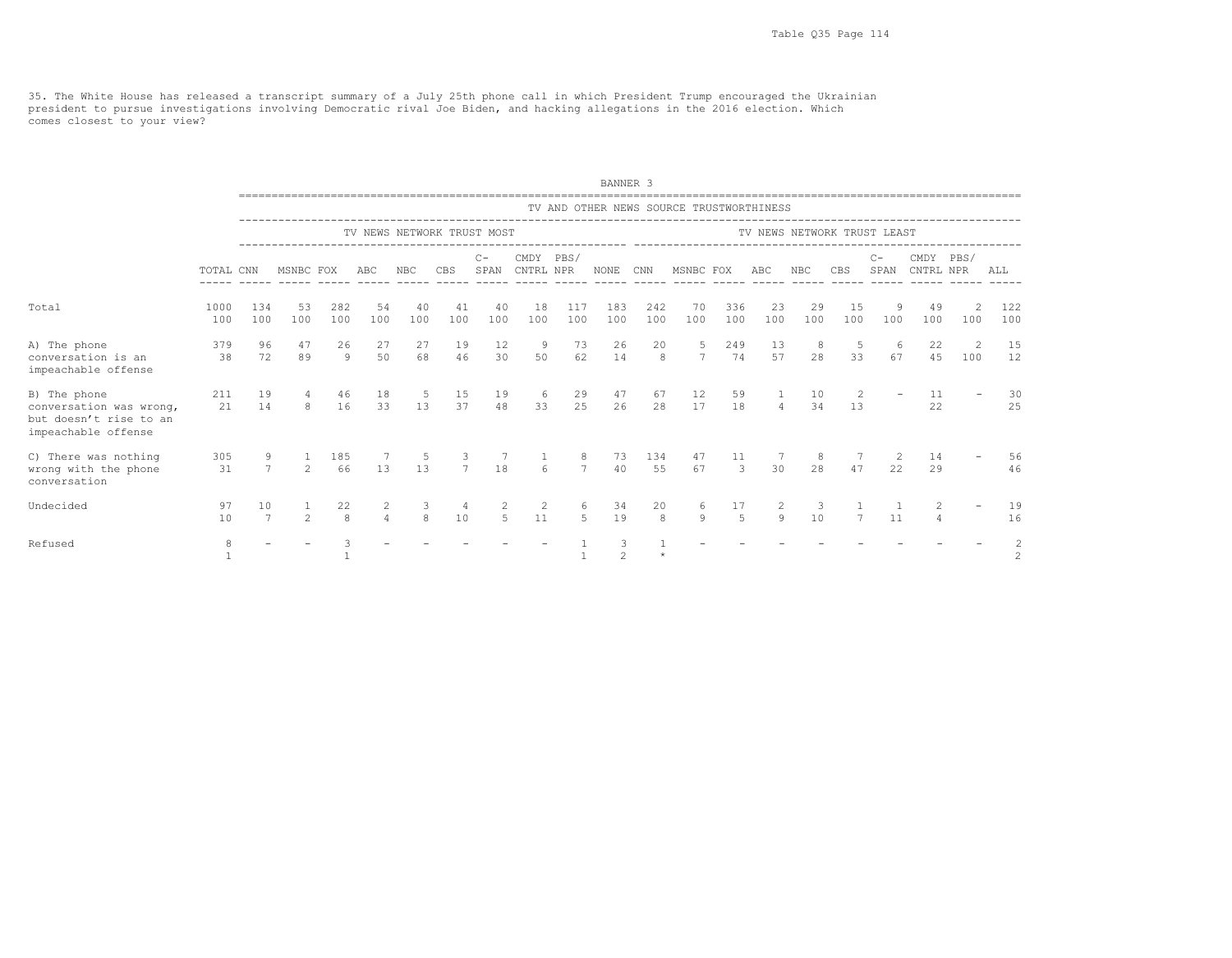36. Just your best guess - Do you think the House of Representatives will impeach President Trump - yes or no?

|           |             |                        |           |                    |           |           |           |                            |                   |            | BANNER <sub>3</sub> |               |                                          |            |                   |           |           |                             |                   |          |            |
|-----------|-------------|------------------------|-----------|--------------------|-----------|-----------|-----------|----------------------------|-------------------|------------|---------------------|---------------|------------------------------------------|------------|-------------------|-----------|-----------|-----------------------------|-------------------|----------|------------|
|           |             |                        |           |                    |           |           |           |                            |                   |            |                     |               | TV AND OTHER NEWS SOURCE TRUSTWORTHINESS |            |                   |           |           |                             |                   |          |            |
|           |             |                        |           |                    |           |           |           | TV NEWS NETWORK TRUST MOST |                   |            |                     |               |                                          |            |                   |           |           | TV NEWS NETWORK TRUST LEAST |                   |          |            |
|           | TOTAL CNN   |                        | MSNBC FOX |                    | ABC       | NBC       | CBS       | $C -$<br>SPAN              | CMDY<br>CNTRL NPR | PBS/       | NONE                | CNN           | MSNBC FOX                                |            | ABC               | NBC       | CBS       | $C -$<br>SPAN               | CMDY<br>CNTRL NPR | PBS/     | ALL        |
| Total     | 1000<br>100 | 134<br>100             | 53<br>100 | 282<br>100         | 54<br>100 | 40<br>100 | 41<br>100 | 40<br>100                  | 18<br>100         | 117<br>100 | 183<br>100          | 242<br>100    | 70<br>100                                | 336<br>100 | 23<br>100         | 29<br>100 | 15<br>100 | 9<br>100                    | 49<br>100         | 2<br>100 | 122<br>100 |
| Yes       | 370<br>37   | 76<br>57               | 39<br>74  | 56<br>$20^{\circ}$ | 25<br>46  | 16<br>40  | 22<br>54  | 13<br>33                   | 5<br>28           | 67<br>57   | 39<br>21            | 51<br>2.1     | 19<br>27                                 | 195<br>58  | 10<br>43          | -9<br>31  | 4<br>27   | 4<br>44                     | 22<br>45          |          | 20<br>16   |
| No        | 562<br>56   | 46<br>34               | 11<br>21  | 216<br>77          | 25<br>46  | 21<br>53  | 17<br>41  | 24<br>60                   | 13<br>72          | 43<br>37   | 129<br>70           | 183<br>76     | 50<br>71                                 | 117<br>35  | 13<br>57          | 16<br>55  | 10<br>67  | -5<br>56                    | 26<br>53          | 2<br>100 | 92<br>75   |
| Undecided | 66          | $12 \overline{ }$<br>Q |           | 9<br>$\mathbf{r}$  |           | 3<br>8    | 2<br>5    | 3<br>8                     |                   | $\kappa$   | 15<br>8             | $\mathcal{L}$ |                                          | 24         | $\qquad \qquad -$ | 14        |           |                             |                   |          | 10<br>8    |
| Refused   |             |                        |           |                    |           |           |           |                            |                   |            |                     |               |                                          |            |                   |           |           |                             |                   |          |            |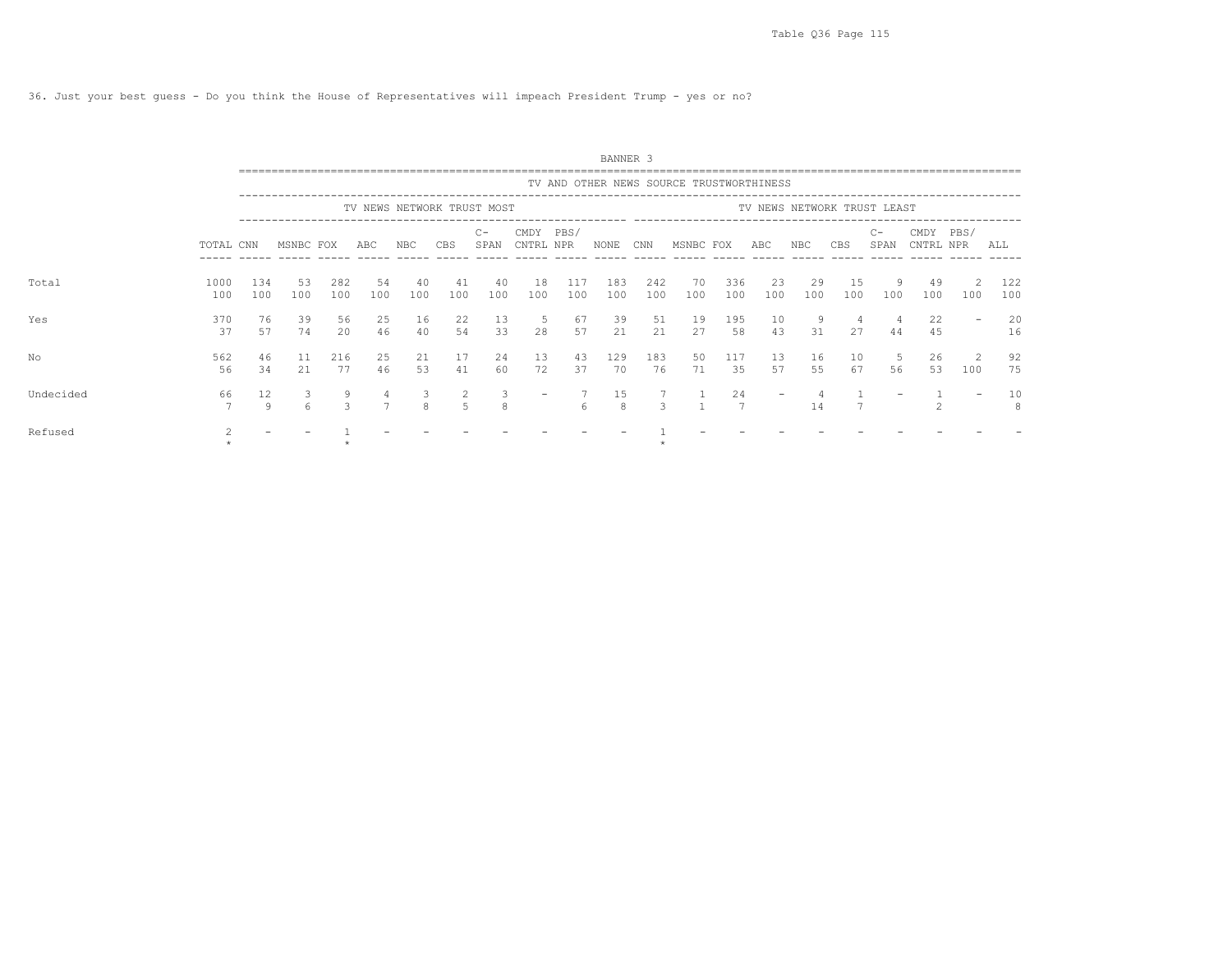37. Again, just your best guess, do you think the Senate will vote to convict President Trump, removing him from office - yes or no?

|           |             |            |           |               |                            |           |           |                 |                   |            | BANNER 3   |                     |                                          |            |                          |           |           |                             |                   |          |            |
|-----------|-------------|------------|-----------|---------------|----------------------------|-----------|-----------|-----------------|-------------------|------------|------------|---------------------|------------------------------------------|------------|--------------------------|-----------|-----------|-----------------------------|-------------------|----------|------------|
|           |             |            |           |               |                            |           |           |                 |                   |            |            |                     | TV AND OTHER NEWS SOURCE TRUSTWORTHINESS |            |                          |           |           |                             |                   |          |            |
|           |             |            |           |               | TV NEWS NETWORK TRUST MOST |           |           |                 |                   |            |            |                     |                                          |            |                          |           |           | TV NEWS NETWORK TRUST LEAST |                   |          |            |
|           | TOTAL CNN   |            | MSNBC FOX |               | ABC                        | NBC       | CBS       | $C -$<br>SPAN   | CMDY<br>CNTRL NPR | PBS/       | NONE       | CNN<br>------       | MSNBC FOX                                |            | ABC                      | NBC       | CBS       | $C -$<br>SPAN               | CMDY<br>CNTRL NPR | PBS/     | ALL        |
| Total     | 1000<br>100 | 134<br>100 | 53<br>100 | 282<br>100    | 54<br>100                  | 40<br>100 | 41<br>100 | 40<br>100       | 18<br>100         | 117<br>100 | 183<br>100 | 242<br>100          | 70<br>100                                | 336<br>100 | 23<br>100                | 29<br>100 | 15<br>100 | 9<br>100                    | -49<br>100        | 2<br>100 | 122<br>100 |
| Yes       | 192<br>19   | 47<br>35   | 22<br>42  | 20<br>7       | 22<br>41                   | 8<br>20   | 19<br>46  | $\qquad \qquad$ | -2<br>11          | 21<br>18   | 26<br>14   | 20<br>8             | 6<br>$\overline{9}$                      | 90<br>27   | 30                       | 3<br>10   | 4<br>27   | 22                          | 15<br>31          |          | 14<br>11   |
| No        | 731<br>73   | 72<br>54   | 27<br>51  | 255<br>90     | 25<br>46                   | 28<br>70  | 17<br>41  | 37<br>93        | 15<br>83          | 85<br>73   | 148<br>81  | 216<br>89           | 62<br>89                                 | 212<br>63  | 16<br>70                 | 22<br>76  | 10<br>67  | 78                          | 32<br>65          | 100      | 102<br>84  |
| Undecided | 75<br>8     | 15<br>11   |           | $\mathcal{L}$ | 13                         | 10        | .5<br>12  | 3<br>8          | 6                 | 11<br>9    | 9<br>5     | 6<br>$\overline{2}$ | 2<br>3                                   | 34<br>10   | $\overline{\phantom{0}}$ | 14        |           |                             |                   |          |            |
| Refused   |             |            |           |               |                            |           |           |                 |                   |            |            |                     |                                          |            |                          |           |           |                             |                   |          |            |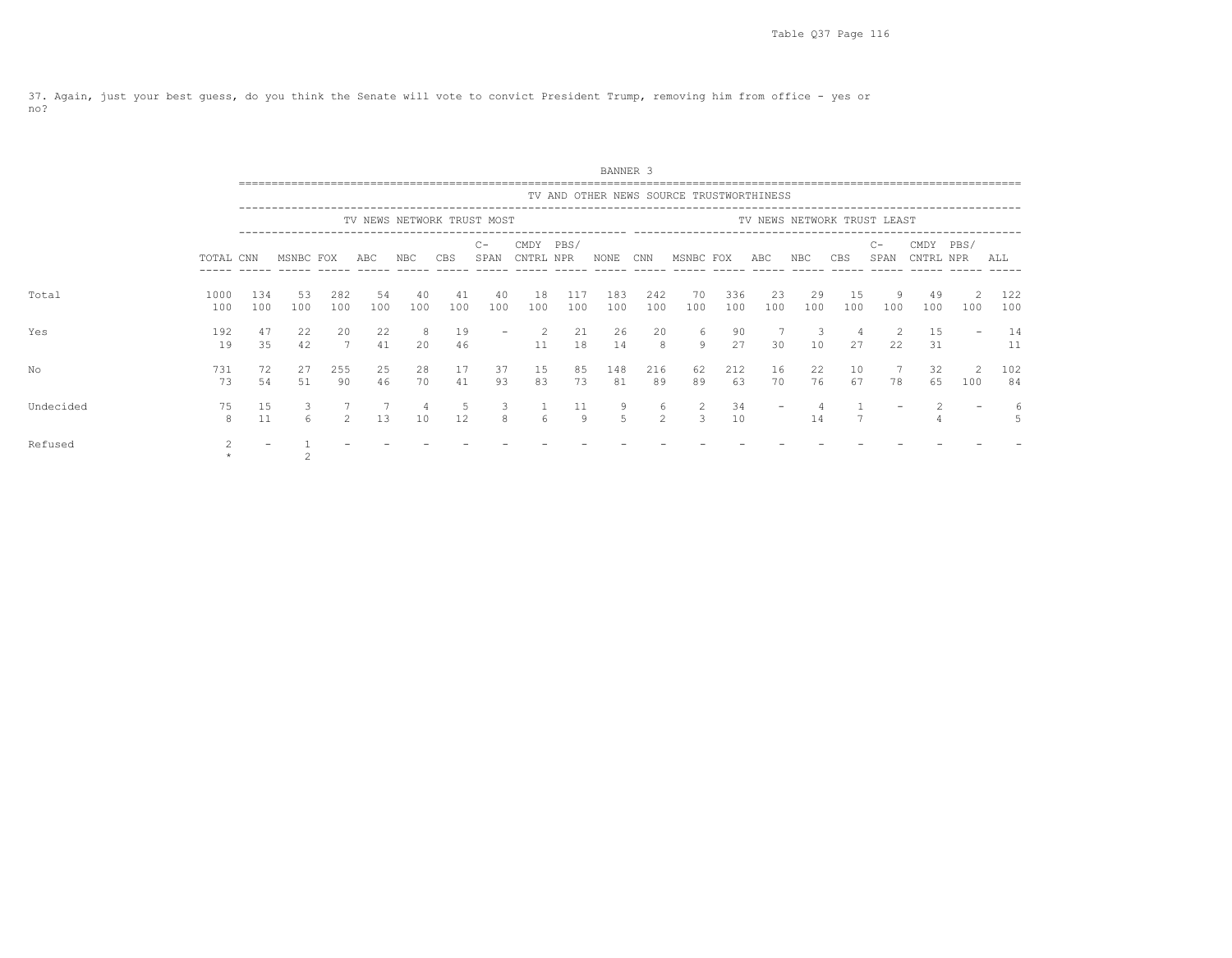38. How would you describe your own political viewpoint - very liberal, liberal, moderate, conservative, very conservative?

|                   |                      |                   |                          |                      |                |                     |                  |                            |                        |               | BANNER <sub>3</sub> |                   |                                                                        |            |                |            |                             |               |                   |                          |            |
|-------------------|----------------------|-------------------|--------------------------|----------------------|----------------|---------------------|------------------|----------------------------|------------------------|---------------|---------------------|-------------------|------------------------------------------------------------------------|------------|----------------|------------|-----------------------------|---------------|-------------------|--------------------------|------------|
|                   |                      |                   |                          |                      |                |                     |                  |                            |                        |               |                     |                   | TV AND OTHER NEWS SOURCE TRUSTWORTHINESS<br>-------------------------- |            |                |            |                             |               |                   |                          |            |
|                   |                      |                   |                          |                      |                |                     |                  | TV NEWS NETWORK TRUST MOST |                        |               |                     |                   |                                                                        |            |                |            | TV NEWS NETWORK TRUST LEAST |               |                   |                          |            |
|                   | TOTAL CNN            |                   | MSNBC FOX                |                      | ABC            | <b>NBC</b>          | <b>CBS</b>       | $C -$<br>SPAN              | CMDY PBS/<br>CNTRL NPR |               | NONE                | CNN               | __________________________________<br>MSNBC FOX                        |            | ABC            | <b>NBC</b> | CBS                         | $C -$<br>SPAN | CMDY<br>CNTRL NPR | PBS/                     | ALL        |
| Total             | 1000<br>100          | 134<br>100        | 53<br>100                | 282<br>100           | 54<br>100      | 40<br>100           | 41<br>100        | 40<br>100                  | 18<br>100              | 117<br>100    | 183<br>100          | 242<br>100        | 70<br>100                                                              | 336<br>100 | 23<br>100      | 29<br>100  | 15<br>100                   | 9<br>100      | 49<br>100         | 2<br>100                 | 122<br>100 |
| Very liberal      | 71<br>$\overline{7}$ | 9<br>7            | 13<br>25                 | $2^{1}$              | $\mathfrak{D}$ | 2<br>$\overline{2}$ | 2<br>$5^{\circ}$ | -8<br>20                   | -2<br>11               | 21<br>18      | 4<br>2              | 2<br>$\mathbf{1}$ | -1<br>$\overline{1}$                                                   | 53<br>16   | 4              |            |                             |               | 6                 |                          | 6          |
| Liberal           | 172<br>17            | 38<br>28          | 16<br>30                 | 10<br>$\overline{4}$ | 12<br>22       | 10<br>25            | 4<br>10          | 3                          | - 5<br>28              | 37<br>32      | 31<br>17            | 29<br>12          | 5<br>$7\overline{ }$                                                   | 88<br>26   | $\overline{4}$ | 5<br>17    | 3<br>2.0                    | 11            | 10<br>20          | 2<br>100                 | 14<br>11   |
| Moderate          | 363<br>36            | 58<br>43          | 17<br>32                 | 54<br>19             | 29<br>54       | 20<br>50            | 25<br>61         | 21<br>53                   | 10<br>56               | 45<br>38      | 72<br>39            | 66<br>27          | 18<br>26                                                               | 153<br>46  | 8<br>35        | 10<br>34   | 6<br>40                     | 56            | 14<br>29          |                          | 43<br>35   |
| Conservative      | 235<br>24            | 19<br>14          | 9                        | 132<br>47            | 13             | -6<br>15            | -5<br>12         | 9<br>23                    |                        | 6             | 38<br>21            | 90<br>37          | 30<br>43                                                               | 25<br>7    | 10<br>43       | 11<br>38   | 5<br>33                     | 2<br>22       | 12<br>24          |                          | 29<br>24   |
| Very Conservative | 122<br>12            | 8<br>6            | $\overline{\phantom{a}}$ | 76<br>27             | 3<br>6         | $\mathcal{L}$       | $\mathfrak{D}$   | 3                          | $\qquad \qquad$        | 3<br>3        | 25<br>14            | 51<br>21          | 15<br>21                                                               | 9<br>3     | 3<br>13        | 2<br>7     | 7                           | 11            | 8<br>16           | $\overline{\phantom{0}}$ | 18<br>15   |
| Other             | 14                   |                   |                          | 2                    |                |                     |                  |                            |                        | $\mathcal{L}$ | -6<br>$\mathcal{L}$ | 3<br>$\mathbf{1}$ | $\mathbf{1}$                                                           |            |                |            |                             |               |                   |                          |            |
| Don't know        | 23<br>$\mathfrak{D}$ | 2<br>$\mathbf{1}$ | 2                        |                      | $\sim$         | 3                   | 10               |                            |                        |               |                     |                   |                                                                        |            |                |            |                             |               |                   |                          |            |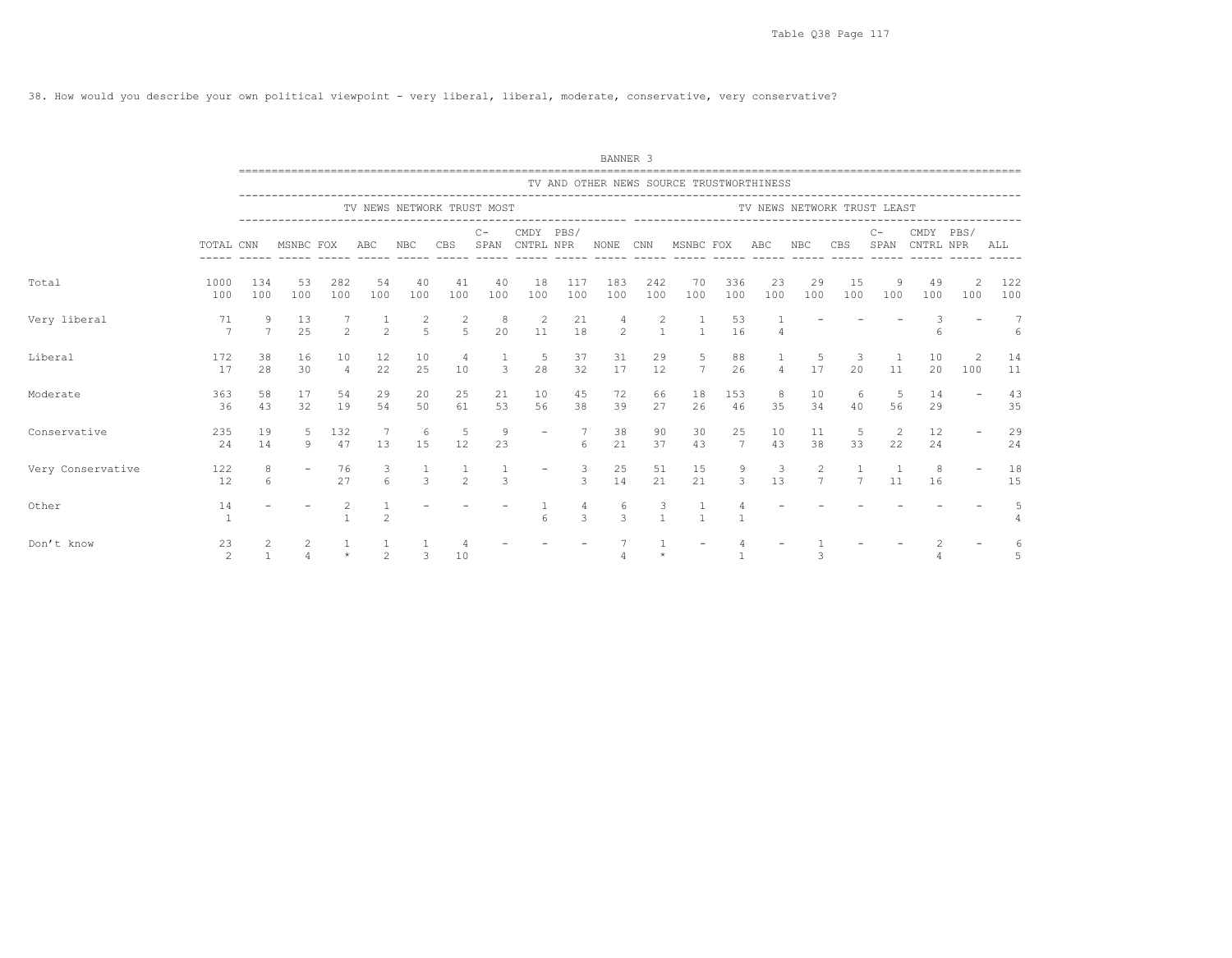## 39. Are any members of your household union members?

|           |             |            |           |            |           |           |                            |               |                   |            | BANNER 3   |            |                                          |            |                      |           |                             |               |                   |                      |            |
|-----------|-------------|------------|-----------|------------|-----------|-----------|----------------------------|---------------|-------------------|------------|------------|------------|------------------------------------------|------------|----------------------|-----------|-----------------------------|---------------|-------------------|----------------------|------------|
|           |             |            |           |            |           |           |                            |               |                   |            |            |            | TV AND OTHER NEWS SOURCE TRUSTWORTHINESS |            |                      |           |                             |               |                   |                      |            |
|           |             |            |           |            |           |           | TV NEWS NETWORK TRUST MOST |               |                   |            |            |            |                                          |            |                      |           | TV NEWS NETWORK TRUST LEAST |               |                   |                      |            |
|           | TOTAL CNN   |            | MSNBC FOX |            | ABC       | NBC       | CBS                        | $C -$<br>SPAN | CMDY<br>CNTRL NPR | PBS/       | NONE       | CNN        | MSNBC FOX                                |            | ABC                  | NBC       | CBS                         | $C -$<br>SPAN | CMDY<br>CNTRL NPR | PBS/                 | ALL        |
| Total     | 1000<br>100 | 134<br>100 | 53<br>100 | 282<br>100 | 54<br>100 | 40<br>100 | 41<br>100                  | 40<br>100     | 18<br>100         | 117<br>100 | 183<br>100 | 242<br>100 | 70<br>100                                | 336<br>100 | 23<br>100            | 29<br>100 | 15<br>100                   | -9<br>100     | 49<br>100         | $\mathcal{L}$<br>100 | 122<br>100 |
| Yes       | 157<br>16   | 26<br>19   | 9<br>17   | 42<br>15   | 9<br>17   | -9<br>23  | -8<br>20                   | -4<br>10      | 2<br>11           | 18<br>15   | 24<br>13   | 33<br>14   | 12<br>17                                 | 62<br>18   | $\overline{4}$<br>17 | 24        | 3<br>2.0                    | 33            | 3<br>6            |                      | 18<br>15   |
| No        | 828<br>83   | 104<br>78  | 44<br>83  | 238<br>84  | 44<br>81  | 31<br>78  | 33<br>80                   | 36<br>90      | 16<br>89          | 99<br>85   | 157<br>86  | 209<br>86  | 58<br>83                                 | 272<br>81  | 19<br>83             | 20<br>69  | 11<br>73                    | -6<br>67      | 44<br>90          | 100                  | 104<br>85  |
| Undecided | 11          |            |           |            |           |           |                            |               |                   |            |            |            |                                          |            |                      |           |                             |               |                   |                      |            |
| Refused   |             |            |           |            |           |           |                            |               |                   |            |            |            |                                          |            |                      |           |                             |               |                   |                      |            |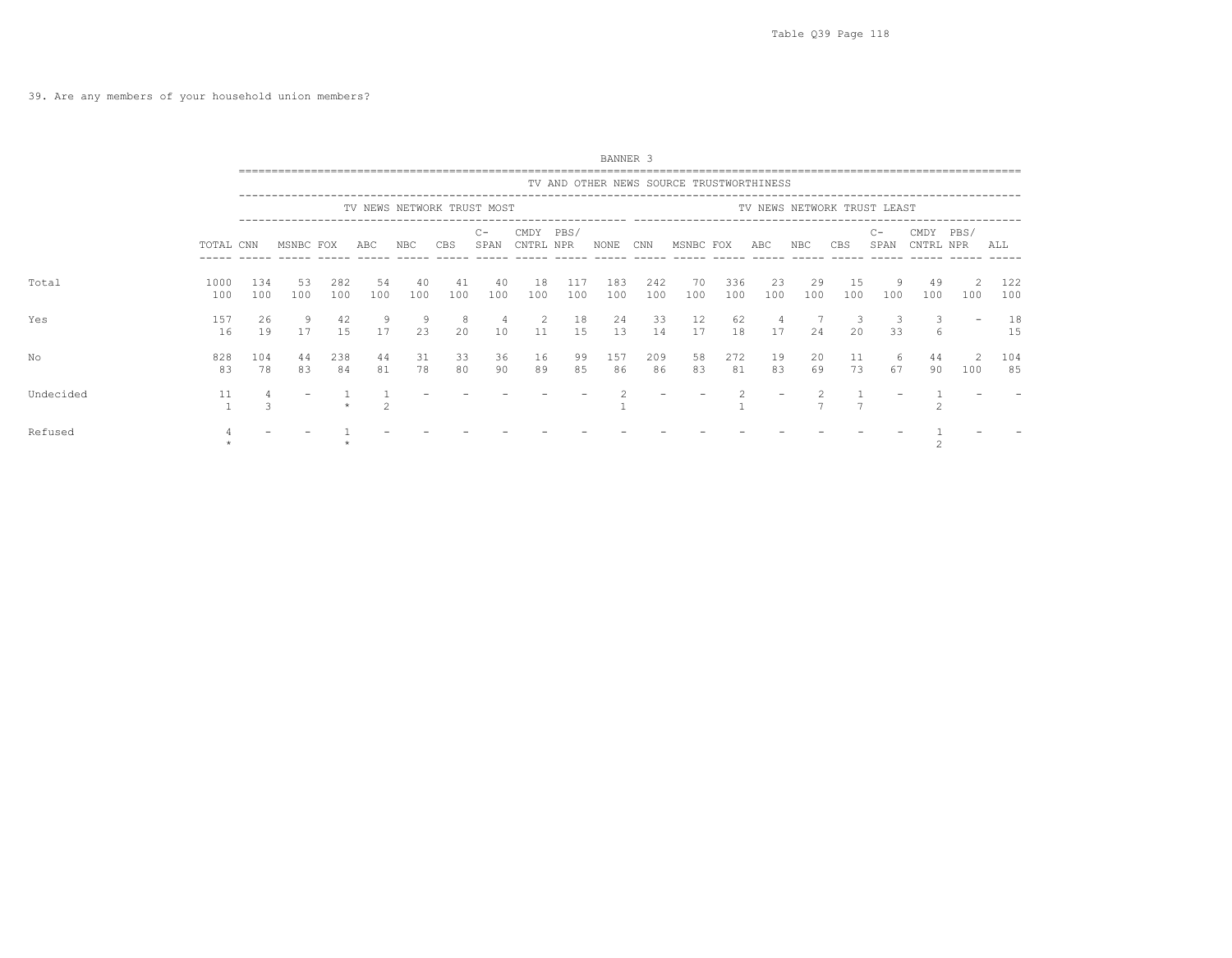|           |             |            |           |            |           |           |           |                            |                               |            | BANNER 3   |            |                                          |            |           |           |                             |              |                   |           |            |
|-----------|-------------|------------|-----------|------------|-----------|-----------|-----------|----------------------------|-------------------------------|------------|------------|------------|------------------------------------------|------------|-----------|-----------|-----------------------------|--------------|-------------------|-----------|------------|
|           |             |            |           |            |           |           |           |                            |                               |            |            |            | TV AND OTHER NEWS SOURCE TRUSTWORTHINESS |            |           |           |                             |              |                   |           |            |
|           |             |            |           |            |           |           |           | TV NEWS NETWORK TRUST MOST |                               |            |            |            |                                          |            |           |           | TV NEWS NETWORK TRUST LEAST |              |                   |           |            |
|           | TOTAL CNN   |            | MSNBC FOX |            | ABC       | NBC       | CBS       | $C -$<br>SPAN              | CMDY<br>CNTRL NPR             | PBS/       | NONE       | CNN        | MSNBC FOX                                |            | ABC       | NBC       | CBS                         | $C-$<br>SPAN | CMDY<br>CNTRL NPR | PBS/      | ALL        |
| Total     | 1000<br>100 | 134<br>100 | 53<br>100 | 282<br>100 | 54<br>100 | 40<br>100 | 41<br>100 | 40<br>100                  | 18<br>100                     | 117<br>100 | 183<br>100 | 242<br>100 | 70<br>100                                | 336<br>100 | 23<br>100 | 29<br>100 | 15<br>100                   | 9<br>100     | 49<br>100         | -2<br>100 | 122<br>100 |
| Yes       | 308<br>31   | 46<br>34   | 14<br>26  | 82<br>29   | 18<br>33  | 12<br>30  | 11<br>27  | 17<br>43                   | $\overline{\mathbf{3}}$<br>17 | 32<br>27   | 64<br>35   | 73<br>30   | 24<br>34                                 | 102<br>30  | 9<br>39   | 8<br>28   | 5<br>33                     | 44           | 21<br>43          | 50        | 40<br>33   |
| No        | 683<br>68   | 88<br>66   | 39<br>74  | 199<br>71  | 36<br>67  | 28<br>70  | 29<br>71  | 23<br>58                   | 15<br>83                      | 85<br>73   | 117<br>64  | 169<br>70  | 45<br>64                                 | 233<br>69  | 14<br>61  | 21<br>72  | 10<br>67                    | 5<br>56      | 28<br>57          | 50        | 81<br>66   |
| Undecided |             |            |           |            |           |           |           |                            |                               |            |            |            |                                          |            |           |           |                             |              |                   |           |            |
| Refused   |             |            |           |            |           |           |           |                            |                               |            |            |            |                                          |            |           |           |                             |              |                   |           |            |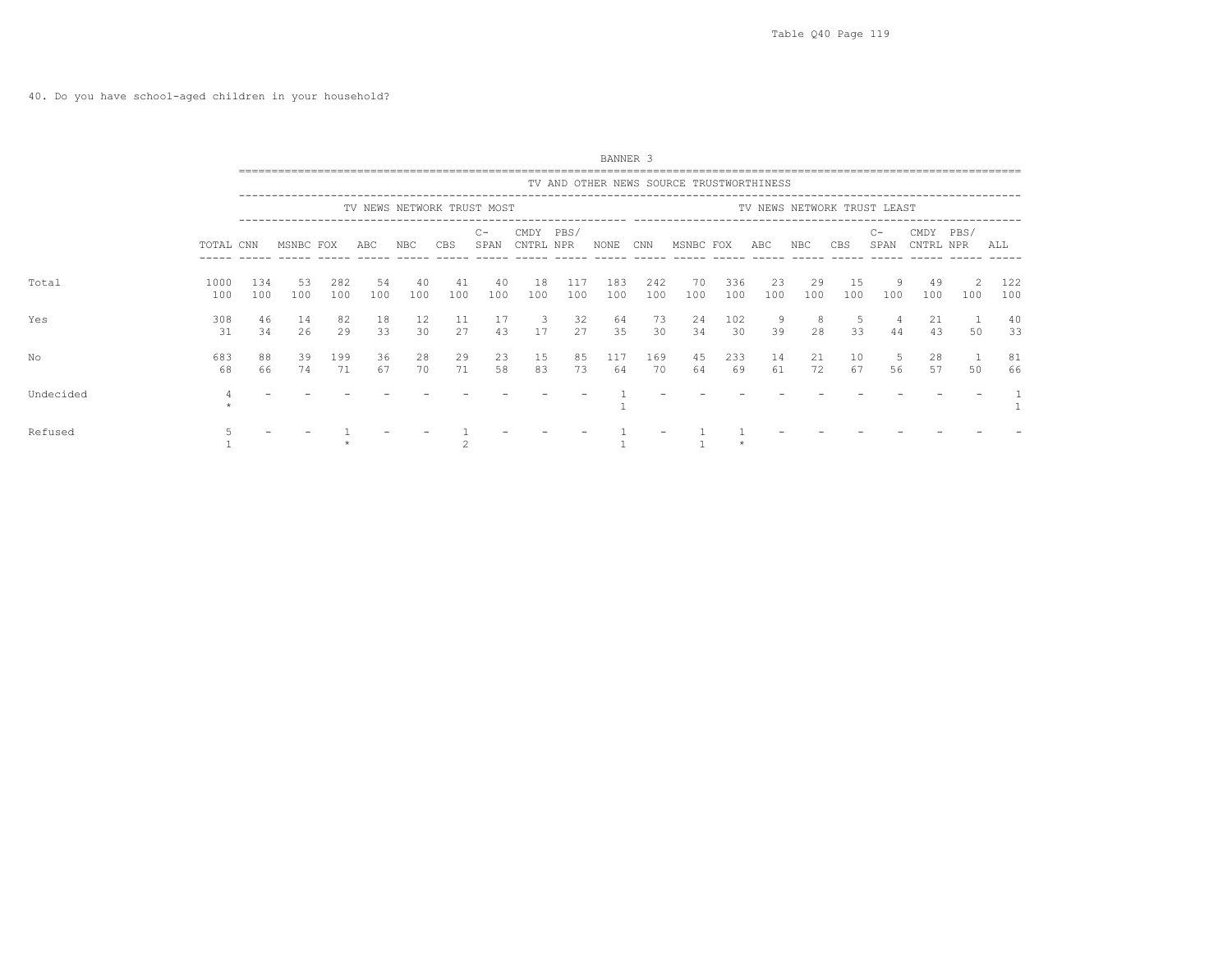|                                         |                      |                   |                       |                      |                     |                     |                     |                            |                        |                      | BANNER <sub>3</sub> |                       |                                                   |                      |                |                      |                             |              |                   |                    |                     |
|-----------------------------------------|----------------------|-------------------|-----------------------|----------------------|---------------------|---------------------|---------------------|----------------------------|------------------------|----------------------|---------------------|-----------------------|---------------------------------------------------|----------------------|----------------|----------------------|-----------------------------|--------------|-------------------|--------------------|---------------------|
|                                         |                      |                   |                       |                      |                     |                     |                     |                            |                        |                      |                     |                       | TV AND OTHER NEWS SOURCE TRUSTWORTHINESS          |                      |                |                      |                             |              |                   |                    |                     |
|                                         |                      |                   |                       |                      |                     |                     |                     | TV NEWS NETWORK TRUST MOST |                        |                      |                     |                       |                                                   |                      |                |                      | TV NEWS NETWORK TRUST LEAST |              |                   |                    |                     |
|                                         | TOTAL CNN            |                   | MSNBC FOX             |                      | ABC                 | <b>NBC</b>          | CBS                 | $C -$<br>SPAN              | CMDY PBS/<br>CNTRL NPR |                      | NONE                | CNN                   | ----------------- ------------------<br>MSNBC FOX |                      | ABC            | NBC                  | <b>CBS</b>                  | $C-$<br>SPAN | CMDY<br>CNTRL NPR | PBS/               | ALL                 |
| Total                                   | 1000<br>100          | 134<br>100        | 53<br>100             | 282<br>100           | 54<br>100           | 40<br>100           | 41<br>100           | 40<br>100                  | 18<br>100              | 117<br>100           | 183<br>100          | 242<br>100            | 70<br>100                                         | 336<br>100           | 23<br>100      | 29<br>100            | 15<br>100                   | 9<br>100     | 49<br>100         | 2<br>100           | 122<br>100          |
| Some high school                        | 16<br>$\mathfrak{D}$ | $\mathfrak{D}$    | $\mathfrak{D}$        | 5<br>$\mathfrak{D}$  |                     | 3                   | $\overline{2}$      |                            |                        |                      | $\mathbf{1}$        | $\mathfrak{D}$        |                                                   |                      |                | $\mathcal{R}$        |                             |              |                   |                    | 2<br>$\overline{c}$ |
| High school graduate                    | 152<br>15            | 24<br>18          | 6<br>11               | 54<br>19             | 14<br>26            | 18                  | 6<br>15             | 3                          | $6 \overline{6}$       | 10<br>$\overline{9}$ | 20<br>11            | 42<br>17              | 10                                                | 36<br>11             | $\overline{4}$ | 5<br>17              | 9<br>60                     | 2<br>22      | 9<br>18           |                    | 18<br>15            |
| Some college                            | 186<br>19            | 24<br>18          | 12<br>23              | 48<br>17             | 14<br>26            | 3<br>8              | - 7<br>17           | 9<br>23                    | 4<br>22                | 16<br>14             | 44<br>24            | 59<br>24              | 10<br>14                                          | 59<br>18             | 8<br>35        | 2<br>$7\phantom{.0}$ | 3<br>20                     |              | 8                 | 50                 | 18<br>15            |
| Trade/technical/<br>vocational training | 58<br>6              | 2<br>$\mathbf{1}$ | 3<br>$6 \overline{6}$ | 15<br>$\overline{5}$ | 1<br>$\overline{2}$ | 2<br>$\overline{5}$ | 3<br>$\overline{7}$ | 3<br>8                     | 2<br>11                | 6<br>5               | 19<br>10            | 16<br>$7\phantom{.0}$ | 5<br>$7\phantom{.0}$                              | 13<br>$\overline{4}$ | 9              |                      |                             | 3<br>33      |                   |                    | 13<br>11            |
| College graduate                        | 368<br>37            | 48<br>36          | 16<br>30              | 104<br>37            | 19<br>35            | 18<br>45            | 15<br>37            | 21<br>53                   | 8<br>44                | 44<br>38             | 67<br>37            | 78<br>32              | 32<br>46                                          | 136<br>40            | 6<br>26        | 15<br>52             | 3<br>20                     | 4<br>44      | 20<br>41          | $\mathbf{1}$<br>50 | 47<br>39            |
| Masters or PhD                          | 211<br>21            | 33<br>2.5         | 15<br>28              | 55<br>2.0            | 5<br>$\circ$        | 9<br>23             | 9<br>22             | 6<br>15                    | 3<br>17                | 41<br>35             | 29<br>16            | 43<br>18              | 14<br>20                                          | 91<br>27             | 6<br>26        | 6<br>21              |                             |              | 14<br>29          |                    | 23<br>19            |
| Undecided                               |                      |                   |                       |                      |                     |                     |                     |                            |                        |                      | 2                   |                       |                                                   |                      |                |                      |                             |              |                   |                    |                     |
| Refused                                 |                      |                   |                       |                      | $\mathfrak{D}$      |                     |                     |                            |                        |                      |                     |                       |                                                   |                      |                |                      |                             |              |                   |                    |                     |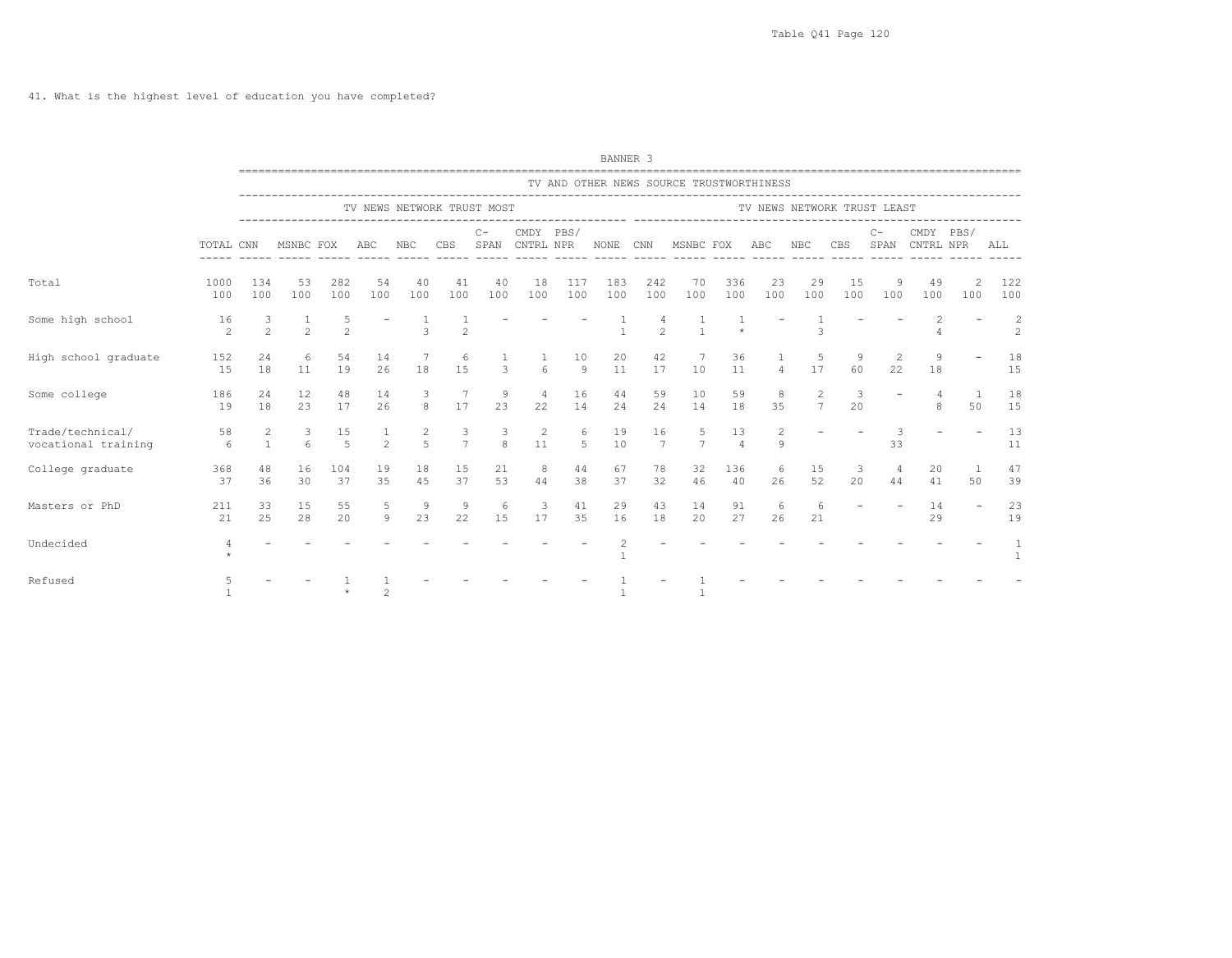|                |                      |            |                          |            |           |           |           |                             |           |            | BANNER <sub>3</sub>     |                         |                                          |                                  |                     |                                                                                    |                                  |          |                                  |                      |                              |
|----------------|----------------------|------------|--------------------------|------------|-----------|-----------|-----------|-----------------------------|-----------|------------|-------------------------|-------------------------|------------------------------------------|----------------------------------|---------------------|------------------------------------------------------------------------------------|----------------------------------|----------|----------------------------------|----------------------|------------------------------|
|                |                      |            |                          |            |           |           |           |                             |           |            |                         |                         | TV AND OTHER NEWS SOURCE TRUSTWORTHINESS |                                  |                     |                                                                                    |                                  |          |                                  |                      |                              |
|                |                      |            |                          |            |           |           |           | TV NEWS NETWORK TRUST MOST  |           |            |                         |                         |                                          |                                  |                     | TV NEWS NETWORK TRUST LEAST                                                        |                                  |          |                                  |                      |                              |
|                | TOTAL CNN            |            |                          |            |           |           |           | $C -$<br>------ ----- ----- | CMDY PBS/ |            | ----- ----- ----- ----- |                         |                                          |                                  |                     | MSNBC FOX ABC NBC CBS SPAN CNTRL NPR NONE CNN MSNBC FOX ABC NBC CBS SPAN CNTRL NPR | ______ _____ ____                | $C -$    | CMDY PBS/                        |                      | ALL                          |
| Total          | 1000<br>100          | 134<br>100 | 53<br>100                | 282<br>100 | 54<br>100 | 40<br>100 | 41<br>100 | 40<br>100                   | 18<br>100 | 117<br>100 | 183<br>100              | 242<br>100              | 70<br>100                                | 336<br>100                       | 23<br>100           | 29<br>100                                                                          | 15<br>100                        | 9<br>100 | 49<br>100                        | 2<br>100             | 122<br>100                   |
| CNN            | 134<br>13            | 134<br>100 |                          |            |           |           |           |                             |           |            |                         | 7<br>3                  | $\overline{4}$<br>6                      | 86<br>26                         | 9<br>39             | 7<br>24                                                                            | 1<br>7                           | 2<br>22  | 9<br>18                          | -1<br>50             | 2<br>2                       |
| MSNBC          | 53<br>- 5            |            | 53<br>100                |            |           |           |           |                             |           |            |                         | $\mathbf{1}$<br>$\star$ |                                          | 48<br>14                         |                     |                                                                                    |                                  |          | $\mathbf{1}$<br>$\mathfrak{D}$   |                      | $\mathbf{1}$<br>$\mathbf{1}$ |
| FOX News       | 282<br>28            |            | $\overline{\phantom{a}}$ | 282<br>100 |           |           |           |                             |           |            |                         | 146<br>60               | 46<br>66                                 | $\overline{4}$<br>$\overline{1}$ | 8<br>35             | 10<br>34                                                                           | 7<br>47                          | 2<br>22  | 22<br>45                         |                      | 20<br>16                     |
| ABC            | 54<br>.5             |            |                          |            | 54<br>100 |           |           |                             |           |            |                         | 12<br>5                 | $\overline{2}$<br>3                      | 19<br>$6^{\circ}$                | 2<br>9              | $\overline{4}$<br>14                                                               | 2<br>13                          | 2<br>22  | $\overline{4}$<br>8              | $\overline{1}$<br>50 | <sup>1</sup><br>$\mathbf{1}$ |
| NBC            | 40<br>4              |            |                          |            |           | 40<br>100 |           |                             |           |            |                         | 6<br>$\overline{2}$     |                                          | 22<br>7                          | 1<br>$\overline{4}$ | $\mathbf{1}$<br>$\mathcal{L}$                                                      | $\overline{1}$<br>$\overline{7}$ |          | $\overline{c}$<br>$\overline{4}$ |                      | $\mathbf{1}$<br>$\mathbf{1}$ |
| CBS            | 41                   |            |                          |            |           |           | 41<br>100 |                             |           |            |                         | 6<br>$2^{1}$            | 1<br>$\mathbf{1}$                        | 17<br>5                          | 1<br>$\overline{4}$ | 2<br>$\overline{7}$                                                                |                                  |          | 5<br>10                          |                      | $\mathbf{1}$<br>$\mathbf{1}$ |
| $C-SPAN$       | 40<br>4              |            |                          |            |           |           |           | 40<br>100                   |           |            |                         | 6<br>$\overline{2}$     | 6<br>9                                   | 22<br>$7\overline{ }$            |                     | $7\overline{ }$                                                                    |                                  |          |                                  |                      | 3<br>2                       |
| Comedy Central | 18<br>2              |            |                          |            |           |           |           |                             | 18<br>100 |            |                         | 4<br>$\mathcal{L}$      | $\mathbf{1}$<br>$\mathbf{1}$             | 10<br>3                          |                     |                                                                                    |                                  | 2<br>22  |                                  |                      |                              |
| PBS/NPR        | 117<br>12            |            |                          |            |           |           |           |                             |           | 117<br>100 |                         | 14<br>6                 | 6                                        | 76<br>23                         | $\overline{4}$      | 3                                                                                  | $7\phantom{.0}$                  |          | 6<br>12                          |                      | .5<br>4                      |
| None of Them   | 183<br>18            |            |                          |            |           |           |           |                             |           |            | 183<br>100              | 35<br>14                | 6<br>9                                   | 26<br>8                          | 1<br>$\overline{4}$ | 2<br>$\overline{7}$                                                                | 2<br>13                          |          |                                  |                      | 86<br>70                     |
| Undecided      | 38<br>$\overline{4}$ |            |                          |            |           |           |           |                             |           |            |                         | 5<br>$\overline{2}$     |                                          | 6<br>$\overline{2}$              |                     |                                                                                    | $7\phantom{.0}$                  | 11       |                                  |                      | $\overline{c}$<br>2          |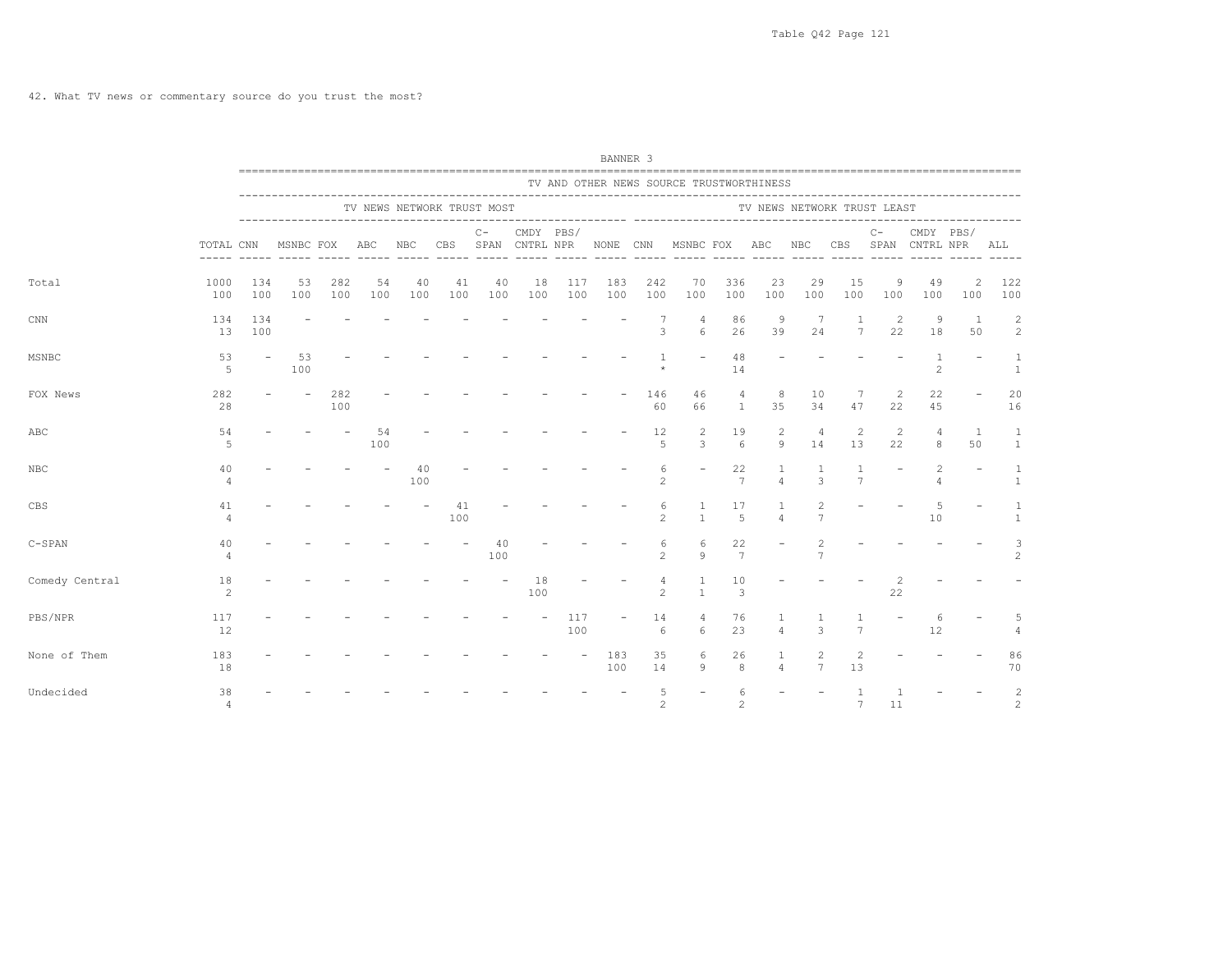|                |                     |                                |                     |                                  |                                  |                                  |                                |                            |                          |                                | BANNER 3                       |                          |                                          |            |           |                             |           |          |                                                                                       |                       |                |
|----------------|---------------------|--------------------------------|---------------------|----------------------------------|----------------------------------|----------------------------------|--------------------------------|----------------------------|--------------------------|--------------------------------|--------------------------------|--------------------------|------------------------------------------|------------|-----------|-----------------------------|-----------|----------|---------------------------------------------------------------------------------------|-----------------------|----------------|
|                |                     |                                |                     |                                  |                                  |                                  |                                |                            |                          |                                |                                |                          | TV AND OTHER NEWS SOURCE TRUSTWORTHINESS |            |           |                             |           |          |                                                                                       |                       |                |
|                |                     |                                |                     |                                  |                                  |                                  |                                | TV NEWS NETWORK TRUST MOST |                          |                                |                                |                          |                                          |            |           | TV NEWS NETWORK TRUST LEAST |           |          |                                                                                       |                       |                |
|                | TOTAL CNN           |                                | MSNBC FOX ABC       |                                  |                                  |                                  |                                | $C -$                      |                          | CMDY PBS/                      |                                |                          |                                          |            |           |                             |           | $C -$    | CMDY PBS/<br>NBC CBS SPAN CNTRL NPR NONE CNN MSNBC FOX ABC NBC CBS SPAN CNTRL NPR ALL |                       |                |
| Total          | 1000<br>100         | 134<br>100                     | 53<br>100           | 282<br>100                       | 54<br>100                        | 40<br>100                        | 41<br>100                      | 40<br>100                  | 18<br>100                | 117<br>100                     | 183<br>100                     | 242<br>100               | 70<br>100                                | 336<br>100 | 23<br>100 | 29<br>100                   | 15<br>100 | 9<br>100 | 49<br>100                                                                             | 2                     | 122<br>100 100 |
| CNN            | 242<br>24           | $5 -$                          | 1<br>2              | 146<br>52                        | 12<br>22                         | -6<br>15                         | 6<br>15                        | -6<br>15                   | $\overline{4}$<br>22     | 14<br>12                       | 35<br>19                       | 242<br>100               |                                          |            |           |                             |           |          |                                                                                       |                       |                |
| MSNBC          | 70<br>7             | $\overline{4}$<br>3            | $\sim$              | 46<br>16                         | 2<br>$\overline{4}$              | $\sim$                           | $\overline{1}$<br>$2^{1}$      | 6<br>1.5                   | $\mathbf{1}$<br>6        | $\overline{4}$<br>3            | 6<br>$\mathcal{E}$             | $\overline{\phantom{a}}$ | 70<br>100                                |            |           |                             |           |          |                                                                                       |                       |                |
| FOX News       | 336<br>34           | 86<br>64                       | 48<br>91            | 4<br>$\overline{1}$              | 19<br>35                         | 22<br>55                         | 17<br>41                       | 22<br>55                   | 10<br>56                 | 76<br>65                       | 26<br>14                       |                          | $\overline{\phantom{a}}$                 | 336<br>100 |           |                             |           |          |                                                                                       |                       |                |
| ABC            | 23<br>2             | 9<br>$\overline{7}$            |                     | 8<br>3                           | $\overline{2}$<br>$\overline{4}$ | $\overline{1}$<br>$\overline{3}$ | $\mathbf{1}$<br>$\overline{c}$ |                            | $\overline{\phantom{a}}$ | $\overline{1}$<br>$\mathbf{1}$ | $\overline{1}$<br>$\mathbf{1}$ |                          |                                          |            | 23<br>100 |                             |           |          |                                                                                       |                       |                |
| NBC            | 29<br>3             | 5                              |                     | 10<br>$\overline{4}$             | 4<br>$\overline{7}$              | 1<br>$\mathcal{L}$               | 2<br>$\overline{5}$            | 2<br>$\overline{5}$        |                          | $\mathbf{1}$                   | $\mathbf{1}$                   |                          |                                          |            |           | 29<br>100                   |           |          |                                                                                       |                       |                |
| CBS            | 15<br>2             |                                |                     | $\mathfrak{D}$                   | 2                                | -1<br>3                          |                                |                            |                          | $\mathbf{1}$                   | 2<br>$\mathbf{1}$              |                          |                                          |            |           |                             | 15<br>100 |          |                                                                                       |                       |                |
| $C-SPAN$       | 9<br>$\overline{1}$ | 2<br>$\mathbf{1}$              |                     | $\overline{2}$<br>$\overline{1}$ |                                  |                                  |                                |                            | 2<br>11                  |                                |                                |                          |                                          |            |           |                             |           | 100      |                                                                                       |                       |                |
| Comedy Central | 49<br>$5 -$         | 9<br>$\overline{7}$            | 1<br>$\mathcal{P}$  | 22<br>$\mathcal{R}$              | 4<br>$\overline{7}$              | 2<br>5                           | 5<br>12                        |                            |                          | 6<br>5                         |                                |                          |                                          |            |           |                             |           |          | 49<br>100                                                                             |                       |                |
| PBS/NPR        | $\overline{2}$      | 1<br>$\mathbf{1}$              |                     |                                  | 2                                |                                  |                                |                            |                          |                                |                                |                          |                                          |            |           |                             |           |          |                                                                                       | $\overline{c}$<br>100 |                |
| All of Them    | 122<br>12.          | $\overline{c}$<br>$\mathbf{1}$ | $\mathfrak{D}$      | 20<br>7                          | $\mathbf{1}$<br>$\overline{2}$   | 3                                | $\mathfrak{D}$                 | 3<br>8                     |                          | 5<br>$\overline{4}$            | 86<br>47                       |                          |                                          |            |           |                             |           |          |                                                                                       |                       | 122<br>100     |
| Undecided      | 103<br>10           | 6<br>$\overline{4}$            | 2<br>$\overline{4}$ | 17<br>$6\overline{6}$            | 5                                | 6<br>9 15                        | 8<br>20                        | $\mathbf{1}$<br>3          | -1<br>6                  | 9<br>8                         | 25<br>14                       |                          |                                          |            |           |                             |           |          |                                                                                       |                       |                |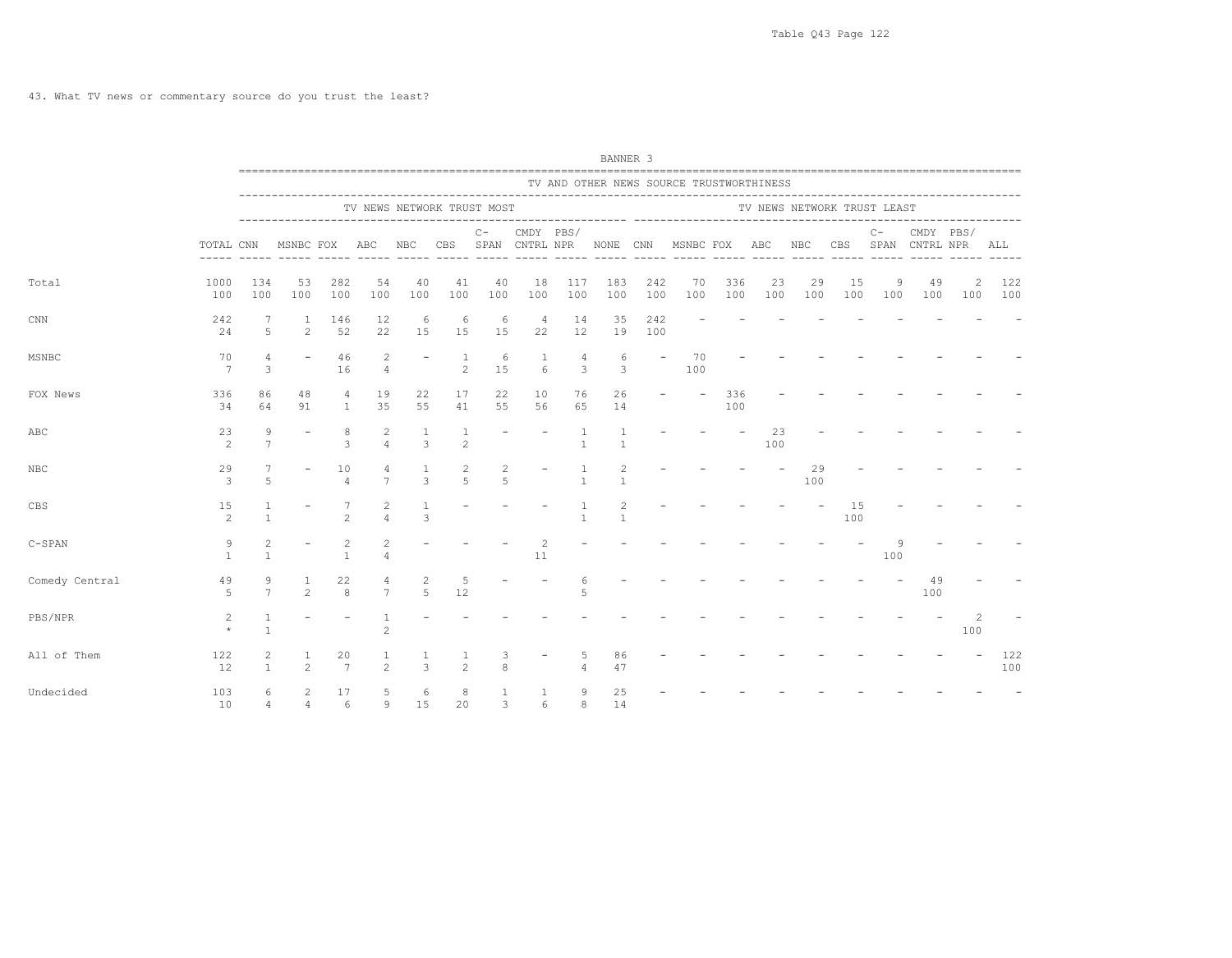|                               |                      |                    |              |                    |                      |           |                            |               |                                |               | BANNER 3                               |            |                                          |                  |                             |                                   |                      |                      |                        |          |                |
|-------------------------------|----------------------|--------------------|--------------|--------------------|----------------------|-----------|----------------------------|---------------|--------------------------------|---------------|----------------------------------------|------------|------------------------------------------|------------------|-----------------------------|-----------------------------------|----------------------|----------------------|------------------------|----------|----------------|
|                               |                      |                    |              |                    |                      |           |                            |               |                                |               |                                        |            | TV AND OTHER NEWS SOURCE TRUSTWORTHINESS |                  |                             |                                   |                      |                      |                        |          |                |
|                               |                      |                    |              |                    |                      |           | TV NEWS NETWORK TRUST MOST |               |                                |               |                                        |            |                                          |                  | TV NEWS NETWORK TRUST LEAST |                                   |                      |                      |                        |          |                |
|                               | TOTAL CNN            |                    | MSNBC FOX    |                    | ABC                  | NBC       | CBS                        | $C -$<br>SPAN | CMDY PBS/<br>CNTRL NPR         |               | NONE                                   | CNN        | MSNBC FOX                                |                  | ABC                         | NBC                               | CBS                  | $C -$<br>SPAN        | CMDY PBS/<br>CNTRL NPR |          | ALL            |
| Total                         | 1000<br>100          | 134<br>100         | 53<br>100    | 282<br>100         | 54<br>100            | 40<br>100 | 41<br>100                  | 40<br>100     | 18<br>100                      | 117<br>100    | 183<br>100                             | 242<br>100 | 70<br>100                                | 336<br>100       | 23<br>100                   | 29<br>100                         | 15<br>100            | 9<br>100             | 49<br>100              | 100      | 122<br>100     |
| Under \$20,000 per year       | 68<br>$\overline{7}$ | 12<br>$\mathsf{Q}$ | $\mathbf{8}$ | 8<br>$\mathcal{L}$ | 10<br>19             | 5<br>13   | $\overline{7}$<br>17       | 5<br>13       | $\overline{\phantom{a}}$<br>11 | $\frac{2}{2}$ | $\begin{array}{c} 10 \\ 5 \end{array}$ | 15<br>6    |                                          | 16<br>$\sqrt{2}$ | 4<br>17                     | 24                                | $7\phantom{.0}$      |                      | 14                     |          | 5              |
| Under \$50,000 per year       | 153<br>15            | 18<br>13           | 9<br>17      | 51<br>18           | $\overline{9}$<br>17 | -6<br>15  | 8<br>20                    | 10            | -3<br>17                       | 16<br>14      | 23<br>13                               | 34<br>14   | 6<br>9                                   | 49<br>15         | 4<br>17                     | 2<br>$\overline{7}$               | $7\overline{ }$      | -2<br>22             | 8<br>16                |          | 20<br>16       |
| Under \$75,000 per year       | 150<br>15            | 19<br>14           | 4<br>8       | 47<br>17           | 8<br>15              | 20        | - 6<br>15                  | 18            | -3<br>17                       | 20<br>17      | 26<br>14                               | 43<br>18   | 14<br>20                                 | 45<br>13         | -3<br>13                    | -3<br>10                          | 4<br>27              | -3<br>33             | 11<br>22               | 2<br>100 | 15<br>12       |
| Under \$100,000 per year      | 151<br>15            | 19<br>14           | 14<br>26     | 46<br>16           | 6<br>11              | 10<br>25  | 4<br>10                    | 2<br>5        | $\overline{4}$<br>22           | 20<br>17      | 23<br>13                               | 39<br>16   | 11<br>16                                 | 64<br>19         | 5<br>22                     | -6<br>21                          | $\overline{4}$<br>27 | -1<br>11             | 3<br>6                 |          | 11<br>9        |
| Under \$140,000 per year      | 128<br>13            | 25<br>19           | 10<br>19     | 30<br>11           | 5<br>$\overline{9}$  | 4<br>10   | 3<br>$7\overline{ }$       | 12<br>30      | $\overline{\phantom{a}}$       | 16<br>14      | 20<br>11                               | 30<br>12   | 11<br>16                                 | 56<br>17         | 3<br>13                     | 14                                | 7                    |                      | -5<br>10               |          | $\overline{7}$ |
| \$140,000 per year or<br>more | 190<br>19            | 27<br>20           | 6<br>11      | 54<br>19           | 8<br>15              | 3<br>8    | -6<br>15                   | 9<br>23       | -2<br>11                       | 33<br>28      | 36<br>20                               | 43<br>18   | 18<br>26                                 | 70<br>21         | 3<br>13                     | -5<br>17                          | 27                   | 11                   | 9<br>18                |          | 30<br>25       |
| Undecided                     | 160<br>16            | 14<br>10           | 6<br>11      | 46<br>16           | 8<br>15              | 4<br>10   | 17                         | 3             | 4<br>22                        | 10<br>9       | 45<br>25                               | 38<br>16   | 10<br>14                                 | 36<br>11         | -1<br>$\overline{4}$        | $\overline{c}$<br>$7\phantom{.0}$ |                      | $\overline{2}$<br>22 | -6<br>12               |          | 32<br>26       |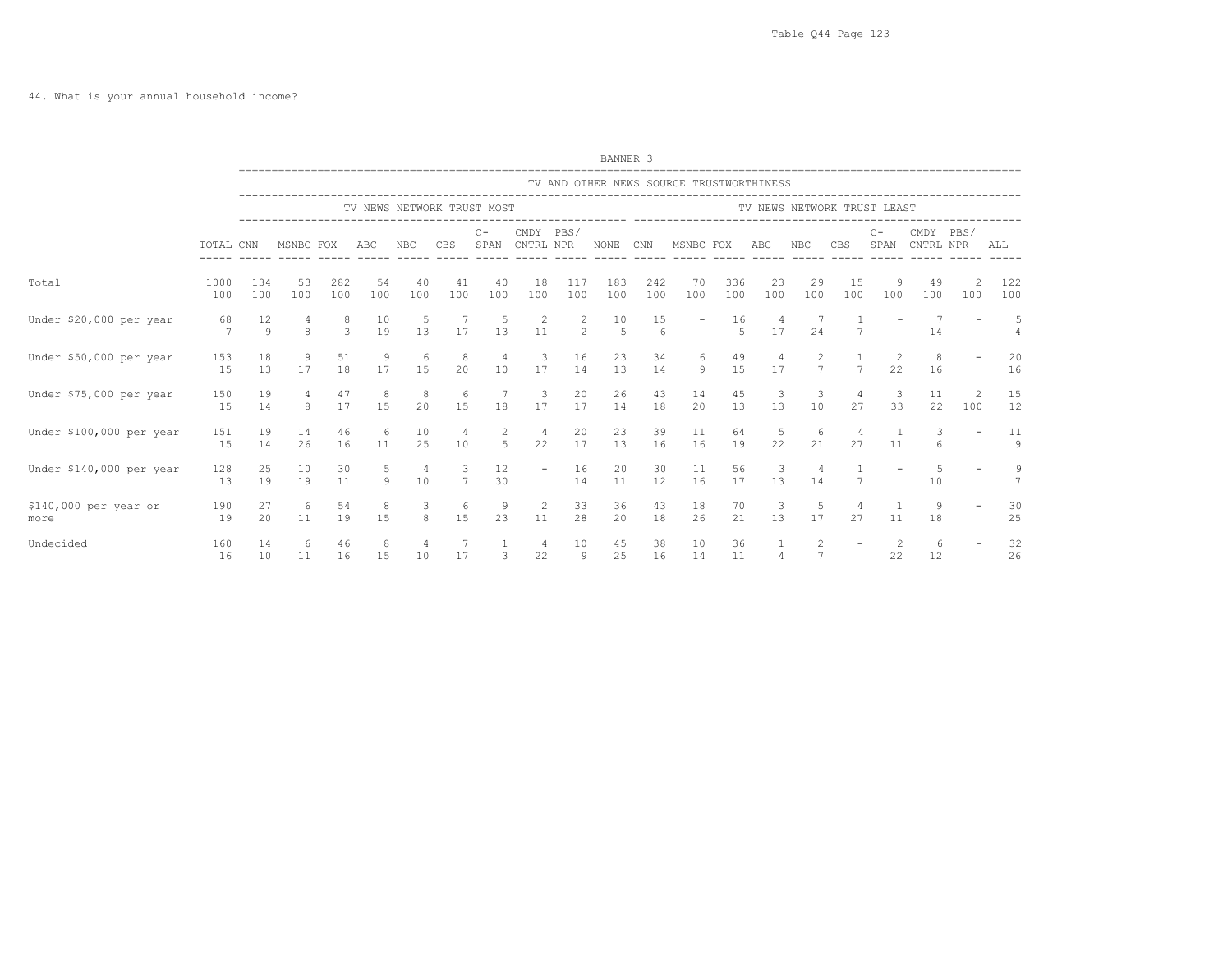6. Do you feel the country is headed in the right direction or is on the wrong track?

|                 |             |                   |            |            |                                 |            |                             |            | BANNER 6                 |            |            |                         |            |                                  |            |                        |            |
|-----------------|-------------|-------------------|------------|------------|---------------------------------|------------|-----------------------------|------------|--------------------------|------------|------------|-------------------------|------------|----------------------------------|------------|------------------------|------------|
|                 |             |                   |            |            |                                 |            |                             |            | IMPEACHMENT              |            |            |                         |            |                                  |            |                        |            |
|                 |             | LYNCHING          | POLITICAL  |            | SHOULD HOUSE<br>VOTE TO IMPEACH |            | SHOULD<br>SENATE<br>CONVICT |            | COMPLY WITH<br>SUBPOENAS |            |            | UKRAINIAN PHONE<br>CALL |            | WILL HOUSE<br>VOTE TO<br>IMPEACH |            | WILL SENATE<br>CONVICT |            |
|                 |             | TOTAL AGREE AGREE | <b>DIS</b> | VOTE       | INVST<br>GATE                   | DROP       | YES                         | NO.        | YES                      | NO         | IMPCH      | OFFNS WRONG OKAY        |            | YES                              | NO.        | YES                    | NO.        |
| Total           | 1000<br>100 | 400<br>100        | 537<br>100 | 362<br>100 | 223<br>100                      | 370<br>100 | 455<br>100                  | 469<br>100 | 656<br>100               | 260<br>100 | 379<br>100 | 211<br>100              | 305<br>100 | 370<br>100                       | 562<br>100 | 192<br>100             | 731<br>100 |
| Right Direction | 382<br>38   | 277<br>69         | 78<br>15   | 33<br>9    | 69<br>31                        | 265<br>72  | 43<br>9                     | 318<br>68  | 147<br>22                | 188<br>72  | 30<br>8    | 76<br>36                | 243<br>80  | 72<br>19                         | 295<br>52  | 32<br>17               | 336<br>46  |
| Wrong Track     | 525<br>53   | 84<br>2.1         | 421<br>78  | 311<br>86  | 123<br>55                       | 72<br>19   | 383<br>84                   | 105<br>22  | 453<br>69                | 50<br>19   | 333<br>88  | 106<br>50               | 42<br>14   | 277<br>75                        | 207<br>37  | 146<br>76              | 324<br>44  |
| Undecided       | 93<br>9     | 39<br>10          | 38         | 18<br>5    | 31<br>14                        | 33<br>9    | 29<br>6                     | 46<br>10   | 56<br>9                  | 22<br>8    | 16<br>4    | 29<br>14                | 20<br>7    | 21<br>6                          | 60<br>11   | 14<br>7                | 71<br>10   |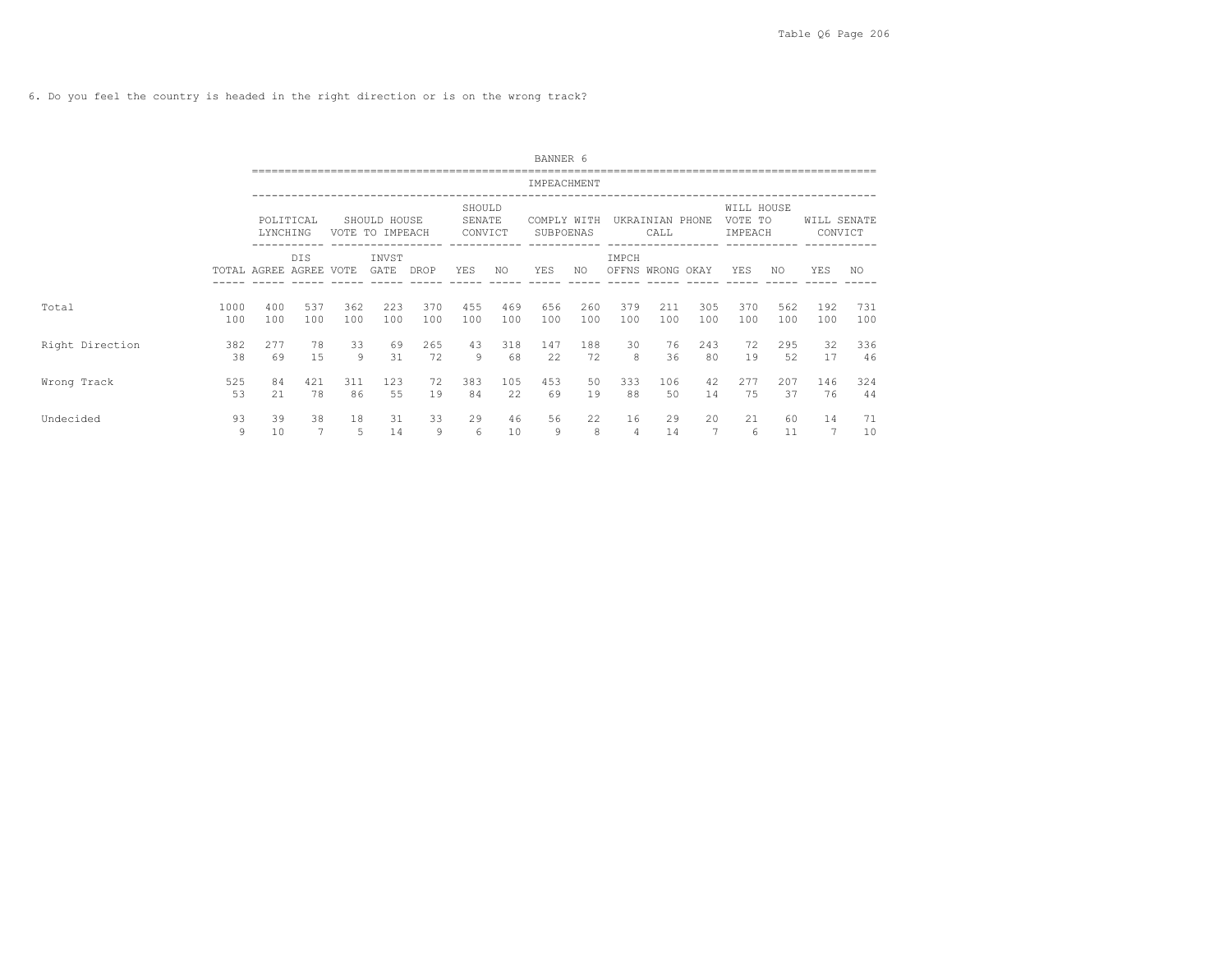31. President Trump recently tweeted that the impeachment proceedings against him were the equivalent of a "political lynching." Do you agree or disagree with that assessment?

|               |                         |                       |                     |                                 |            |                             |                 | BANNER 6                 |            |                           |                         |                                    |                                  |                         |                        |                         |
|---------------|-------------------------|-----------------------|---------------------|---------------------------------|------------|-----------------------------|-----------------|--------------------------|------------|---------------------------|-------------------------|------------------------------------|----------------------------------|-------------------------|------------------------|-------------------------|
|               |                         |                       |                     |                                 |            |                             |                 | IMPEACHMENT              |            |                           |                         |                                    |                                  |                         |                        |                         |
|               |                         | POLITICAL<br>LYNCHING |                     | SHOULD HOUSE<br>VOTE TO IMPEACH |            | SHOULD<br>SENATE<br>CONVICT |                 | COMPLY WITH<br>SUBPOENAS |            |                           | UKRAINIAN PHONE<br>CALL | __________________________________ | WILL HOUSE<br>VOTE TO<br>IMPEACH |                         | WILL SENATE<br>CONVICT |                         |
|               | TOTAL AGREE AGREE VOTE  | <b>DIS</b>            |                     | INVST<br>GATE DROP              |            | YES                         | NO <sub>1</sub> | YES                      | NO         | IMPCH<br>OFFNS WRONG OKAY |                         |                                    | YES                              | NO.                     | YES                    | NO.                     |
| 1000<br>Total | 400<br>100<br>100       | 537<br>100            | 362<br>100          | 223<br>100                      | 370<br>100 | 455<br>100                  | 469<br>100      | 656<br>100               | 260<br>100 | 379<br>100                | 211<br>100              | 305<br>100                         | 370<br>100                       | 562<br>100              | 192<br>100             | 731<br>100              |
| Agree         | 400<br>400<br>100<br>40 | $\equiv$              | 28<br>8             | 73<br>33                        | 281<br>76  | 47<br>10                    | 331<br>71       | 152<br>23                | 206<br>79  | 20<br>-5                  | 86<br>41                | 253<br>83                          | 65<br>18                         | 315<br>56               | 32<br>17               | 354<br>48               |
| Disagree      | 537<br>54               | 537<br>$\sim$<br>100  | 326<br>90           | 137<br>61                       | 61<br>16   | 393<br>86                   | 108<br>23       | 480<br>73                | 40<br>1.5  | 354<br>93                 | 113<br>54               | 38<br>12                           | 292<br>79                        | 210<br>37               | 152<br>79              | 337<br>46               |
| Undecided     | 59<br>6                 |                       | 7<br>$\mathfrak{D}$ | 13<br>6                         | 28<br>8    | 13<br>3                     | 30<br>6         | 23<br>$\overline{4}$     | 14<br>5    | 4<br>$\mathbf{1}$         | 12<br>6                 | 14<br>5                            | 12<br>3                          | 36<br>6                 | 7<br>4                 | 39<br>5                 |
| Refused       | $\overline{4}$          |                       |                     |                                 |            | $\mathfrak{D}$              |                 |                          |            |                           |                         |                                    | $\Phi$                           | $\mathbf{1}$<br>$\star$ |                        | $\mathbf{1}$<br>$\star$ |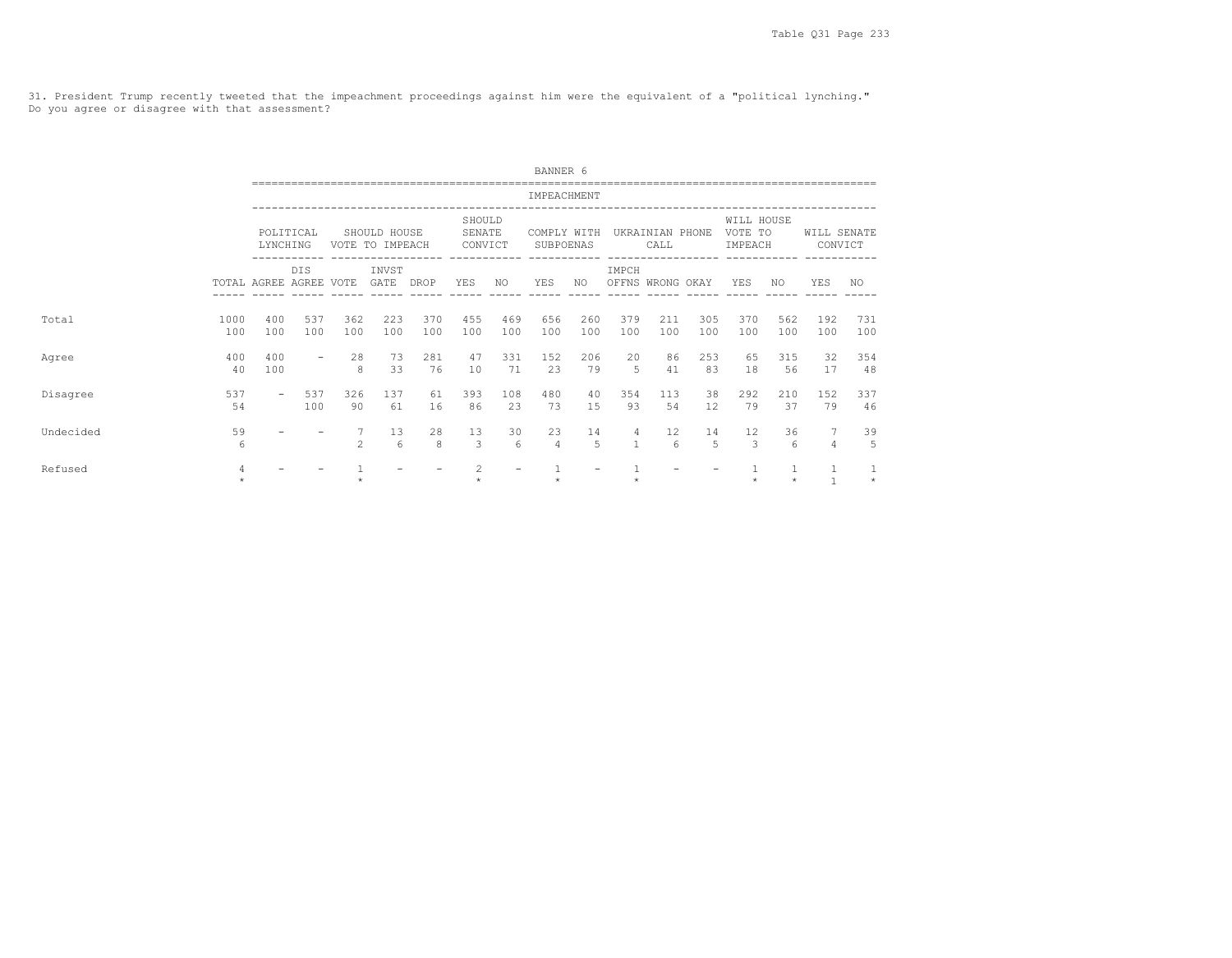32. Which of the following is your personal preference?

|                                                                                             |                         |                        |                      |            |                                 |               |                             |                      | BANNER 6                 |            |                       |                         |                    |                                  |                      |                        |            |
|---------------------------------------------------------------------------------------------|-------------------------|------------------------|----------------------|------------|---------------------------------|---------------|-----------------------------|----------------------|--------------------------|------------|-----------------------|-------------------------|--------------------|----------------------------------|----------------------|------------------------|------------|
|                                                                                             |                         |                        |                      |            |                                 |               |                             |                      | IMPEACHMENT              |            |                       |                         |                    |                                  |                      |                        |            |
|                                                                                             |                         | LYNCHING               | POLITICAL<br>------- |            | SHOULD HOUSE<br>VOTE TO IMPEACH |               | SHOULD<br>SENATE<br>CONVICT |                      | COMPLY WITH<br>SUBPOENAS |            |                       | UKRAINIAN PHONE<br>CALL |                    | WILL HOUSE<br>VOTE TO<br>IMPEACH |                      | WILL SENATE<br>CONVICT |            |
|                                                                                             |                         | TOTAL AGREE AGREE VOTE | <b>DIS</b>           |            | INVST<br>GATE                   | DROP          | <b>YES</b>                  | NO.                  | YES                      | NO.        | IMPCH                 | OFFNS WRONG OKAY        |                    | YES                              | NO.                  | YES                    | NO.        |
| Total                                                                                       | 1000<br>100             | 400<br>100             | 537<br>100           | 362<br>100 | 223<br>100                      | 370<br>100    | 455<br>100                  | 469<br>100           | 656<br>100               | 260<br>100 | 379<br>100            | 211<br>100              | 305<br>100         | 370<br>100                       | 562<br>100           | 192<br>100             | 731<br>100 |
| A) The House of<br>Representatives should<br>vote to impeach<br>President Trump             | 362<br>36               | 28<br>$7\phantom{.0}$  | 326<br>61            | 362<br>100 | $\overline{\phantom{a}}$        | $\rightarrow$ | 297<br>65                   | 48<br>10             | 339<br>52                | 14<br>5    | 291<br>77             | 32<br>15                | 14<br>5            | 238<br>64                        | 100<br>18            | 127<br>66              | 199<br>27  |
| B) The House should<br>continue investigating<br>Trump, but not vote to<br>impeach him      | 223<br>22               | 73<br>18               | 137<br>26            |            | 223<br>100                      |               | 117<br>26                   | 73<br>16             | 174<br>27                | 36<br>14   | 65<br>17              | 107<br>51               | 34<br>11           | 71<br>19                         | 135<br>24            | 42<br>22               | 164<br>22  |
| C) Congress should drop<br>its investigations into<br>President Trump and<br>administration | 370<br>37               | 281<br>70              | 61<br>11             |            |                                 | 370<br>100    | 32<br>$\overline{7}$        | 327<br>70            | 129<br>2.0               | 196<br>75  | 1.5<br>$\overline{4}$ | 65<br>31                | 249<br>82          | 53<br>14                         | 302<br>54            | 20<br>10               | 335<br>46  |
| Undecided                                                                                   | 43<br>$\overline{4}$    | 18<br>5                | 13<br>$\overline{c}$ |            |                                 |               | 9<br>$\mathfrak{D}$         | 21<br>$\overline{4}$ | 14<br>2                  | 14<br>5    | 8<br>$\mathfrak{D}$   | 7<br>3                  | 8<br>$\mathcal{L}$ | 8<br>$\mathfrak{D}$              | 25<br>$\overline{4}$ | 3<br>$\mathfrak{D}$    | 33<br>5    |
| Refused                                                                                     | $\mathbf{2}$<br>$\star$ |                        |                      |            |                                 |               |                             |                      |                          |            |                       |                         |                    |                                  |                      |                        |            |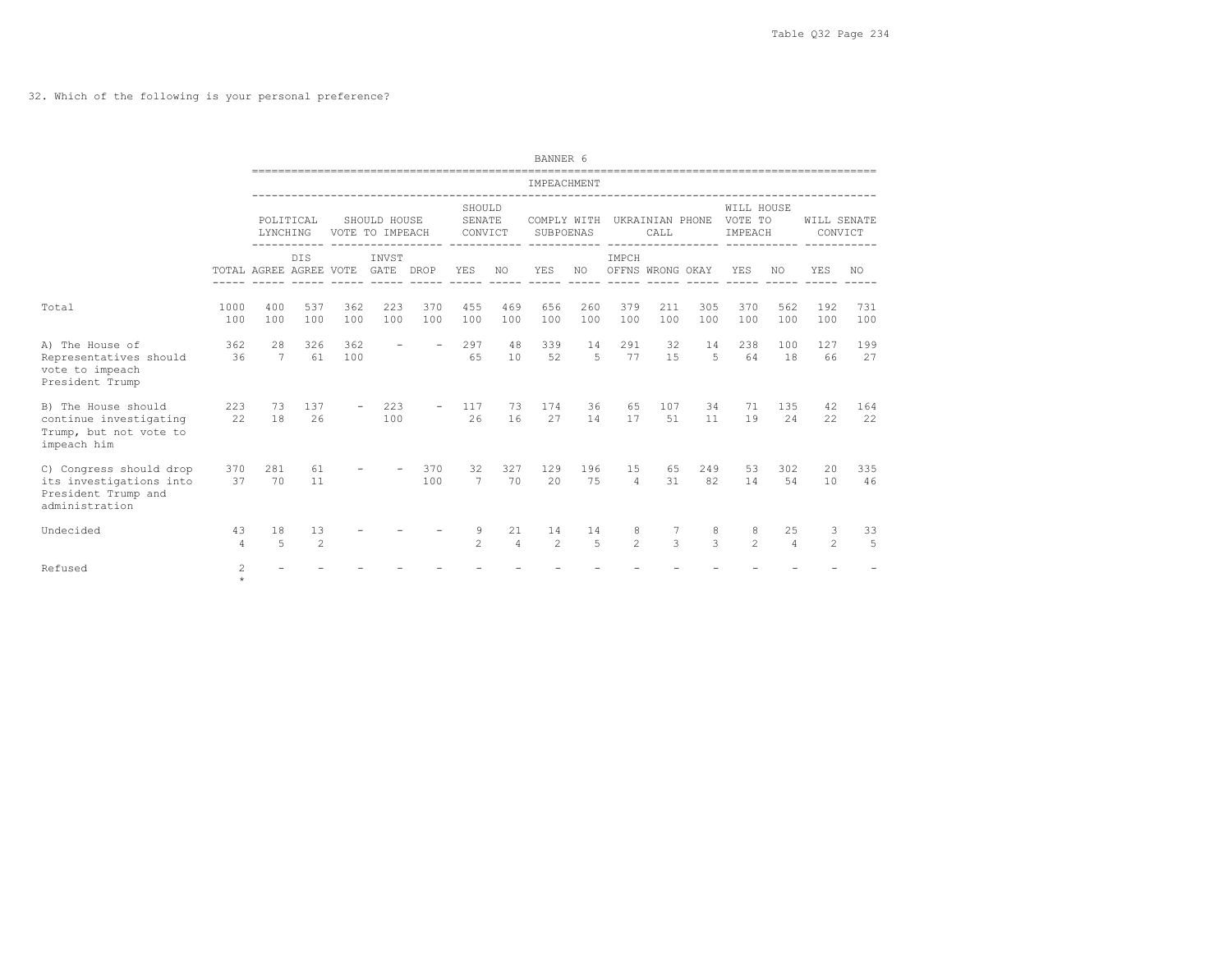33. If the House impeaches President Trump, do you think the Senate should convict him, removing him from office - yes or no?

|           |              |                        |            |                      |                                                                    |            |                             |                          | BANNER 6                 |            |                           |                                              |                        |                                  |                      |                               |            |
|-----------|--------------|------------------------|------------|----------------------|--------------------------------------------------------------------|------------|-----------------------------|--------------------------|--------------------------|------------|---------------------------|----------------------------------------------|------------------------|----------------------------------|----------------------|-------------------------------|------------|
|           |              |                        |            |                      |                                                                    |            |                             |                          | IMPEACHMENT              |            |                           |                                              |                        |                                  |                      |                               |            |
|           |              | LYNCHING               | POLITICAL  |                      | SHOULD HOUSE<br>VOTE TO IMPEACH<br>------------ ------------------ |            | SHOULD<br>SENATE<br>CONVICT |                          | COMPLY WITH<br>SUBPOENAS |            |                           | UKRAINIAN PHONE<br>CALL<br>----------------- |                        | WILL HOUSE<br>VOTE TO<br>IMPEACH |                      | WILL SENATE<br>CONVICT        |            |
|           |              | TOTAL AGREE AGREE VOTE | <b>DIS</b> |                      | INVST<br>GATE                                                      | DROP       | YES                         | NO.                      | YES                      | NO.        | IMPCH<br>OFFNS WRONG OKAY |                                              |                        | <b>YES</b>                       | NO.                  | YES                           | NO.        |
| Total     | 1000<br>100  | 400<br>100             | 537<br>100 | 362<br>100           | 223<br>100                                                         | 370<br>100 | 455<br>100                  | 469<br>100               | 656<br>100               | 260<br>100 | 379<br>100                | 211<br>100                                   | 305<br>100             | 370<br>100                       | 562<br>100           | 192<br>100                    | 731<br>100 |
| Yes       | 455<br>46    | 47<br>12               | 393<br>73  | 297<br>82            | 117<br>52                                                          | 32<br>9    | 455<br>100                  | $\overline{\phantom{a}}$ | 439<br>67                | 9<br>3     | 316<br>83                 | 99<br>47                                     | $12 \overline{ }$<br>4 | 266<br>72                        | 159<br>28            | 164<br>85                     | 251<br>34  |
| No        | 469<br>47    | 331<br>83              | 108<br>2.0 | 48<br>13             | 73<br>33                                                           | 327<br>88  | $\overline{\phantom{0}}$    | 469<br>100               | 170<br>26                | 2.44<br>94 | 41<br>11                  | 96<br>4.5                                    | 285<br>93              | 88<br>2.4                        | 363<br>65            | 20<br>10                      | 434<br>59  |
| Undecided | 73<br>7      | 21<br>$\overline{5}$   | 35<br>7    | 16<br>$\overline{4}$ | 33<br>1.5                                                          | 10<br>3    |                             |                          | 45<br>$\overline{7}$     | 3          | 21<br>6                   | 16<br>8                                      | $\mathfrak{D}$         | 15<br>4                          | 39<br>$\overline{7}$ | $7^{\circ}$<br>$\overline{4}$ | 45<br>6    |
| Refused   | 3<br>$\star$ | ÷                      |            |                      |                                                                    |            |                             |                          | 2<br>$\Phi$              |            |                           | $\qquad \qquad -$                            |                        | $\star$                          | $\star$              | 1<br>$\overline{1}$           | $\star$    |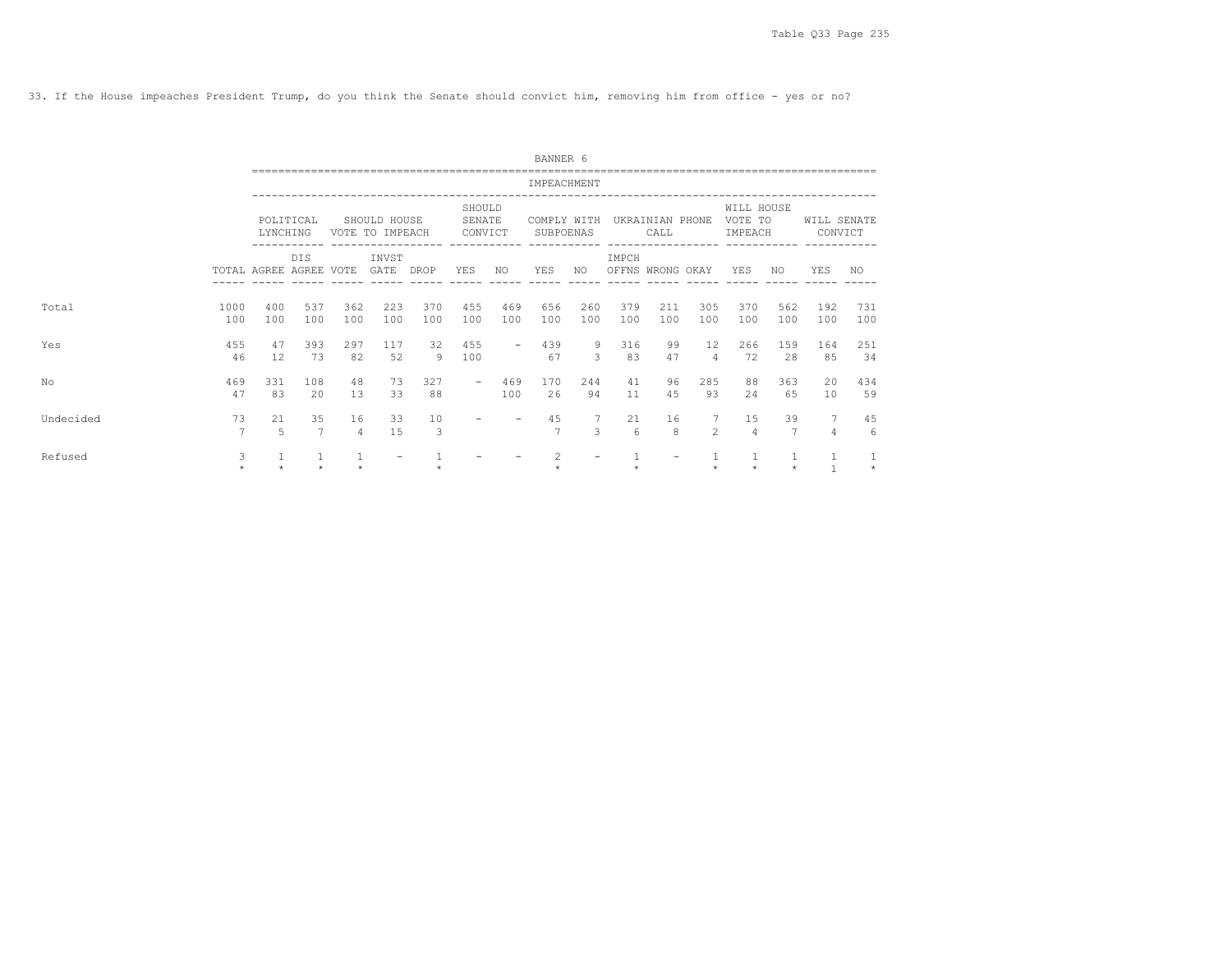34. Do you think the White House has an obligation to comply with the subpoenas from the House committees who are demanding testimony and documents - yes or no?

|           |             |                        |                     |                      |                                 |            |                             |                | BANNER 6                 |            |                                   |                         |            |                                  |                           |                        |            |
|-----------|-------------|------------------------|---------------------|----------------------|---------------------------------|------------|-----------------------------|----------------|--------------------------|------------|-----------------------------------|-------------------------|------------|----------------------------------|---------------------------|------------------------|------------|
|           |             |                        |                     |                      |                                 |            |                             |                | IMPEACHMENT              |            |                                   |                         |            |                                  |                           |                        |            |
|           |             | LYNCHING               | POLITICAL           |                      | SHOULD HOUSE<br>VOTE TO IMPEACH |            | SHOULD<br>SENATE<br>CONVICT |                | COMPLY WITH<br>SUBPOENAS |            | _________________________________ | UKRAINIAN PHONE<br>CALL |            | WILL HOUSE<br>VOTE TO<br>IMPEACH |                           | WILL SENATE<br>CONVICT |            |
|           |             | TOTAL AGREE AGREE VOTE | <b>DIS</b>          |                      | INVST<br>GATE DROP              |            | YES                         | NO.            | <b>YES</b>               | NO         | IMPCH                             | OFFNS WRONG OKAY        |            | YES                              | NO.                       | YES                    | NO         |
| Total     | 1000<br>100 | 400<br>100             | 537<br>100          | 362<br>100           | 223<br>100                      | 370<br>100 | 455<br>100                  | 469<br>100     | 656<br>100               | 260<br>100 | 379<br>100                        | 211<br>100              | 305<br>100 | 370<br>100                       | 562<br>100                | 192<br>100             | 731<br>100 |
| Yes       | 656<br>66   | 152<br>38              | 480<br>89           | 339<br>94            | 174<br>78                       | 129<br>35  | 439<br>96                   | 170<br>36      | 656<br>100               |            | 362<br>$\sim$ 100 $\mu$<br>96     | 156<br>74               | 89<br>29   | 319<br>86                        | 294<br>52                 | 178<br>93              | 422<br>58  |
| No        | 260<br>26   | 206<br>52              | 40<br>7             | 14<br>$\overline{4}$ | 36<br>16                        | 196<br>53  | 9<br>$\mathcal{L}$          | 244<br>52      | $\overline{\phantom{0}}$ | 260<br>100 | 8<br>$\mathcal{L}$                | 47<br>22                | 180<br>59  | 38<br>10                         | 212<br>38                 | 9<br>5.                | 246<br>34  |
| Undecided | 81<br>8     | 40<br>10               | 17<br>$\mathcal{L}$ | 9<br>$\mathcal{L}$   | 13<br>6                         | 43<br>12   | 7<br>$\mathfrak{D}$         | 53<br>11       |                          |            | 9<br>$\mathcal{P}$                | 8<br>$\overline{4}$     | 35<br>11   | 12<br>3                          | 55<br>10                  | 5<br>3                 | 61<br>8    |
| Refused   | 3           | 2                      |                     |                      |                                 | 2          |                             | $\mathfrak{D}$ |                          |            |                                   |                         |            |                                  | $\overline{1}$<br>$\star$ |                        |            |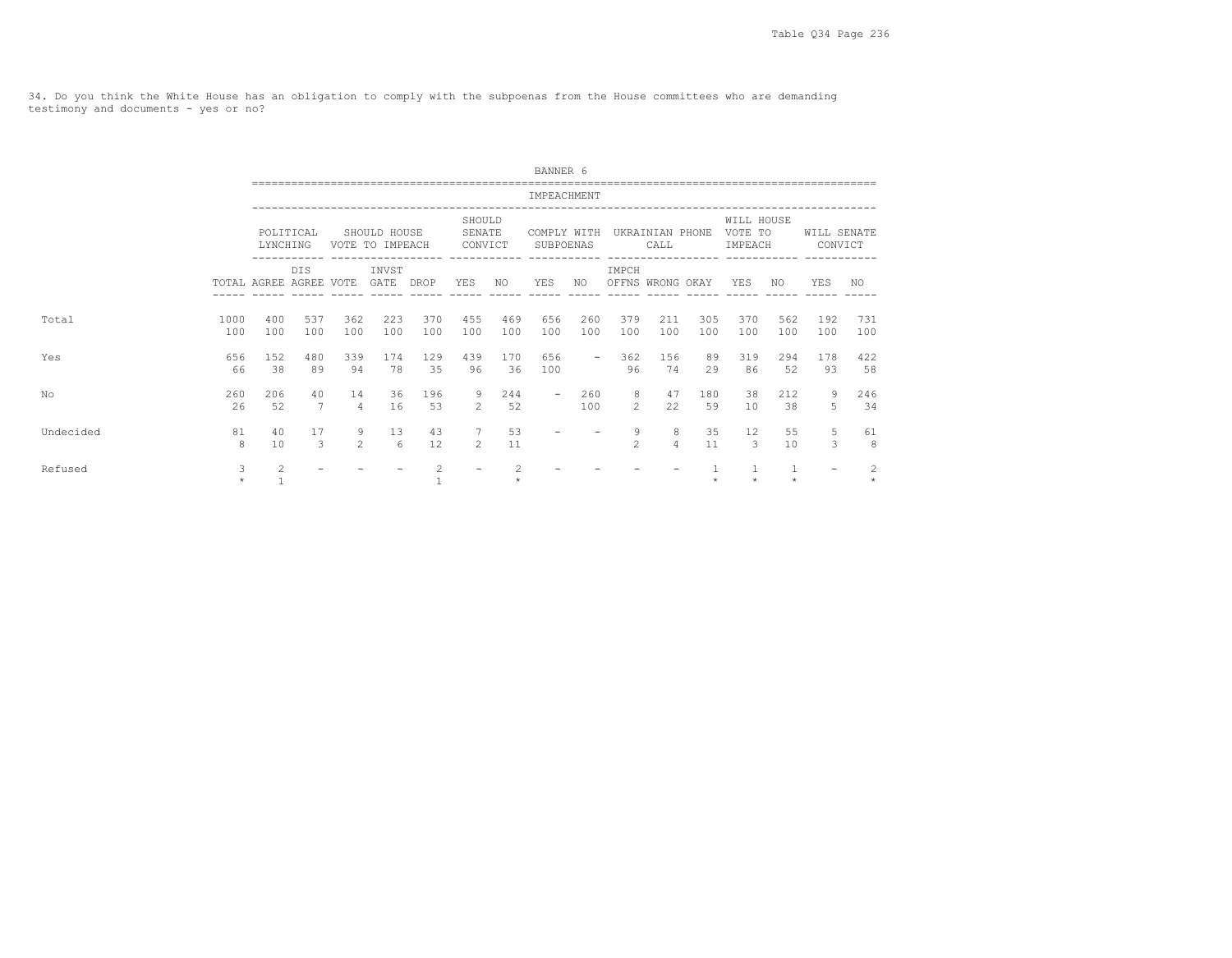35. The White House has released a transcript summary of a July 25th phone call in which President Trump encouraged the Ukrainian<br>president to pursue investigations involving Democratic rival Joe Biden, and hacking allegat comes closest to your view?

|                                                                                          |                   |                        |                       |                      |                                 |                   |                             |                    | BANNER 6                 |                                  |                           |                          |                          |                                  |            |                        |            |
|------------------------------------------------------------------------------------------|-------------------|------------------------|-----------------------|----------------------|---------------------------------|-------------------|-----------------------------|--------------------|--------------------------|----------------------------------|---------------------------|--------------------------|--------------------------|----------------------------------|------------|------------------------|------------|
|                                                                                          |                   |                        |                       |                      |                                 |                   |                             |                    | IMPEACHMENT              |                                  |                           |                          |                          |                                  |            |                        |            |
|                                                                                          |                   | LYNCHING               | POLITICAL             |                      | SHOULD HOUSE<br>VOTE TO IMPEACH |                   | SHOULD<br>SENATE<br>CONVICT |                    | COMPLY WITH<br>SUBPOENAS |                                  |                           | UKRAINIAN PHONE<br>CALL  |                          | WILL HOUSE<br>VOTE TO<br>IMPEACH |            | WILL SENATE<br>CONVICT |            |
|                                                                                          |                   | TOTAL AGREE AGREE VOTE | <b>DIS</b>            |                      | INVST<br>GATE                   | DROP              | YES                         | NO.                | <b>YES</b>               | NO.                              | IMPCH<br>OFFNS WRONG OKAY |                          |                          | YES                              | NO.        | YES                    | NO.        |
| Total                                                                                    | 1000<br>100       | 400<br>100             | 537<br>100            | 362<br>100           | 223<br>100                      | 370<br>100        | 455<br>100                  | 469<br>100         | 656<br>100               | 260<br>100                       | 379<br>100                | 211<br>100               | 305<br>100               | 370<br>100                       | 562<br>100 | 192<br>100             | 731<br>100 |
| A) The phone<br>conversation is an<br>impeachable offense                                | 379<br>38         | 20<br>5                | 354<br>66             | 291<br>80            | 65<br>29                        | 15<br>$\Delta$    | 316<br>69                   | 41<br>Q            | 362<br>55                | 8<br>3                           | 379<br>100                | $\overline{\phantom{a}}$ | $\overline{\phantom{a}}$ | 249<br>67                        | 107<br>19  | 125<br>65              | 222<br>30  |
| B) The phone<br>conversation was wrong,<br>but doesn't rise to an<br>impeachable offense | 211<br>21         | 86<br>22               | 113<br>21             | 32<br>9              | 107<br>48                       | 65<br>18          | 99<br>2.2.                  | 96<br>2.0          | 156<br>2.4               | 47<br>18                         |                           | 211<br>100               |                          | 56<br>1.5                        | 143<br>2.5 | 35<br>18               | 164<br>22  |
| C) There was nothing<br>wrong with the phone<br>conversation                             | 305<br>31         | 253<br>63              | 38<br>7               | 14<br>$\overline{4}$ | 34<br>15                        | 249<br>67         | 12<br>3                     | 285<br>61          | 89<br>14                 | 180<br>69                        |                           |                          | 305<br>100               | 48<br>13                         | 246<br>44  | 15<br>8                | 284<br>39  |
| Undecided                                                                                | 97<br>10          | 36<br>$\mathsf{Q}$     | 32<br>$6\overline{6}$ | 25<br>$\overline{7}$ | 17<br>8                         | 36<br>10          | 28<br>6                     | 43<br>$\mathbf{Q}$ | 48<br>$\overline{7}$     | 23<br>9                          |                           |                          |                          | 17<br>$\overline{5}$             | 61<br>11   | 17<br>Q                | 56<br>8    |
| Refused                                                                                  | 8<br>$\mathbf{1}$ | 5<br>$\mathbf{1}$      |                       |                      |                                 | 5<br>$\mathbf{1}$ |                             | $\overline{4}$     | $\mathbf{1}$<br>$\star$  | $\overline{c}$<br>$\overline{1}$ |                           |                          |                          |                                  | 5          |                        | 5<br>1     |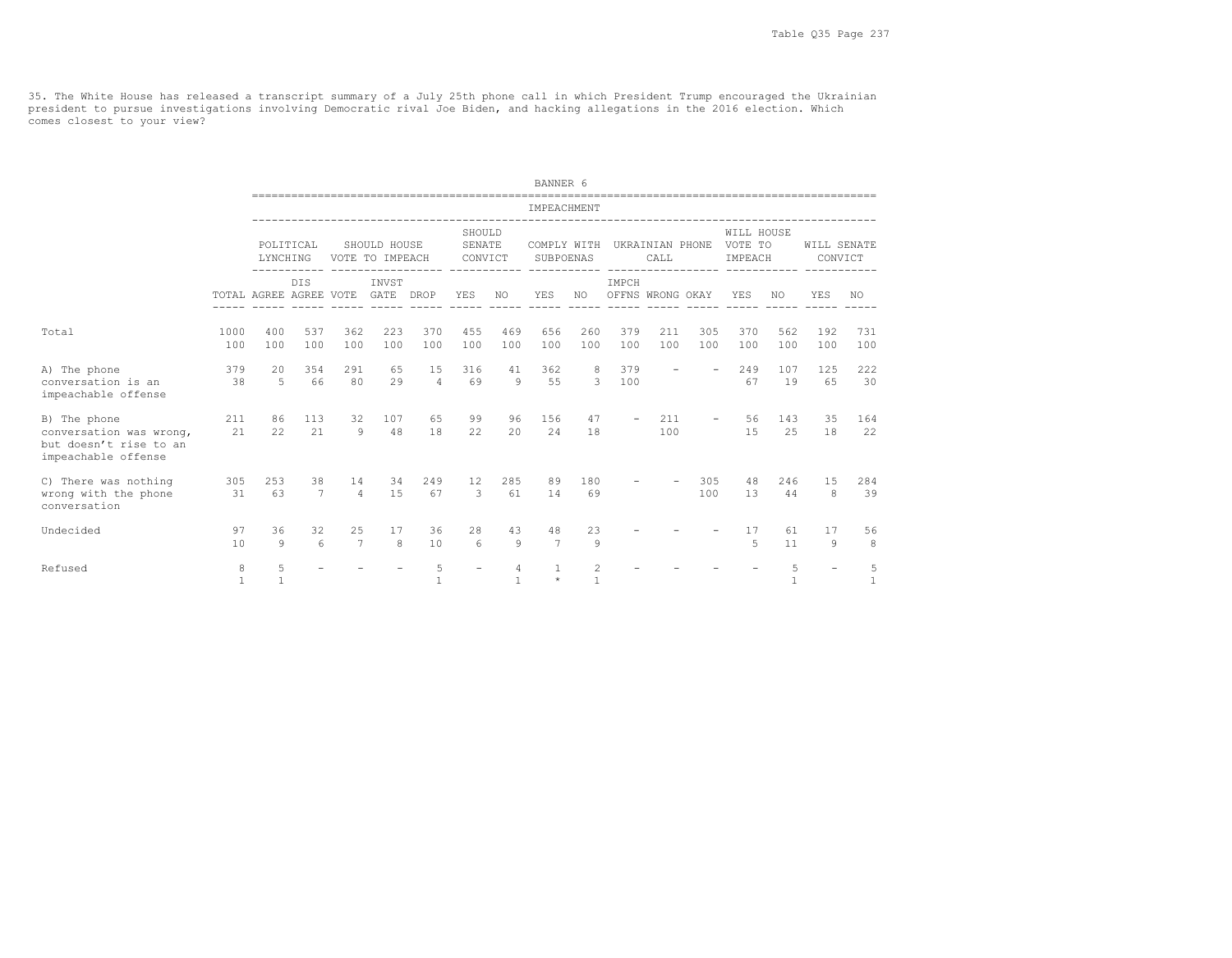36. Just your best guess - Do you think the House of Representatives will impeach President Trump - yes or no?

|           |              |                        |                      |                                                                               |                                 |                      |                             |            | BANNER 6                 |                    |            |                                                               |            |                                  |            |                        |            |
|-----------|--------------|------------------------|----------------------|-------------------------------------------------------------------------------|---------------------------------|----------------------|-----------------------------|------------|--------------------------|--------------------|------------|---------------------------------------------------------------|------------|----------------------------------|------------|------------------------|------------|
|           |              |                        |                      |                                                                               |                                 |                      |                             |            | IMPEACHMENT              |                    |            |                                                               |            |                                  |            |                        |            |
|           |              | LYNCHING               | POLITICAL            |                                                                               | SHOULD HOUSE<br>VOTE TO IMPEACH |                      | SHOULD<br>SENATE<br>CONVICT |            | COMPLY WITH<br>SUBPOENAS |                    |            | UKRAINIAN PHONE<br>CALL<br>__________________________________ |            | WILL HOUSE<br>VOTE TO<br>IMPEACH |            | WILL SENATE<br>CONVICT |            |
|           |              | TOTAL AGREE AGREE VOTE | <b>DTS</b>           | ------------ ------------------<br>INVST<br>GATE<br>DROP<br>362<br>223<br>370 |                                 |                      | YES                         | NO         | <b>YES</b>               | NO.                | IMPCH      | OFFNS WRONG OKAY                                              |            | YES                              | NO.        | YES                    | NO.        |
| Total     | 1000<br>100  | 400<br>100             | 537<br>100           | 100                                                                           | 100                             | 100                  | 455<br>100                  | 469<br>100 | 656<br>100               | 260<br>100         | 379<br>100 | 211<br>100                                                    | 305<br>100 | 370<br>100                       | 562<br>100 | 192<br>100             | 731<br>100 |
| Yes       | 370<br>37    | 65<br>16               | 292<br>54            | 238<br>66                                                                     | 71<br>32                        | 53<br>14             | 266<br>58                   | 88<br>19   | 319<br>49                | 38<br>1.5          | 249<br>66  | 56<br>27                                                      | 48<br>16   | 370<br>100                       | $\sim$     | 142<br>74              | 205<br>28  |
| No        | 562<br>56    | 315<br>79              | 210<br>39            | 100<br>28                                                                     | 135<br>61                       | 302<br>82            | 159<br>35                   | 363<br>77  | 294<br>4.5               | 212<br>82          | 107<br>28  | 143<br>68                                                     | 246<br>81  | $\overline{\phantom{0}}$         | 562<br>100 | 42<br>22               | 506<br>69  |
| Undecided | 66<br>7      | 19<br>$\overline{5}$   | 35<br>$\overline{7}$ | 2.4<br>7                                                                      | 17<br>8                         | 14<br>$\overline{4}$ | 30<br>$\overline{7}$        | 17<br>4    | 43<br>$\overline{7}$     | 9<br>$\mathcal{L}$ | 23<br>6    | $12 \overline{ }$<br>6                                        | 10<br>3    |                                  |            | 8                      | 19<br>3    |
| Refused   | 2<br>$\star$ |                        |                      |                                                                               |                                 |                      |                             |            |                          |                    |            |                                                               |            |                                  |            |                        |            |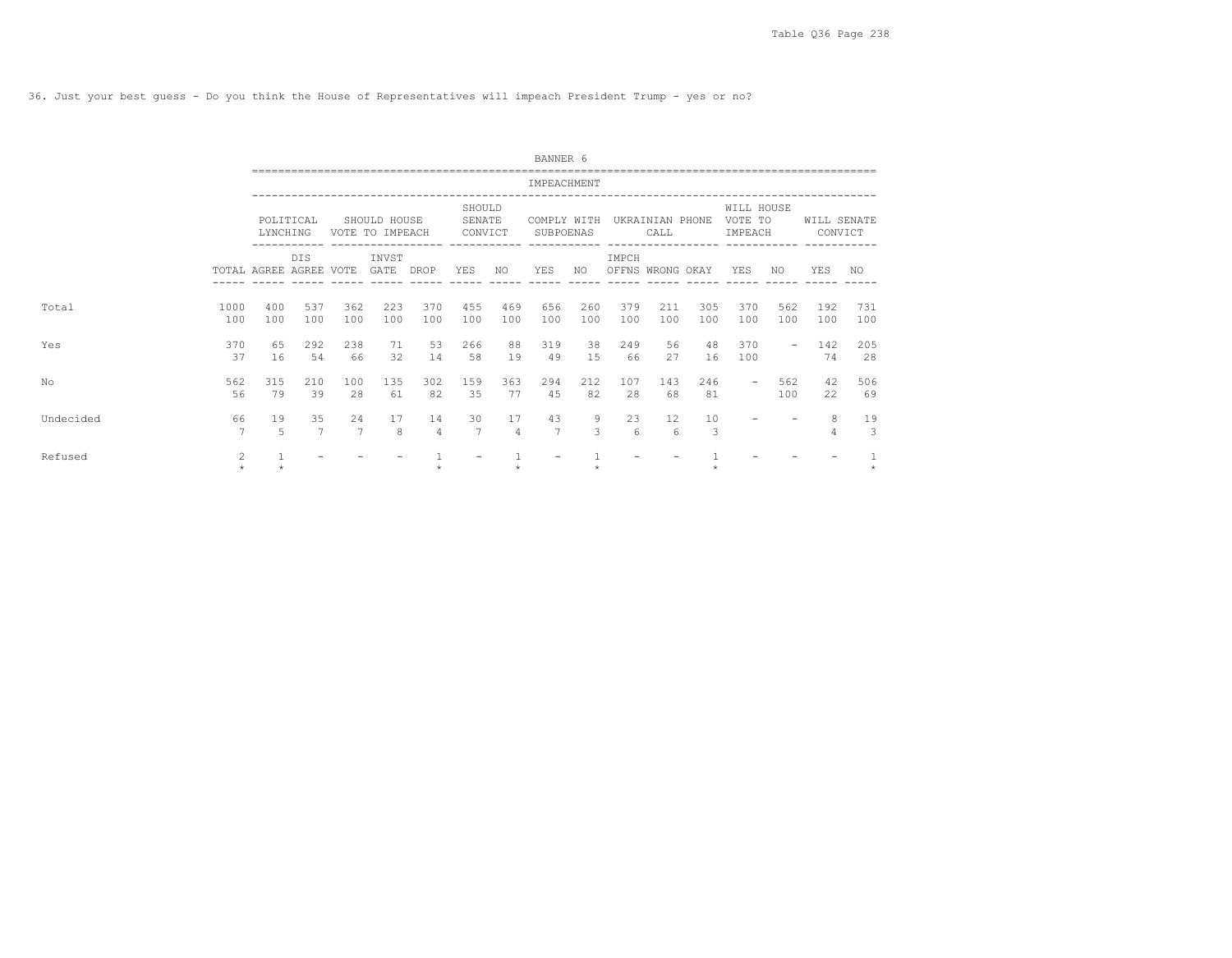37. Again, just your best guess, do you think the Senate will vote to convict President Trump, removing him from office - yes or no?

|           |             |                        |            |            |                                 |                      |                             |                                | BANNER 6                 |                    |            |                         |                     |                                  |                      |                          |                          |
|-----------|-------------|------------------------|------------|------------|---------------------------------|----------------------|-----------------------------|--------------------------------|--------------------------|--------------------|------------|-------------------------|---------------------|----------------------------------|----------------------|--------------------------|--------------------------|
|           |             |                        |            |            |                                 |                      |                             |                                | IMPEACHMENT              |                    |            |                         |                     |                                  |                      |                          |                          |
|           |             | LYNCHING               | POLITICAL  |            | SHOULD HOUSE<br>VOTE TO IMPEACH |                      | SHOULD<br>SENATE<br>CONVICT |                                | COMPLY WITH<br>SUBPOENAS |                    |            | UKRAINIAN PHONE<br>CALL |                     | WILL HOUSE<br>VOTE TO<br>IMPEACH |                      | WILL SENATE              | CONVICT                  |
|           |             | TOTAL AGREE AGREE VOTE | <b>DIS</b> |            | INVST<br>GATE DROP              |                      | YES                         | NO                             | YES                      | NO                 | IMPCH      | OFFNS WRONG OKAY        |                     | YES                              | NO                   | YES                      | NO.                      |
| Total     | 1000<br>100 | 400<br>100             | 537<br>100 | 362<br>100 | 223<br>100                      | 370<br>100           | 455<br>100                  | 469<br>100                     | 656<br>100               | 260<br>100         | 379<br>100 | 211<br>100              | 305<br>100          | 370<br>100                       | 562<br>100           | 192<br>100               | 731<br>100               |
| Yes       | 192<br>19   | 32<br>8                | 152<br>28  | 127<br>35  | 42<br>19                        | 20<br>5              | 164<br>36                   | $20^{\circ}$<br>$\overline{4}$ | 178<br>27                | 9<br>$\mathcal{L}$ | 125<br>33  | 35<br>17                | 15<br>.5            | 142<br>38                        | 42<br>7              | 192<br>100               | $\overline{\phantom{a}}$ |
| No        | 731<br>73   | 354<br>89              | 337<br>63  | 199<br>55  | 164<br>74                       | 335<br>91            | 251<br>55                   | 434<br>93                      | 422<br>64                | 246<br>95          | 222<br>59  | 164<br>78               | 284<br>93           | 205<br>55                        | 506<br>90            | $\overline{\phantom{0}}$ | 731<br>100               |
| Undecided | 75<br>8     | 14<br>$\overline{4}$   | 47<br>Q    | 35<br>10   | 17<br>8                         | 15<br>$\overline{4}$ | 39<br>Q                     | 15<br>3                        | 55<br>8                  | 5<br>$2^{1}$       | 31<br>8    | 12<br>6                 | 6<br>$\mathfrak{D}$ | 23<br>6                          | 14<br>$\overline{c}$ |                          |                          |
| Refused   | 2           |                        |            |            |                                 |                      |                             |                                |                          |                    |            |                         |                     |                                  |                      |                          |                          |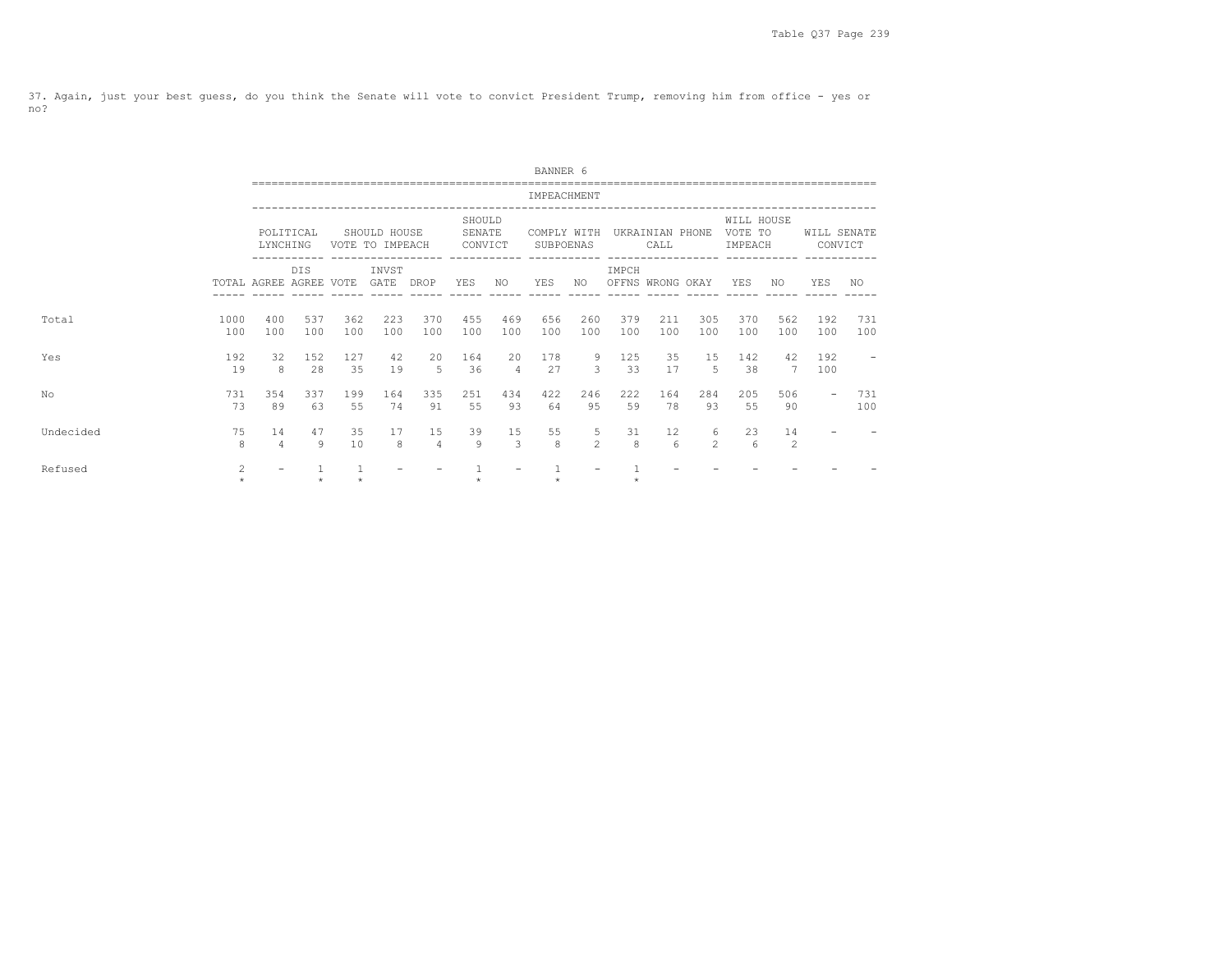38. How would you describe your own political viewpoint - very liberal, liberal, moderate, conservative, very conservative?

|                   |                      |                        |                   |                     |                                 |                                     |                             |                | BANNER 6                    |                    |                           |                   |                                |                                                              |                   |                        |                   |
|-------------------|----------------------|------------------------|-------------------|---------------------|---------------------------------|-------------------------------------|-----------------------------|----------------|-----------------------------|--------------------|---------------------------|-------------------|--------------------------------|--------------------------------------------------------------|-------------------|------------------------|-------------------|
|                   |                      |                        |                   |                     |                                 |                                     |                             |                | IMPEACHMENT                 |                    |                           |                   |                                |                                                              |                   |                        |                   |
|                   |                      | LYNCHING               | POLITICAL         |                     | SHOULD HOUSE<br>VOTE TO IMPEACH | ------ ----------------- ---------- | SHOULD<br>SENATE<br>CONVICT |                | SUBPOENAS                   |                    |                           | CALL              |                                | WILL HOUSE<br>COMPLY WITH UKRAINIAN PHONE VOTE TO<br>IMPEACH |                   | WILL SENATE<br>CONVICT |                   |
|                   |                      | TOTAL AGREE AGREE VOTE | <b>DIS</b>        |                     | INVST<br>GATE DROP              |                                     | YES                         | NO.            | <b>YES</b><br>$- - - - - -$ | NO.<br>$- - - - -$ | IMPCH<br>OFFNS WRONG OKAY |                   |                                | YES                                                          | NO.               | <b>YES</b>             | NO.               |
| Total             | 1000                 | 400                    | 537               | 362                 | 223                             | 370                                 | 455                         | 469            | 656                         | 260                | 379                       | 211               | 305                            | 370                                                          | 562               | 192                    | 731               |
|                   | 100                  | 100                    | 100               | 100                 | 100                             | 100                                 | 100                         | 100            | 100                         | 100                | 100                       | 100               | 100                            | 100                                                          | 100               | 100                    | 100               |
| Very liberal      | 71                   | $\mathbf{2}$           | 67                | 51                  | 11                              | 7                                   | 59                          | 11             | 69                          | $\overline{1}$     | 52                        | 14                | 2                              | 43                                                           | 25                | 19                     | 49                |
|                   | 7                    | $\mathbf{1}$           | 12                | 14                  | 5                               | $\mathfrak{D}$                      | 13                          | $\overline{2}$ | 11                          | $\star$            | 14                        | $\overline{7}$    | $\mathbf{1}$                   | 12                                                           | $\overline{4}$    | 10                     | $7\overline{ }$   |
| Liberal           | 172                  | 28                     | 131               | 101                 | 47                              | 20                                  | 121                         | 36             | 148                         | 16                 | 102                       | 35                | 13                             | 93                                                           | 69                | 42                     | 111               |
|                   | 17                   | 7                      | 2.4               | 28                  | 21                              | 5                                   | 27                          | $\mathcal{B}$  | 23                          | 6                  | 27                        | 17                | $\overline{4}$                 | 2.5                                                          | 12                | 22                     | 15                |
| Moderate          | 363                  | 115                    | 232               | 144                 | 105                             | 95                                  | 190                         | 140            | 274                         | 60                 | 162                       | 94                | 71                             | 143                                                          | 196               | 82                     | 253               |
|                   | 36                   | 29                     | 43                | 40                  | 47                              | 26                                  | 42                          | 30             | 42                          | 23                 | 43                        | 45                | 23                             | 39                                                           | 35                | 43                     | 35                |
| Conservative      | 235                  | 149                    | 69                | 39                  | 43                              | 145                                 | 53                          | 172            | 101                         | 109                | 41                        | 43                | 133                            | 50                                                           | 174               | 28                     | 196               |
|                   | 24                   | 37                     | 13                | 11                  | 19                              | 39                                  | 12                          | 37             | 15                          | 42                 | 11                        | 20                | 44                             | 14                                                           | 31                | 15                     | 27                |
| Very Conservative | 122                  | 91                     | 24                | 13                  | 11                              | 94                                  | 16                          | 98             | 41                          | 68                 | 12                        | 19                | 78                             | 23                                                           | 90                | 14                     | 104               |
|                   | 12                   | 23                     | $\overline{4}$    | $\overline{4}$      | $\overline{5}$                  | 25                                  | $\overline{4}$              | 21             | 6                           | 26                 | 3                         | $\mathcal{Q}$     | 26                             | $6\overline{6}$                                              | 16                | 7                      | 14                |
| Other             | 14                   | 7                      | 6                 | 5                   | 3                               | 5                                   | 7                           | 5              | 11                          | 3                  | $\overline{4}$            | 3                 | 6                              | 7                                                            | 5                 | 3                      | 9                 |
|                   | $\overline{1}$       | $\mathfrak{D}$         | $\mathbf{1}$      | $\mathbf{1}$        | $\mathbf{1}$                    | $\mathbf{1}$                        | $\overline{c}$              | $\mathbf{1}$   | $\overline{c}$              | $\overline{1}$     | $\overline{1}$            | $\mathbf{1}$      | $\mathfrak{D}$                 | $\mathfrak{D}$                                               | $\mathbf{1}$      | $\mathfrak{D}$         | $\mathbf{1}$      |
| Don't know        | 23<br>$\mathfrak{D}$ | 8<br>$\overline{2}$    | 8<br>$\mathbf{1}$ | 9<br>$\mathfrak{D}$ | 3<br>$\mathbf{1}$               | $\overline{4}$<br>$\mathbf{1}$      | 9<br>$\mathfrak{D}$         | $\mathbf{1}$   | 12<br>$\overline{2}$        | 3<br>$\mathbf{1}$  | 6<br>$\mathfrak{D}$       | 3<br>$\mathbf{1}$ | $\overline{c}$<br>$\mathbf{1}$ | 11<br>3                                                      | 3<br>$\mathbf{1}$ | 4<br>$\mathfrak{D}$    | 9<br>$\mathbf{1}$ |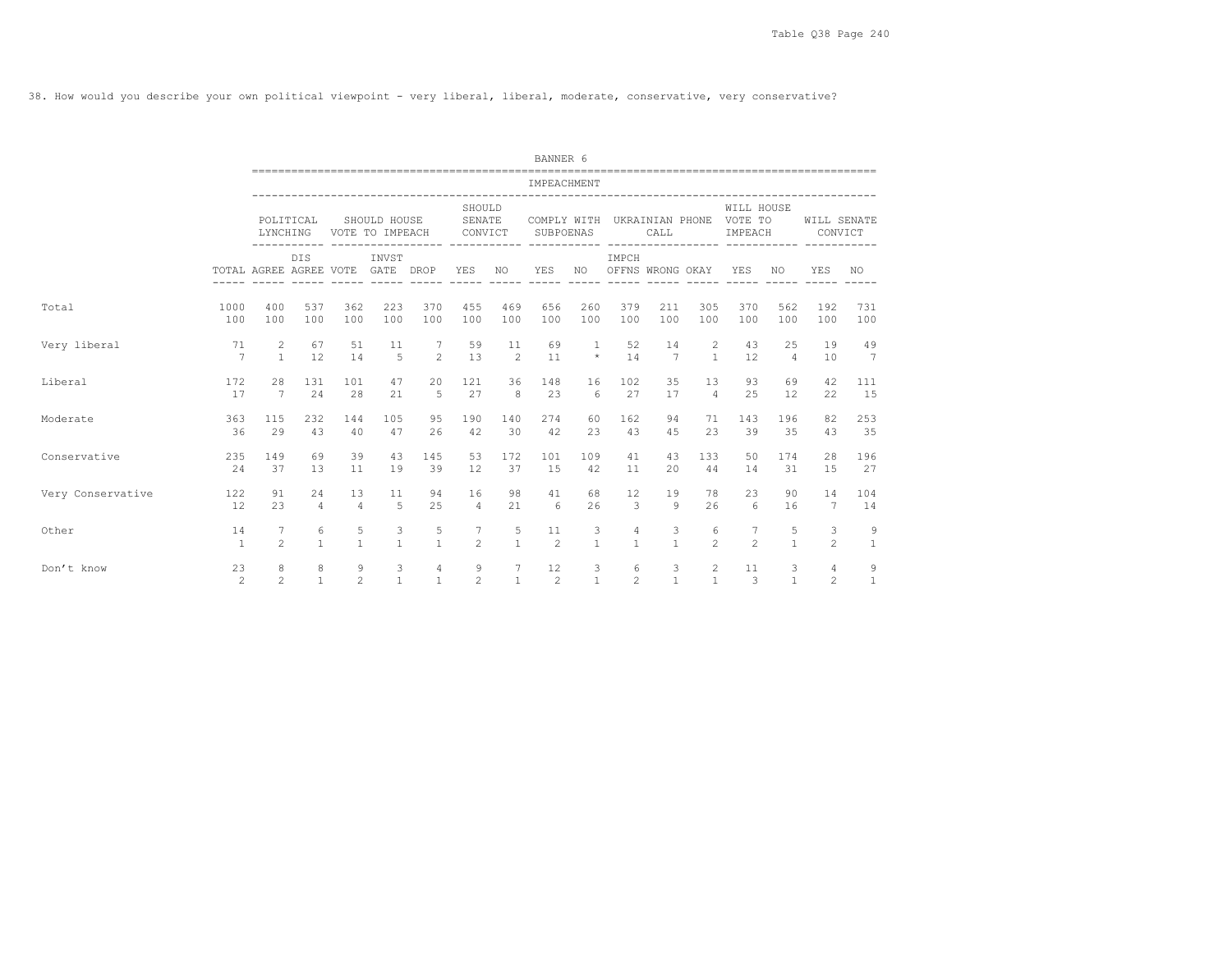39. Are any members of your household union members?

|           |                    |                        |                     |                                            |                                 |                   |                             |                   | BANNER 6                 |                    |                     |                                               |                   |                                  |                           |                        |            |
|-----------|--------------------|------------------------|---------------------|--------------------------------------------|---------------------------------|-------------------|-----------------------------|-------------------|--------------------------|--------------------|---------------------|-----------------------------------------------|-------------------|----------------------------------|---------------------------|------------------------|------------|
|           |                    |                        |                     |                                            |                                 |                   |                             |                   | IMPEACHMENT              |                    |                     |                                               |                   |                                  |                           |                        |            |
|           |                    | LYNCHING               | POLITICAL           |                                            | SHOULD HOUSE<br>VOTE TO IMPEACH |                   | SHOULD<br>SENATE<br>CONVICT |                   | COMPLY WITH<br>SUBPOENAS |                    |                     | UKRAINIAN PHONE<br>CALL<br>------------------ |                   | WILL HOUSE<br>VOTE TO<br>IMPEACH |                           | WILL SENATE<br>CONVICT |            |
|           |                    | TOTAL AGREE AGREE VOTE | <b>DIS</b>          | INVST<br>GATE<br>DROP<br>223<br>362<br>370 |                                 |                   | <b>YES</b>                  | NO.               | YES                      | NO.                | IMPCH               | OFFNS WRONG OKAY                              |                   | YES                              | NO.                       | YES                    | NO.        |
| Total     | 1000<br>100        | 400<br>100             | 537<br>100          | 100                                        | 100                             | 100               | 455<br>100                  | 469<br>100        | 656<br>100               | 260<br>100         | 379<br>100          | 211<br>100                                    | 305<br>100        | 370<br>100                       | 562<br>100                | 192<br>100             | 731<br>100 |
| Yes       | 157<br>16          | 63<br>16               | 89<br>17            | 63<br>17                                   | 36<br>16                        | 55<br>1.5         | 77<br>17                    | 70<br>1.5         | 107<br>16                | 40<br>1.5          | 70<br>18            | 31<br>15                                      | 41<br>13          | 60<br>16                         | 89<br>16                  | 28<br>1.5              | 118<br>16  |
| No        | 828<br>83          | 333<br>83              | 442<br>82           | 292<br>81                                  | 187<br>84                       | 311<br>84         | 374<br>82                   | 394<br>84         | 542<br>83                | 218<br>84          | 304<br>80           | 179<br>85                                     | 261<br>86         | 307<br>83                        | 471<br>84                 | 160<br>83              | 611<br>84  |
| Undecided | 11<br>$\mathbf{1}$ | 2                      | 5<br>$\overline{1}$ | 5<br>$\overline{1}$                        |                                 | 3<br>$\mathbf{1}$ | 4<br>$\mathbf{1}$           | 3<br>$\mathbf{1}$ | 6                        |                    | 4<br>$\overline{1}$ | $\star$                                       | 2<br>$\mathbf{1}$ | 2<br>1                           |                           | 4<br>$\mathcal{L}$     |            |
| Refused   | 4<br>$\star$       | $\overline{2}$         | $\star$             | 2                                          |                                 |                   |                             | 2<br>$\star$      | $\star$                  | 2<br>$\mathcal{L}$ |                     |                                               | $\star$           |                                  | $\overline{c}$<br>$\star$ | -                      |            |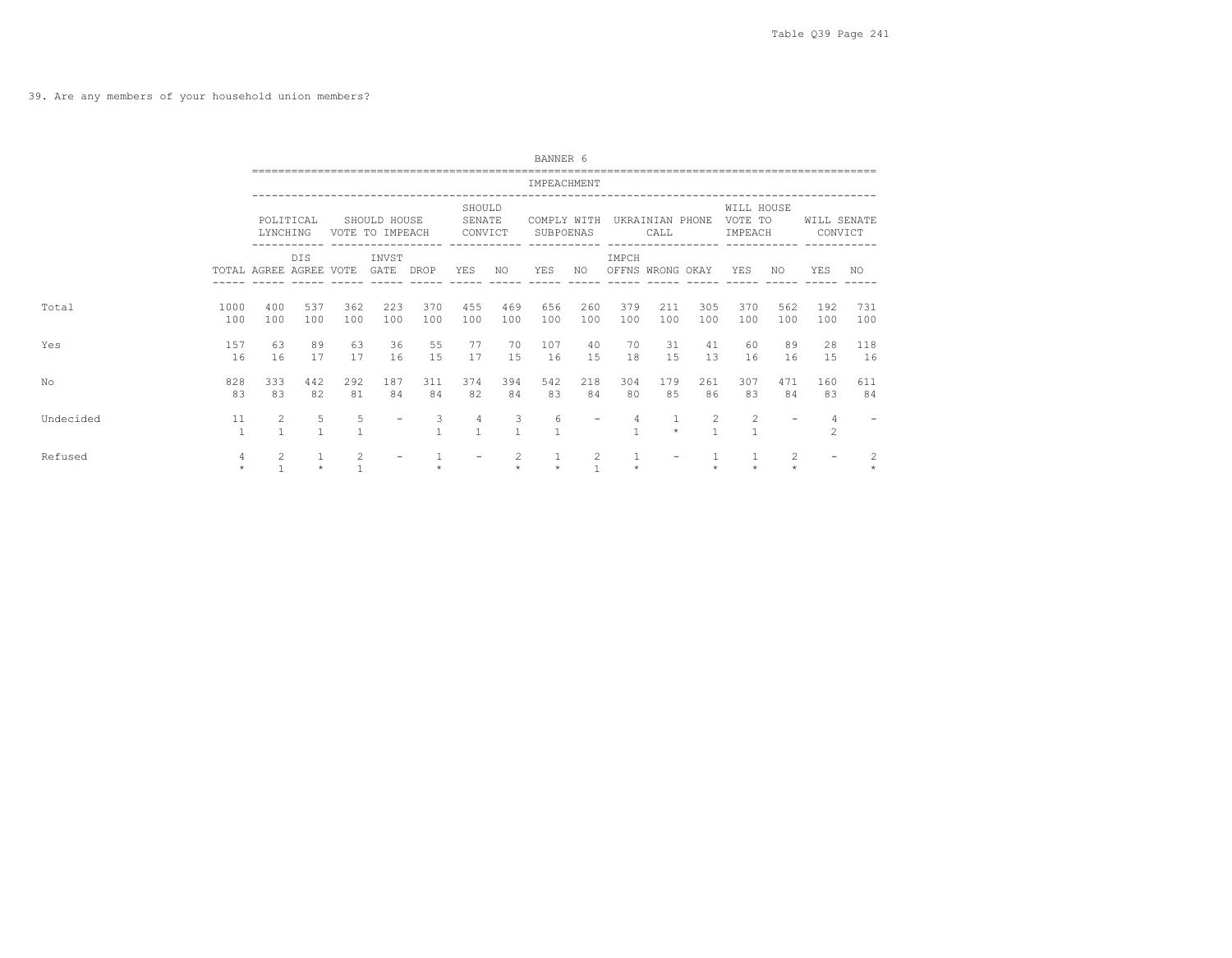40. Do you have school-aged children in your household?

|           |                   |                                |              |                                                                               |                                 |                     |                             |                           | BANNER 6                  |                                  |              |                                               |                          |                                                  |                     |                        |            |
|-----------|-------------------|--------------------------------|--------------|-------------------------------------------------------------------------------|---------------------------------|---------------------|-----------------------------|---------------------------|---------------------------|----------------------------------|--------------|-----------------------------------------------|--------------------------|--------------------------------------------------|---------------------|------------------------|------------|
|           |                   |                                |              |                                                                               |                                 |                     |                             |                           | IMPEACHMENT               |                                  |              |                                               |                          |                                                  |                     |                        |            |
|           |                   | LYNCHING                       | POLITICAL    |                                                                               | SHOULD HOUSE<br>VOTE TO IMPEACH |                     | SHOULD<br>SENATE<br>CONVICT |                           | COMPLY WITH<br>SUBPOENAS  |                                  |              | UKRAINIAN PHONE<br>CALL<br>------------------ |                          | WILL HOUSE<br>VOTE TO<br>IMPEACH<br>------------ |                     | WILL SENATE<br>CONVICT |            |
|           |                   | TOTAL AGREE AGREE VOTE         | <b>DTS</b>   | ------------ ------------------<br>INVST<br>GATE<br>DROP<br>362<br>223<br>370 |                                 |                     | YES                         | NO.                       | YES                       | NO.                              | IMPCH        | OFFNS WRONG OKAY                              |                          | <b>YES</b>                                       | NO.                 | <b>YES</b>             | NO.        |
| Total     | 1000<br>100       | 400<br>100                     | 537<br>100   | 100                                                                           | 100                             | 100                 | 455<br>100                  | 469<br>100                | 656<br>100                | 260<br>100                       | 379<br>100   | 211<br>100                                    | 305<br>100               | 370<br>100                                       | 562<br>100          | 192<br>100             | 731<br>100 |
| Yes       | 308<br>31         | 118<br>30                      | 169<br>31    | 115<br>32                                                                     | 74<br>33                        | 105<br>28           | 150<br>33                   | 135<br>29                 | 215<br>33                 | 73<br>28                         | 124<br>33    | 70<br>33                                      | 82<br>27                 | 96<br>2.6                                        | 195<br>35           | 74<br>39               | 215<br>29  |
| No        | 683<br>68         | 278<br>70                      | 365<br>68    | 245<br>68                                                                     | 148<br>66                       | 262<br>71           | 302<br>66                   | 331<br>71                 | 437<br>67                 | 185<br>71                        | 253<br>67    | 140<br>66                                     | 222<br>73                | 2.71<br>73                                       | 363<br>65           | 116<br>60              | 513<br>70  |
| Undecided | 4<br>$\star$      | 2<br>$\mathbf{1}$              | $\star$      | 1<br>$\rightarrow$                                                            |                                 | $\star$             | $\star$                     | 1<br>$\star$              | $\overline{2}$<br>$\star$ |                                  | $\star$      | $\mathbf{1}$<br>$\star$                       | $\overline{\phantom{a}}$ | 2                                                | 1<br>$\star$        | $\mathbf{1}$           | $\star$    |
| Refused   | 5<br>$\mathbf{1}$ | $\overline{2}$<br>$\mathbf{1}$ | 2<br>$\star$ | $\star$                                                                       | $\star$                         | 2<br>$\overline{1}$ | 2<br>$\star$                | $\overline{c}$<br>$\star$ | $\overline{c}$<br>$\star$ | $\overline{2}$<br>$\overline{1}$ | 1<br>$\star$ |                                               | $\star$                  | $\star$                                          | 3<br>$\overline{1}$ | $\mathbf{1}$           |            |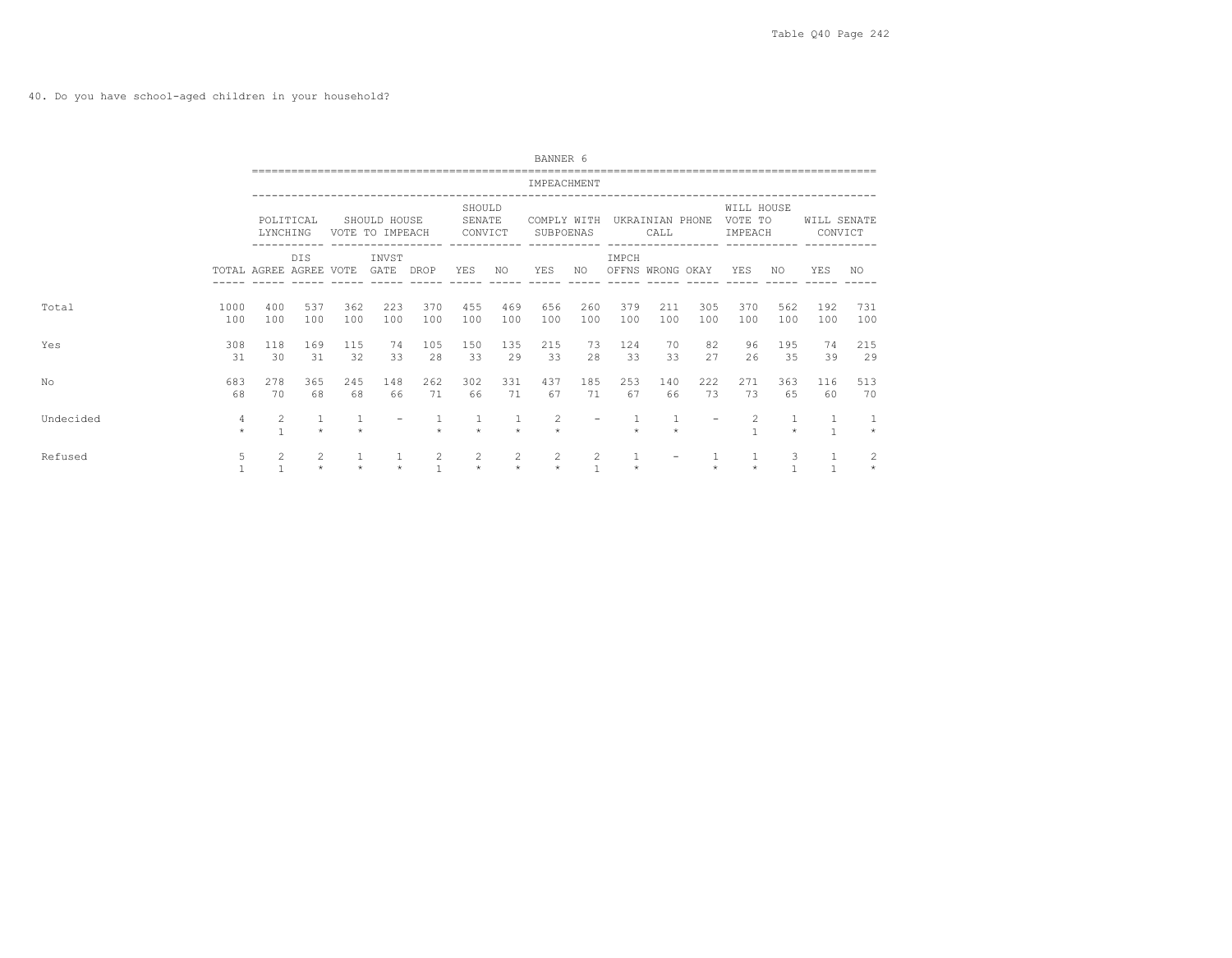41. What is the highest level of education you have completed?

|                                         |                   |                        |                           |                      |                                 |                                |                                            |                           | BANNER 6                                         |                     |                           |                         |                                      |                                  |                           |                              |                           |
|-----------------------------------------|-------------------|------------------------|---------------------------|----------------------|---------------------------------|--------------------------------|--------------------------------------------|---------------------------|--------------------------------------------------|---------------------|---------------------------|-------------------------|--------------------------------------|----------------------------------|---------------------------|------------------------------|---------------------------|
|                                         |                   |                        |                           |                      |                                 |                                |                                            |                           | IMPEACHMENT<br>--------------------------------- |                     |                           |                         |                                      |                                  |                           |                              |                           |
|                                         |                   | LYNCHING               | POLITICAL                 |                      | SHOULD HOUSE<br>VOTE TO IMPEACH |                                | SHOULD<br>SENATE<br>CONVICT<br>----------- |                           | COMPLY WITH<br>SUBPOENAS                         |                     |                           | CALL                    | UKRAINIAN PHONE<br>----------------- | WILL HOUSE<br>VOTE TO<br>IMPEACH | ------                    | WILL SENATE<br>CONVICT       |                           |
|                                         |                   | TOTAL AGREE AGREE VOTE | DIS                       |                      | INVST<br>GATE DROP              |                                | YES                                        | NO.                       | YES                                              | NO.                 | IMPCH<br>OFFNS WRONG OKAY |                         |                                      | YES                              | NO.                       | YES                          | NO.                       |
| Total                                   | 1000<br>100       | 400<br>100             | 537<br>100                | 362<br>100           | 223<br>100                      | 370<br>100                     | 455<br>100                                 | 469<br>100                | 656<br>100                                       | 260<br>100          | 379<br>100                | 211<br>100              | 305<br>100                           | 370<br>100                       | 562<br>100                | 192<br>100                   | 731<br>100                |
| Some high school                        | 16<br>2           | 4<br>1                 | 8<br>$\overline{1}$       | 6<br>$\overline{2}$  | 1<br>$\star$                    | 7<br>$\overline{2}$            | 6<br>$\mathbf{1}$                          | 9<br>$\overline{c}$       | 7<br>$\mathbf{1}$                                | 6<br>$\overline{2}$ | 7<br>$\mathfrak{D}$       |                         | 6<br>$\overline{2}$                  | 6<br>$\overline{2}$              | 6<br>$\mathbf{1}$         | $\mathbf{2}$<br>$\mathbf{1}$ | 9<br>$\mathbf{1}$         |
| High school graduate                    | 152<br>15         | 67<br>17               | 75<br>14                  | 46<br>13             | 40<br>18                        | 61<br>16                       | 66<br>1.5                                  | 75<br>16                  | 91<br>14                                         | 42<br>16            | 53<br>14                  | 26<br>12                | 55<br>18                             | 49<br>13                         | 91<br>16                  | 39<br>20                     | 100<br>14                 |
| Some college                            | 186<br>19         | 85<br>21               | 88<br>16                  | 74<br>20             | 41<br>18                        | 64<br>17                       | 93<br>20                                   | 82<br>17                  | 127<br>19                                        | 49<br>19            | 69<br>18                  | 43<br>20                | 52<br>17                             | 70<br>19                         | 105<br>19                 | 4.5<br>2.3                   | 128<br>18                 |
| Trade/technical/<br>vocational training | 58<br>6           | 27<br>7                | 22<br>$\overline{4}$      | 14<br>$\overline{4}$ | 19<br>$\circ$                   | 23<br>6                        | 24<br>5                                    | 29<br>6                   | 39<br>$6\overline{6}$                            | 15<br>6             | 16<br>$\overline{4}$      | 15<br>7                 | 2.0<br>7                             | 15<br>$\overline{a}$             | 38<br>7                   | 9<br>5                       | 44<br>6                   |
| College graduate                        | 368<br>37         | 147<br>37              | 207<br>39                 | 124<br>34            | 85<br>38                        | 144<br>39                      | 162<br>36                                  | 182<br>39                 | 235<br>36                                        | 107<br>41           | 134<br>35                 | 89<br>42                | 119<br>39                            | 127<br>34                        | 217<br>39                 | 65<br>34                     | 284<br>39                 |
| Masters or PhD                          | 211<br>21         | 65<br>16               | 135<br>25                 | 96<br>27             | 37<br>17                        | 67<br>18                       | 102<br>22                                  | 89<br>19                  | 153<br>23                                        | 40<br>15            | 99<br>26                  | 36<br>17                | 51<br>17                             | 101<br>27                        | 101<br>18                 | 30<br>16                     | 163<br>22                 |
| Undecided                               | 4<br>$\star$      | 3<br>$\mathbf{1}$      |                           |                      |                                 | 2<br>$\mathbf{1}$              | $\mathbf{1}$<br>$\star$                    | $\overline{2}$<br>$\star$ | 2<br>$\star$                                     |                     |                           | $\mathbf{1}$<br>$\star$ | $\mathbf{1}$<br>$\star$              | $\mathbf{1}$<br>$\star$          | $\overline{c}$<br>$\star$ | $\mathbf{1}$<br>$\mathbf{1}$ | $\overline{c}$<br>$\star$ |
| Refused                                 | 5<br>$\mathbf{1}$ | 2                      | $\overline{2}$<br>$\star$ | 2<br>$\mathbf{1}$    |                                 | $\overline{c}$<br>$\mathbf{1}$ | $\mathbf{1}$<br>$\star$                    | 1<br>$\star$              | 2<br>$\star$                                     | 1<br>$\star$        | -1<br>$\star$             | $\mathbf{1}$<br>$\star$ | 1<br>$\star$                         | 1.<br>$\star$                    | 2<br>$\star$              | $\mathbf{1}$<br>$\mathbf{1}$ | 1<br>$\star$              |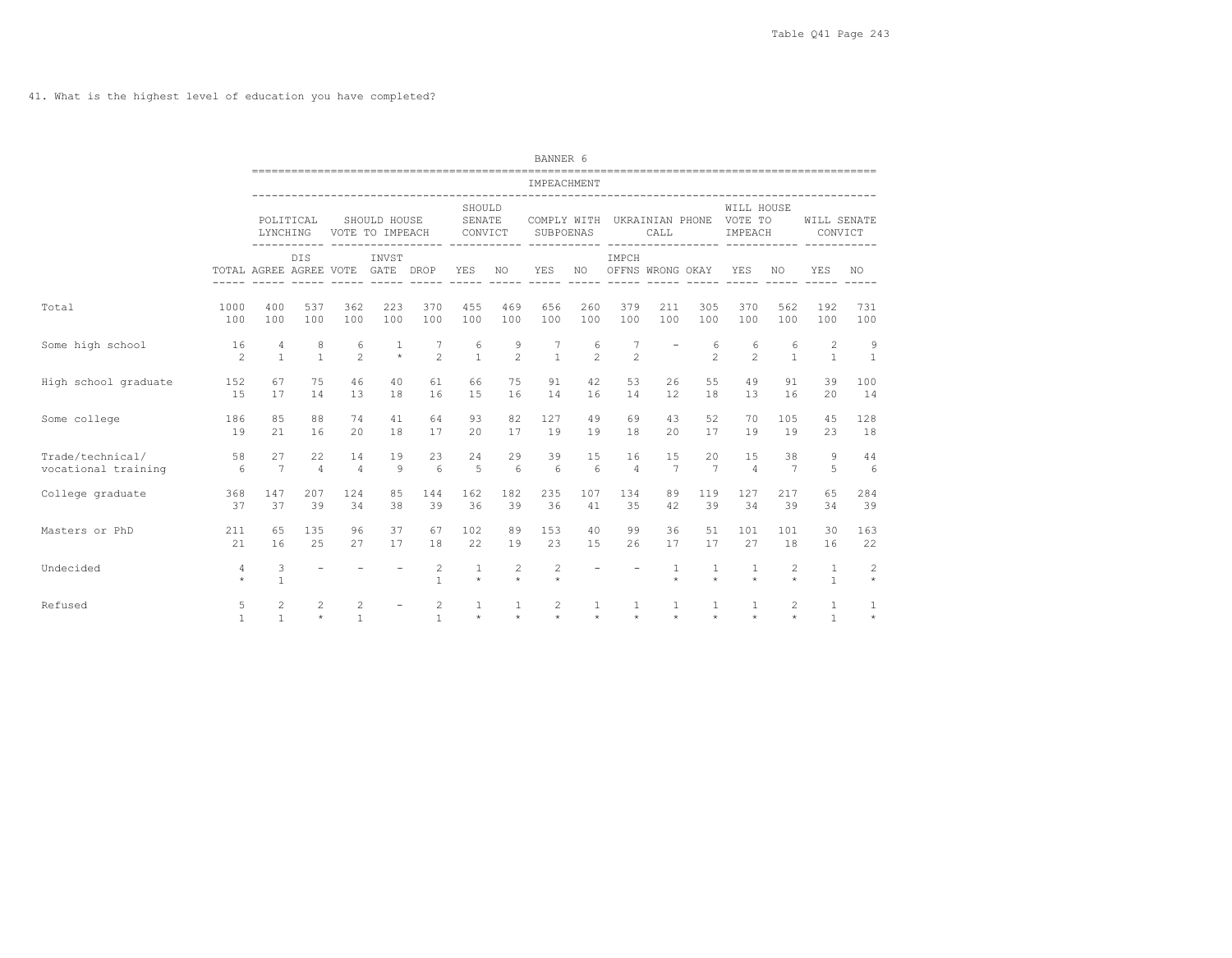42. What TV news or commentary source do you trust the most?

|                |                      |                                  |                      |                      |                                 |                     |                              |                       | BANNER 6             |                     |                 |                         |                     |                                                              |                      |                          |                                                                                                                                                               |
|----------------|----------------------|----------------------------------|----------------------|----------------------|---------------------------------|---------------------|------------------------------|-----------------------|----------------------|---------------------|-----------------|-------------------------|---------------------|--------------------------------------------------------------|----------------------|--------------------------|---------------------------------------------------------------------------------------------------------------------------------------------------------------|
|                |                      |                                  |                      |                      |                                 |                     |                              |                       | IMPEACHMENT          |                     |                 |                         |                     |                                                              |                      |                          |                                                                                                                                                               |
|                |                      | LYNCHING                         | POLITICAL            |                      | SHOULD HOUSE<br>VOTE TO IMPEACH |                     | SHOULD<br>SENATE<br>CONVICT  |                       | SUBPOENAS            |                     |                 | CALL                    |                     | WILL HOUSE<br>COMPLY WITH UKRAINIAN PHONE VOTE TO<br>IMPEACH |                      | WILL SENATE<br>CONVICT   |                                                                                                                                                               |
|                |                      | TOTAL AGREE AGREE VOTE GATE DROP | DIS.                 |                      | INVST                           |                     |                              | YES NO<br>$- - - - -$ |                      |                     | IMPCH           | YES NO OFFNS WRONG OKAY |                     | YES                                                          | NO.                  | <b>YES</b>               | NO.                                                                                                                                                           |
| Total          | 1000                 | 400                              | 537                  | 362                  | 223                             | 370                 | 455                          | 469                   | 656                  | 260                 | 379             | 211                     | 305                 | 370                                                          | 562                  | 192                      | 731                                                                                                                                                           |
|                | 100                  | 100                              | 100                  | 100                  | 100                             | 100                 | 100                          | 100                   | 100                  | 100                 | 100             | 100                     | 100                 | 100                                                          | 100                  | 100                      | 100                                                                                                                                                           |
| <b>CNN</b>     | 134                  | 13                               | 116                  | 89                   | 31                              | 13                  | 102                          | 25                    | 119                  | 6                   | 96              | 19                      | 9                   | 76                                                           | 46                   | 47                       | 72                                                                                                                                                            |
|                | 13                   | 3                                | 22                   | 25                   | 14                              | $\overline{4}$      | 22                           | $\overline{5}$        | 18                   | $\overline{2}$      | 25              | $\circ$                 | 3                   | 21                                                           | 8                    | 2.4                      | 10                                                                                                                                                            |
| MSNBC          | 53                   | $\mathbf{1}$                     | 52                   | 45                   | 5                               | 2                   | 44                           | $7\phantom{.0}$       | 52                   | $\mathbf{1}$        | 47              | $\overline{4}$          | $\mathbf{1}$        | 39                                                           | 11                   | 22.                      | 27                                                                                                                                                            |
|                | 5                    | $\star$                          | 10                   | 12                   | $\mathfrak{D}$                  | $\mathbf{1}$        | 10                           | $\mathbf{1}$          | 8                    | $\star$             | 12              | $\mathfrak{D}$          | $\star$             | 11                                                           | 2                    | 11                       | $\overline{4}$                                                                                                                                                |
| FOX News       | 282                  | 219                              | 44                   | 26                   | 34                              | 207                 | 31                           | 239                   | 85                   | 163                 | 26              | 46                      | 185                 | 56                                                           | 216                  | $20^{\circ}$             | 255                                                                                                                                                           |
|                | 28                   | 55                               | 8                    | $7\overline{ }$      | 15                              | 56                  | $7\phantom{.0}\phantom{.0}7$ | 51                    | 13                   | 63                  | $7\overline{ }$ | 22                      | 61                  | 15                                                           | 38                   | 10                       | 35                                                                                                                                                            |
| ABC            | 54                   | 11                               | 42                   | 28                   | 1.5                             | 8                   | 39                           | 11                    | 44                   | 7                   | 27              | 18                      | 7                   | 25                                                           | 25                   | 22                       | 25                                                                                                                                                            |
|                | 5                    | 3                                | 8                    | 8                    | 7                               | 2                   | $\mathsf{Q}$                 | 2                     | 7                    | 3                   | 7               | 9                       | $\overline{c}$      | 7                                                            | $\overline{4}$       | 11                       | 3                                                                                                                                                             |
| NBC            | 40                   | 10                               | 29                   | 23                   | 10                              | 6                   | 25                           | 10                    | 36                   | 3                   | 27              | 5                       | 5                   | 16                                                           | 21                   | 8                        | 28                                                                                                                                                            |
|                | $\overline{4}$       | 3                                | $\overline{5}$       | 6                    | $\overline{4}$                  | 2                   | $\overline{5}$               | 2                     | $\overline{5}$       | $\mathbf{1}$        | 7               | 2                       | $\overline{2}$      | $\overline{4}$                                               | $\overline{4}$       | $\overline{4}$           | $\overline{4}$                                                                                                                                                |
| <b>CBS</b>     | 41                   | 10                               | 29                   | 17                   | 16                              | 7                   | 27                           | 10                    | 30                   | 7                   | 19              | 15                      | 3                   | 22                                                           | 17                   | 19                       | 17                                                                                                                                                            |
|                | $\overline{4}$       | 3                                | $\overline{5}$       | 5                    | 7                               | $\mathfrak{D}$      | $6 \overline{6}$             | 2                     | $\overline{5}$       | 3                   | 5               | $7\phantom{.0}$         | $\mathbf{1}$        | $6\overline{6}$                                              | 3                    | 10                       | $\mathfrak{D}_{1}^{2}(\mathfrak{D}_{1})=\mathfrak{D}_{2}^{2}(\mathfrak{D}_{2})=\mathfrak{D}_{2}^{2}(\mathfrak{D}_{1})=\mathfrak{D}_{2}^{2}(\mathfrak{D}_{2})$ |
| $C-SPAN$       | 40<br>$\overline{4}$ | $\mathcal{Q}$<br>$\mathfrak{D}$  | 29<br>$\overline{5}$ | 16<br>$\overline{4}$ | 17<br>8                         | 7<br>$\mathfrak{D}$ | 27<br>$6 \overline{6}$       | 11<br>$\mathfrak{D}$  | 34<br>$\overline{5}$ | 5<br>$\mathfrak{D}$ | 12<br>3         | 19<br>9                 | 7<br>$\mathfrak{D}$ | 13<br>$\overline{4}$                                         | 24<br>$\overline{4}$ | $\overline{\phantom{a}}$ | 37<br>5                                                                                                                                                       |
| Comedy Central | 18                   | 6                                | 12                   | 7                    | 9                               | $\mathbf{2}$        | 8                            | 6                     | 15                   | 3                   | 9               | 6                       | $\mathbf{1}$        | 5                                                            | 13                   | $\overline{c}$           | 15                                                                                                                                                            |
|                | 2                    | $\mathfrak{D}$                   | 2                    | $\overline{2}$       | $\overline{4}$                  | $\mathbf{1}$        | $\overline{c}$               | $\mathbf{1}$          | $\overline{c}$       | $\mathbf{1}$        | $\overline{2}$  | 3                       | $\star$             | $\mathbf{1}$                                                 | 2                    | $\mathbf{1}$             | $\overline{c}$                                                                                                                                                |
| PBS/NPR        | 117                  | 14                               | 99                   | 59                   | 38                              | 15                  | 86                           | 22                    | 108                  | $\overline{7}$      | 73              | 29                      | 8                   | 67                                                           | 43                   | 21                       | 85                                                                                                                                                            |
|                | 12                   | $\overline{4}$                   | 18                   | 16                   | 17                              | $\overline{4}$      | 19                           | 5                     | 16                   | 3                   | 19              | 14                      | 3                   | 18                                                           | 8                    | 11                       | 12                                                                                                                                                            |
| None of Them   | 183                  | 96                               | 66                   | 38                   | 41                              | 92                  | 51                           | 114                   | 111                  | 51                  | 26              | 47                      | 73                  | 39                                                           | 129                  | 26                       | 148                                                                                                                                                           |
|                | 18                   | 2.4                              | $12 \overline{ }$    | 10                   | 18                              | 25                  | 11                           | 24                    | 17                   | 20                  | 7               | 22                      | 2.4                 | 11                                                           | 23                   | 14                       | 20                                                                                                                                                            |
| Undecided      | 38                   | 11                               | 19                   | 14                   | $\overline{7}$                  | 11                  | 15                           | 14                    | 22                   | $\overline{7}$      | 17              | 3                       | 6                   | $12 \overline{ }$                                            | 17                   | 5                        | 22                                                                                                                                                            |
|                | $\overline{4}$       | 3                                | $\overline{4}$       | $\overline{4}$       | 3                               | 3                   | 3                            | 3                     | 3                    | 3                   | $\overline{4}$  | $\mathbf{1}$            | $\overline{c}$      | 3                                                            | 3                    | 3                        | 3                                                                                                                                                             |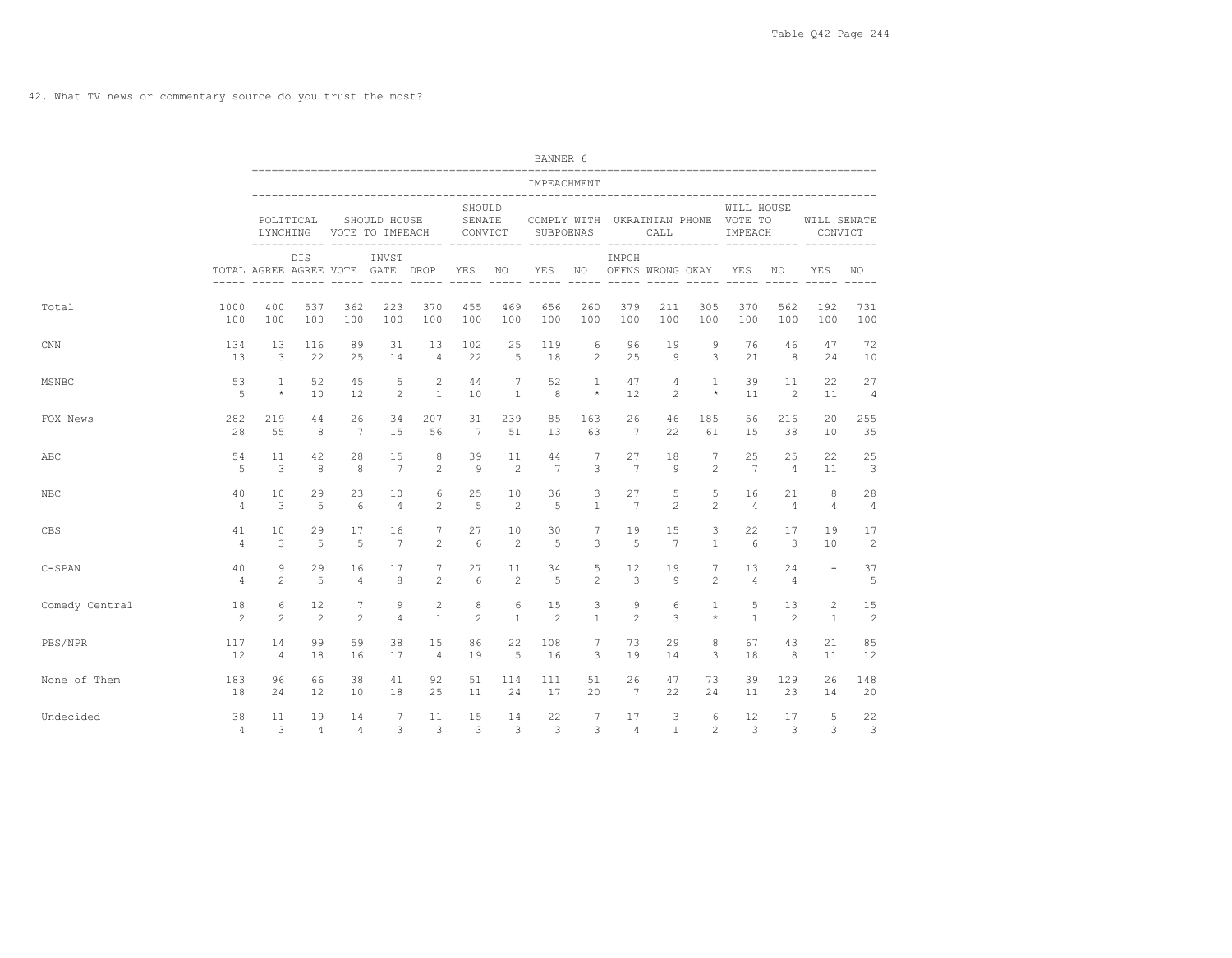43. What TV news or commentary source do you trust the least?

|                |                               |                                  |                           |                   |                                 |                          |                             |                          | BANNER 6          |                                |                                  |                          |                   |                                                              |                      |                                |                                |
|----------------|-------------------------------|----------------------------------|---------------------------|-------------------|---------------------------------|--------------------------|-----------------------------|--------------------------|-------------------|--------------------------------|----------------------------------|--------------------------|-------------------|--------------------------------------------------------------|----------------------|--------------------------------|--------------------------------|
|                |                               |                                  |                           |                   |                                 |                          |                             |                          | IMPEACHMENT       |                                |                                  |                          |                   |                                                              |                      |                                |                                |
|                |                               |                                  | POLITICAL<br>LYNCHING     |                   | SHOULD HOUSE<br>VOTE TO IMPEACH |                          | SHOULD<br>SENATE<br>CONVICT |                          | SUBPOENAS         |                                |                                  | CALL                     |                   | WILL HOUSE<br>COMPLY WITH UKRAINIAN PHONE VOTE TO<br>IMPEACH |                      | WILL SENATE<br>CONVICT         |                                |
|                |                               | TOTAL AGREE AGREE VOTE GATE DROP | DIS.                      |                   | INVST                           |                          | YES NO                      |                          | ------ -----      | $\frac{1}{2}$                  | IMPCH<br>YES NO OFFNS WRONG OKAY |                          |                   | YES                                                          | NO.<br>$- - - - - -$ | YES                            | NO.                            |
| Total          | 1000                          | 400                              | 537                       | 362               | 223                             | 370                      | 455                         | 469                      | 656               | 260                            | 379                              | 211                      | 305               | 370                                                          | 562                  | 192                            | 731                            |
|                | 100                           | 100                              | 100                       | 100               | 100                             | 100                      | 100                         | 100                      | 100               | 100                            | 100                              | 100                      | 100               | 100                                                          | 100                  | 100                            | 100                            |
| CNN            | 242                           | 174                              | 51                        | 21                | 59                              | 153                      | 41                          | 190                      | 104               | 118                            | 20                               | 67                       | 134               | 51                                                           | 183                  | 20                             | 216                            |
|                | 24                            | 44                               | 9                         | 6                 | 26                              | 41                       | 9                           | 41                       | 16                | 45                             | 5                                | 32                       | 44                | 14                                                           | 33                   | 10                             | 30                             |
| MSNBC          | 70                            | 47                               | 20                        | 9                 | 9                               | 51                       | 6                           | 60                       | 27                | 35                             | 5                                | $12 \overline{ }$        | 47                | 19                                                           | 50                   | 6                              | 62                             |
|                | 7                             | 12                               | $\overline{4}$            | $\overline{c}$    | $\overline{4}$                  | 14                       | $\mathbf{1}$                | 13                       | $\overline{4}$    | 13                             | $\overline{1}$                   | 6                        | 1.5               | 5                                                            | 9                    | 3                              | 8                              |
| FOX News       | 336                           | 32                               | 297                       | 224               | 81                              | 23                       | 271                         | 46                       | 319               | 14                             | 249                              | 59                       | 11                | 195                                                          | 117                  | 90                             | 212                            |
|                | 34                            | 8                                | 55                        | 62                | 36                              | 6                        | 60                          | 10                       | 49                | 5                              | 66                               | 28                       | $\overline{4}$    | 53                                                           | 21                   | 47                             | 29                             |
| ABC            | 23                            | 10                               | 11                        | 13                | $\overline{4}$                  | 6                        | 11                          | 12                       | 15                | 3                              | 13                               | $\mathbf{1}$             | 7                 | 10                                                           | 13                   | 7                              | 16                             |
|                | $\overline{c}$                | 3                                | $\mathfrak{D}$            | $\overline{4}$    | $\mathfrak{D}$                  | $\mathfrak{D}$           | $\mathfrak{D}$              | 3                        | $\mathfrak{D}$    | $\mathbf{1}$                   | 3                                | $\star$                  | $\mathfrak{D}$    | 3                                                            | 2                    | $\overline{4}$                 | $\overline{c}$                 |
| <b>NBC</b>     | 29                            | 9                                | 19                        | 10                | 5                               | 13                       | 13                          | 14                       | 16                | 10                             | 8                                | 10                       | 8                 | $\mathcal{Q}$                                                | 16                   | 3                              | 22                             |
|                | 3                             | $\mathfrak{D}$                   | $\overline{4}$            | 3                 | $\overline{c}$                  | $\overline{4}$           | 3                           | 3                        | 2                 | $\overline{4}$                 | $\overline{c}$                   | 5                        | 3                 | $\mathfrak{D}$                                               | 3                    | $\mathfrak{D}$                 | 3                              |
| CBS            | 15                            | 7                                | 8                         | 6                 | 3                               | 5                        | 7                           | 7                        | 10                | 3                              | 5                                | 2                        | 7                 | 4                                                            | 10                   | 4                              | 10                             |
|                | $\overline{c}$                | $\mathfrak{D}$                   | $\mathbf{1}$              | $\overline{c}$    | $\mathbf{1}$                    | $\mathbf{1}$             | $\overline{c}$              | $\mathbf{1}$             | 2                 | $\mathbf{1}$                   | $\mathbf{1}$                     | $\mathbf{1}$             | $\mathfrak{D}$    | $\mathbf{1}$                                                 | $\overline{c}$       | $\overline{c}$                 | $\mathbf{1}$                   |
| $C-SPAN$       | $\mathcal{Q}$<br>$\mathbf{1}$ | 3<br>$\overline{1}$              | 6<br>$\mathbf{1}$         | 5<br>$\mathbf{1}$ | $\mathbf{1}$<br>$\star$         | 3<br>$\mathbf{1}$        | 6<br>$\mathbf{1}$           | 3<br>$\overline{1}$      | 7<br>$\mathbf{1}$ | $\overline{c}$<br>$\mathbf{1}$ | 6<br>$\overline{c}$              | $\overline{\phantom{a}}$ | 2<br>$\mathbf{1}$ | $\overline{4}$<br>$\overline{1}$                             | 5<br>$\mathbf{1}$    | $\overline{c}$<br>$\mathbf{1}$ | $\overline{7}$<br>$\mathbf{1}$ |
| Comedy Central | 49                            | 12                               | 37                        | 23                | 10                              | 14                       | 27                          | 18                       | 36                | 10                             | 22                               | 11                       | 14                | 22                                                           | 26                   | 15                             | 32                             |
|                | $\overline{5}$                | 3                                | $\overline{7}$            | 6                 | $\overline{4}$                  | $\overline{4}$           | 6                           | $\overline{4}$           | $\overline{5}$    | $\overline{4}$                 | 6                                | 5                        | 5                 | $6\overline{6}$                                              | 5                    | 8                              | $\overline{4}$                 |
| PBS/NPR        | $\overline{c}$<br>$\star$     | $\equiv$                         | $\overline{2}$<br>$\star$ | 2<br>$\mathbf{1}$ | $\overline{\phantom{a}}$        | $\overline{\phantom{a}}$ | 2<br>$\star$                | $\overline{\phantom{a}}$ | 2<br>$\star$      | $\equiv$                       | $\overline{c}$<br>$\mathbf{1}$   | $\equiv$                 | $\equiv$          | $\equiv$                                                     | 2<br>$\star$         |                                | $\overline{c}$<br>$\star$      |
| All of Them    | 122                           | 72                               | 38                        | 19                | 21                              | 70                       | 24                          | 86                       | 55                | 51                             | 15                               | 30                       | 56                | 20                                                           | 92                   | 14                             | 102                            |
|                | 12                            | 18                               | 7                         | 5                 | 9                               | 19                       | $\overline{5}$              | 18                       | 8                 | 20                             | $\overline{4}$                   | 14                       | 18                | -5                                                           | 16                   | 7                              | 14                             |
| Undecided      | 103                           | 34                               | 48                        | 30                | 30                              | 32                       | 47                          | 33                       | 65                | 14                             | 34                               | 19                       | 19                | 36                                                           | 48                   | 31                             | 50                             |
|                | 10                            | 9                                | 9                         | 8                 | 13                              | 9                        | 10                          | $7\phantom{.0}$          | 10                | 5                              | 9                                | Q                        | 6                 | 10                                                           | 9                    | 16                             | $7\phantom{.0}$                |